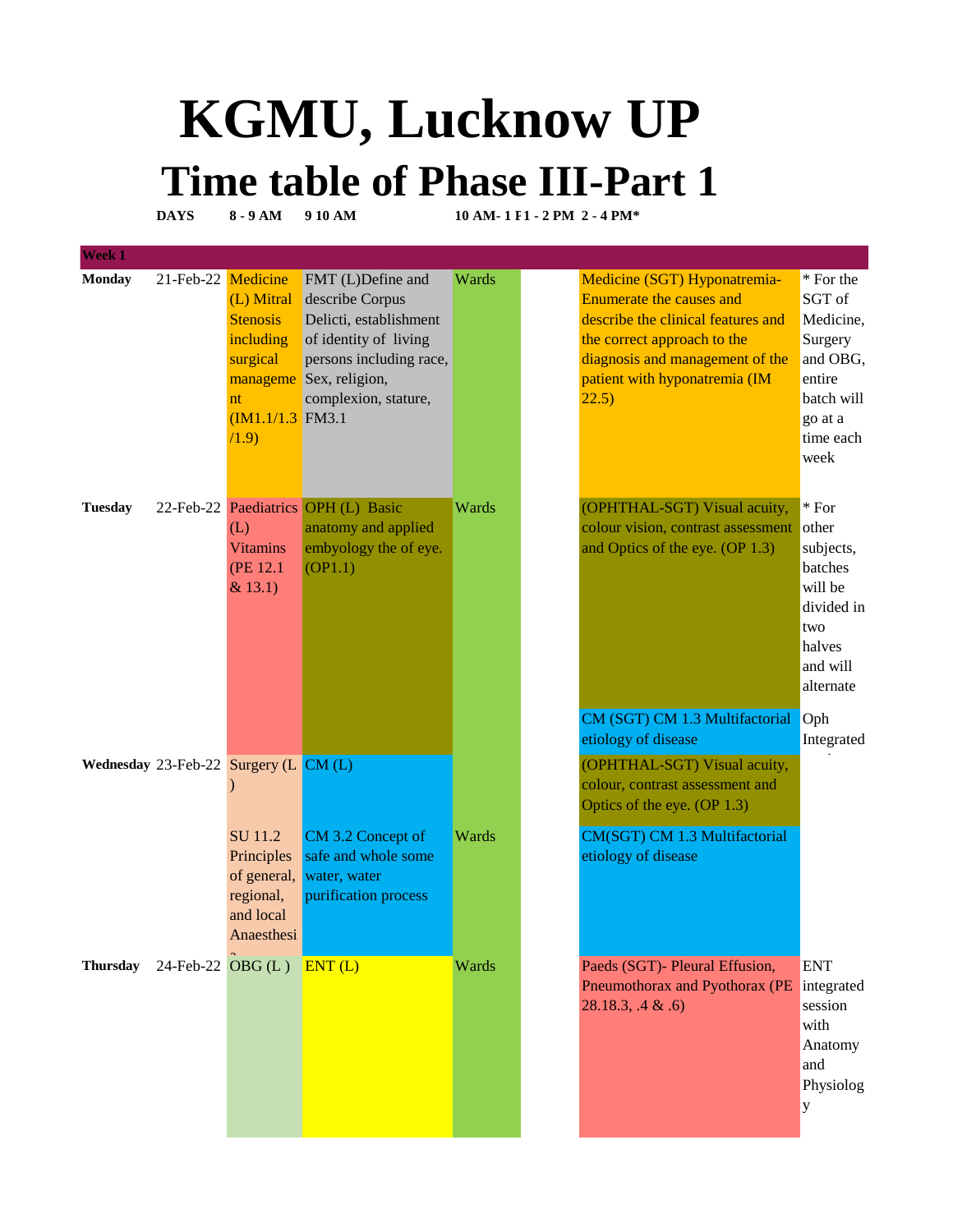|        | OG 8.3<br>:Describe,<br>e,<br>document<br>and<br>perform an<br>obstetrical<br>examinatio<br>n including<br>a general<br>and<br>abdominal<br>examinatio<br>n and<br>clinical<br>monitoring<br>of<br>maternal<br>and fetal | <b>EN1.1Describe the</b><br><b>Anatomy &amp;</b><br>demonstrat physiology of ear,<br>nose, throat, head &<br>neck |       | Ortho (SGT)-OR1.1-Describe and<br>discuss the Principles of pre-<br>hospital care and Casuality<br>management of a trauma victim<br>including principles of triage                                                                                                                                                                                                                                                                                                                                                                                                                                                                       |
|--------|--------------------------------------------------------------------------------------------------------------------------------------------------------------------------------------------------------------------------|-------------------------------------------------------------------------------------------------------------------|-------|------------------------------------------------------------------------------------------------------------------------------------------------------------------------------------------------------------------------------------------------------------------------------------------------------------------------------------------------------------------------------------------------------------------------------------------------------------------------------------------------------------------------------------------------------------------------------------------------------------------------------------------|
| Friday | Lecture-<br>n-Signs,<br><b>Symptoms</b><br>And<br>Classificati<br>on In<br>Psychiatry<br>PS 3.1,<br>3.2, 3.3,<br>3.4, 3.5,<br>3.6                                                                                        | 25-Feb-22 Psychiatry Dermatology (L)<br>Papulosquamous<br>Introductio disorders (DR3)                             | Wards | FMT (SGT)-IDENTIFICATION<br>Describe and discuss<br>identification of criminals,<br>unknown persons, dead bodies<br>from the remains-hairs, fibers,<br>teeth, anthropometry,<br>dactylography, foot prints, scars,<br>tattoos, poroscopy and<br>superimposition<br>Describe and discuss<br>identification of criminals,<br>unknown persons, dead bodies<br>from the remains-hairs, fibers,<br>teeth, anthropometry,<br>dactylography, foot prints, scars,<br>tattoos, poroscopy and<br>superimposition FM3.2<br>ENT (SGT)EN2.1 Elicit<br>document and present an<br>appropriate history in a patient<br>presenting with an ENT complaint |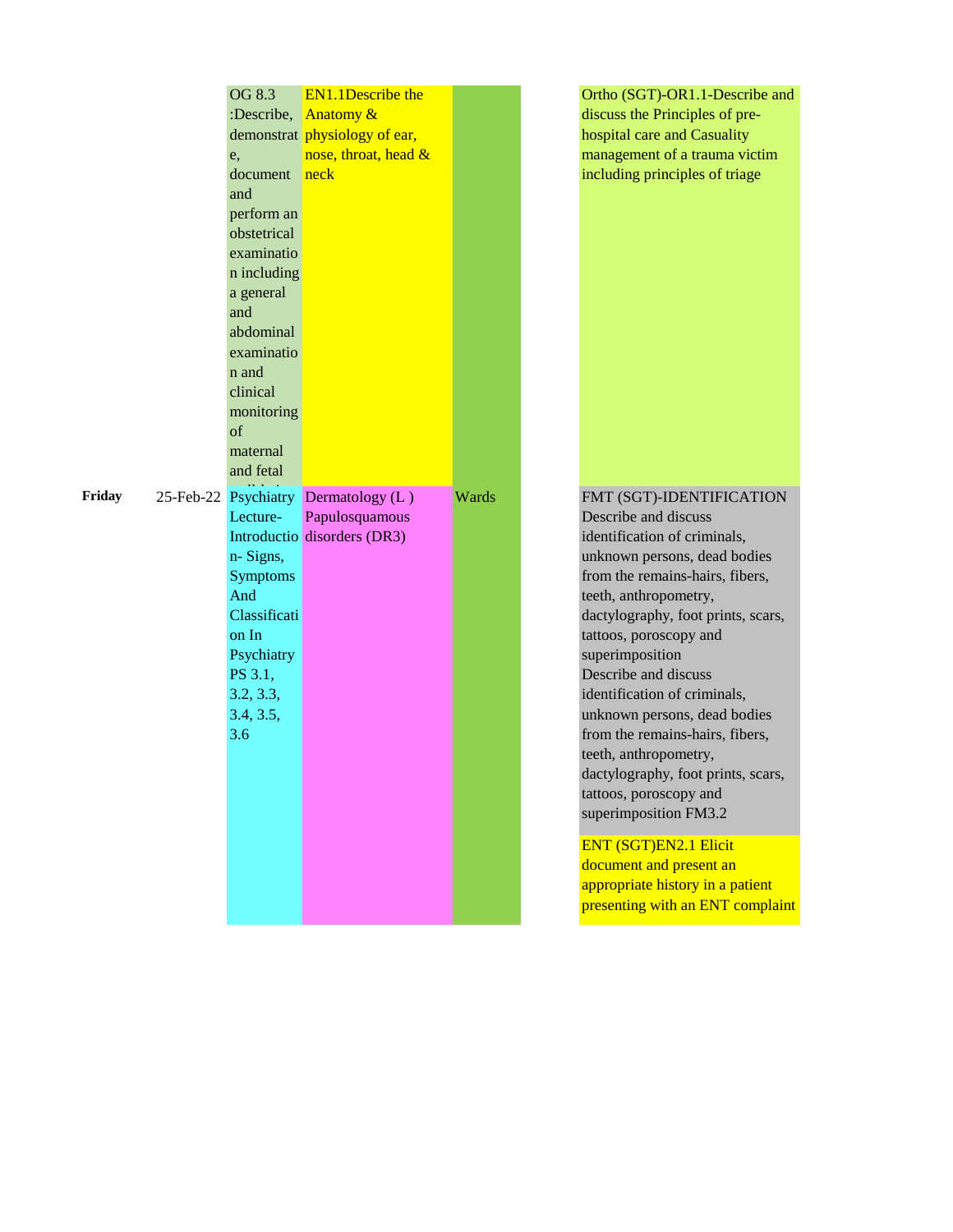| 26-Feb-22 Radiodiag<br>CM (L) 3.2 Concept of Wards<br>water quality<br>causes and consequences of<br>nosis (L) |            |
|----------------------------------------------------------------------------------------------------------------|------------|
|                                                                                                                |            |
| malnutrition in the surgical<br><b>RD1.1</b><br>standards, water                                               |            |
| patient<br>Define<br>conservation and rain                                                                     |            |
| radiation<br>water harvesting                                                                                  |            |
| and the                                                                                                        |            |
| interaction                                                                                                    |            |
| of                                                                                                             |            |
| radiation                                                                                                      |            |
| and                                                                                                            |            |
| importance                                                                                                     |            |
| of                                                                                                             |            |
| radiation                                                                                                      |            |
| protection.                                                                                                    |            |
| RD1.12                                                                                                         |            |
| Describe                                                                                                       |            |
| the effects                                                                                                    |            |
| of                                                                                                             |            |
| radiation                                                                                                      |            |
| in                                                                                                             |            |
| pregnancy                                                                                                      |            |
| and the                                                                                                        |            |
| methods of                                                                                                     |            |
| prevention                                                                                                     |            |
|                                                                                                                |            |
| minimizati                                                                                                     |            |
| on of                                                                                                          |            |
| radiation                                                                                                      |            |
| exposure                                                                                                       |            |
| Week 2<br>27-Feb-22                                                                                            |            |
| 28-Feb-22 Medicine<br><b>Monday</b><br>FMT (L)-Identification Wards<br>Medicine (SGT) Hypernatremia-           | Integrated |
| Enumerate the causes and<br>(L) Mitral<br>age determination                                                    | session    |
| Regurgitati using morphology,<br>describe the clinical features and                                            | with       |
| teeth-eruption, decay,<br>the correct approach to the<br>on                                                    | Anatomy    |
| bite marks, bones-<br>diagnosis and management of the<br>including                                             |            |
| patient with hypernatremia (IM<br>ossification centres,<br>surgical                                            |            |
| manageme medico-legal aspects<br>(22.6)                                                                        |            |
| of age FM3.1<br>nt                                                                                             |            |
| IM1.1/1.3                                                                                                      |            |
| (1.9)                                                                                                          |            |
| <b>Tuesday</b><br>$1-Mar-22$<br><b>MAHASHIVRATRI</b>                                                           |            |
|                                                                                                                |            |
|                                                                                                                |            |
|                                                                                                                |            |
|                                                                                                                |            |
| Wednesday 2-Mar-22 Surgery (L CM (L)<br>(OPHTHAL-SGT) Eye                                                      |            |
| examination techniques. (Torch<br>light/Distant Direct and Slit-                                               |            |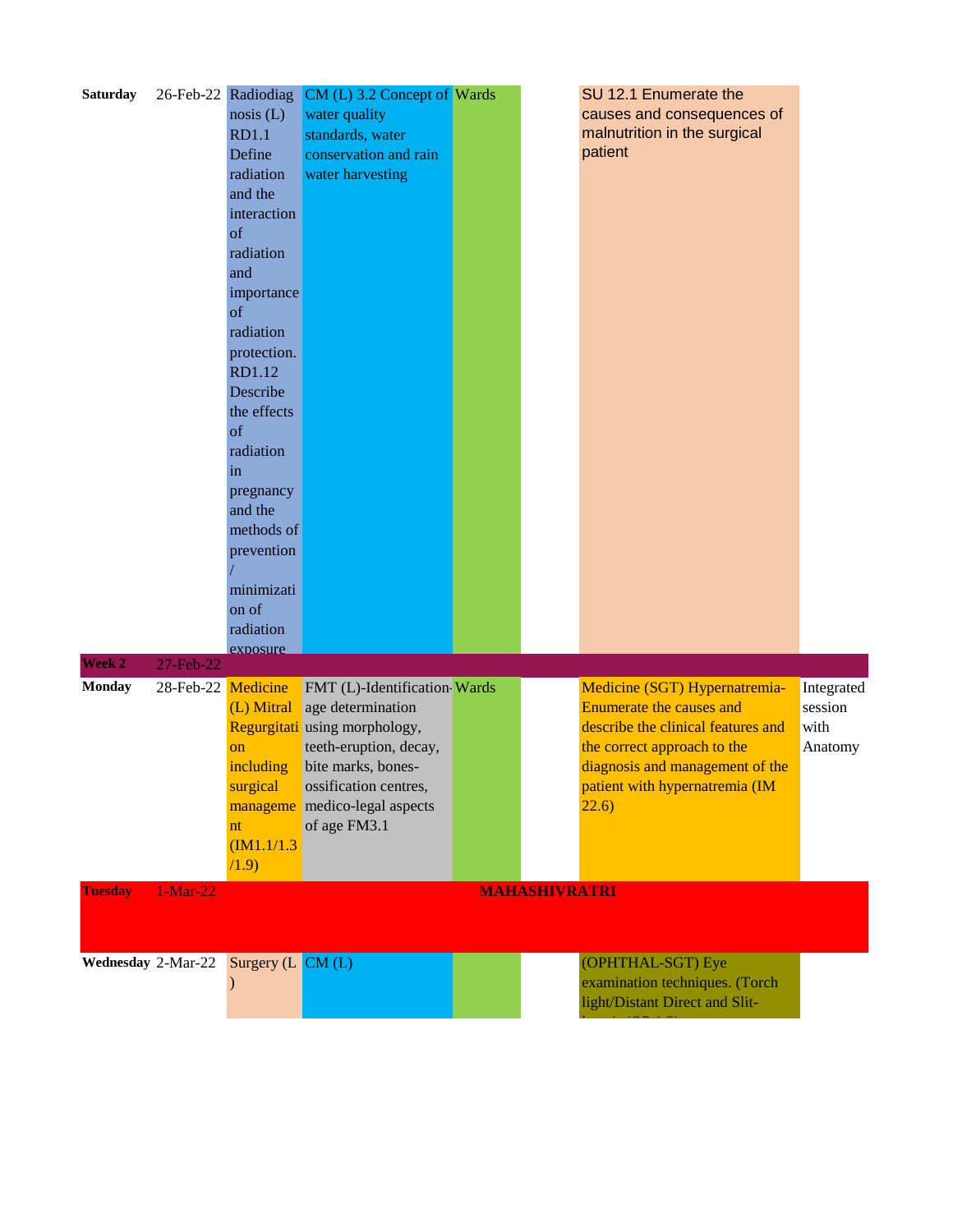|                 |            | <b>SU</b> 11.4<br>and<br>principles<br>of day care<br>General<br>Surgery                                                       | CM 2.3 Assessment of Wards<br>Indications barriers to good health<br>and health seeking<br>behaviour |       | CM (SGT) CM 3.6 Role of<br>vectors in the causation of<br>diseases                                                                                                                                                                                                    |
|-----------------|------------|--------------------------------------------------------------------------------------------------------------------------------|------------------------------------------------------------------------------------------------------|-------|-----------------------------------------------------------------------------------------------------------------------------------------------------------------------------------------------------------------------------------------------------------------------|
| <b>Thursday</b> | $3-Mar-22$ | OBG(L)                                                                                                                         | ENT(L)                                                                                               | Wards | Paeds (SGT)Pleural Effusion,<br>Pneumothorax and Pyothorax (PE<br>28.18.3, .4 & .6                                                                                                                                                                                    |
|                 |            | OG9.1<br>Classify,<br>discuss the <b>ENT</b><br>aetiology<br>and<br>manageme<br>nt of<br>Recurrent<br>abortions.               | EN 1.2. Describe the<br>pathophysiology of<br>define and common diseases in                          |       | Ortho (SGT)-OR 1.1 Management<br>of Polytrauma and concept of<br><b>Damage Control Orthopaedics</b>                                                                                                                                                                   |
| Friday          | 4-Mar-22   | Lecture -<br>Introductio<br>n-Signs,<br><b>Symptoms</b><br>And<br>Classificati<br>on In<br>Psychiatry<br>(PS 3.7,<br>3.8, 3.9, | Psychiatry Dermatology (L)<br>Leprosy part 1(DR9)                                                    | Wards | FMT (SGT)-IDENTIFICATION<br>Describe and discuss<br>identification of criminals,<br>unknown persons, dead bodies<br>from the remains-hairs, fibers,<br>teeth, anthropometry,<br>dactylography, foot prints, scars,<br>tattoos, poroscopy and<br>superimposition FM3.2 |
|                 |            | 3.10, 3.11,<br>3.12)                                                                                                           |                                                                                                      |       | <b>ENT (SGT)EN2.1 Elicit</b><br>document and present an<br>appropriate history in a patient<br>presenting with an ENT complaint                                                                                                                                       |
| <b>Saturday</b> | 5-Mar-22   | Radiodiag<br>nosis (L)                                                                                                         | CM(L)                                                                                                | Wards | Su 12.3 Discuss the nutritional<br>requirements of surgical patients,<br>and methods of providing<br>nutritionaal support and their<br>complication                                                                                                                   |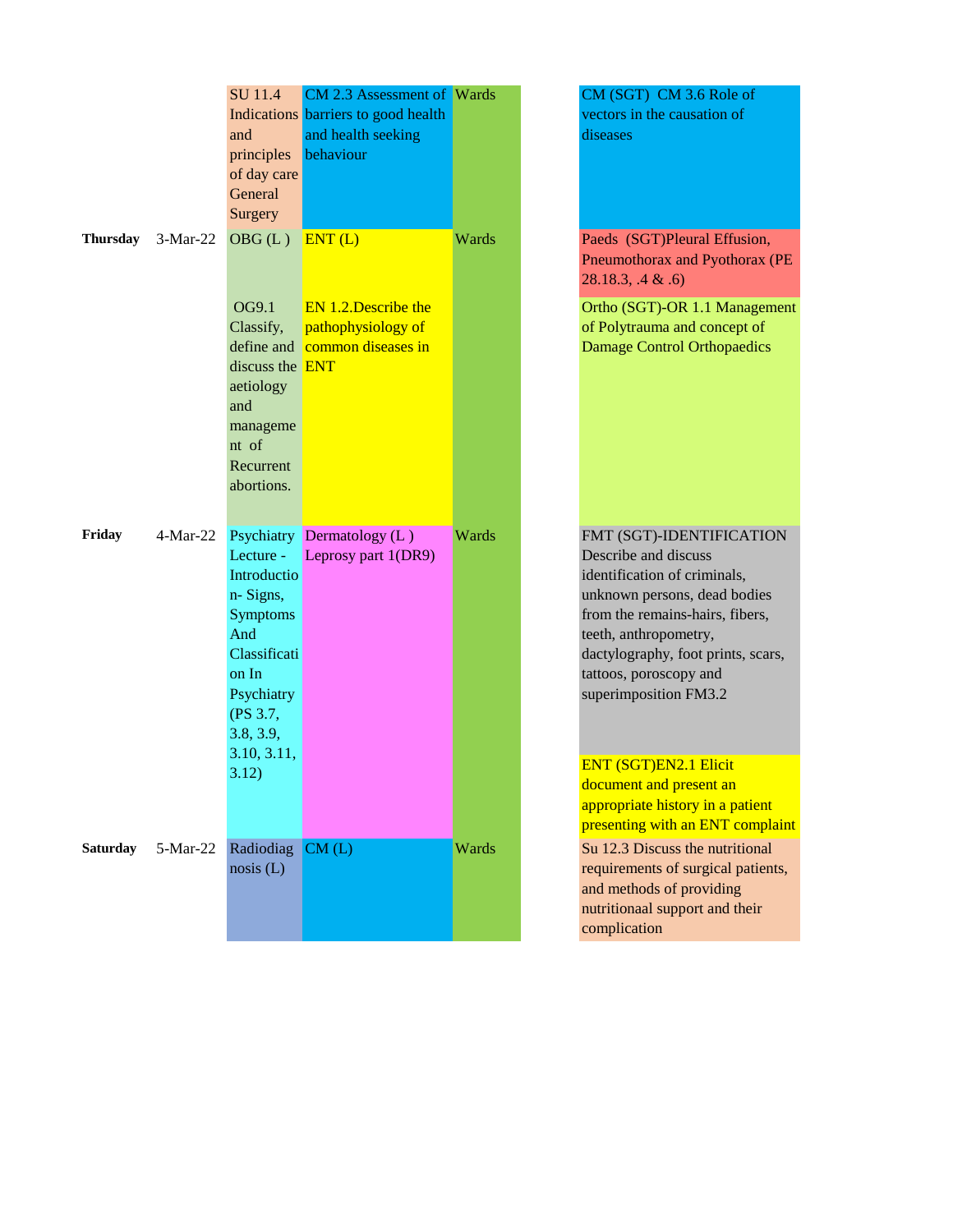|               |             | RD 1.11-               | CM 4.1 Methods of                |       |                                      |  |
|---------------|-------------|------------------------|----------------------------------|-------|--------------------------------------|--|
|               |             | Preperatio             | health education with            |       |                                      |  |
|               |             | n of                   | their advantages and             |       |                                      |  |
|               |             | patient for            | limitations                      |       |                                      |  |
|               |             | common                 |                                  |       |                                      |  |
|               |             | imaging                |                                  |       |                                      |  |
|               |             | procedures             |                                  |       |                                      |  |
|               |             | RD 1.7-                |                                  |       |                                      |  |
|               |             | <b>Indications</b>     |                                  |       |                                      |  |
|               |             | for various            |                                  |       |                                      |  |
|               |             | common                 |                                  |       |                                      |  |
|               |             | radiologica            |                                  |       |                                      |  |
|               |             |                        |                                  |       |                                      |  |
|               |             | investigati            |                                  |       |                                      |  |
|               |             | ons, most              |                                  |       |                                      |  |
|               |             | appropriat             |                                  |       |                                      |  |
|               |             | e & cost               |                                  |       |                                      |  |
|               |             | effective              |                                  |       |                                      |  |
|               |             | method $&$             |                                  |       |                                      |  |
|               |             | interpretati           |                                  |       |                                      |  |
|               |             | on of                  |                                  |       |                                      |  |
|               |             | findings in            |                                  |       |                                      |  |
|               |             | common                 |                                  |       |                                      |  |
|               |             | conditions             |                                  |       |                                      |  |
|               |             | pertaining             |                                  |       |                                      |  |
|               |             | to the                 |                                  |       |                                      |  |
|               |             | disorders              |                                  |       |                                      |  |
|               |             | in                     |                                  |       |                                      |  |
|               |             | Paediatrics            |                                  |       |                                      |  |
|               |             |                        |                                  |       |                                      |  |
| Week 3        | $6$ -Mar-22 |                        |                                  |       |                                      |  |
| <b>Monday</b> | 7-Mar-22    | <b>Medicine</b>        | FMT (L)-Mechanical               | Wards | Medicine (SGT) Hypokalemia-          |  |
|               |             | (L) Aortic             | asphyxia:                        |       | Enumerate the causes, describe       |  |
|               |             | <b>Stenosis</b>        | Define,<br>classify              |       | the clinical and laboratory features |  |
|               |             | including              | and describe asphyxia            |       | and the correct approach to the      |  |
|               |             | surgical               | and medico-legal                 |       | diagnosis and management of the      |  |
|               |             |                        | manageme interpretation of post- |       | patient with hypokalemia (IM         |  |
|               |             | nt                     | mortem findings in               |       | 22.7)                                |  |
|               |             | $(M1.1/1.3)$ asphyxial |                                  |       |                                      |  |
|               |             | (1.9)                  | deaths, discuss                  |       |                                      |  |
|               |             |                        | different types of               |       |                                      |  |
|               |             |                        | hanging including                |       |                                      |  |
|               |             |                        | clinical findings,               |       |                                      |  |
|               |             |                        | causes of death, post-           |       |                                      |  |
|               |             |                        | mortem findings and              |       |                                      |  |
|               |             |                        | medico-legal aspects             |       |                                      |  |
|               |             |                        | of death including               |       |                                      |  |
|               |             |                        | examination,                     |       |                                      |  |
|               |             |                        | preservation and                 |       |                                      |  |
|               |             |                        | dispatch of ligature             |       |                                      |  |
|               |             |                        | material                         |       |                                      |  |
|               |             |                        | FM2.20, FM2.21                   |       |                                      |  |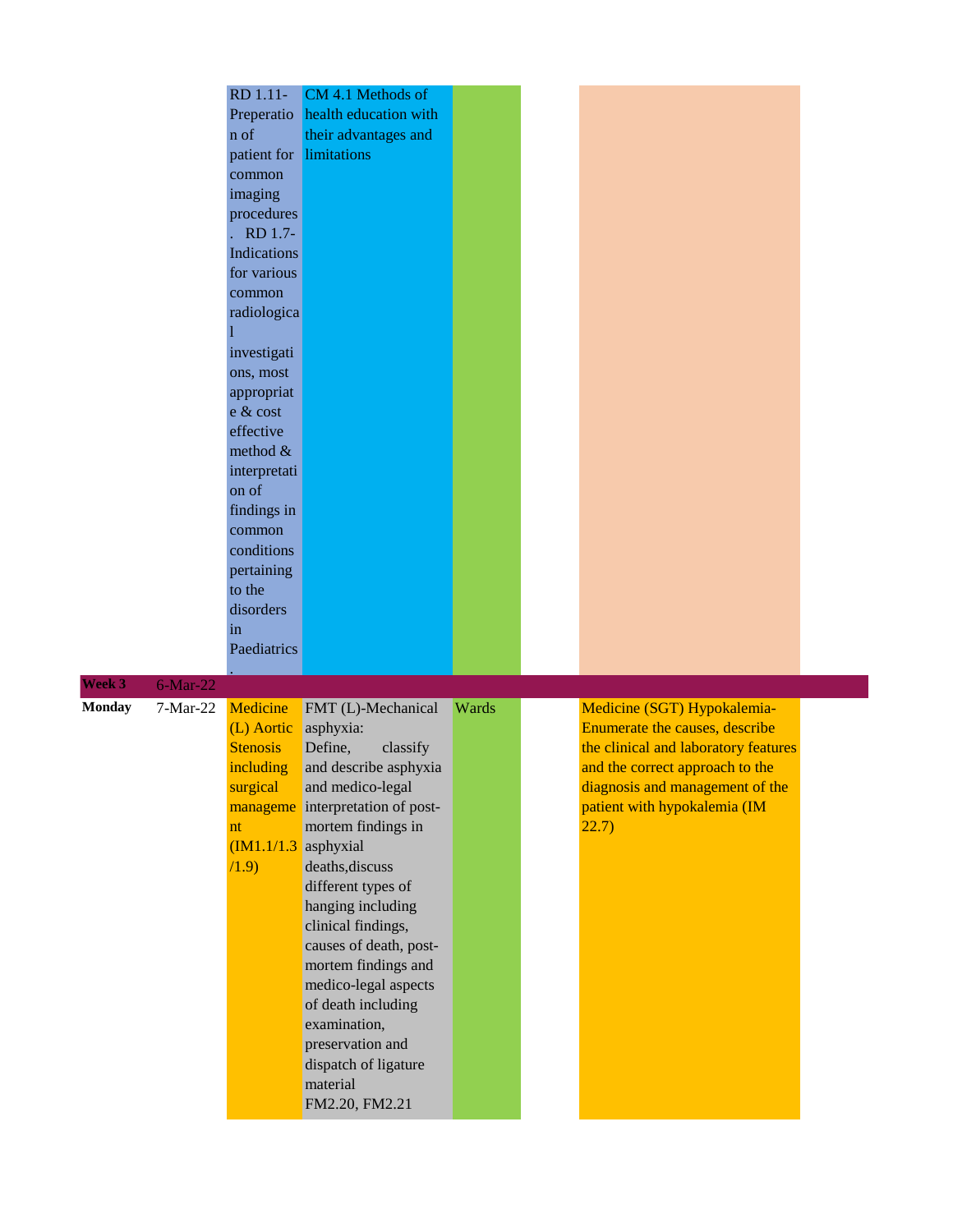| <b>Tuesday</b>     | 8-Mar-22          | Paediatrics OPH (L)<br>(L)<br>y Tract<br>Infection<br>(PE28.18)                                                               | Classification &<br>Respirator management of<br>refractive errors (I)-<br>Myopia (OP 1.2).                                                                         | Wards | OPHTHAL-SGT) Eye<br>examination techniques. (Torch<br>light/Distant Direct and Slit-<br>lamp). $OP$ 1.3)                                                                                                                                                                                                                                                                                                                                                                            |
|--------------------|-------------------|-------------------------------------------------------------------------------------------------------------------------------|--------------------------------------------------------------------------------------------------------------------------------------------------------------------|-------|-------------------------------------------------------------------------------------------------------------------------------------------------------------------------------------------------------------------------------------------------------------------------------------------------------------------------------------------------------------------------------------------------------------------------------------------------------------------------------------|
|                    |                   |                                                                                                                               |                                                                                                                                                                    |       | CM(SGT) CM 3.6 Role of<br>vectors in the causation of                                                                                                                                                                                                                                                                                                                                                                                                                               |
| Wednesday 9-Mar-22 |                   |                                                                                                                               | CM(L)                                                                                                                                                              |       | (OPHTHAL-SGT) Retinoscopy:<br>Principle and technique. (OP<br>1.2, 1.3)                                                                                                                                                                                                                                                                                                                                                                                                             |
|                    |                   | SU 11.5<br>Principles<br>of<br>providing<br>post-<br>operative<br>pain relief<br>and<br>manageme<br>nt of<br>chronic<br>pain. | CM 5.8 Methods of<br>food fortification and<br>effects of additives and<br>adulteration                                                                            | Wards | CM (SGT) 5.1 The common<br>sources of various nutrients and<br>special nutritional requirements<br>according to age, sex, activity,<br>physiological conditions                                                                                                                                                                                                                                                                                                                     |
| <b>Thursday</b>    | 10-Mar-22 OBG (L) |                                                                                                                               | ENT(L)                                                                                                                                                             | Wards | Paeds(SGT) Approach to a<br>newborn with Respiratory Distress<br>(PE 20.8)                                                                                                                                                                                                                                                                                                                                                                                                          |
|                    |                   | OG13.1<br>of normal<br>Labor                                                                                                  | <b>EN2.9 Choose</b><br>Physiology correctly and interpret<br>radiological,<br>microbiological &<br>histological<br>investigations relevant<br>to the ENT disorders |       | Ortho (SGT)-OR1.2-Describe and<br>discuss the aetiopathogenesis,<br>clinical features, investigations,<br>and principles of management of<br>soft tissue injuries                                                                                                                                                                                                                                                                                                                   |
| Friday             |                   | Lecture-<br>Doctor<br>Patient<br>Relationsh<br>ip<br>(PS1.1, 1.2,<br>1.3, 1.4)                                                | 11-Mar-22 Psychiatry Dermatology (L)<br>Leprosy part 2 (DR 9)                                                                                                      | Wards | FMT (SGT)-Describe and discuss<br>examination of mutilated bodies<br>or fragments, charred bones and<br>bundle of bones<br>Demonstrate examination of &<br>present an opinion after<br>examination of skeletal remains in<br>a simulated/supervised<br>environment (Skill station)<br>FM2.16, FM14.9<br><b>ENT(SGT)EN3.1 Observe and</b><br>describe the indications for and<br>steps involved in the<br>performance of Otomicroscopic<br>examination in a simulated<br>environment |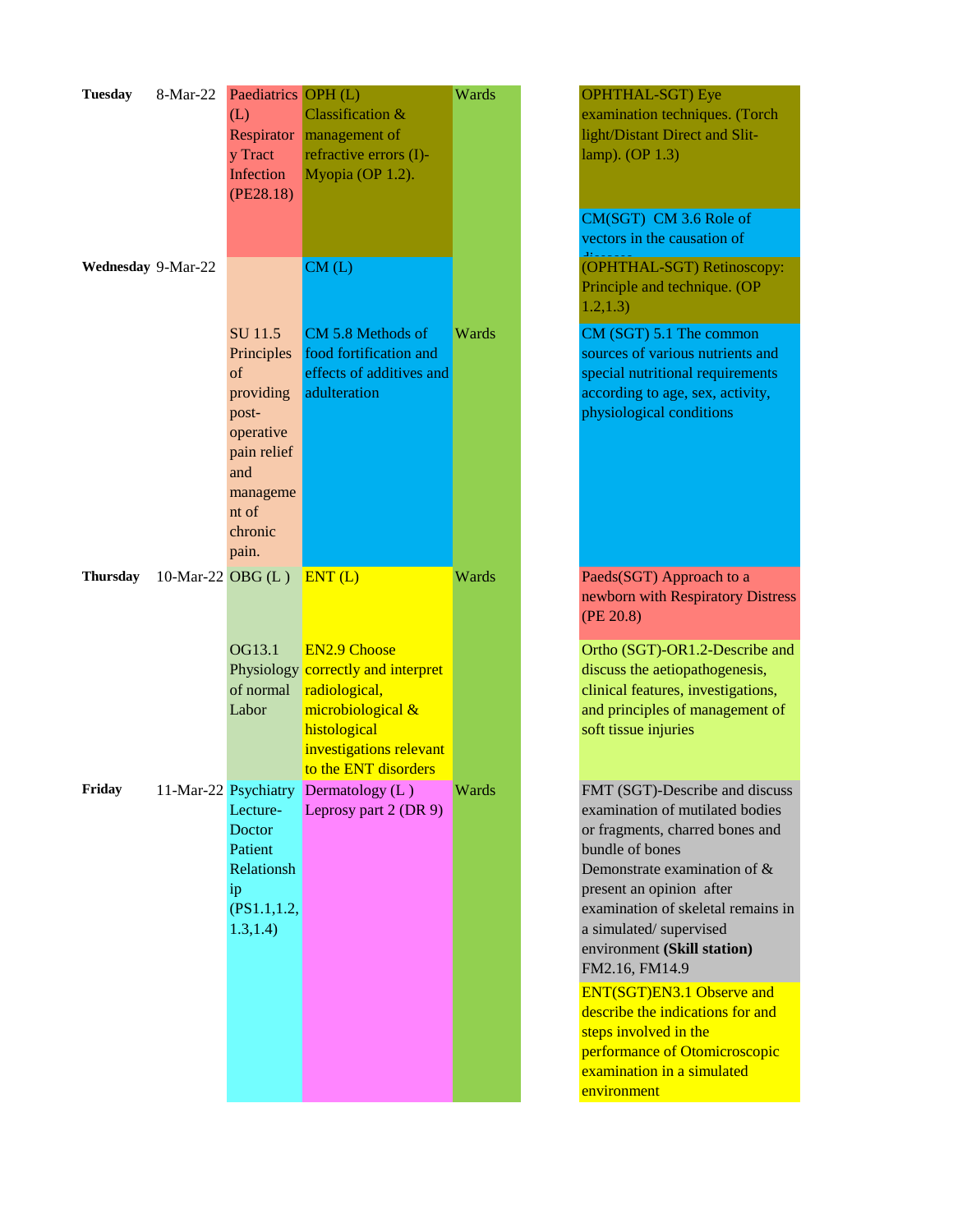| <b>Saturday</b>             |                    | 12-Mar-22 Radiodiag CM (L)<br>nosis(L)<br>RD 1.5-                                                                 | CM 6.1,6.3 Formulate                                                                                                                                                                                                                                                      | Wards | SU 13.2 Discuss the princiles of<br>immunosuppressive therapy and<br>enumerate the indications,<br>surgical principles and<br>management of organ<br>. <b>.</b> <del>.</del> |  |
|-----------------------------|--------------------|-------------------------------------------------------------------------------------------------------------------|---------------------------------------------------------------------------------------------------------------------------------------------------------------------------------------------------------------------------------------------------------------------------|-------|------------------------------------------------------------------------------------------------------------------------------------------------------------------------------|--|
|                             |                    | common<br>investigati<br>ons, most<br>appropriat                                                                  | Indications a research question for<br>for various study and application<br>of statistical method<br>radiologica including test of<br>significance in various<br>study designs                                                                                            |       |                                                                                                                                                                              |  |
|                             |                    | e & cost<br>effective<br>method $&$<br>interpretati<br>on of<br>findings in<br>common<br>conditions<br>pertaining |                                                                                                                                                                                                                                                                           |       |                                                                                                                                                                              |  |
| Week 4                      | 13-Mar-22          | to the<br>disorders<br>in Internal<br>Medicine.                                                                   |                                                                                                                                                                                                                                                                           |       |                                                                                                                                                                              |  |
| <b>Monday</b>               | 14-Mar-22 Medicine | <b>(REVISI)</b><br>ON)                                                                                            | FMT-L<br>(REVISION)FM2.21<br>Describe and discuss<br>Strangulation<br>including clinical<br>findings, causes of<br>death, post-mortem<br>findings and medico-<br>legal aspects of death<br>including examination,<br>preservation and<br>dispatch of ligature<br>material | Wards | <b>Medicine (REVISION)</b>                                                                                                                                                   |  |
| <b>Tuesday</b>              |                    | <b>(REVISIO)</b><br>N)                                                                                            | 15-Mar-22 Paediatrics OPH (REVISION)                                                                                                                                                                                                                                      | Wards | <b>OPTHAL (REVISION)</b><br>CM (REVISION)                                                                                                                                    |  |
| Wednesday 16-Mar-22 Surgery |                    | (REVISI<br>ON)                                                                                                    | CM (REVISION)                                                                                                                                                                                                                                                             | Wards | <b>OPHTHAL (REVISION)</b><br>CM (REVISION)                                                                                                                                   |  |
| <b>Thursday</b>             | 17-Mar-22          |                                                                                                                   |                                                                                                                                                                                                                                                                           |       |                                                                                                                                                                              |  |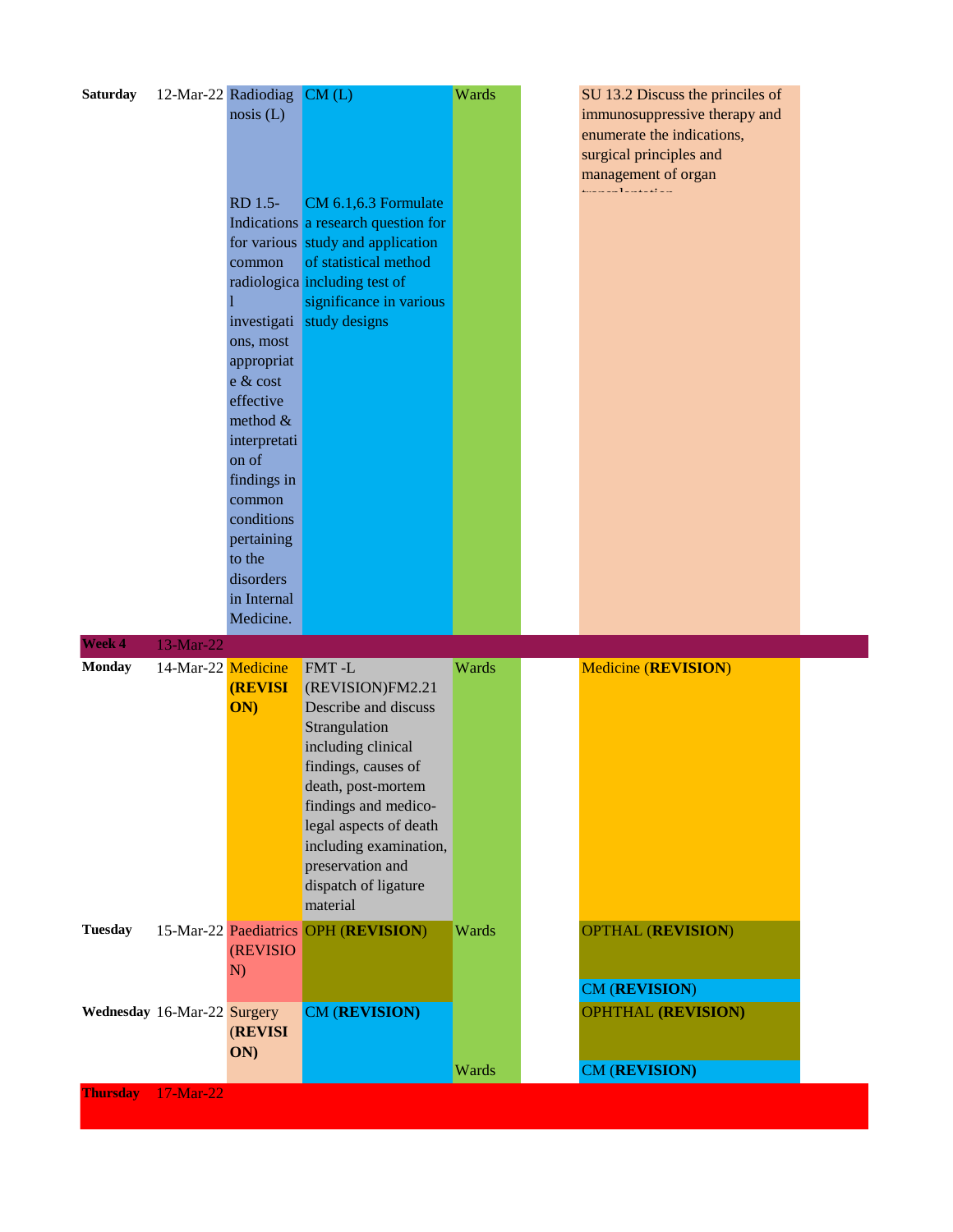| <b>Friday</b>   | 18-Mar-22                   |                                                                                  |                                                                                                                                                                                                                                                                                     |       |                                                                                                                                                                                                                                 |
|-----------------|-----------------------------|----------------------------------------------------------------------------------|-------------------------------------------------------------------------------------------------------------------------------------------------------------------------------------------------------------------------------------------------------------------------------------|-------|---------------------------------------------------------------------------------------------------------------------------------------------------------------------------------------------------------------------------------|
| <b>Saturday</b> | 19-Mar-22                   |                                                                                  | <b>HOLI</b>                                                                                                                                                                                                                                                                         |       |                                                                                                                                                                                                                                 |
| Week 5          | 20-Mar-22                   |                                                                                  |                                                                                                                                                                                                                                                                                     |       |                                                                                                                                                                                                                                 |
| <b>Monday</b>   | 21-Mar-22 Medicine          | (L) Aortic<br>on<br>including<br>surgical<br>nt<br>(1.9)                         | FMT (L)-Describe and Wards<br>discuss patho-<br>Regurgitati physiology, clinical<br>features, post- mortem<br>findings and medico-<br>legal aspects of<br>manageme traumatic asphyxia,<br>obstruction of nose &<br>$(M1.1/1.3)$ mouth, suffocation and<br>sexual<br>asphyxia.FM2.22 |       | Medicine (SGT) Hyperkalemia-<br>Enumerate the causes and<br>describe the clinical and<br>laboratory features and the correct<br>approach to the diagnosis and<br>management of the patient with<br>hyperkalemia (IM 22.8,10.18) |
| <b>Tuesday</b>  |                             | 22-Mar-22 Paediatrics OPH (L)<br>(L)<br>y Distress<br>in<br>Newborn<br>(PE 20.8) | Classification &<br>Respirator management of<br>refractive errors (II)-<br>Hypermetropia nd<br>Astigmatism (OP 1.2).                                                                                                                                                                | Wards | (OPHTHAL-SGT) Retinoscopy:<br>Principle and technique. (OP<br>1.2, 1.3)<br>$CM(SGT)$ 5.1 The common<br>sources of various nutrients and<br>special nutritional requirements<br>according to age, sex, activity,                 |
|                 | Wednesday 23-Mar-22 Surgery | (L)                                                                              | CM(L)                                                                                                                                                                                                                                                                               |       | physiological conditions<br>(OPHTHAL-SGT) Eyelid and<br>adnexa examination, etiology,<br>assessment and management of<br>entropion/ectropion/trichiasis/lago<br>phthalmos. (OP 2.1, 2.2, 2.3)                                   |
|                 |                             | SU 12.5<br>consequen<br>ces of<br>malnutritio<br>n in the<br>surgical<br>patient | CM 10.7 Family<br>Causes and welfare program                                                                                                                                                                                                                                        | Wards | CM (SGT) 7.6 Enumerate and<br>evaluate the need of screening<br>tests                                                                                                                                                           |
| <b>Thursday</b> | 24-Mar-22 OBG (L)           | OG13.1 -<br>Monitorin<br>including                                               | ENT(L)<br><b>EN2.11Describe and</b><br>identify by clinical<br>g of labour examination malignant<br>& pre- malignant ENT                                                                                                                                                            | Wards | Paeds (SGT) Essential Newborn<br>Care & Temperature Regulation<br>(PE 20.1 -20.4) bedside/skill lab<br>Ortho (SGT)OR 2.16 Describe<br>and discuss the Principles of<br>management of open fracture                              |
|                 |                             | partogram                                                                        | diseases                                                                                                                                                                                                                                                                            |       |                                                                                                                                                                                                                                 |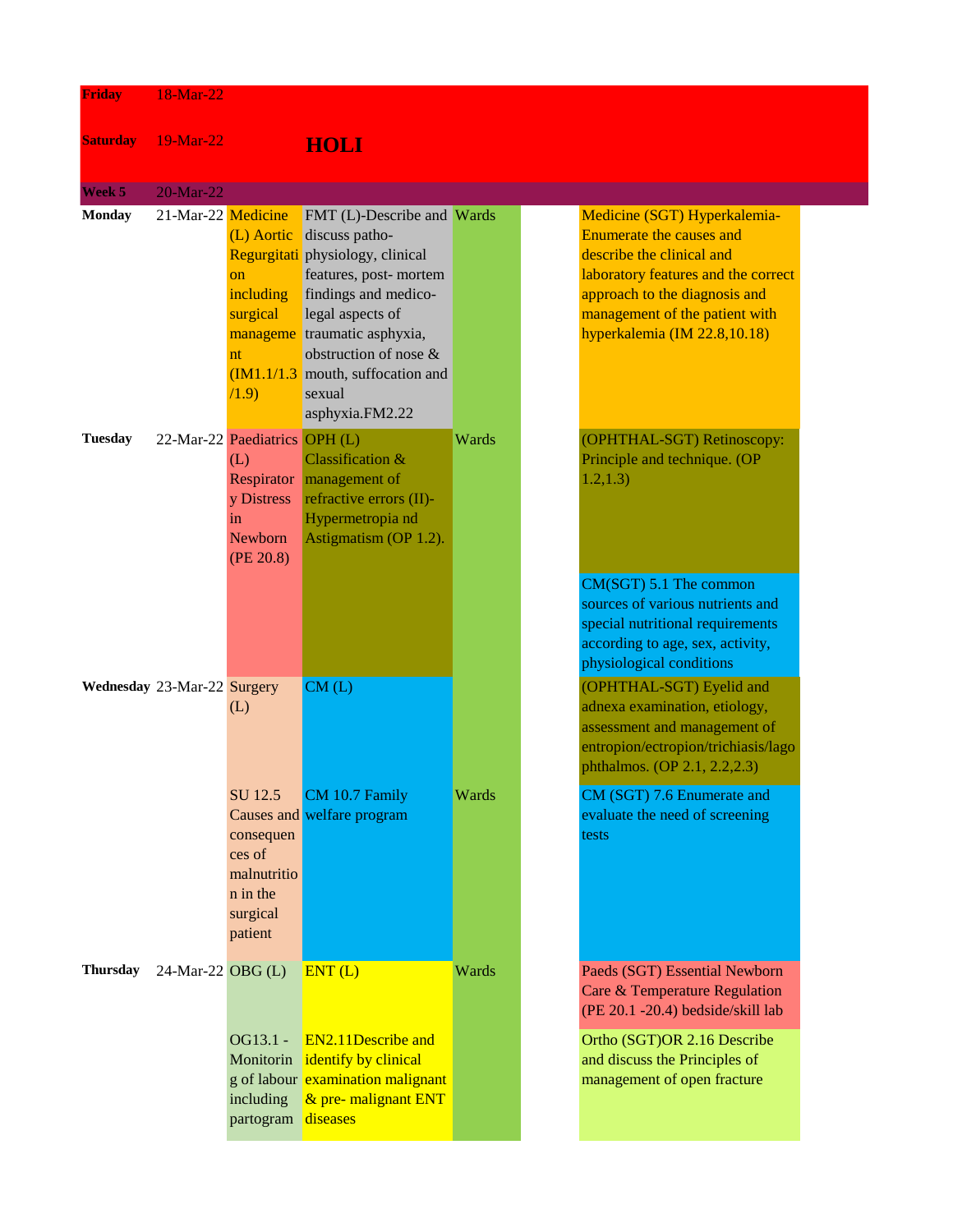| Friday          |                     | SDL-<br>ology In<br>Psychiatry<br><b>PS 3.2</b>                                                                                                                                                                     | 25-Mar-22 Psychiatry Dermatology (L)<br>Vesico-bullous<br>Phenomen disorders part 1(DR13)                                                                                                                                  | Wards | FMT (SGT)-Describe and discuss<br>examination of mutilated bodies<br>or fragments, charred bones and<br>bundle of bones<br>Demonstrate examination of &<br>present an opinion after<br>examination of skeletal remains in<br>a simulated/supervised<br>environment (Skill station)<br>FM2.16, FM14.9<br><b>ENT(SGT)EN3.1 Observe and</b><br>describe the indications for and<br>steps involved in the<br>performance of Otomicroscopic<br>examination in a simulated<br>environment |
|-----------------|---------------------|---------------------------------------------------------------------------------------------------------------------------------------------------------------------------------------------------------------------|----------------------------------------------------------------------------------------------------------------------------------------------------------------------------------------------------------------------------|-------|-------------------------------------------------------------------------------------------------------------------------------------------------------------------------------------------------------------------------------------------------------------------------------------------------------------------------------------------------------------------------------------------------------------------------------------------------------------------------------------|
| <b>Saturday</b> | 26-Mar-22 Radiodiag | nosis(L)<br>RD 1.6-<br>common<br>ons, most<br>appropriat<br>e & cost<br>effective<br>method $&$<br>interpretati<br>on of<br>findings in<br>common<br>conditions<br>pertaining<br>to the<br>disorders<br>in Surgery. | CM(L)<br>CM<br>Indications 12.1, 12.2, 12.3, 12.4<br>for various Concept of geriatric<br>services, health<br>radiologica problems of aged<br>population and its<br>investigati prevention, national<br>program for elderly | Wards | SU 14.2 Describe the surgical<br>approaches, incisions and use of<br>appropriate instruments in general<br>surgery                                                                                                                                                                                                                                                                                                                                                                  |

**Week 6** 27-Mar-22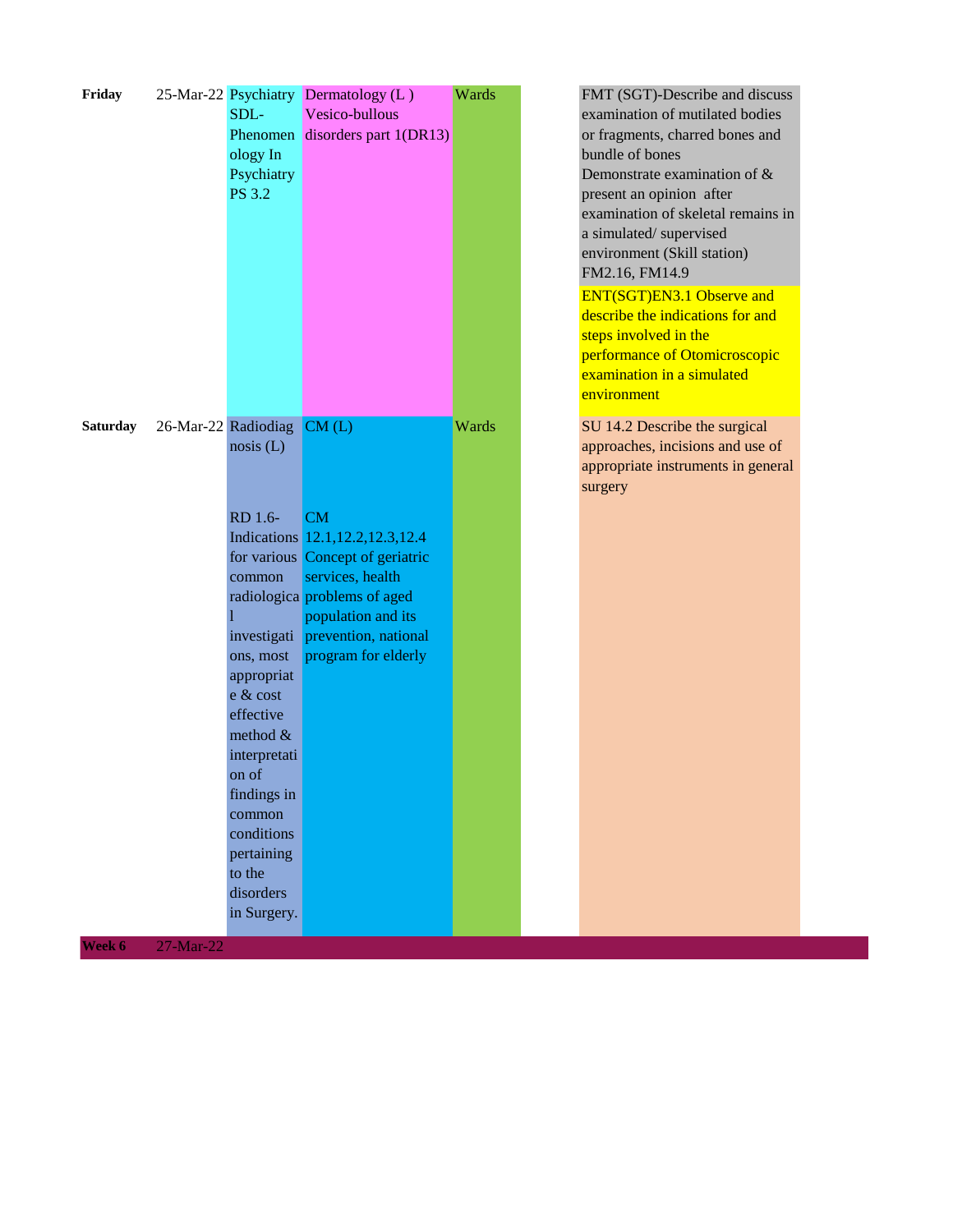| <b>Monday</b>   | 28-Mar-22 Medicine (L)      | Stable angina-<br>Epidemiology<br>, risk factors<br>(modifiable<br>and non-<br>modifiable),<br>pathogenesis,<br>natural<br>history,<br>evolution and<br>complications<br>of<br>atherosclerosi<br>s and IHD<br>$(M2.1)$ to IM<br>(2.4) | FMT (L)-Describe and Wards<br>discuss types, patho-<br>physiology, clinical<br>features, post mortem<br>findings and medico-<br>legal aspects of<br>drowning, diatom test<br>and, gettler<br>test.FM2.23 |       | Medicine (SGT) Hypocalcemia<br>(M 10.26)                                                                                                                                                                                         |
|-----------------|-----------------------------|---------------------------------------------------------------------------------------------------------------------------------------------------------------------------------------------------------------------------------------|----------------------------------------------------------------------------------------------------------------------------------------------------------------------------------------------------------|-------|----------------------------------------------------------------------------------------------------------------------------------------------------------------------------------------------------------------------------------|
| <b>Tuesday</b>  |                             | (L)<br><b>Neonatal</b><br>and<br><b>Infections</b><br>(PE 20.16)                                                                                                                                                                      | 29-Mar-22 Paediatrics OPH (L) Indications,<br><b>Types and Principles</b><br>of Refractive<br>septicemia Surgeries. (OP 1.4)                                                                             | Wards | (OPHTHAL-SGT) Eyelid and<br>adnexa examination, etiology,<br>assessment and management of<br>entropion/ectropion/trichiasis/lago<br>phthalmos. (OP 2.1, 2.2, 2.3)<br>CM(SGT) 7.6 Enumerate and<br>evaluate the need of screening |
|                 | Wednesday 30-Mar-22 Surgery | (L)                                                                                                                                                                                                                                   | CM(L)                                                                                                                                                                                                    |       | tests<br>(OPHTHAL-SGT) Etiology,<br>assessment and management of<br>ptosis. (OP 2.1, 2.2)                                                                                                                                        |
|                 |                             | SU 12.2<br>Fluid and<br>requireme<br>nts in the<br>surgical<br>patient                                                                                                                                                                | CM 7.2 Describe and<br>discuss the modes of<br>electrolyte transmission and<br>measures for<br>prevention and control<br>of communicable<br>diseases                                                     | Wards | CM(SGT) 7.9 Demonstrate the<br>application of computers in<br>epidemiology                                                                                                                                                       |
| <b>Thursday</b> | 31-Mar-22 OBG (L)           |                                                                                                                                                                                                                                       | ENT(L)                                                                                                                                                                                                   | Wards | Paeds (SGT) Essential Newborn<br>Care & Temperature Regulation<br>(PE 20.1 -20.4) bedside/skill lab                                                                                                                              |
|                 |                             | OG13.1 -<br>labour                                                                                                                                                                                                                    | EN2.15Describe the<br>Conduct of national programs for<br>prevention of deafness,<br>cancer, noise &<br>environmental<br>pollution                                                                       |       | Ortho (SGT) OR1.6 Describe and<br>discuss the aetiopathogenesis,<br>clinical features, investigations,<br>and principles of management of<br>dislocation of major joints,<br>shoulder, elbow                                     |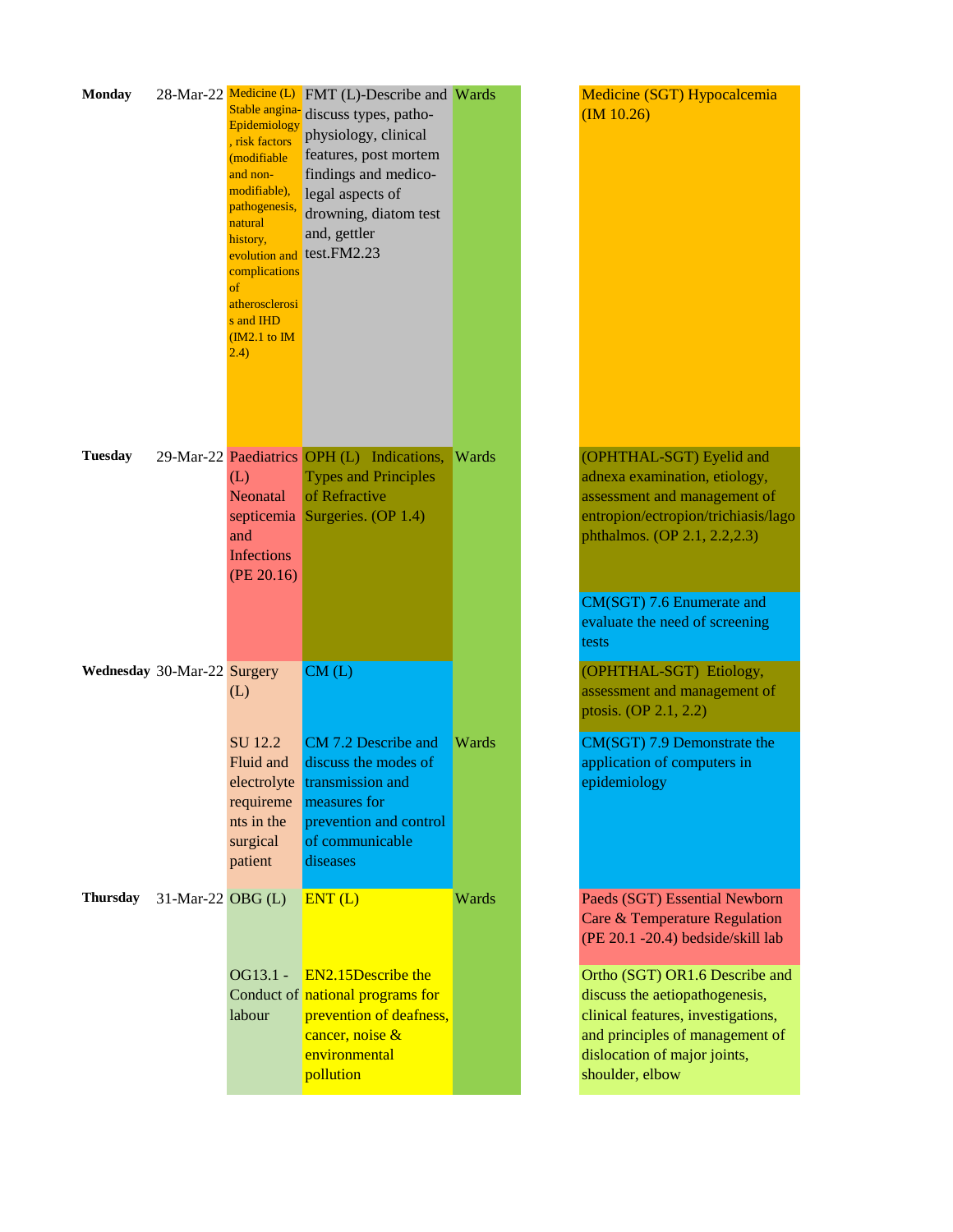| Friday<br>$1-Apr-22$          | SDL-<br>History<br>taking In<br>Psychiatry<br>and<br>classificati<br>on PS 3.3                                                                                                                                                                                                                        | Psychiatry Dermatology (L)<br>Vesico-bullous<br>disorders part 2 (DR<br>13)                                                                           | Wards | FMT (SGT)-Describe General<br>Principles and basic<br>methodologies in treatment of<br>poisoning: decontamination,<br>supportive therapy, antidote<br>therapy, procedures of enhanced<br>elimination with regard to<br>Ammonia, carbon monoxide,<br>hydrogen cyanide & derivatives,<br>methyl isocyanate, tear (riot<br>control) gases<br>FM9.6 |
|-------------------------------|-------------------------------------------------------------------------------------------------------------------------------------------------------------------------------------------------------------------------------------------------------------------------------------------------------|-------------------------------------------------------------------------------------------------------------------------------------------------------|-------|-------------------------------------------------------------------------------------------------------------------------------------------------------------------------------------------------------------------------------------------------------------------------------------------------------------------------------------------------|
|                               |                                                                                                                                                                                                                                                                                                       |                                                                                                                                                       |       | ENT (SGT)EN3.2 Observe and<br>describe the indications for and<br>steps involved in the performance<br>of diagnostic nasal Endoscopy                                                                                                                                                                                                            |
| <b>Saturday</b><br>$2-Apr-22$ | Radiodiag<br>nosis<br>(SDL)<br>RD 1.8-<br><b>Indications</b><br>for various<br>common<br>radiological<br>investigatio<br>ns, most<br>appropriate<br>& cost<br>effective<br>method $&$<br>interpretatio<br>n of<br>findings in<br>common<br>conditions<br>pertaining<br>to Common<br>Malignancie<br>S. | CM(L)<br>CM 7.2 Describe and<br>discuss the modes of<br>transmission and<br>measures for<br>prevention and control<br>of non-communicable<br>diseases | Wards | SU 14.3 Describe the material and<br>methods used for surgical wound<br>closure and anastomosis()                                                                                                                                                                                                                                               |

**Week 7** 3-Apr-22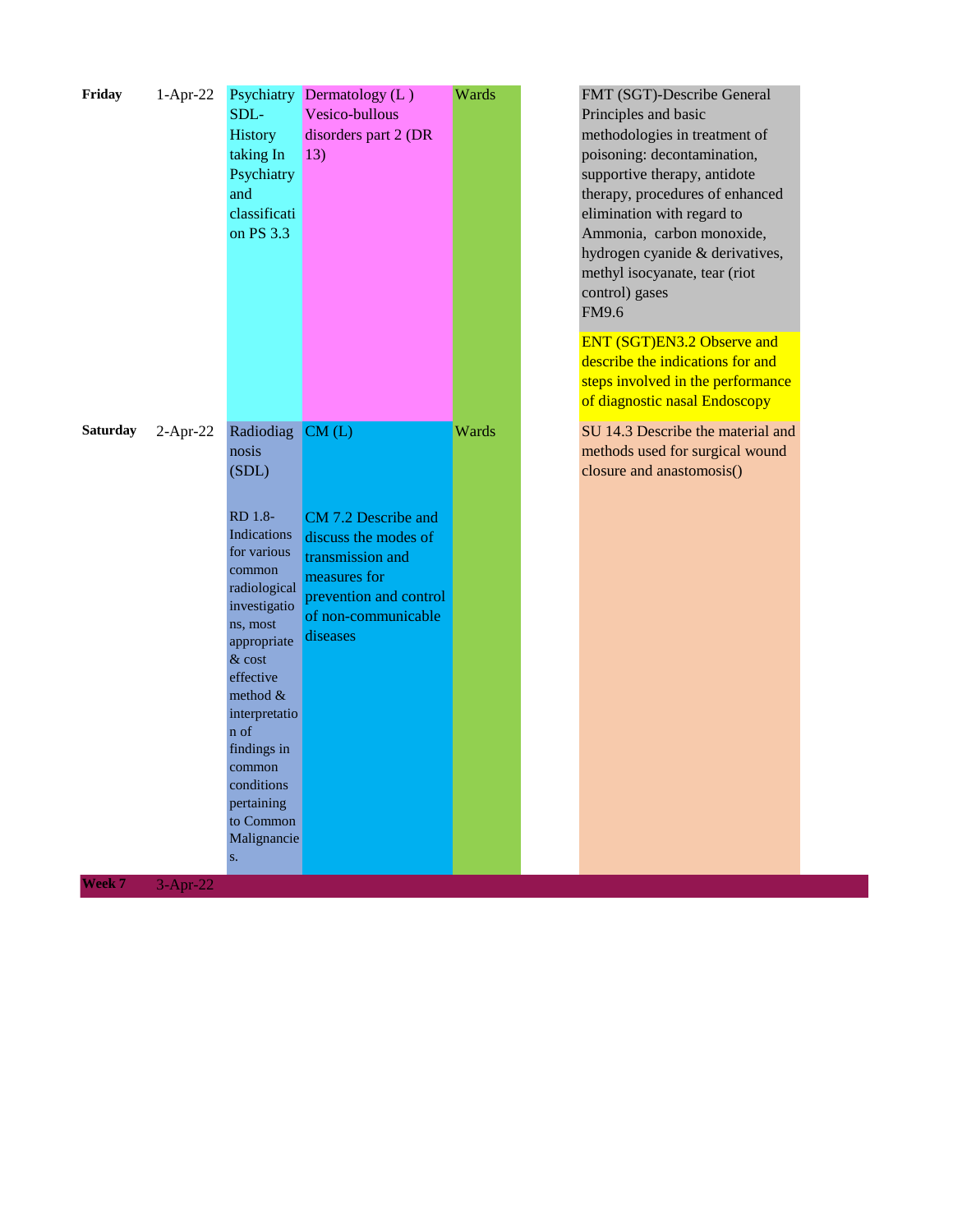| <b>Monday</b>      | $4-Apr-22$   | Medicine<br>(L)Dyslipide<br>mia-Discuss<br>and describe<br>the lipid cycle<br>and the role<br>of<br>dyslipidemia<br>in the<br>pathogenesis<br>of<br>atherosclerosi<br>s. Discuss<br>and describe<br>the<br>indications,<br>formulations,<br>doses, side<br>effects and<br>monitoring<br>for drugs<br>used in the<br>management<br>(M 2.3, 2.18) | FMT (L)-FM2.19<br>Investigation of<br>anaesthetic, operative<br>deaths:<br>Describe and discuss<br>special protocols for<br>conduction of autopsy<br>and for collection,<br>preservation and<br>dispatch of related<br>material evidences | Wards | Medicine (SGT) Hypercalcemia-<br>Enumerate the causes of<br>hypercalcemia and distinguish the<br>features of PTH vs non PTH<br>mediated hypercalcemia, Describe<br>the aetiology, clinical<br>manifestations, diagnosis and<br>clinical approach to primary<br>hyperparathyroidism, Describe the<br>approach to the management of<br>hypercalcemia, components of<br><b>MEN</b> (IM 22.1-22.4) |
|--------------------|--------------|-------------------------------------------------------------------------------------------------------------------------------------------------------------------------------------------------------------------------------------------------------------------------------------------------------------------------------------------------|-------------------------------------------------------------------------------------------------------------------------------------------------------------------------------------------------------------------------------------------|-------|------------------------------------------------------------------------------------------------------------------------------------------------------------------------------------------------------------------------------------------------------------------------------------------------------------------------------------------------------------------------------------------------|
| <b>Tuesday</b>     | $5-Apr-22$   | (L)<br>Neonatal<br>Jaundice<br>$(PE 20.19)$ 2.4)                                                                                                                                                                                                                                                                                                | Paediatrics OPH (SDL) Eyelid<br>swelling: common<br>causes and their<br>management. (OP 2.1,                                                                                                                                              | Wards | (OPHTHAL-SGT) Etiology,<br>assessment and management of<br>ptosis. (OP 2.1, 2.2)<br>CM(SGT) 7.9 Demonstrate the                                                                                                                                                                                                                                                                                |
|                    |              |                                                                                                                                                                                                                                                                                                                                                 |                                                                                                                                                                                                                                           |       | application of computers in<br>epidemiology                                                                                                                                                                                                                                                                                                                                                    |
| Wednesday 6-Apr-22 |              | Surgery<br>(L)                                                                                                                                                                                                                                                                                                                                  |                                                                                                                                                                                                                                           |       | (OPHTHAL-SGT) Anatomy of<br>lacrimal sac/nasolacrimal duct and<br>approach to a case of congenital<br>NLD obstruction. (Syringing $&$<br>probing of NLD/Crigglers<br>massage). $OP$ 2.3)                                                                                                                                                                                                       |
|                    |              | SU 12.3<br>requireme<br>nts of<br>surgical<br>patients<br>and their<br>complicati<br>ons                                                                                                                                                                                                                                                        | CM (L) 16.1,16.2<br>Nutritional Concept of health<br>planning and describe<br>planning cycle                                                                                                                                              | Wards | CM (SGT) 10.2 Methods of<br>screening high risk groups and<br>common health problems                                                                                                                                                                                                                                                                                                           |
| <b>Thursday</b>    | $7 - Apr-22$ | OBG(L)                                                                                                                                                                                                                                                                                                                                          | <b>ENT (SDL)</b>                                                                                                                                                                                                                          | Wards | Paeds (SGT) Hypoglycemia and<br>metabolic disorders in newborn<br>SGD (PE 20.13 & 20.14)                                                                                                                                                                                                                                                                                                       |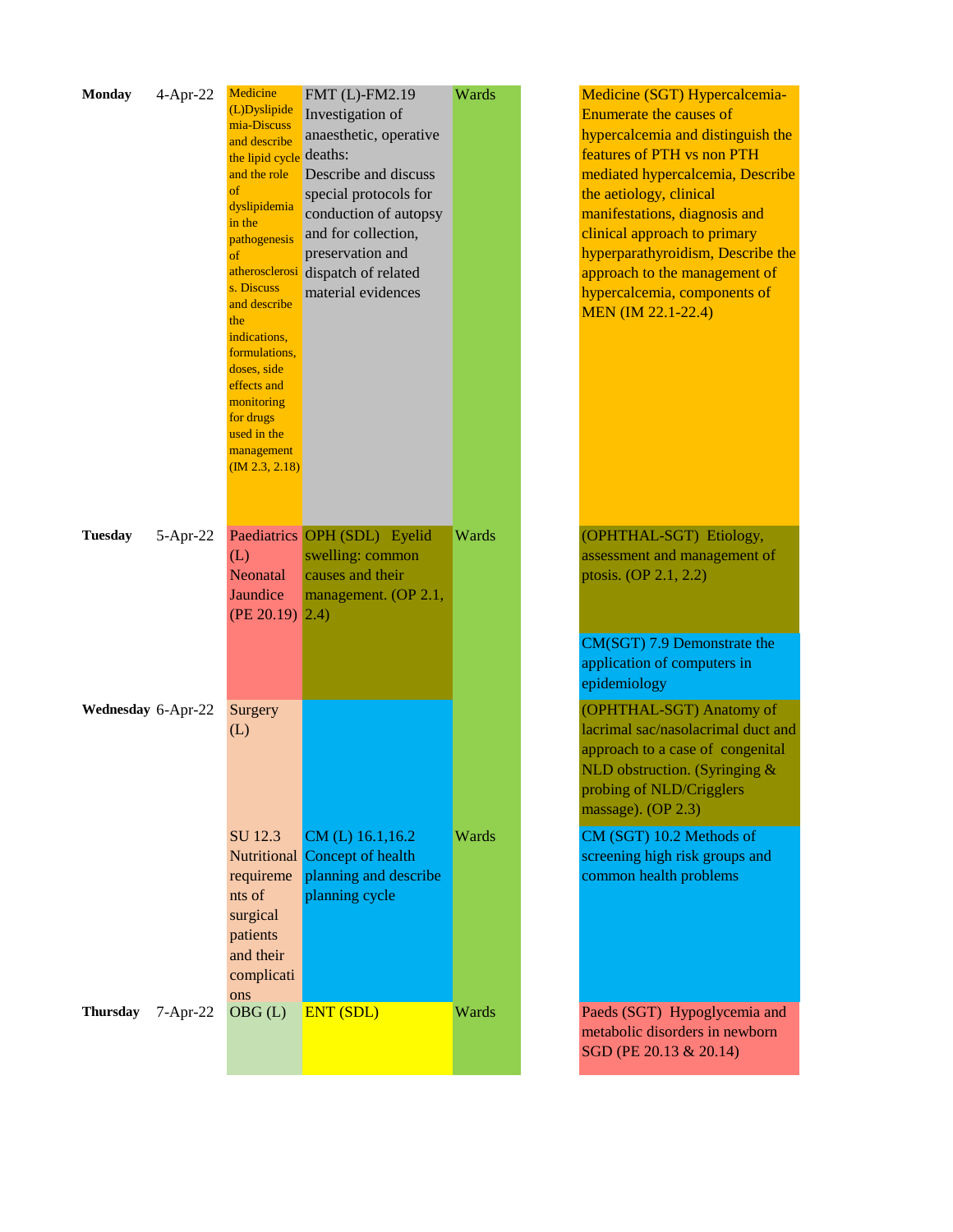|                 |            | OG 13.1-<br>nt of third<br>stage of<br>labour                                                                                                                                                                                                             | <b>EN4.1 Elicit document</b><br>Manageme and present a correct<br>history, demonstrate<br>and describe the<br>clinical features,<br>choose the correct<br>investigations and<br>describe the principles<br>of management of<br>Otalgia |       |  |
|-----------------|------------|-----------------------------------------------------------------------------------------------------------------------------------------------------------------------------------------------------------------------------------------------------------|----------------------------------------------------------------------------------------------------------------------------------------------------------------------------------------------------------------------------------------|-------|--|
| Friday          | 8-Apr-22   | psychiatry<br>SDL-<br>Mental<br><b>Status</b><br>Examinati<br>on in<br>psychiatry<br>PS 3.5                                                                                                                                                               | dermatology (L)<br>Fungal infections of<br>skin (DR 7)                                                                                                                                                                                 | Wards |  |
| <b>Saturday</b> | $9-Apr-22$ | nosis<br>(SDL)<br><b>RD1.3</b><br>common<br>radiologica<br>investigati<br>ons,<br>choose the<br>most<br>appropriat<br>e and cost<br>effective<br>method<br>and<br>interpret<br>findings in<br>common<br>conditions<br>pertaining<br>to disorder<br>of ENT | Radiodiag CM (L) 16.3, 16.4<br>Health management<br>techniques, describe<br>health planning in<br><b>Enumerate</b> India and National<br>indications Policies related to<br>for various health and health<br>planning                  | Wards |  |

Ortho (SGT) OR 1.6 Describe and discuss the aetiopathogenesis, clinical features, investigations, and principles of management of dislocation of major joints knee, hip

FMT (SGT)-Describe General Principles and basic methodologies in treatment of poisoning: decontamination, supportive therapy, antidote therapy, procedures of enhanced elimination with regard to Ammonia, carbon monoxide, hydrogen cyanide & derivatives, methyl isocyanate, tear (riot control) gases,FM9.6

ENT (SGT)EN3.2 Observe and describe the indications for and steps involved in the performance of diagnostic nasal Endoscopy

SU 16.1 Describe ithe indications, advantages and disadvantages of Minimal Invasive General Surgery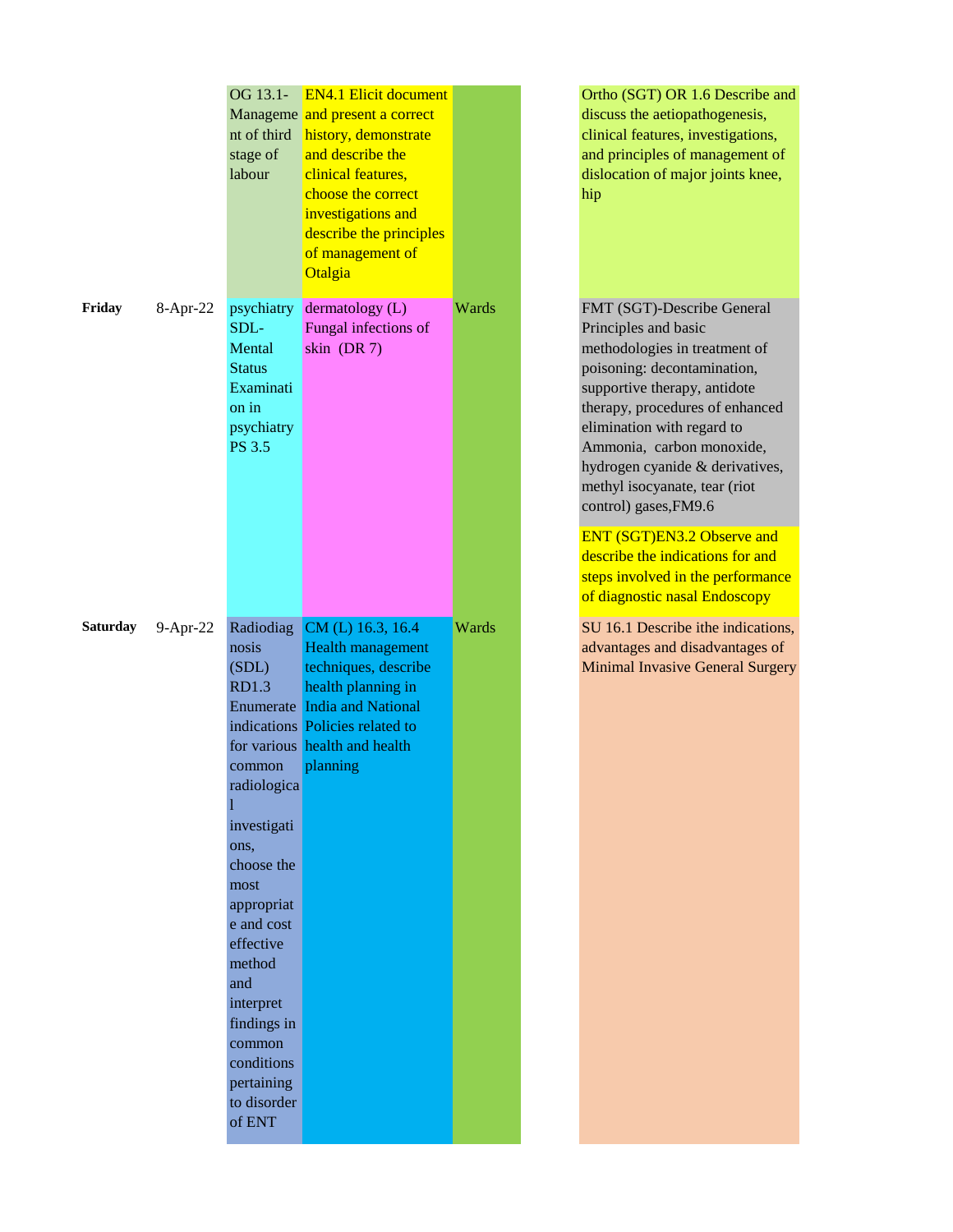| Week 8          | $10$ -Apr-22                |                    |                                       |       |                                                              |
|-----------------|-----------------------------|--------------------|---------------------------------------|-------|--------------------------------------------------------------|
| <b>Monday</b>   |                             | 11-Apr-22 Medicine | FMT (L)-FM 2.24,                      | Wards | <b>Medicine (SGT) Metabolic</b>                              |
|                 |                             | (L) Acute          | FM 2.25. Thermal                      |       | acidosis & alkalosis- Enumerate                              |
|                 |                             | viral              | deaths: clinical                      |       | the causes, describe the clinical                            |
|                 |                             | hepatitis          | features, post-mortem                 |       | and laboratory features (IM 22.9,                            |
|                 |                             | (M 5.3,            | finding and                           |       | 22.10)                                                       |
|                 |                             |                    | 5.4,5.11,5. medicolegal aspects of    |       |                                                              |
|                 |                             | 12,5.14)           | injuries due to physical              |       |                                                              |
|                 |                             |                    | agents like heat (heat-               |       |                                                              |
|                 |                             |                    | hyper-pyrexia, heat                   |       |                                                              |
|                 |                             |                    | stroke, sun stroke, heat              |       |                                                              |
|                 |                             |                    | exhaustion/prostration,               |       |                                                              |
|                 |                             |                    | heat cramps [miner's                  |       |                                                              |
|                 |                             |                    | cramp] ,of injuries,                  |       |                                                              |
|                 |                             |                    | clinical features, patho-             |       |                                                              |
|                 |                             |                    | physiology, post-                     |       |                                                              |
|                 |                             |                    | mortem findings and                   |       |                                                              |
|                 |                             |                    | medico-legal aspects                  |       |                                                              |
| <b>Tuesday</b>  |                             |                    | 12-Apr-22 Paediatrics OPH (L) Orbital | Wards | (OPHTHAL-SGT) Anatomy of                                     |
|                 |                             | (L)                | tumours: classification,              |       | lacrimal sac/nasolacrimal duct and                           |
|                 |                             |                    | Congenital presentation and           |       | approach to a case of congenital                             |
|                 |                             | infections         | management. (OP 2.7,                  |       | NLD obstruction. (Syringing $\&$<br>probing of NLD/Crigglers |
|                 |                             | $(PE 20.17)$ 2.8)  |                                       |       | massage). (OP 2.3)                                           |
|                 |                             |                    |                                       |       |                                                              |
|                 |                             |                    |                                       |       | CM(SGT) 10.2 Methods of                                      |
|                 |                             |                    |                                       |       | screening high risk groups and                               |
|                 |                             |                    |                                       |       | common health problems                                       |
|                 |                             |                    |                                       |       |                                                              |
|                 | Wednesday 13-Apr-22 Surgery |                    | CM(L)                                 |       | (OPHTHAL-SGT) Proptosis                                      |
|                 |                             | (L)                |                                       |       | evaluation: common causes,                                   |
|                 |                             |                    |                                       |       | investigations and management.                               |
|                 |                             |                    |                                       |       | (OP 2.5, 2.6, 2.7, 2.8) (OPHTHAL-                            |
|                 |                             |                    |                                       |       | SGT)                                                         |
|                 |                             |                    |                                       |       |                                                              |
|                 |                             | SU 13.1            | CM 18.1, 18.2                         | Wards | CM (SGT) 20.1 List of important                              |
|                 |                             |                    | Immunolo Concept of                   |       | public health events of last five                            |
|                 |                             |                    | gical basis International Health      |       | years                                                        |
|                 |                             | of organ           | and roles of various                  |       |                                                              |
|                 |                             |                    | transplanta health agencies           |       |                                                              |
|                 |                             | tion               |                                       |       |                                                              |
|                 |                             |                    |                                       |       |                                                              |
| <b>Thursday</b> | 14-Apr-22                   |                    | <b>AMBEDKAR JAYANTI</b>               |       |                                                              |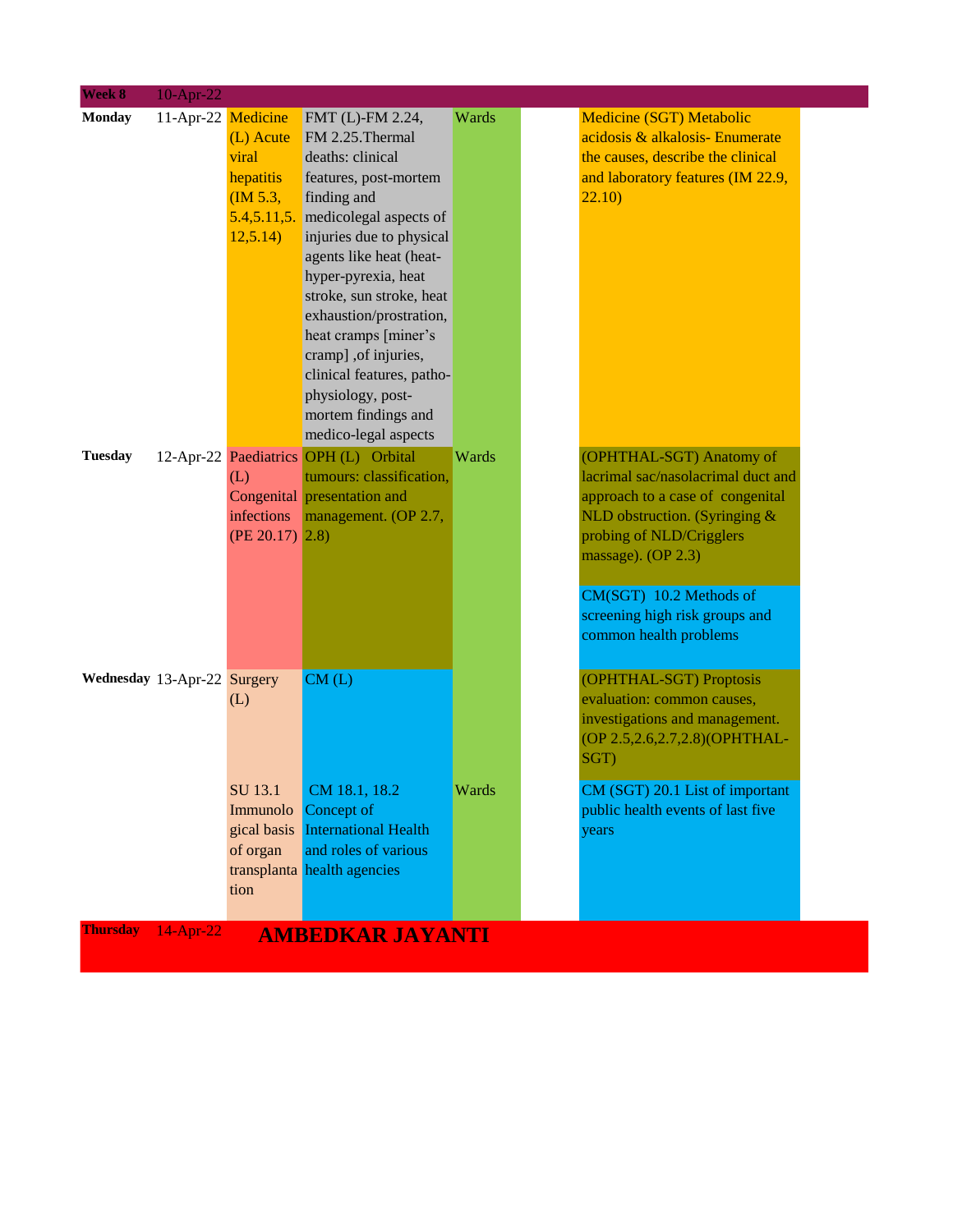| Friday          |                    | Lecture<br>Psychotic<br>Disorder 1-<br>(Schizophr<br>enia) PS<br>5.1, 5.2,<br>5.3, 5.4,<br>5.5, 5.6 | 15-Apr-22 Psychiatry Dermatology (L)<br>STD PART 1 (DR 10)                                                                                                                                                                                                                                                                                                                                                                 | Wards | FMT (SGT)-Mechanical injuries<br>and wounds:<br>Describe healing of injury and<br>fracture of bones with its medico-<br>legal importance, factors<br>influencing infliction of injuries<br>and healing, examination and<br>certification of wounds and wound<br>as a cause of death: Primary and<br>Secondary, types of weapons<br>including dangerous weapons and<br>their examination, FM3.6,<br>FM3.7, FM3.8<br>ENT (SGT)EN3.3 Observe and<br>describe the indications for and<br>steps involved in the performance<br>of Rigid/Flexible Laryngoscopy |
|-----------------|--------------------|-----------------------------------------------------------------------------------------------------|----------------------------------------------------------------------------------------------------------------------------------------------------------------------------------------------------------------------------------------------------------------------------------------------------------------------------------------------------------------------------------------------------------------------------|-------|----------------------------------------------------------------------------------------------------------------------------------------------------------------------------------------------------------------------------------------------------------------------------------------------------------------------------------------------------------------------------------------------------------------------------------------------------------------------------------------------------------------------------------------------------------|
| <b>Saturday</b> |                    | nosis<br><b>(REVISI)</b><br>ON)                                                                     | 16-Apr-22 Radiodiag Radiodiagnosis<br><b>ASSESSMENT &amp;</b><br><b>FEEDBACK</b>                                                                                                                                                                                                                                                                                                                                           | Wards | SU 17.3 Describe the principles in<br>management of mass casualities                                                                                                                                                                                                                                                                                                                                                                                                                                                                                     |
| Week 9          | 17-Apr-22          |                                                                                                     |                                                                                                                                                                                                                                                                                                                                                                                                                            |       |                                                                                                                                                                                                                                                                                                                                                                                                                                                                                                                                                          |
| <b>Monday</b>   | 18-Apr-22 Medicine | (L)<br>Chronic<br>viral<br>hepatitis<br>(M 5.3,<br>17.5.18                                          | FMT (L)-Describe<br>types of injuries,<br>clinical features, patho-<br>physiology, post-<br>mortem findings and<br>medico-legal aspects<br>$5.4, 5.11, 5$ . in cases of lightening,<br>$12,5.14,5$ . electrocution and<br>radiations, C/F, pm<br>finding and<br>medicolegal aspect of<br>injuries due to cold<br>(systemic and<br>localized hypothermia,<br>frostbite, trench foot,<br>immersion foot)<br>FM 2.24, FM 2.25 | Wards | <b>Medicine (SGT) Respiratory</b><br>acidosis and alkalosis- Enumerate<br>the causes, describe the clinical<br>and laboratory features (IM 22.11,<br>22.12)                                                                                                                                                                                                                                                                                                                                                                                              |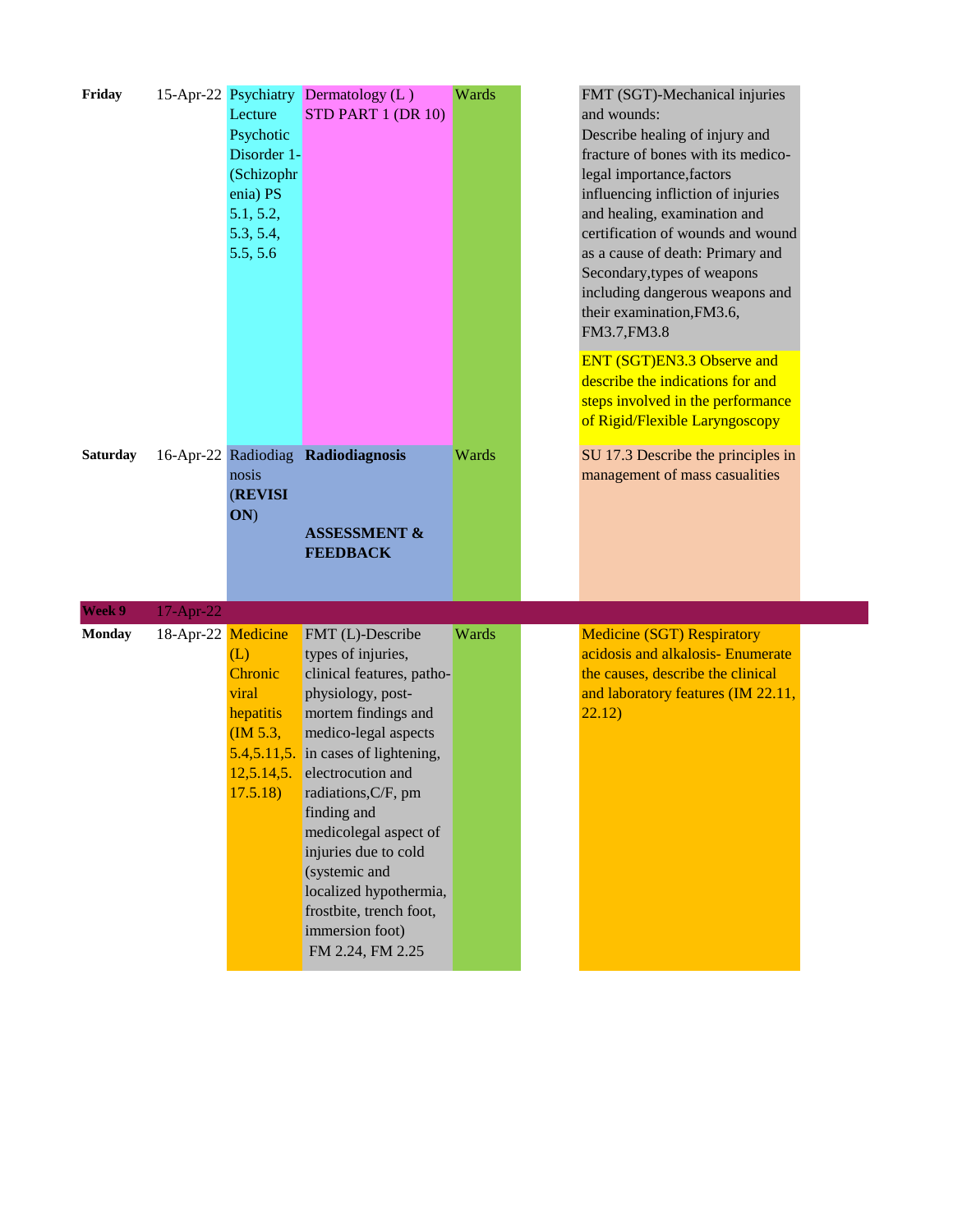| <b>Tuesday</b>              | $(L)$ CNS<br>Infections<br>$s +$<br>pyogenic<br>meningitis)<br>(PE30.1 &<br>30.2)                                                                           | 19-Apr-22 Paediatrics OPH (L) Etiology,<br>clinical features and<br>management of<br>dacryocystitis<br>tuberculosi (acute/chronic). (OP<br> 2.3)                                                                                                      | Wards | (OPHTHAL-SGT) Proptosis<br>evaluation: common causes,<br>investigations and management.<br>$OP$ 2.5, 2.6, 2.7, 2.8)<br>CM(SGT) 20.1 List of important<br>public health events of last five<br>years |
|-----------------------------|-------------------------------------------------------------------------------------------------------------------------------------------------------------|-------------------------------------------------------------------------------------------------------------------------------------------------------------------------------------------------------------------------------------------------------|-------|-----------------------------------------------------------------------------------------------------------------------------------------------------------------------------------------------------|
| Wednesday 20-Apr-22 Surgery | (L)                                                                                                                                                         | CM(L)                                                                                                                                                                                                                                                 |       | (OPHTHAL-SGT)Diagnosis and<br>management of common ocular<br>surface disorders<br>(pterygium/pingecula/sympblephe<br>ron). (OP 3.6,3.7)                                                             |
|                             | SU 13.2<br>Principles<br>of<br>immunosu<br>ppressive<br>therapy,<br>, describe<br>surgical<br>principles,<br>manageme<br>nt of organ<br>transplanta<br>tion | CM 19.1, 19.2, 19.3<br>Concept of essential<br>medicine list (EML),<br>roles of essential<br>medicine in primary<br>health care and<br>Indications counterfeit medicine<br>and its prevention                                                         | Wards | CM (SGT) 20.2 Various issues<br>during outbreaks and their<br>prevention                                                                                                                            |
|                             | Thursday 21-Apr-22 OBG $(L)$ ENT $(L)$                                                                                                                      |                                                                                                                                                                                                                                                       | Wards | Paeds (SGT) Hypoglycemia and<br>metabolic disorders in newborn<br>SGD (PE 20.13 & 20.14)                                                                                                            |
|                             | OG 13.1 -<br>Pain relief<br>in labour                                                                                                                       | <b>EN4.2 Elicit document</b><br>and present a correct<br>history, demonstrate<br>and describe the<br>clinical features,<br>choose the correct<br>investigations and<br>describe the principles<br>of management of<br>diseases of the external<br>Ear |       | Ortho(SGT) OR2.1 Describe and<br>discuss the mechanism of Injury,<br>clinical features, investigations<br>and plan management of fracture<br>of clavicle                                            |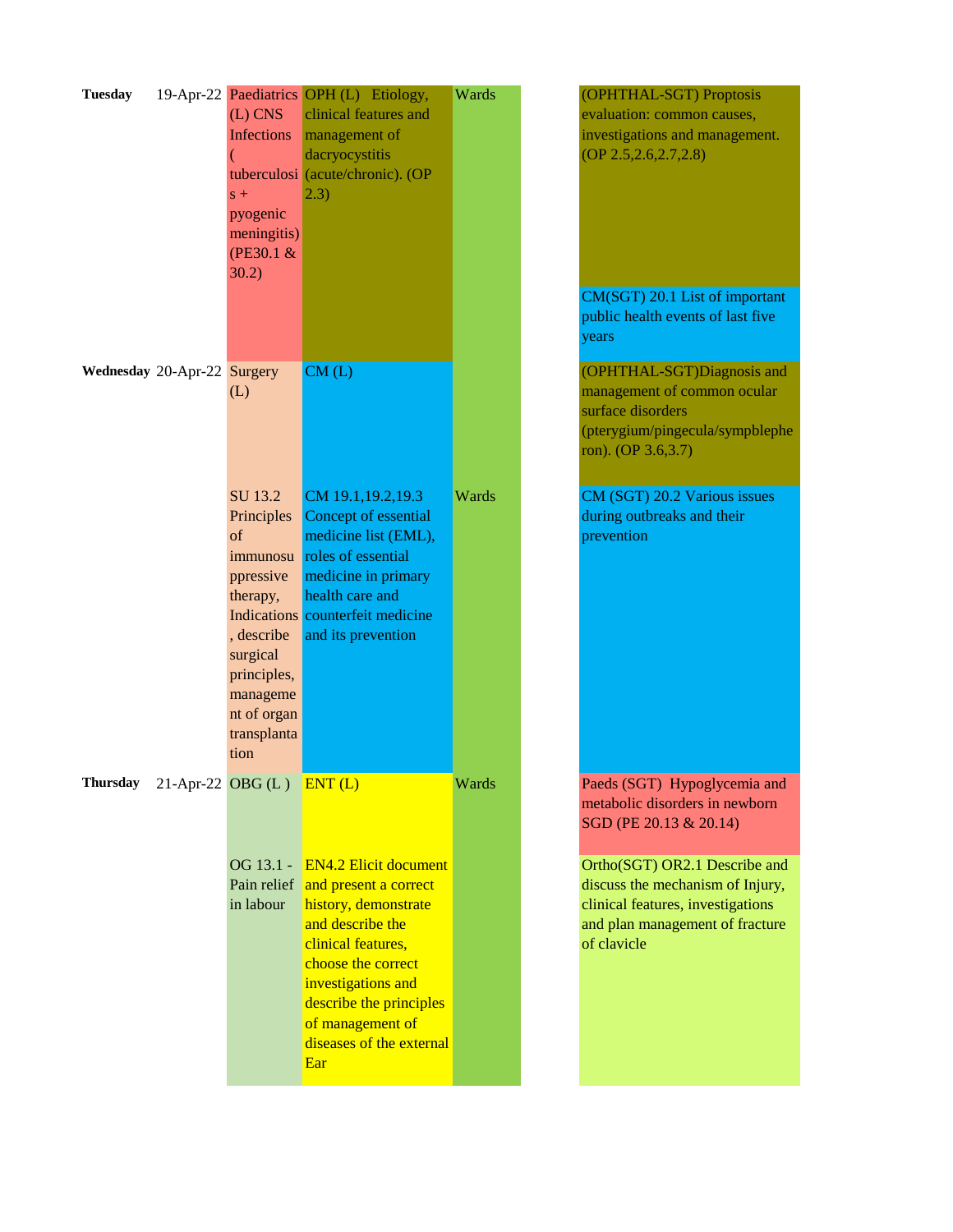| Friday         |                             | Lecture<br>Psychotic<br><b>Disorders</b><br>2- (Other<br>Psychotic<br>Disorders)<br>PS 5.1,<br>5.2, 5.3,<br>5.4, 5.5,<br>5.6 | 22-Apr-22 Psychiatry Dermatology (L) STD Wards<br>part 2 (DR 10)                                                                                                  |       | FMT (SGT)-Mechanical injuries<br>and wounds:<br>Describe healing of injury and<br>fracture of bones with its medico-<br>legal importance, factors<br>influencing infliction of injuries<br>and healing, examination and<br>certification of wounds and wound<br>as a cause of death: Primary and<br>Secondary, types of weapons<br>including dangerous weapons and<br>their examination, FM3.6,<br><b>FM3.7, FM</b><br><b>ENT(SGT) EN3.3 Observe and</b><br>describe the indications for and<br>steps involved in the performance<br>of Rigid/Flexible Laryngoscopy |
|----------------|-----------------------------|------------------------------------------------------------------------------------------------------------------------------|-------------------------------------------------------------------------------------------------------------------------------------------------------------------|-------|---------------------------------------------------------------------------------------------------------------------------------------------------------------------------------------------------------------------------------------------------------------------------------------------------------------------------------------------------------------------------------------------------------------------------------------------------------------------------------------------------------------------------------------------------------------------|
| Saturday       |                             | Principles<br>of Radiation<br>Oncology                                                                                       | 23-Apr-22 Radiotherap FA-FORENSIC<br>y (L) RT 1.1 MEDICINE $\&$<br><b>TOXICOLOGY</b>                                                                              | Wards | SU 17.1 Describe the principles if<br><b>FIRST AID</b>                                                                                                                                                                                                                                                                                                                                                                                                                                                                                                              |
| Week 10        | 24-Apr-22                   |                                                                                                                              |                                                                                                                                                                   |       |                                                                                                                                                                                                                                                                                                                                                                                                                                                                                                                                                                     |
| <b>Monday</b>  | 25-Apr-22 Medicine          | (L) Peptic<br><b>Ulcer</b><br>$(M15.14-$<br>15.16)                                                                           | FMT (L)Regional<br>Injuries<br>Describe and discuss<br>regional injuries to<br>head (Scalp wounds,<br>fracture skull,<br>intracranial<br>haemorrhages,<br>FM3.11, | Wards | Medicine (SGT) ABG-Identify<br>the underlying acid based disorder<br>based on an ABG report and<br>clinical situation (IM 22.13)                                                                                                                                                                                                                                                                                                                                                                                                                                    |
| <b>Tuesday</b> |                             | (L) Acute<br>Flaccid<br>Paralysis                                                                                            | 26-Apr-22 Paediatrics OPH (L) Clinical<br>features and<br>management of<br>infective conjuctivitis<br>(PE 30.13) (Trachoma<br>Conjunctivitis). (OP<br>3.3, 3.4    | Wards | (OPHTHAL-SGT) Diagnosis and<br>management of common ocular<br>surface disorders<br>(pterygium/pingecula/sympblephe<br>ron). (OP 3.6,3.7)<br>CM(SGT) 20.2 Various issues<br>during outbreaks and their                                                                                                                                                                                                                                                                                                                                                               |
|                | Wednesday 27-Apr-22 Surgery | (L)                                                                                                                          | CM(L)                                                                                                                                                             |       | prevention<br>(OPHTHAL-SGT) Tear film<br>anatomy, diagnosis and<br>management of Dry Eye<br>(including Computer Vision)<br>Syndrome). (OP 4.4)                                                                                                                                                                                                                                                                                                                                                                                                                      |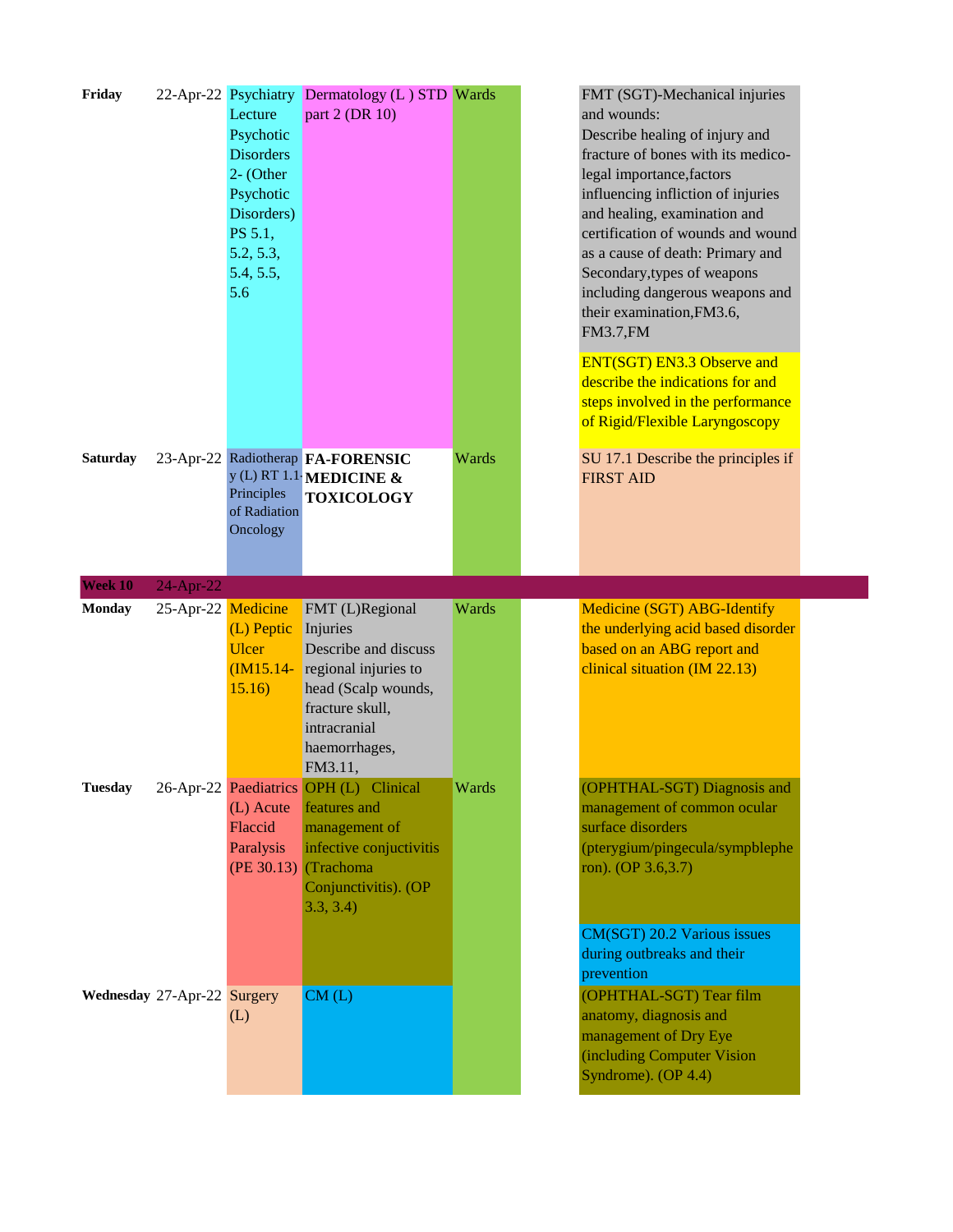|                 |                        | SU 13.3<br>Legal and<br>ethical<br>issues<br>organ<br>donation                                                                                                                          | <b>CM 8.2</b><br>Epidemiological and<br>control measures for<br>non-communicable<br>concerning diseases at the primary<br>care level (Diabetes,<br>Hypertension, Stroke,<br>Obesity and cancer<br>etc)                                      | Wards        | CM (SGT) 7.3, 7.4 Inte<br>morbidity and mortality<br>based on given set of da<br>Discuss the sources of<br>epidemiological data                                                                                                                                                                                                                                                                                                                                                                                                                                                                                      |
|-----------------|------------------------|-----------------------------------------------------------------------------------------------------------------------------------------------------------------------------------------|---------------------------------------------------------------------------------------------------------------------------------------------------------------------------------------------------------------------------------------------|--------------|----------------------------------------------------------------------------------------------------------------------------------------------------------------------------------------------------------------------------------------------------------------------------------------------------------------------------------------------------------------------------------------------------------------------------------------------------------------------------------------------------------------------------------------------------------------------------------------------------------------------|
| <b>Thursday</b> | $28$ -Apr-22 OBG $(L)$ | OG 13.1 -<br>Mechanis<br>m of<br>normal<br>Labor                                                                                                                                        | ENT(L)<br><b>EN4.3 Elicit document</b><br>and present a correct<br>history, demonstrate<br>and describe the<br>clinical features,<br>choose the correct<br>investigations and<br>describe the principles<br>of management of<br><b>ASOM</b> | Wards        | Paeds (SGT) Neonatal<br>resuscitation (PE 20.3)<br>DOAP/skill Lab<br>Ortho (SGT)Describe a<br>the mechanism of Injury<br>features, investigations<br>management of fracture<br>proximal<br><b>Humerus</b>                                                                                                                                                                                                                                                                                                                                                                                                            |
| Friday          |                        | 29-Apr-22 Psychiatry<br>Lecture -<br>Psychotic<br><b>Disorders</b><br>$3-$<br>(Perinatal<br>and Post<br>partum<br>psychiatric<br>Disorders)<br>PS 5.1,<br>5.2, 5.3,<br>5.4, 5.5,<br>5.6 | Dermatology (L) skin<br>in systemic disorders<br>part 1 (DR 18)                                                                                                                                                                             | <b>Wards</b> | FMT (SGT)-salient feat<br>Organ Transplantation a<br>Human Organ Transpla<br>(Amendment) Act 2011<br>issues regarding organ<br>donation, and euthanasi<br>identify & prepare med<br>inference from histo-pat<br>slides of Myocardial Inf<br>pneumonitis, tuberculos<br>infarct, liver cirrhosis, b<br>haemorrhage, bone frac<br>Pulmonary oedema, bra<br>soot particles, diatoms &<br>healing<br>FM 2.4, FM4.11FM14.<br><b>SESSION</b> )<br><b>ENT (SGT)EN3.4 Obse</b><br>describe the indications<br>steps involved in the ren<br>foreign bodies from ear<br>throat<br>removal of foreign bod<br>ear, nose & throat |

| Wards | CM (SGT) 7.3, 7.4 Interpret<br>morbidity and mortality indicators<br>based on given set of data<br>Discuss the sources of<br>epidemiological data                                                                                                                                                                                                                                                                                                                                                                                         |
|-------|-------------------------------------------------------------------------------------------------------------------------------------------------------------------------------------------------------------------------------------------------------------------------------------------------------------------------------------------------------------------------------------------------------------------------------------------------------------------------------------------------------------------------------------------|
| Wards | Paeds (SGT) Neonatal<br>resuscitation (PE 20.3)<br><b>DOAP</b> /skill Lab                                                                                                                                                                                                                                                                                                                                                                                                                                                                 |
|       | Ortho (SGT)Describe and discuss<br>the mechanism of Injury, clinical<br>features, investigations and plan<br>management of fractures of<br>proximal<br><b>Humerus</b>                                                                                                                                                                                                                                                                                                                                                                     |
| Wards | FMT (SGT)-salient features of the<br>Organ Transplantation and The<br>Human Organ Transplant<br>(Amendment) Act 2011, ethical<br>issues regarding organ<br>donation, and euthanasia.<br>identify & prepare medico-legal<br>inference from histo-pathological<br>slides of Myocardial Infarction,<br>pneumonitis, tuberculosis, brain<br>infarct, liver cirrhosis, brain<br>haemorrhage, bone fracture,<br>Pulmonary oedema, brain oedema,<br>soot particles, diatoms & wound<br>healing<br>FM 2.4, FM4.11FM14.19(DOAP<br><b>SESSION</b> ) |
|       | ENT (SGT)EN3.4 Observe and<br>describe the indications for and                                                                                                                                                                                                                                                                                                                                                                                                                                                                            |

steps involved in the removal of foreign bodies from ear nose & throat

 removal of foreign bodies from ear, nose & throat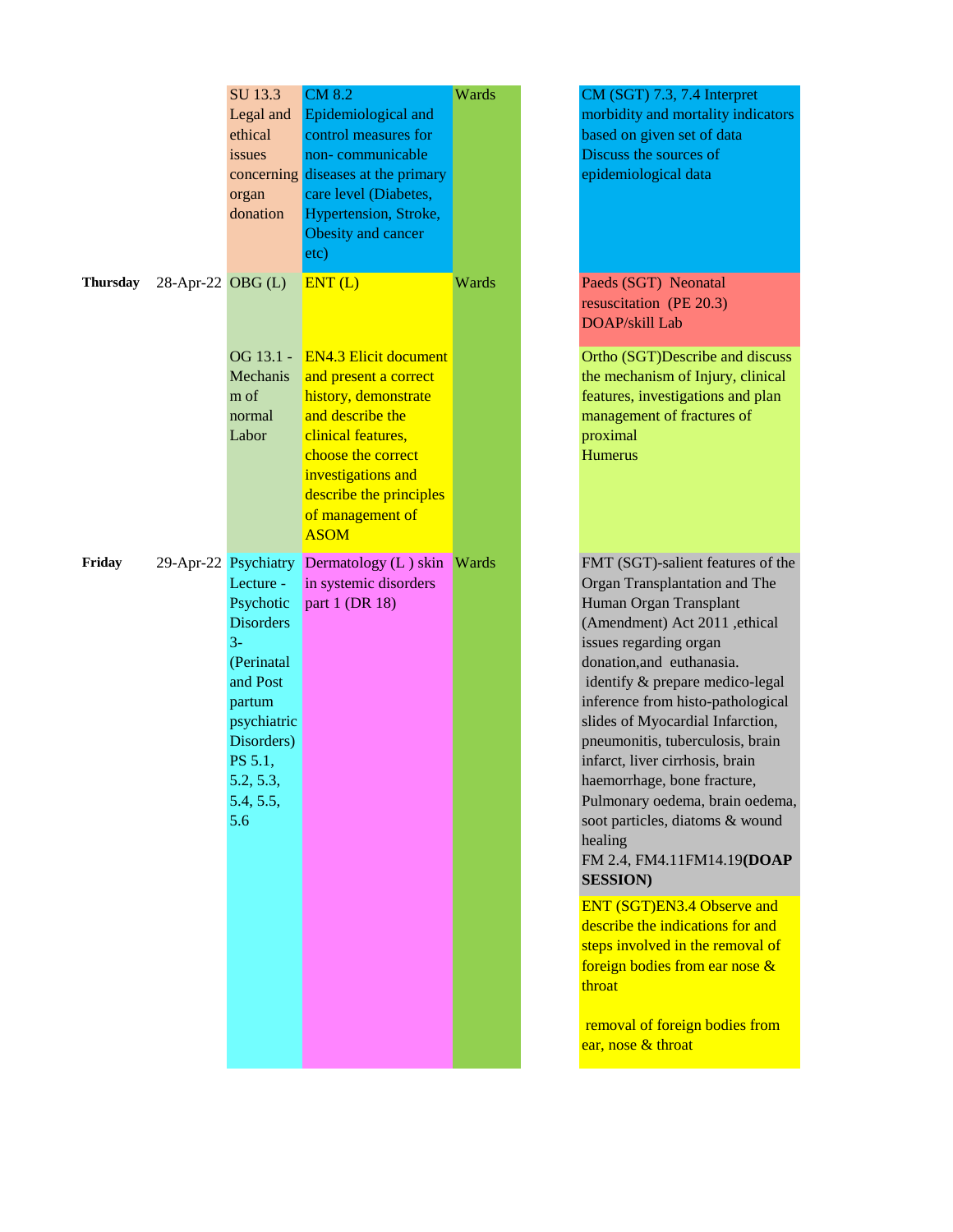| <b>Saturday</b>    |                  | 30-Apr-22 Radiotherapy OBG -<br>(L) RT 1.2-<br>Radiation<br>Protection | <b>ASSESSMENT &amp;</b><br><b>FEEDBACK</b>                                                                                                                                      | Wards        | SU 17.4/17.6 Describe the<br>Pathophysiology, machinism and<br>management of head injury                                                                                                                                                                                                                                                                                                                                                                                                                                                                                                                                                                                                                           |  |
|--------------------|------------------|------------------------------------------------------------------------|---------------------------------------------------------------------------------------------------------------------------------------------------------------------------------|--------------|--------------------------------------------------------------------------------------------------------------------------------------------------------------------------------------------------------------------------------------------------------------------------------------------------------------------------------------------------------------------------------------------------------------------------------------------------------------------------------------------------------------------------------------------------------------------------------------------------------------------------------------------------------------------------------------------------------------------|--|
| Week 11            | $1-May-22$       |                                                                        |                                                                                                                                                                                 |              |                                                                                                                                                                                                                                                                                                                                                                                                                                                                                                                                                                                                                                                                                                                    |  |
| <b>Monday</b>      | $2-May-22$       | Medicine<br>(L)<br>abscess<br>(M5.3)                                   | FMT (L)-Regional<br>Injuries<br>Amoebiasi coup and contrecoup<br>s and liver injuries, neck, chest,<br>abdomen, limbs,<br>genital organs, spinal<br>cord and skeleton<br>FM3.11 | Wards        | Medicine (SGT) Snake bite-<br>Enumerate the local poisonous snakes<br>and describe the distinguishing marks<br>of each, Describe, demonstrate in a<br>volunteer or a mannequin and educate<br>(to other health care workers /<br>patients) the correct initial<br>management of patient with a snake<br>bite in the field, Describe the initial<br>approach to the stabilisation of the<br>patient who presents with snake bite,<br>Choose and interpret the appropriate<br>diagnostic testing in patients with<br>snake bites, Enumerate the indications<br>and describe the pharmacology, dose,<br>adverse reactions, hypersensitivity<br>reactions of anti-snake venom<br>$(IM20.1-20.3,20.6 \text{ to } 20.7)$ |  |
| <b>Tuesday</b>     | $3-May-22$       |                                                                        | <b>EID-UL-FITR</b>                                                                                                                                                              | <b>Wards</b> |                                                                                                                                                                                                                                                                                                                                                                                                                                                                                                                                                                                                                                                                                                                    |  |
| Wednesday 4-May-22 |                  | Surgery<br>(L)<br>SU 14.1<br>Aseptic<br>techniques,                    | CM(L)<br>CM 8.4 Principles and<br>measures to control a<br>disease epidemic                                                                                                     | Wards        | (OPHTHAL-SGT) Tear film<br>anatomy, diagnosis and<br>management of Dry Eye<br>(including Computer Vision)<br>CM (SGT) 7.3, 7.4 Interpret<br>morbidity and mortality indicators<br>based on given set of data                                                                                                                                                                                                                                                                                                                                                                                                                                                                                                       |  |
|                    |                  | sterilization<br>and<br>disinfection.                                  |                                                                                                                                                                                 |              | Discuss the sources of<br>epidemiological data                                                                                                                                                                                                                                                                                                                                                                                                                                                                                                                                                                                                                                                                     |  |
| Thursday           | 5-May-22 OBG (L) |                                                                        | ENT(L)                                                                                                                                                                          | Wards        | Paeds (SGT)Neonatal<br>resuscitation (PE 20.3)<br>DOAP/skill Lab                                                                                                                                                                                                                                                                                                                                                                                                                                                                                                                                                                                                                                                   |  |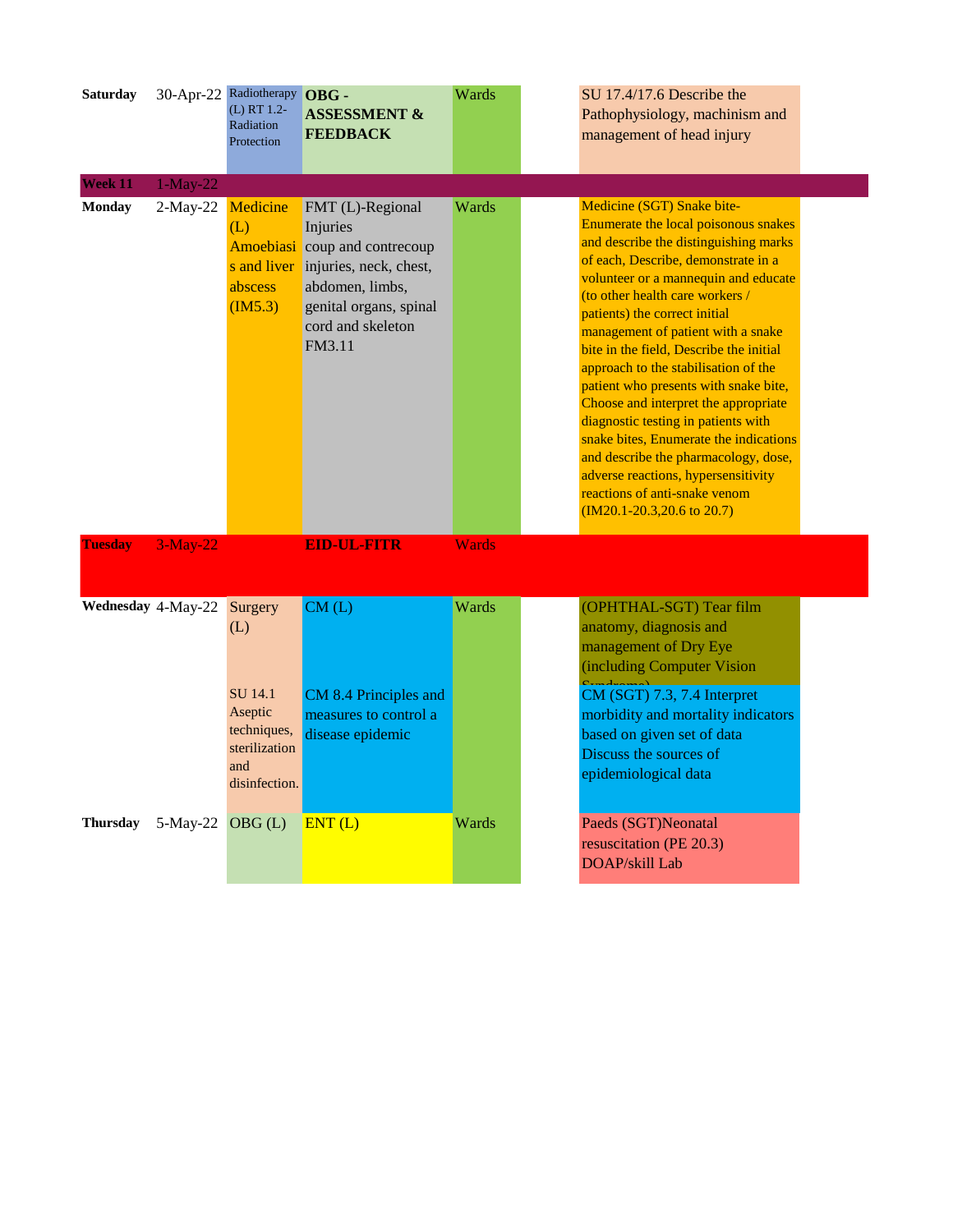|          |             | OG 14.4 -<br>Describe<br>& Discuss<br>the<br>on,<br>diagnosis<br>$\&$<br>manageme<br>nt of<br>abnormal<br>Labor-<br>Dystocia | <b>EN4.5 Elicit document</b><br>and present a correct<br>history, demonstrate<br>and describe the<br>classificati clinical features,<br>choose the correct<br>investigations and<br>describe the principles<br>of management of<br>OM |       | Ortho (SGT) OR2.4 Describe and<br>discuss the mechanism of injury,<br>clinical features, investigations<br>and principles of management of<br>fracture of shaft of humerus with<br>emphasis on neurovasular deficit                                                                                                                                                                                                                                                                                                               |
|----------|-------------|------------------------------------------------------------------------------------------------------------------------------|---------------------------------------------------------------------------------------------------------------------------------------------------------------------------------------------------------------------------------------|-------|-----------------------------------------------------------------------------------------------------------------------------------------------------------------------------------------------------------------------------------------------------------------------------------------------------------------------------------------------------------------------------------------------------------------------------------------------------------------------------------------------------------------------------------|
| Friday   | $6$ -May-22 | Psychiatry<br>Lecture-<br>Mood<br>Disorder 1-<br>(Depressio<br>$n)$ PS 6.1,<br>6.2, 6.3,<br>6.4, 6.5,<br>6.6, 6.7            | Dermatology (L) skin<br>in systemic disorders<br>part 2 (DR 18)                                                                                                                                                                       | Wards | FMT (SGT)-salient features of the<br>Organ Transplantation and The<br>Human Organ Transplant<br>(Amendment) Act 2011, ethical<br>issues regarding organ<br>donation, and euthanasia.<br>identify & prepare medico-legal<br>inference from histo-pathological<br>slides of Myocardial Infarction,<br>pneumonitis, tuberculosis, brain<br>infarct, liver cirrhosis, brain<br>haemorrhage, bone fracture,<br>Pulmonary oedema, brain oedema,<br>soot particles, diatoms & wound<br>healing<br>FM 2.4, FM4.11FM14.19(DOAP<br>SESSION) |
|          |             |                                                                                                                              |                                                                                                                                                                                                                                       |       | ENT (SGT)EN3.4 Observe and<br>describe the indications for and<br>steps involved in the removal of<br>foreign bodies from ear nose &<br>throat<br>removal of foreign bodies from<br>ear, nose & throat                                                                                                                                                                                                                                                                                                                            |
| Saturday | $7-May-22$  | Radiotherapy<br>(L) RT 1.3-<br>Radiobiology<br>&<br>Chemoradiati<br><sub>on</sub>                                            | <b>MEDICINE -</b><br><b>ASSESSMENT &amp;</b><br><b>FEEDBACK</b>                                                                                                                                                                       | Wards | SU 17.8/17.9 Describe the<br>pathophysiology, clinical features<br>and management of chest injury                                                                                                                                                                                                                                                                                                                                                                                                                                 |
| Week 12  | 8-May-22    |                                                                                                                              |                                                                                                                                                                                                                                       |       |                                                                                                                                                                                                                                                                                                                                                                                                                                                                                                                                   |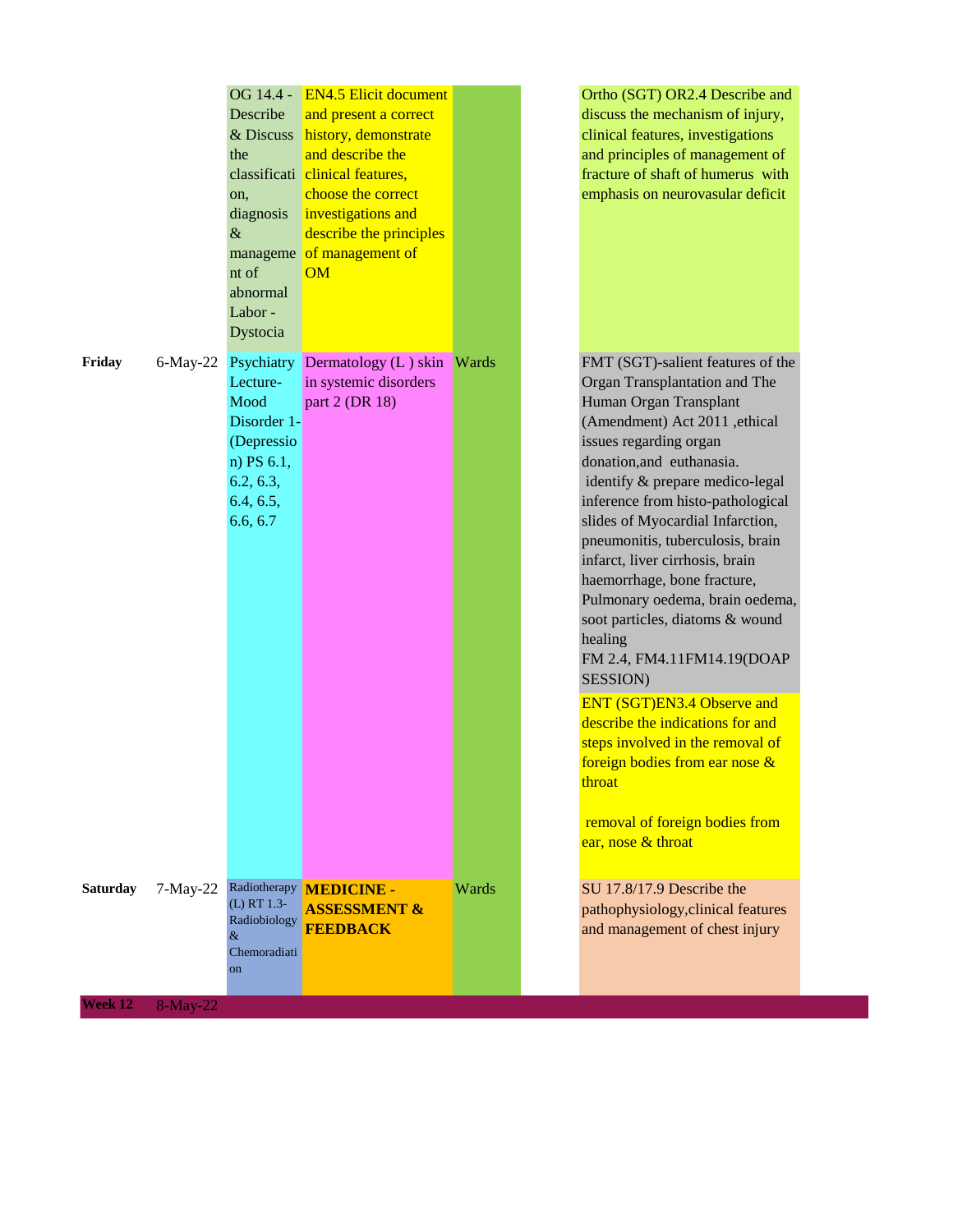| <b>Monday</b>  | 9-May-22            | Medicine                          | FMT (L)Regional                       | Wards |
|----------------|---------------------|-----------------------------------|---------------------------------------|-------|
|                |                     | (L)                               | Injuries                              |       |
|                |                     | Malabsorp                         | Describe and discuss                  |       |
|                |                     | tion                              | injuries related to fall              |       |
|                |                     | syndrome                          | from height and                       |       |
|                |                     | (M16.3,                           | vehicular injuries -                  |       |
|                |                     |                                   |                                       |       |
|                |                     | 16.12)                            | Primary and                           |       |
|                |                     |                                   | Secondary impact,                     |       |
|                |                     |                                   | Secondary injuries,                   |       |
|                |                     |                                   | crush syndrome,                       |       |
|                |                     |                                   | railway spine                         |       |
|                |                     |                                   | FM3.12                                |       |
| <b>Tuesday</b> |                     | ######### Paediatrics OPH (L)     | Infective                             | Wards |
|                |                     | (L)                               | Keratitis: Bacterial                  |       |
|                |                     | Rheumatic                         | corneal ulcer (causes                 |       |
|                |                     | Fever and                         |                                       |       |
|                |                     |                                   | and management) (OP                   |       |
|                |                     | Rheumatic $\left(4.1, 4.2\right)$ |                                       |       |
|                |                     | Heart                             |                                       |       |
|                |                     | <b>Disease</b>                    |                                       |       |
|                |                     | (PE 23.4)                         |                                       |       |
|                |                     |                                   |                                       |       |
|                |                     |                                   |                                       |       |
|                |                     |                                   |                                       |       |
|                |                     |                                   |                                       |       |
|                | Wednesday ######### | Surgery                           | CM(L)                                 |       |
|                |                     | (L)                               |                                       |       |
|                |                     |                                   |                                       |       |
|                |                     |                                   |                                       |       |
|                |                     |                                   |                                       |       |
|                |                     | SU 14.2                           | CM 8.5 Principles of                  | Wards |
|                |                     | Surgical                          | planning,                             |       |
|                |                     | approaches,                       | implementing and                      |       |
|                |                     | incisions                         | evaluating control                    |       |
|                |                     | and the use                       |                                       |       |
|                |                     | of                                | measures for disease at               |       |
|                |                     | appropriate                       | community level                       |       |
|                |                     | instruments                       |                                       |       |
|                |                     | in Surgery                        |                                       |       |
|                |                     | in general.                       |                                       |       |
| Thursday       | ########            | OBG(L)                            | ENT(L)                                | Wards |
|                |                     |                                   |                                       |       |
|                |                     |                                   |                                       |       |
|                |                     |                                   |                                       |       |
|                |                     | OG 18.1 -                         | <b>EN4.7 Elicit document</b>          |       |
|                |                     | Describe                          | and present a correct                 |       |
|                |                     | and                               | history demonstrate                   |       |
|                |                     |                                   | discuss the and describe the          |       |
|                |                     | assesseme                         | clinical features,                    |       |
|                |                     | nt of                             | choose the correct                    |       |
|                |                     |                                   |                                       |       |
|                |                     |                                   | maturity of <i>investigations</i> and |       |
|                |                     | newborn                           | describe the principles               |       |
|                |                     |                                   | of management of                      |       |
|                |                     |                                   | <b>CSOM</b>                           |       |

Medicine (SGT) Scorpion Bite and Bee Sting allergy- Describe the diagnosis, initial approach stabilisation and therapy of scorpion envenomation. Describe the diagnosis initial approach stabilisation and therapy of bee sting allergy (IM20.1-20.8 & 20.9) (OPHTHAL-SGT) Corneal Blindness: Discussion on causes, disease burden, prevention and management strategies. (OP 4.5) CM(SGT) CM 3.7 Identifying features and lifecycles of vectors of public health importance and their control measures (OPHTHAL-SGT) Corneal Blindness: Discussion on causes, disease burden, prevention and management strategies. (OP 4.5) CM (SGT) CM 3.7 Identifying features and lifecycles of vectors of public health importance and their control measures Paeds (SGT) Approach to a child Ortho (SGT) OR2.4 Describe and

with Failure to Thrive (PE 2.1) bedside clinic

discuss the mechanism of injury, clinical features, investigations and principles of management of fracture around elbow with emphasis on neurovasular deficit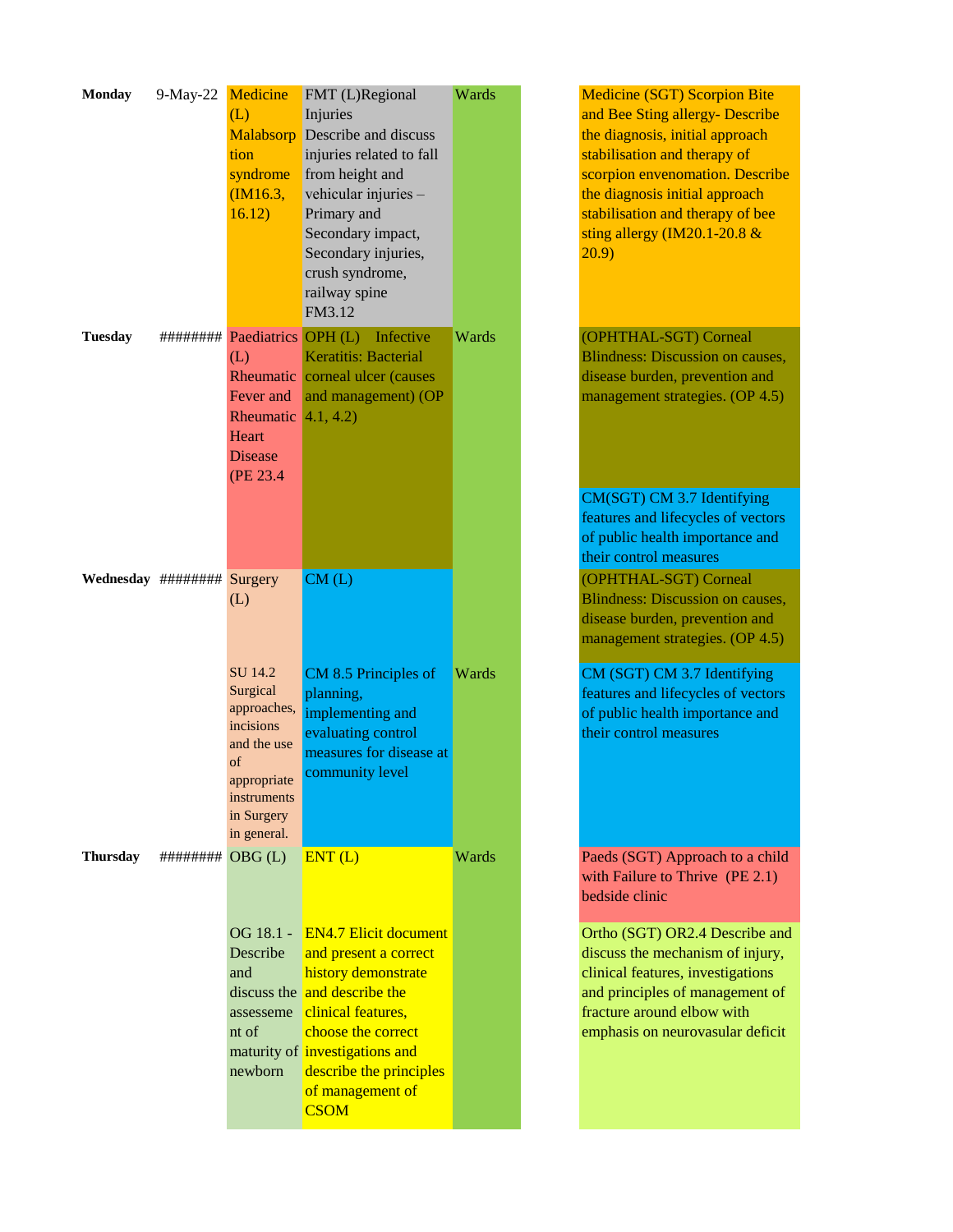| Friday          | Lecture                           | ######### Psychiatry Dermatology (L)<br>Scabies and | Wards |  |
|-----------------|-----------------------------------|-----------------------------------------------------|-------|--|
|                 | Mood<br>Disorder 2-               | pediculosis (DR 5,6)                                |       |  |
|                 | (Bipolar                          |                                                     |       |  |
|                 | Affective                         |                                                     |       |  |
|                 | Disorder)                         |                                                     |       |  |
|                 | PS 7.1,                           |                                                     |       |  |
|                 | 7.2, 7.3,                         |                                                     |       |  |
|                 | 7.4, 7.5,                         |                                                     |       |  |
|                 | 7.6, 7.7                          |                                                     |       |  |
|                 |                                   |                                                     |       |  |
|                 |                                   |                                                     |       |  |
|                 |                                   |                                                     |       |  |
|                 |                                   |                                                     |       |  |
|                 |                                   |                                                     |       |  |
|                 |                                   |                                                     |       |  |
|                 |                                   |                                                     |       |  |
|                 |                                   |                                                     |       |  |
|                 |                                   |                                                     |       |  |
|                 |                                   |                                                     |       |  |
|                 |                                   |                                                     |       |  |
|                 |                                   |                                                     |       |  |
|                 |                                   |                                                     |       |  |
|                 |                                   |                                                     |       |  |
|                 |                                   |                                                     |       |  |
|                 |                                   |                                                     |       |  |
|                 |                                   |                                                     |       |  |
|                 |                                   |                                                     |       |  |
|                 |                                   |                                                     |       |  |
| <b>Saturday</b> |                                   | ######## Radiotherap FA - COMMUNITY                 | Wards |  |
|                 |                                   | y (L) RT 1.4 MEDICINE                               |       |  |
|                 | Teletherapy                       |                                                     |       |  |
|                 | machine<br>(Co60/LIN)             |                                                     |       |  |
|                 | AC), types                        |                                                     |       |  |
|                 | of treatment                      |                                                     |       |  |
|                 | plan, basic<br>workflow of        |                                                     |       |  |
|                 | 2D/3DCRT/                         |                                                     |       |  |
|                 | <b>IMRT/IGR</b>                   |                                                     |       |  |
|                 | T,                                |                                                     |       |  |
|                 | <b>Brachythera</b><br>py machine, |                                                     |       |  |
|                 | radioactive                       |                                                     |       |  |
|                 | isotopes                          |                                                     |       |  |
|                 |                                   |                                                     |       |  |
|                 |                                   |                                                     |       |  |

FMT (SGT)-FM2.26 FM2.15

FM2.31FM3.30FM3.33 FM14.8 clinical features, post-mortem findings and medicolegal aspects of death due to starvation and neglect.

special protocols for conduction of medicolegal autopsies in cases of death in custody or following violation of human rights as per National Human Rights Commission Guidelines

Demonstrate ability to work in a team for conduction of medico-legal autopsies in cases of death following alleged negligence medical dowry death, death in custody or following violation of human rights as per National Human Rights Commission Guidelines on exhumation, discuss issues relating to torture, identification of injuries caused by torture and its sequalae, management of torture survivors

Should be able to demonstrate the professionalism while dealing with victims of torture and human right violations, sexual assaults- psychological consultation, rehabilitation To examine & prepare medico-legal report of a person in police, judicial custody or referred by Court of Law and violation of human rights as requirement of NHRC, who has been brought for medical examination**.Autopsy Visit**

ENT (SGT)EN3.5 Observe and describe the indications for and steps involved in the surgical procedures in ear, nose & throat SU 12.2 Describe and discuss the methods of estimation and replacement of fluid and electrolyte requirment in surgical patients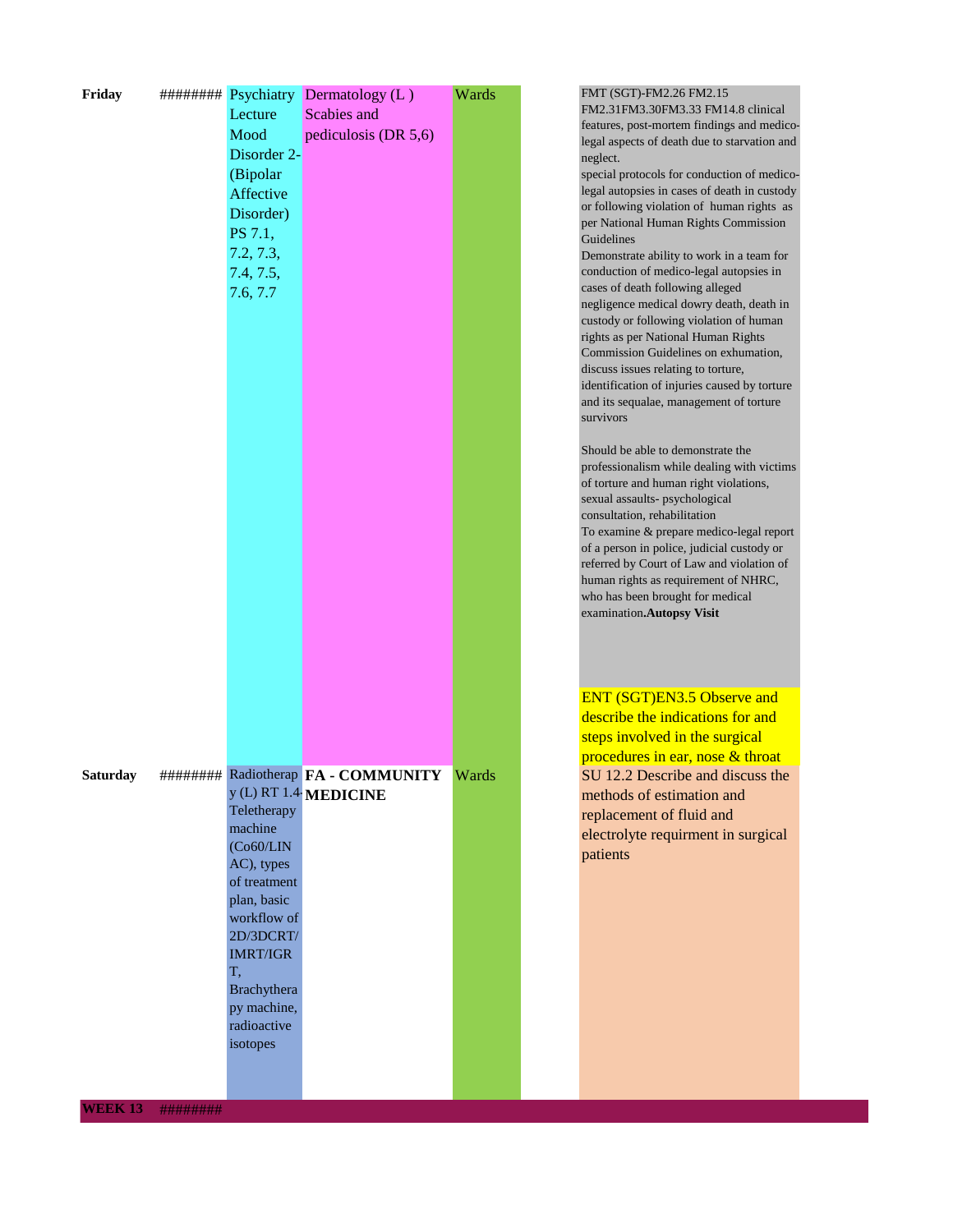| <b>Monday</b>              | ########          |                                                                                                                                                        | <b>BUDDH PURNIMA</b>                                                                                                                                                                                                                                      |       |                                                                                                                                                                                                                                                                                                                                  |
|----------------------------|-------------------|--------------------------------------------------------------------------------------------------------------------------------------------------------|-----------------------------------------------------------------------------------------------------------------------------------------------------------------------------------------------------------------------------------------------------------|-------|----------------------------------------------------------------------------------------------------------------------------------------------------------------------------------------------------------------------------------------------------------------------------------------------------------------------------------|
| <b>Tuesday</b>             |                   | (L)<br><b>Diarrhea</b><br>(PE 24.1-<br>24.8 &<br>(24.2)                                                                                                | ######### Paediatrics OPH (L) Viral<br>Keratitis: clinical<br>features and<br>management. (OP 4.1,<br>(4.2)                                                                                                                                               | Wards | (OPHTHAL-SGT) Corneal<br>donation, Keratoplasty and eye<br>banking system.<br>(OP4.5, 4.6, 4.9, 4.10)                                                                                                                                                                                                                            |
|                            |                   |                                                                                                                                                        |                                                                                                                                                                                                                                                           |       | CM(SGT) CM 20.3 Describe any<br>event important to health of the<br>community                                                                                                                                                                                                                                                    |
| Wednesday ######## Surgery |                   | (L)                                                                                                                                                    | CM(L)                                                                                                                                                                                                                                                     |       | (OPHTHAL-SGT) Corneal<br>donation, Keratoplasty and eye<br>banking system.<br>(OP4.5, 4.6, 4.9, 4.10)                                                                                                                                                                                                                            |
|                            |                   | SU 14.3<br>surgical<br>wound<br>closure                                                                                                                | CM 8.7 Principles of<br>management of<br>information systems                                                                                                                                                                                              | Wards | CM (SGT) CM 20.3 Describe any<br>event important to health of the<br>community                                                                                                                                                                                                                                                   |
| <b>Thursday</b>            | ######### OBG (L) | Describe<br>the<br>principles<br>$\alpha$ f<br>resuscitati<br>on of the<br>newborn<br>and<br>enumerate<br>the<br>common<br>problems<br>encountere<br>d | ENT(L)<br>OG 18.4 - EN4.12 Elicit<br>document and present<br>a correct history<br>demonstrate and<br>describe the clinical<br>features, choose the<br>correct investigations<br>and describe the<br>principles of<br>management of<br><b>Hearing loss</b> | Wards | Paeds (SGT) Approach to a child<br>with Failure to Thrive (PE 2.1)<br>bedside clinic<br>Ortho (SGT) OR2.5 Describe and<br>discuss the aetiopathogenesis,<br>clinical features, mechanism of<br>injury, investigation & principles<br>of management of<br>fractures of both bones forearm<br>and Galeazzi and Monteggia<br>injury |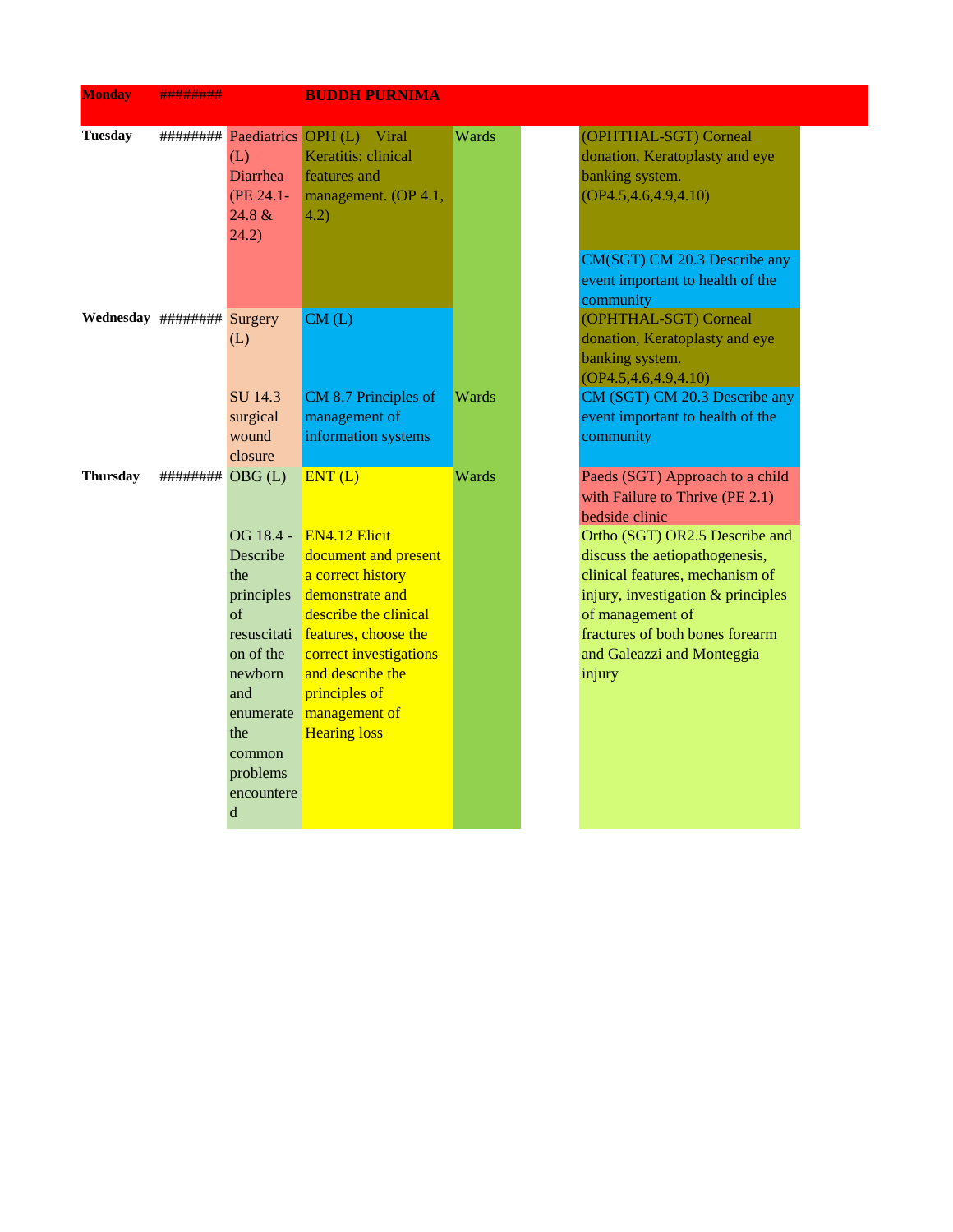| Friday |                  | ######### Psychiatry Dermatology (L) | Wards |
|--------|------------------|--------------------------------------|-------|
|        | Lecture          | pyoderma (DR 15)                     |       |
|        | Anxiety          |                                      |       |
|        | <b>Disorders</b> |                                      |       |
|        | $1-$             |                                      |       |
|        | (Obsessive       |                                      |       |
|        | Compulsiv        |                                      |       |
|        | $\mathbf{e}$     |                                      |       |
|        | Disorder)        |                                      |       |
|        | PS 8.1,          |                                      |       |
|        | 8.2, 8.3,        |                                      |       |
|        | 8.4, 8.5,        |                                      |       |
|        | 8.6, 8.7         |                                      |       |
|        |                  |                                      |       |
|        |                  |                                      |       |
|        |                  |                                      |       |
|        |                  |                                      |       |
|        |                  |                                      |       |
|        |                  |                                      |       |
|        |                  |                                      |       |
|        |                  |                                      |       |
|        |                  |                                      |       |
|        |                  |                                      |       |
|        |                  |                                      |       |
|        |                  |                                      |       |
|        |                  |                                      |       |
|        |                  |                                      |       |
|        |                  |                                      |       |
|        |                  |                                      |       |
|        |                  |                                      |       |
|        |                  |                                      |       |
|        |                  |                                      |       |
|        |                  |                                      |       |
|        |                  |                                      |       |
|        |                  |                                      |       |

FMT (SGT)FM2.26 FM2.15 FM2.31FM3.30FM3.33 FM14.8 clinical features, post-mortem findings and medico-legal aspects of death due to starvation and neglect.

special protocols for conduction of medico-legal autopsies in cases of death in custody or following violation of human rights as per National Human Rights Commission Guidelines Demonstrate ability to work in a team for conduction of medicolegal autopsies in cases of death following alleged negligence medical dowry death, death in custody or following violation of human rights as per National Human Rights Commission Guidelines on exhumation, discuss issues relating to torture, identification of injuries caused by torture and its sequalae, management of torture survivors

Should be able to demonstrate the professionalism while dealing with victims of torture and human right violations, sexual assaultspsychological consultation, rehabilitation ENT (SGT)EN3.5 Observe and describe the indications for and steps involved in the surgical procedures in ear, nose & throat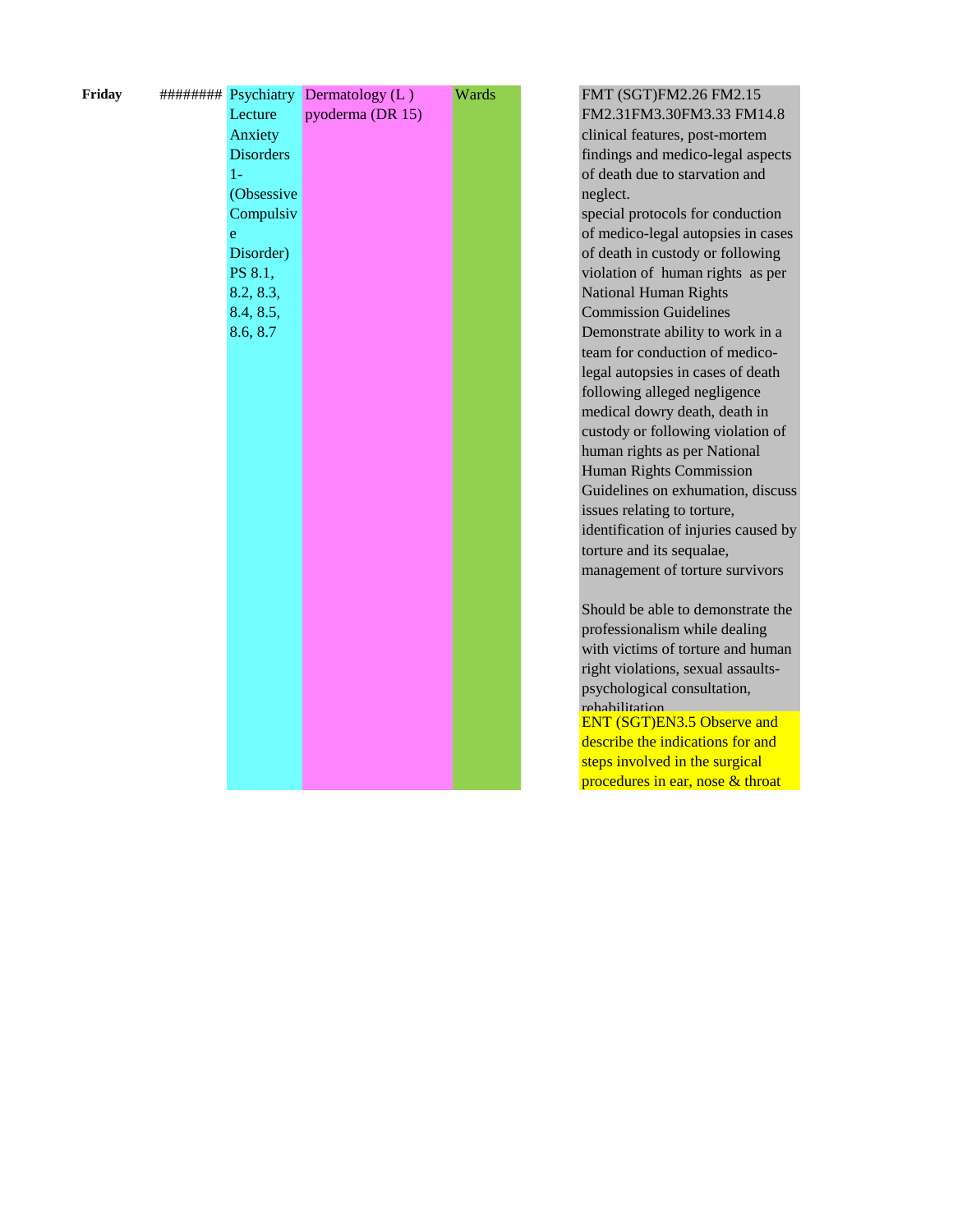| <b>Saturday</b>            |                    | Role of<br>radiation in<br>managemen<br>t of<br>common<br>malignancie<br>s in India,<br>radiotherap<br>y for benign<br>disease,<br>acute and<br>late effects<br>of radiation<br>and<br>supportive<br>care,<br>oncological<br>emergencies<br>and<br>palliative<br>care | ######## Radiotherap PSYCHIATRY -<br>y (L) RT 1.5 ASSESSMENT &<br><b>FEEDBACK</b>                                                                                                                                                     | Wards | SU 11.6 Describe the principles of<br>safe general surgery                                                                                                                                                                        |  |
|----------------------------|--------------------|-----------------------------------------------------------------------------------------------------------------------------------------------------------------------------------------------------------------------------------------------------------------------|---------------------------------------------------------------------------------------------------------------------------------------------------------------------------------------------------------------------------------------|-------|-----------------------------------------------------------------------------------------------------------------------------------------------------------------------------------------------------------------------------------|--|
| Week 14                    | ########           |                                                                                                                                                                                                                                                                       |                                                                                                                                                                                                                                       |       |                                                                                                                                                                                                                                   |  |
| <b>Monday</b>              | ######### Medicine | (L)<br>d arthritis<br>(M7.1)                                                                                                                                                                                                                                          | FMT (L)-Describe<br>anatomy of male and<br>Rheumatoi female genitalia,<br>hymen and its types.<br>medico-legal<br>importance of hymen.<br>Define virginity,<br>defloration, legitimacy<br>and its medicolegal<br>importance<br>FM3.18 | Wards | Medicine (SGT)<br>Organophosphorous poisoning-<br>Enumerate the common plant<br>poisons seen in your area and<br>describe their toxicology, clinical<br>features, prognosis and specific<br>approach to detoxification<br>(M21.2) |  |
| <b>Tuesday</b>             | ########           |                                                                                                                                                                                                                                                                       |                                                                                                                                                                                                                                       |       | <b>Bada Mangal</b>                                                                                                                                                                                                                |  |
| Wednesday ######## Surgery |                    | (L)<br>SU 15.1<br>Hospital<br>waste and<br>appropriat<br>e methods<br>of<br>disposal.                                                                                                                                                                                 | CM(L)<br>CM 11.1,11.2,11.3<br><b>Features of patients</b><br>with occupational<br>illness, Employees<br><b>State Insurance</b><br>scheme, specific<br>occupational health<br>hazards their risk<br>factors and preventive<br>measures | Wards | (OPHTHAL-SGT) Counselling<br>for eye donation: scenario<br>simulation. (OP 4.10)<br>CM (SGT) 4.2 Methods of<br>organizing health promotion and<br>education                                                                       |  |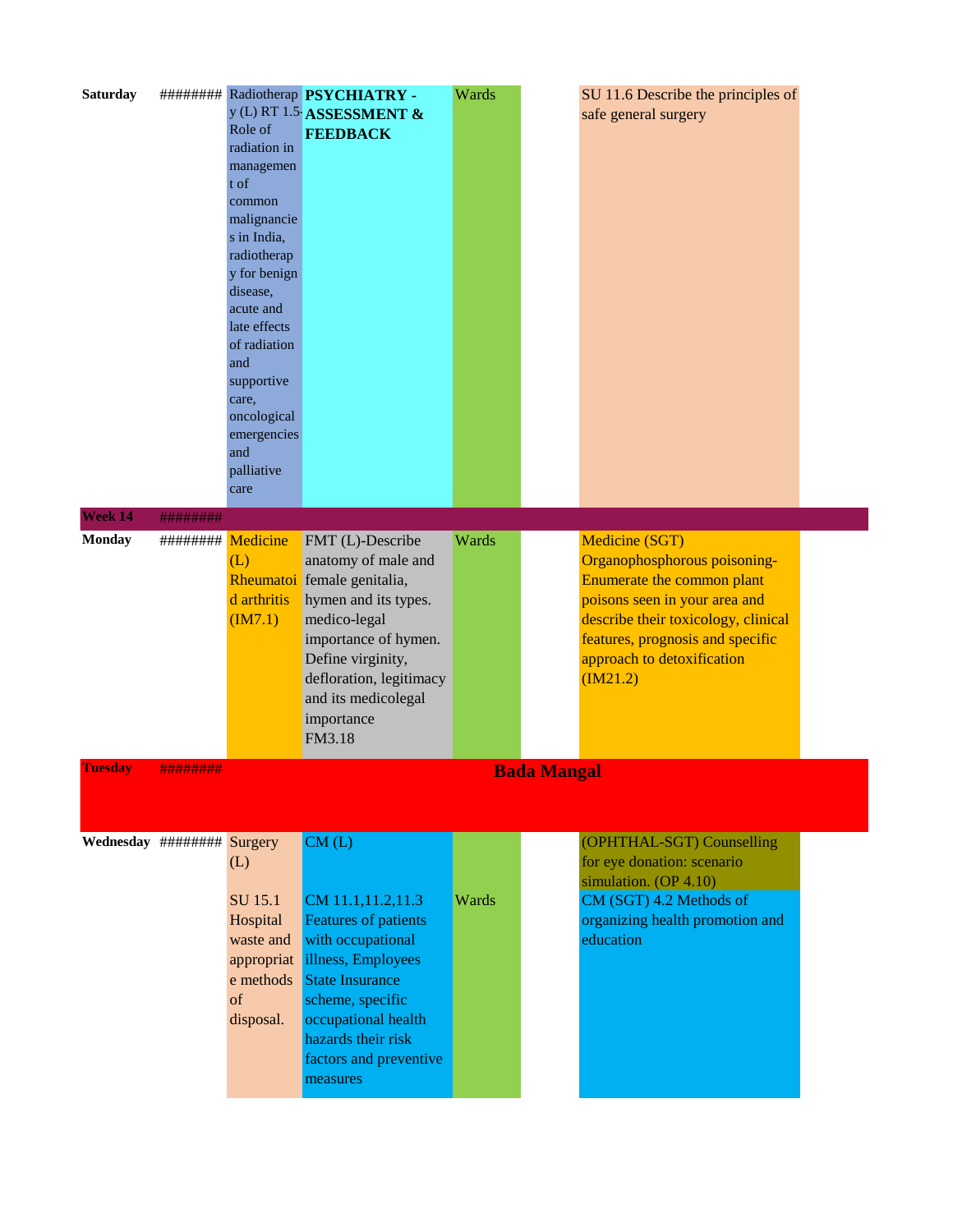| Psychiatry Dermatology (L) HIV<br>FMT(SGT) -Discuss Sterilization<br>Friday<br>########<br>Wards<br>and skin (DR 11)<br>of male and female, artificial<br>Lecture<br>insemination, Test Tube Baby,<br>Anxiety<br><b>Disorders</b><br>surrogate mother, hormonal<br>$2 - (GAD,$<br>replacement therapy with respect<br>to appropriate national and state<br>Panic,<br>Phobia and<br>laws, importance of surgical<br>others) PS<br>methods of contraception<br>8.1, 8.2,<br>(vasectomy and tubectomy) as<br>8.3, 8.4,<br>methods of contraception in the<br>8.5, 8.6,<br><b>National Family Planning</b><br>Programme, national Guidelines<br>8.7<br>for accreditation, supervision &<br>regulation of ART Clinics in<br>India, FM3.23, FM3.24, FM3.26<br>ENT (SGT)EN3.6 Observe and<br>describe the indications for and<br>steps involved in the skills of<br>& throat<br>######### Radiothera ASSESSMENT &<br>SU 13.1/13.3 Describe and<br><b>Saturday</b><br>Wards<br>py (L) RT FEEDBACK<br>discuss the immunological basis<br><b>RADIOTHERAPY</b><br>$1.6 -$<br>and legal and ethical issue of<br>organ transplantation<br>Cancer<br>Prevention<br>$\&$<br>Registries | <b>Thursday</b> | ######### OBG(L) | OG 19.1-<br>Describe<br>and<br>of<br>puerperiu<br>$m$ , it's<br>complicati<br>ons,<br>diagnosis<br>and<br>manageme<br>nt | <b>ENT (SDL)</b><br><b>EN4.13 Describe the</b><br>clinical features,<br>investigations and<br>discuss the principles of<br>physiology management of<br>Otosclerosi | Wards | Paeds (SGT) Breastfeeding and<br>Young Child Feeding (PE 7.1 &<br>8.1) bedside/skill lab<br>Ortho (SGT) OR 2.6 Describe and<br>discuss the aetiopathogenesis,<br>mechanism of injury, clinical<br>features, investigations and<br>principles of management of<br>fractures of distal radius |
|-------------------------------------------------------------------------------------------------------------------------------------------------------------------------------------------------------------------------------------------------------------------------------------------------------------------------------------------------------------------------------------------------------------------------------------------------------------------------------------------------------------------------------------------------------------------------------------------------------------------------------------------------------------------------------------------------------------------------------------------------------------------------------------------------------------------------------------------------------------------------------------------------------------------------------------------------------------------------------------------------------------------------------------------------------------------------------------------------------------------------------------------------------------------------|-----------------|------------------|--------------------------------------------------------------------------------------------------------------------------|--------------------------------------------------------------------------------------------------------------------------------------------------------------------|-------|---------------------------------------------------------------------------------------------------------------------------------------------------------------------------------------------------------------------------------------------------------------------------------------------|
|                                                                                                                                                                                                                                                                                                                                                                                                                                                                                                                                                                                                                                                                                                                                                                                                                                                                                                                                                                                                                                                                                                                                                                         |                 |                  |                                                                                                                          |                                                                                                                                                                    |       |                                                                                                                                                                                                                                                                                             |
|                                                                                                                                                                                                                                                                                                                                                                                                                                                                                                                                                                                                                                                                                                                                                                                                                                                                                                                                                                                                                                                                                                                                                                         |                 |                  |                                                                                                                          |                                                                                                                                                                    |       | emergency procedures in ear, nose                                                                                                                                                                                                                                                           |
|                                                                                                                                                                                                                                                                                                                                                                                                                                                                                                                                                                                                                                                                                                                                                                                                                                                                                                                                                                                                                                                                                                                                                                         | Week 15         | ########         |                                                                                                                          |                                                                                                                                                                    |       |                                                                                                                                                                                                                                                                                             |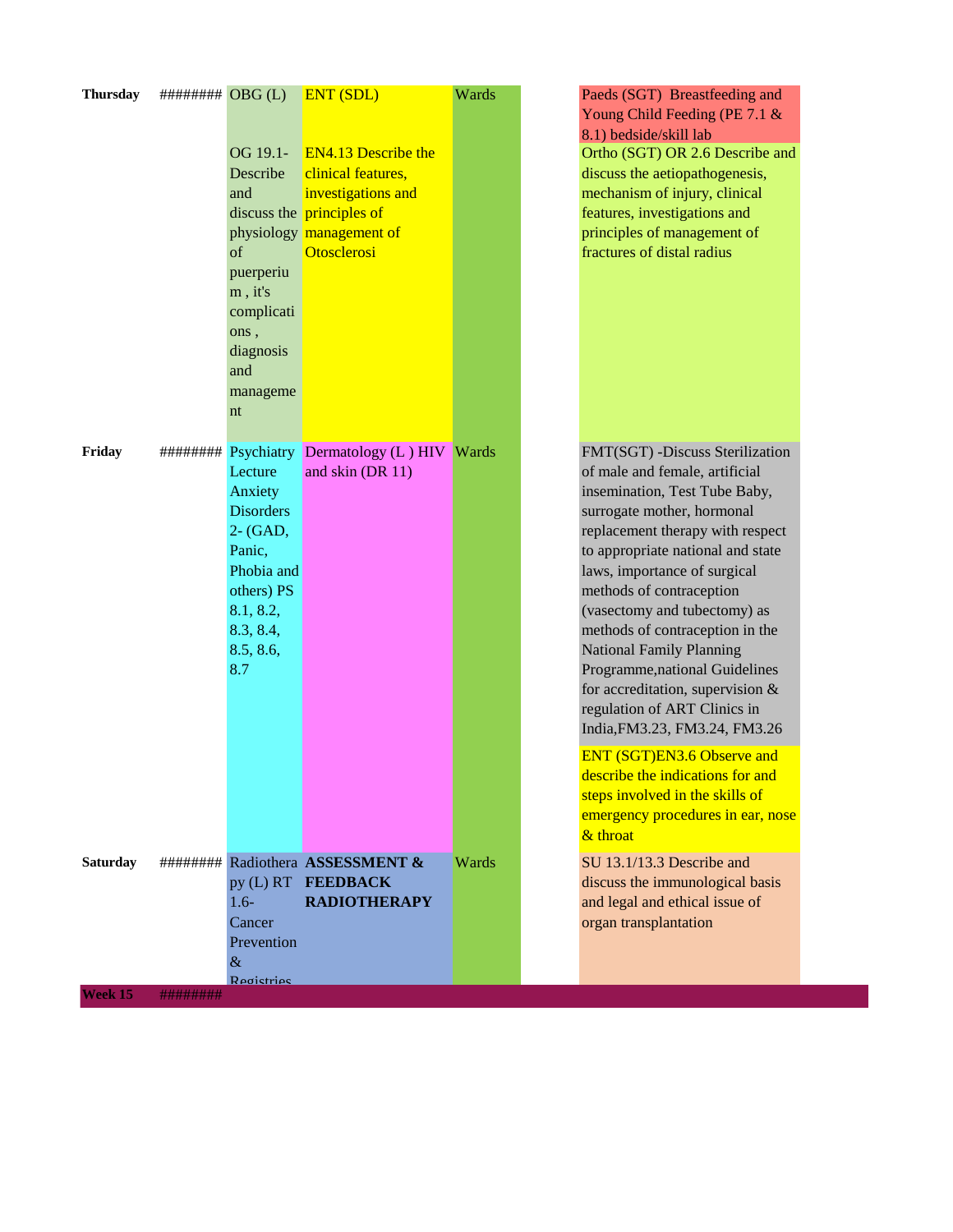| <b>Monday</b>      | ######### Medicine | $(L)$ SLE<br>(M7.1)                                                                                               | FMT (L)-medicolegal<br>aspects , signs of<br>pregnancy and<br>delivery, precipitate<br>labour , superfoetation,<br>superfecundation and<br>signs of recent and<br>remote delivery in<br>living and dead<br>FM3.19 | <b>Wards</b> | Medicine (SGT) Aluminium<br>phosphide poisoning-Enumerate<br>the common plant poisons seen in<br>your area and describe their<br>toxicology, clinical features,<br>prognosis and specific approach<br>to detoxification (IM21.2) |
|--------------------|--------------------|-------------------------------------------------------------------------------------------------------------------|-------------------------------------------------------------------------------------------------------------------------------------------------------------------------------------------------------------------|--------------|----------------------------------------------------------------------------------------------------------------------------------------------------------------------------------------------------------------------------------|
| <b>Tuesday</b>     |                    | (L)<br>Vaccine<br>$(EPI) +$<br>Non EPI<br>(PE 19.1-                                                               | ######### Paediatrics OPH (L) Fungal and<br>Parasitic Keratitis:<br><b>Clinical features and</b><br>management. (OP<br>4.1, 4.2)                                                                                  | <b>Wards</b> | (OPHTHAL-SGT) Counselling<br>for eye donation: scenario<br>simulation. (OP 4.10)<br>CM(SGT) 4.2 Methods of                                                                                                                       |
| Wednesday 1-Jun-22 |                    | Surgery<br>(L)                                                                                                    | CM(L)                                                                                                                                                                                                             |              | organizing health promotion and<br>education<br>(OPHTHAL-SGT) Angle<br>anatomy, intra-ocular pressure<br>(IOP) fluctuations and Tonometry.                                                                                       |
|                    |                    | SU 16.1<br>Minimally<br>invasive<br>General<br>Surgery:<br>Indications,<br>advantages<br>and<br>disadvantag<br>es | CM 11.4 Ergonomics<br>in health preservation                                                                                                                                                                      | Wards        | OP 6.5, 6.6<br>CM(SGT) 4.2 Counselling<br>activities at individual, family and<br>community setting                                                                                                                              |
| <b>Thursday</b>    | $2-Jun-22$         | <b>OBG</b><br>(SDL)                                                                                               | <b>ENT (SDL)</b><br><b>EN4.14 Describe the</b>                                                                                                                                                                    | Wards        | Paeds (SGT) Breastfeeding and<br>Young Child Feeding (PE 7.1 &<br>8.1) bedside/skill lab                                                                                                                                         |
|                    |                    | OG 17.1 -<br>Describe<br>& Discuss<br>the<br>of<br>lactation.                                                     | clinical features,<br>investigations and<br>principles of<br>physiology management of<br>Sudden Sensorineural<br><b>Hearing Loss</b>                                                                              |              | Ortho (SGT) OR2.10 Describe<br>and discuss the aetiopathogenesis,<br>mechanism of injury, clinical<br>features, investigations and<br>principles of management of<br>fracture shaft femur                                        |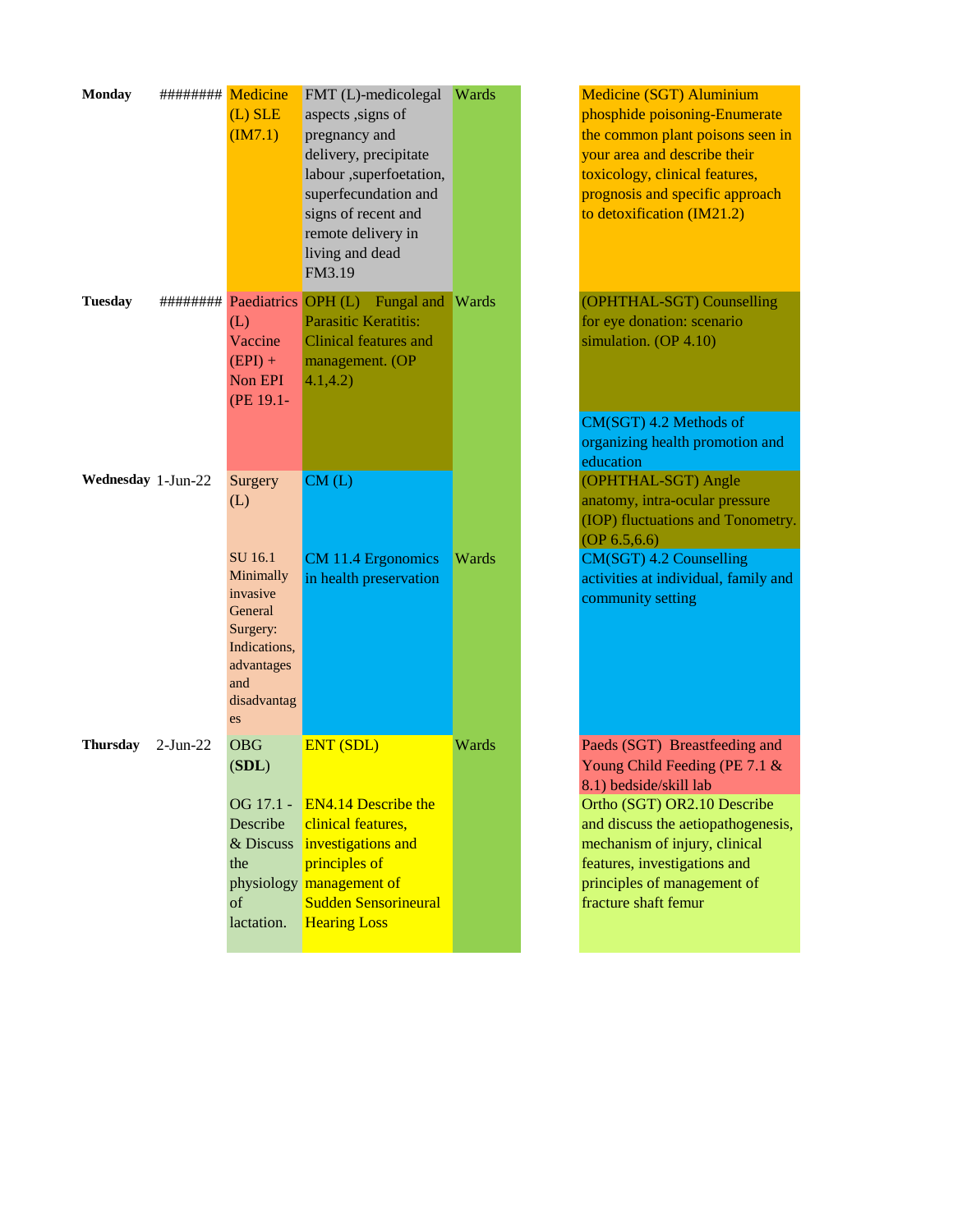| Friday                   | $3-Jun-22$                | Lecture -<br>atic<br><b>Disorders</b><br>$1-$<br>(Dissociati<br>ve And<br>Somatofor<br>m<br>Disorder)<br>PS 10.1,<br>10.2, 10.3,<br>10.4, 10.5,<br>10.6.10.7 | Psychiatry Dermatology (L)<br>nutritional defeciency<br>Psychosom and skin (DR 17)                                                                                                                               | Wards | FMT (SGT)Discuss Sterilization<br>of male and female, artificial<br>insemination, Test Tube Baby,<br>surrogate mother, hormonal<br>replacement therapy with respect<br>to appropriate national and state<br>laws, importance of surgical<br>methods of contraception<br>(vasectomy and tubectomy) as<br>methods of contraception in the<br><b>National Family Planning</b><br>Programme, national Guidelines<br>for accreditation, supervision &<br>regulation of ART Clinics in<br>India.FM3.23. FM3.24. FM3.26<br>ENT(SGT)EN3.6 Observe and<br>describe the indications for and<br>steps involved in the skills of<br>emergency procedures in ear, nose<br>& throat |                                                                                |
|--------------------------|---------------------------|--------------------------------------------------------------------------------------------------------------------------------------------------------------|------------------------------------------------------------------------------------------------------------------------------------------------------------------------------------------------------------------|-------|-----------------------------------------------------------------------------------------------------------------------------------------------------------------------------------------------------------------------------------------------------------------------------------------------------------------------------------------------------------------------------------------------------------------------------------------------------------------------------------------------------------------------------------------------------------------------------------------------------------------------------------------------------------------------|--------------------------------------------------------------------------------|
| <b>Saturday</b>          | $4-Jun-22$                | CM (SDL)<br>8.6 Educate<br>and train<br>health<br>workers in<br>disease<br>surveillance<br>control<br>and<br>treatment                                       | FA-<br><b>OPTHALMOLOGY</b>                                                                                                                                                                                       | Wards | SU 14.1 Describe aseptic<br>technique, sterilization and<br>disinfection                                                                                                                                                                                                                                                                                                                                                                                                                                                                                                                                                                                              |                                                                                |
| Week 16<br><b>Monday</b> | $5-Jun-22$<br>$6$ -Jun-22 | Medicine<br>(L)<br>Nephrotic<br>syndrome<br>,10.25)                                                                                                          | FMT (L)-Define and<br>discuss infanticide,<br>foeticide and<br>stillbirth, signs of<br>$(IM10.8,1)$ intrauterine death, live<br>$0.15,10.16$ birth, viability of<br>foetus, Hydrostatic<br>test, FM2.27, FM 2.28 | Wards | Medicine (SGT) Drug overdose-<br>Enumerate the commonly<br>observed drug overdose in your<br>area and describe their toxicology,<br>clinical features, prognosis and<br>approach to therapy (IM21.4)                                                                                                                                                                                                                                                                                                                                                                                                                                                                  |                                                                                |
| <b>Tuesday</b>           | $7-Jun-22$                | (L)<br>n to<br>Pediatrics<br>with<br>mortality,<br>morbidity<br>data<br>(PE27.1)                                                                             | Paediatrics OPH (L) Open angle Wards<br>glaucoma:<br>Introductio etiopathogenesis and<br>management. (OP 6.6,<br>6.7)                                                                                            |       | (OPHTHAL-SGT) Angle<br>anatomy, intra-ocular pressure<br>(IOP) fluctuations and Tonometry.<br>(OP 6.5,6.6)(OPHTHAL-SGT)<br>CM(SGT) 4.2 Counselling<br>activities at individual, family and<br>community setting                                                                                                                                                                                                                                                                                                                                                                                                                                                       | Aligned<br>Topics<br>Perinatal<br>Mortality<br>Integratio<br>n with<br>Anatomy |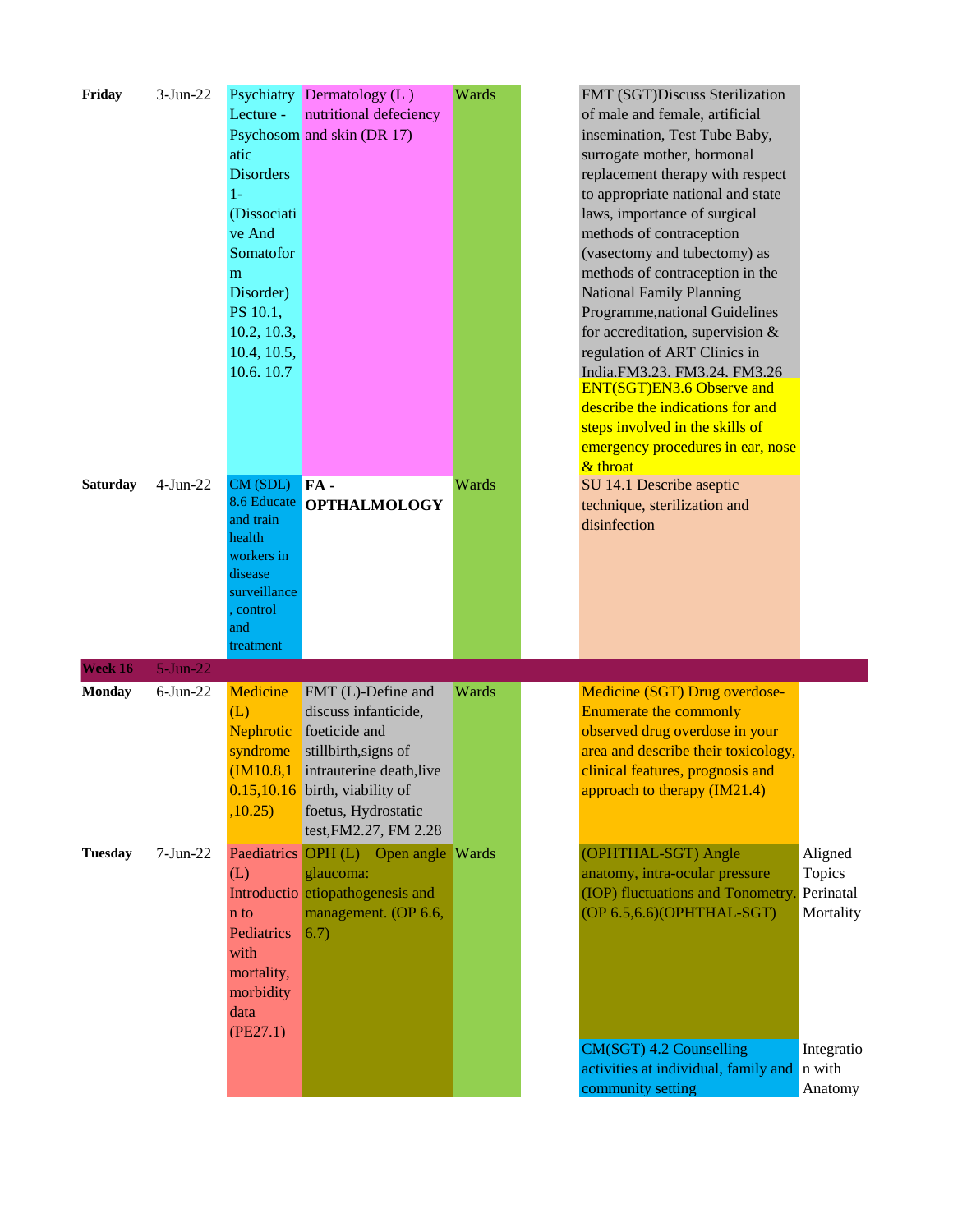| Wednesday 8-Jun-22 |              | Surgery          | CM(L)                        | Wards |  |
|--------------------|--------------|------------------|------------------------------|-------|--|
|                    |              | (L)              |                              |       |  |
|                    |              |                  |                              |       |  |
|                    |              |                  |                              |       |  |
|                    |              | <b>SU</b> 17.1   | CM 10.4 -                    | Wards |  |
|                    |              | Principles       | <b>(ALLIGNED)</b>            |       |  |
|                    |              | of FIRST         | <b>SESSION</b> )             |       |  |
|                    |              | <b>AID</b>       | Reproductive,                |       |  |
|                    |              |                  | maternal, new born,          |       |  |
|                    |              |                  | child health and             |       |  |
|                    |              |                  | adolescent                   |       |  |
|                    |              |                  | <b>(DMNCHA)</b>              |       |  |
| Thursday           | 9-Jun-22     | <b>OBG</b>       | ENT(L)                       | Wards |  |
|                    |              | (SDL)            |                              |       |  |
|                    |              | OG 1.2 -         | <b>EN4.18 Describe the</b>   |       |  |
|                    |              | (ALIGNE          | clinical features,           |       |  |
|                    |              | D                | investigations and           |       |  |
|                    |              |                  | <b>SESSION</b> principles of |       |  |
|                    |              | ) Define &       | management of Facial         |       |  |
|                    |              | <b>Discuss</b>   | Nerve palsy                  |       |  |
|                    |              | perinatal        |                              |       |  |
|                    |              | mortality        |                              |       |  |
|                    |              | $\&$             |                              |       |  |
|                    |              | morbidity        |                              |       |  |
|                    |              | including        |                              |       |  |
|                    |              | perinatal &      |                              |       |  |
|                    |              | neonatal         |                              |       |  |
|                    |              | mortality        |                              |       |  |
| Friday             | $10$ -Jun-22 | Psychiatry       | Dermatology (L)              | Wards |  |
|                    |              | Lecture -        | vitiligo (DR 2)              |       |  |
|                    |              | Psychosom        |                              |       |  |
|                    |              | atic             |                              |       |  |
|                    |              | <b>Disorders</b> |                              |       |  |
|                    |              | 2- (Sleep        |                              |       |  |
|                    |              | And              |                              |       |  |
|                    |              | Eating           |                              |       |  |
|                    |              | Disorders)       |                              |       |  |
|                    |              | PS 10.1,         |                              |       |  |
|                    |              | 10.2, 10.3,      |                              |       |  |
|                    |              | 10.4, 10.5,      |                              |       |  |
|                    |              |                  |                              |       |  |
|                    |              |                  |                              |       |  |
|                    |              |                  |                              |       |  |
|                    |              |                  |                              |       |  |
|                    |              |                  |                              |       |  |
|                    |              |                  |                              |       |  |
|                    |              |                  |                              |       |  |

Evaluation: Clinical signs, visual field defects and fundus changes. (OP 6.7) CM (SGT) FM 2.33 Use of local resources in mass disaster situations Paeds (SGT) Management of LBW Babies (PE 20.11 & 20.12) Ortho (SGT) OR2.11 Describe and discuss the aetiopathogenesis, mechanism of injury, clinical features, investigations and principles of management of (a) Fracture patella (b) Fracture distal femur (c) Fracture proximal

(OPHTHAL-SGT) Glaucoma

neurovascular injury and compartment Syndrome FMT(SGT) Describe and discuss age determination of foetus, DOAP session of ossification

tibia with special focus on

centres, Sudden Infants Death syndrome and Munchausen's syndrome by proxy,Describe and discuss child abuse and battered baby syndrome FM 2.28, FM 3.29 **DOAP SESSION**

ENT(SGT) EN4 6 Elicit

document and present a correct history, demonstrate and describe the clinical features, choose the correct investigations and describe the principles of management of Discharging ear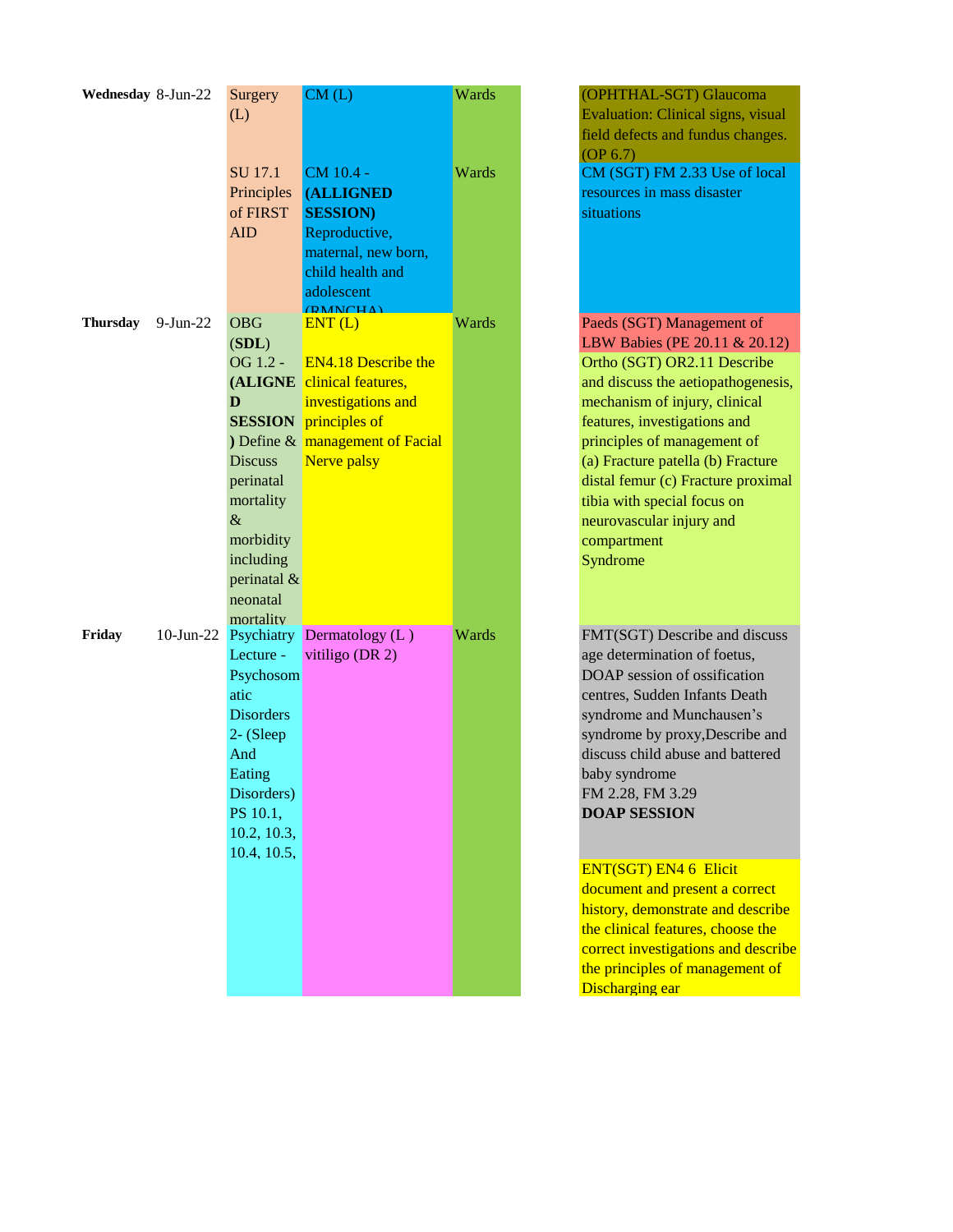| <b>Saturday</b> |                             | 8.6<br>Educate<br>and train<br>health<br>workers in<br>health<br>education | 11-Jun-22 CM (SDL) (OPHTHAL-SDL)<br><b>Corneal Ectasia:</b><br>Keratoconus.                                                                                                                                                                                                                                                                                                                                                                                                                                                   | Wards | SU 11.2 Describe and discuss the<br>principles of general, local and<br>reginol anaesthesia                                                                                                             |                                          |
|-----------------|-----------------------------|----------------------------------------------------------------------------|-------------------------------------------------------------------------------------------------------------------------------------------------------------------------------------------------------------------------------------------------------------------------------------------------------------------------------------------------------------------------------------------------------------------------------------------------------------------------------------------------------------------------------|-------|---------------------------------------------------------------------------------------------------------------------------------------------------------------------------------------------------------|------------------------------------------|
| Week 17         | $12$ -Jun-22                |                                                                            |                                                                                                                                                                                                                                                                                                                                                                                                                                                                                                                               |       |                                                                                                                                                                                                         |                                          |
| <b>Monday</b>   | 13-Jun-22 Medicine          | (L)<br>Nephritic<br>syndrome<br>(M10.8,1)<br>0.25)                         | FMT (L)-Define,<br>classify and discuss<br>abortion, methods of<br>procuring MTP and<br>criminal abortion and<br>complication of<br>abortion. MTP Act<br>1971<br>Describe evidences of<br>abortion - living and<br>dead, duties of doctor<br>in cases of abortion,<br>investigations of death<br>due to criminal<br>abortion<br>Discuss Pre-<br>conception and Pre<br><b>Natal Diagnostic</b><br>Techniques<br>(PC&PNDT) -<br>Prohibition of Sex<br>Selection Act 2003<br>and Domestic<br>Violence Act 2005<br>FM3.27, FM3.28 | Wards | <b>Medicine (SGT) Corrosive</b><br>poisoning-Enumerate the<br>common corrosives used in your<br>area and describe their toxicology,<br>clinical features, prognosis and<br>approach to therapy (IM21.3) |                                          |
| <b>Tuesday</b>  |                             | (L)<br>Pediatric<br>is (PE 34.1 $6.6,6.7$ )<br>&34.5)                      | 14-Jun-22 Paediatrics OPH (L) Angle<br><b>Closure Glaucoma:</b><br>etiopathogenesis amd<br>Tuberculos management. (OP                                                                                                                                                                                                                                                                                                                                                                                                         | Wards | (OPHTHAL-SGT) Glaucoma<br>Evaluation: Clinical signs, visual<br>field defects and fundus changes.<br>OP 6.7                                                                                             |                                          |
|                 | Wednesday 15-Jun-22 Surgery | (L)                                                                        | CM(L)                                                                                                                                                                                                                                                                                                                                                                                                                                                                                                                         |       | CM(SGT) FM 2.33 Use of local<br>resources in mass disaster<br>situations<br>(OPHTHAL-SGT) Antiglaucoma<br>Medications. (OP 6.7)                                                                         | integratio<br>n with<br>Pharmaco<br>logy |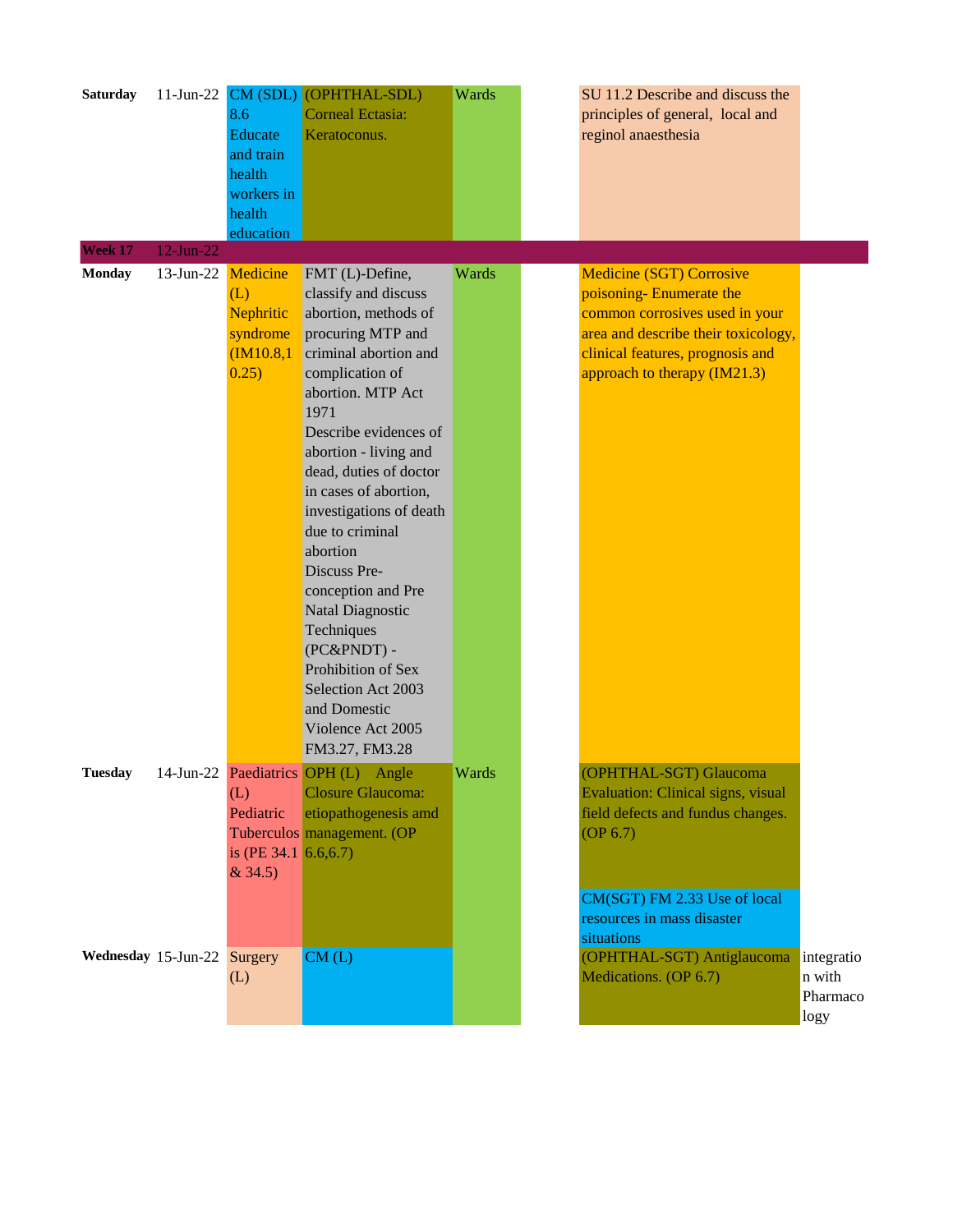| Thursday      | 16-Jun-22 OBG $(L)$ | SU 17.3<br>Principles<br>in<br>manageme<br>nt of mass<br>casualties<br>OG 1.3 -<br>Define &<br><b>Discuss</b><br>Stillbirth<br>$\&$<br>abortion. | CM 20.4 Clinical<br>establishment act and<br>human organ<br>transplantation act and<br>its implications<br>ENT(L)<br><b>EN4.19 Describe the</b><br>clinical features,<br>investigations and<br>principles of<br>management of<br>Vertigo | Wards<br>Wards |
|---------------|---------------------|--------------------------------------------------------------------------------------------------------------------------------------------------|------------------------------------------------------------------------------------------------------------------------------------------------------------------------------------------------------------------------------------------|----------------|
| Friday        |                     | 17-Jun-22 Psychiatry<br>Lecture-<br><b>ECT And</b><br>Other<br><b>Biological</b><br><b>Treatment</b><br>PS 18.2                                  | Dermatology (L) acne<br>(DR <sub>1</sub> )                                                                                                                                                                                               | Wards          |
| Saturday      |                     | 7.7 Steps<br>in the<br>investigati<br>on of an<br>epidemic<br>of<br>communic<br>able<br>disease<br>and the<br>principles<br>of control           | 18-Jun-22 CM (SDL) (OPHTHAL-SDL)<br><b>Buphthalmos</b><br>(Congenital<br>Glaucoma)                                                                                                                                                       | Wards          |
| Week 18       | 19-Jun-22           |                                                                                                                                                  |                                                                                                                                                                                                                                          |                |
| <b>Monday</b> | $20$ -Jun- $22$     |                                                                                                                                                  |                                                                                                                                                                                                                                          |                |

CM (SGT) 4.3 Demonstrate and describe the steps in evaluation of health promotion and education program

Paeds (SGT) Management of LBW Babies (PE 20.11 & 20.12) Ortho (SGT) OR2.13 Describe and discuss the aetiopathogenesis, clinical features, Investigation and principles of management of: (a) Fracture both bones leg (b) Calcaneus (c) Small bones of foot FMT (SGT)Describe and discuss age determination of foetus, DOAP session of ossification centres, Sudden Infants Death syndrome and Munchausen's syndrome by proxy ,Describe and discuss child abuse and battered baby syndrome ,FM 2.28, FM 3.29 **DOAP SESSION**

## ENT (SGT)EN4 6 Elicit

document and present a correct history, demonstrate and describe the clinical features, choose the correct investigations and describe the principles of management of Discharging ear

SU 11.5 Describe the perinciples of providing post-operative pain relief and management of chronic pain

**Wednesday** 22-Jun-22

**Tuesday** 21-Jun-22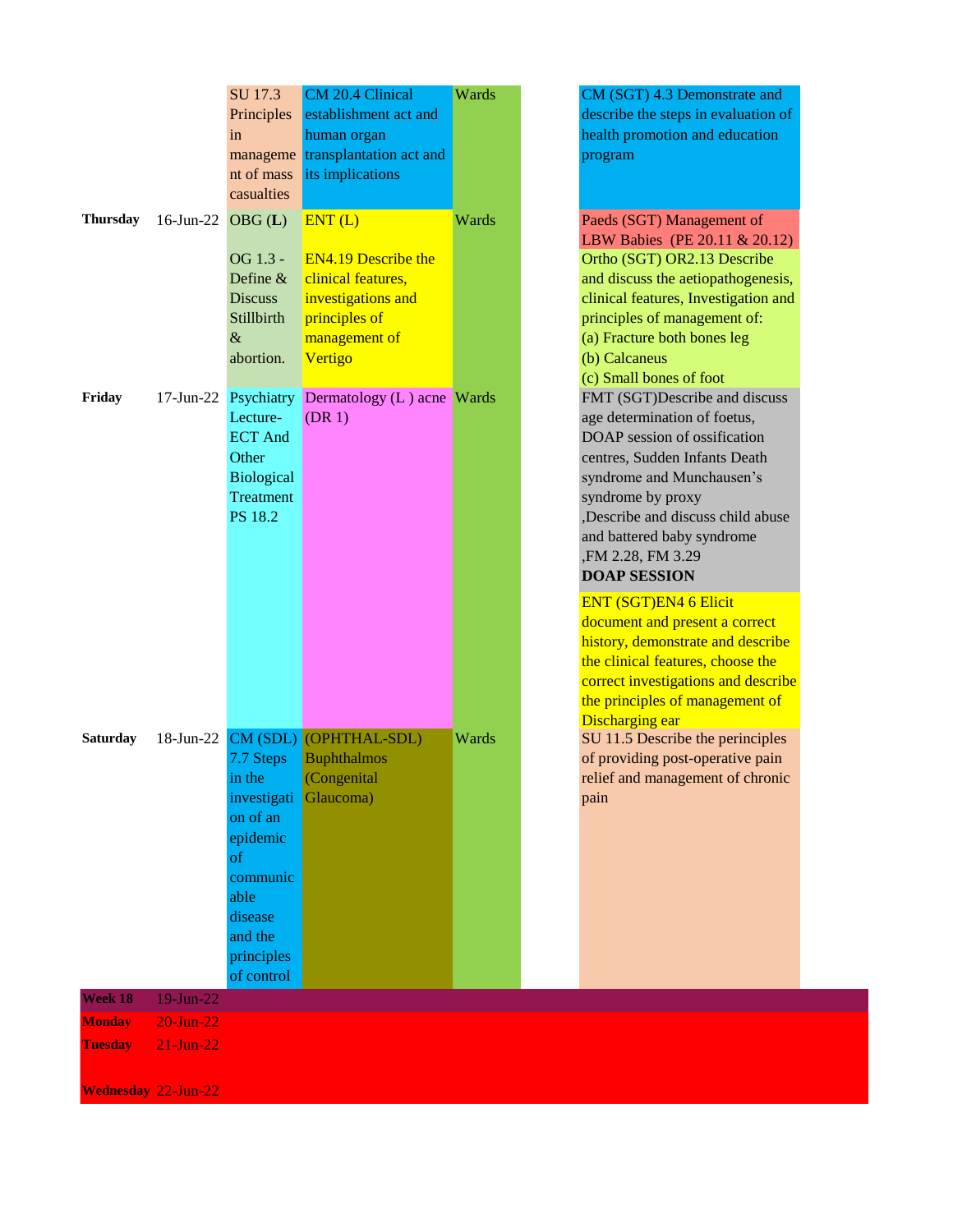## **SUMMER VACATION**

| <b>Thursday</b>            | 23-Jun-22       |                                                                                        |                                                                                                                                                                                                                            |       |                                                                                                                                                                                                                                                                                                                |
|----------------------------|-----------------|----------------------------------------------------------------------------------------|----------------------------------------------------------------------------------------------------------------------------------------------------------------------------------------------------------------------------|-------|----------------------------------------------------------------------------------------------------------------------------------------------------------------------------------------------------------------------------------------------------------------------------------------------------------------|
| <b>Friday</b>              | $24$ -Jun-22    |                                                                                        |                                                                                                                                                                                                                            |       |                                                                                                                                                                                                                                                                                                                |
| <b>Saturday</b>            | $25$ -Jun-22    |                                                                                        |                                                                                                                                                                                                                            |       |                                                                                                                                                                                                                                                                                                                |
| Week 19                    | $26$ -Jun-22    |                                                                                        |                                                                                                                                                                                                                            |       |                                                                                                                                                                                                                                                                                                                |
| <b>Monday</b>              | $27$ -Jun-22    |                                                                                        |                                                                                                                                                                                                                            |       |                                                                                                                                                                                                                                                                                                                |
| <b>Tuesday</b>             | $28$ -Jun- $22$ |                                                                                        |                                                                                                                                                                                                                            |       |                                                                                                                                                                                                                                                                                                                |
| <b>Wednesday 29-Jun-22</b> |                 |                                                                                        |                                                                                                                                                                                                                            |       |                                                                                                                                                                                                                                                                                                                |
| <b>Thursday</b>            | 30-Jun-22       |                                                                                        |                                                                                                                                                                                                                            |       |                                                                                                                                                                                                                                                                                                                |
| <b>Friday</b>              | $1-Jul-22$      |                                                                                        |                                                                                                                                                                                                                            |       |                                                                                                                                                                                                                                                                                                                |
| <b>Saturday</b>            | $2-Jul-22$      |                                                                                        |                                                                                                                                                                                                                            |       |                                                                                                                                                                                                                                                                                                                |
| <b>Week 20</b>             | $3-Jul-22$      |                                                                                        |                                                                                                                                                                                                                            |       |                                                                                                                                                                                                                                                                                                                |
| <b>Monday</b>              | $4-Jul-22$      | <b>Medicine</b><br>(L)<br>idism<br>(M12.1to<br>$12.4, 12.12$ premature<br>to $12.13$ ) | FMT (L)-Discuss<br>disputed paternity and<br>Hypothyro maternity, impotence,<br>sterility, frigidity,<br>sexual dysfunction,<br>ejaculation.causes of<br>impotence and sterility<br>in male and<br>female, FM3.20,<br>TMSO | Wards | Medicine (SGT) Nutritional<br>assessment in an adult and<br>calculation of caloric<br>requirements during illnesses, the<br>causes and consequences of<br>protein caloric malnutrition,<br>indications for enteral and<br>parenteral nutrition in critically ill<br>patients (IM23.1, 23.2, 23.4,<br>$23.5$ ). |
| <b>Tuesday</b>             | $5-Jul-22$      | (L)<br>Malnutriti nutritional<br>on $($<br>$SAM+$<br>Obesity)<br>(PE 10.1)<br>& 11.1)  | Paediatrics OPH (L) Ocular<br>manifestations of<br>deficiencies.                                                                                                                                                           | Wards | (OPHTHAL-SGT) Antiglaucoma<br>Medications. (OP 6.7)<br>Aligned<br>CM(SGT) 4.3 Demonstrate and<br>Session -<br>describe the steps in evaluation of<br>Nutritional                                                                                                                                               |
| Wednesday 6-Jul-22         |                 | Surgery<br>(L)                                                                         | CM(L)                                                                                                                                                                                                                      |       | health promotion and education<br>Deficienci<br>program<br>es<br>(OPHTHAL-SGT) Approach to a<br>case of red eye:<br>assessment, differentials and<br>management -I-<br>(Conjunctivitis/Keratitis/Foreign<br>body) (OP 3.1, 3.2, 3.8, 3.9)                                                                      |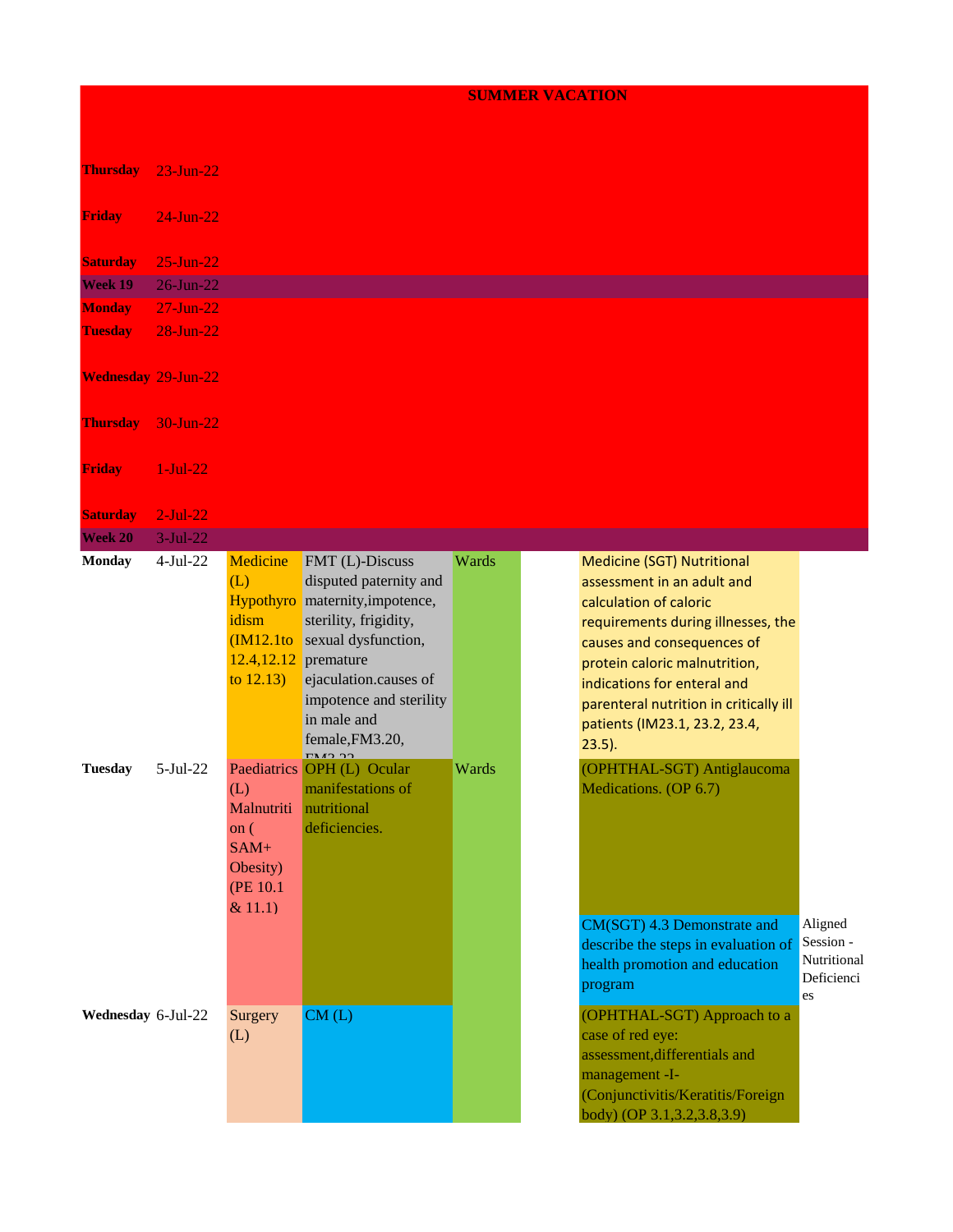|                 |              | <b>SU 17.4</b><br>ology,<br>of head<br>injuries                                          | CM 5.1-<br>Pathophysi (ALLIGNED<br><b>SESSION</b> ) Various<br>mechanism nutrients and special<br>nutritional<br>requirements<br>according to age, sex,<br>activity, physiological | Wards              | CM(SGT) 19.1 Define and<br>describe the concept of essential<br>medicine list                                                                                                                                                                                                                                                                                                                                                                                                                                                  |
|-----------------|--------------|------------------------------------------------------------------------------------------|------------------------------------------------------------------------------------------------------------------------------------------------------------------------------------|--------------------|--------------------------------------------------------------------------------------------------------------------------------------------------------------------------------------------------------------------------------------------------------------------------------------------------------------------------------------------------------------------------------------------------------------------------------------------------------------------------------------------------------------------------------|
| <b>Thursday</b> | $7-Jul-22$   | OBG(L)<br>OG 8.6 -<br><b>ED</b><br>in<br>Pregnancy.                                      | ENT(L)<br><b>EN4.20 Describe the</b><br>(ALLIGN clinical features,<br>investigations and<br><b>SESSION</b> principles of<br>) Nutrition management of<br>Meniere's Disease         | Wards              | Paeds (SGT) Approach to<br>Congenital Heart Diseases (PE 23,<br>23.2, 23.7-23.10)<br>Ortho(SGT) OR2.14 Describe and<br>discuss the aetiopathogenesis,<br>clinical features, Investigation and<br>principles of management of ankle<br>fractures                                                                                                                                                                                                                                                                                |
| Friday          | $8-Jul-22$   | Lecture<br>Suicide<br>And Other<br>Psychiatric<br>Emergenci<br>es PS 17.1,<br>17.2, 17.3 | Psychiatry Dermatology (L)<br>Urticaria (DR 14)                                                                                                                                    | Wards              | FMT (SGT)FM3.14, FM14.15,<br>FM 14.14<br>Preparation of report, framing the<br>opinion and preservation and<br>despatch of trace evidences in<br>Rape cases<br>To examine & prepare medico-<br>legal report of a victim of sexual<br>offence in a simulated/supervised<br>environment<br>To examine & prepare report of<br>an alleged accused in rape in a<br>simulated/supervised<br>environment<br>(Skill station)<br><b>ENT(SGT)EN4.8 Elicit document</b><br>and present a correct history,<br>demonstrate and describe the |
|                 |              |                                                                                          |                                                                                                                                                                                    |                    | clinical features, choose the<br>correct investigations and describe<br>the principles of management of<br>squamosal type of CSOM                                                                                                                                                                                                                                                                                                                                                                                              |
| <b>Saturday</b> | $9-Jul-22$   | CM (SDL)<br>CM 5.7<br>Food<br>Hygiene                                                    | (OPHTHAL-SDL)<br>Retinoblastoma.                                                                                                                                                   | Wards              | SU 11.4 Describe and discuss the<br>indication and principles of day<br>care general surgery                                                                                                                                                                                                                                                                                                                                                                                                                                   |
| <b>Week 21</b>  | $10$ -Jul-22 |                                                                                          |                                                                                                                                                                                    | <b>EID-UL-ZUHA</b> |                                                                                                                                                                                                                                                                                                                                                                                                                                                                                                                                |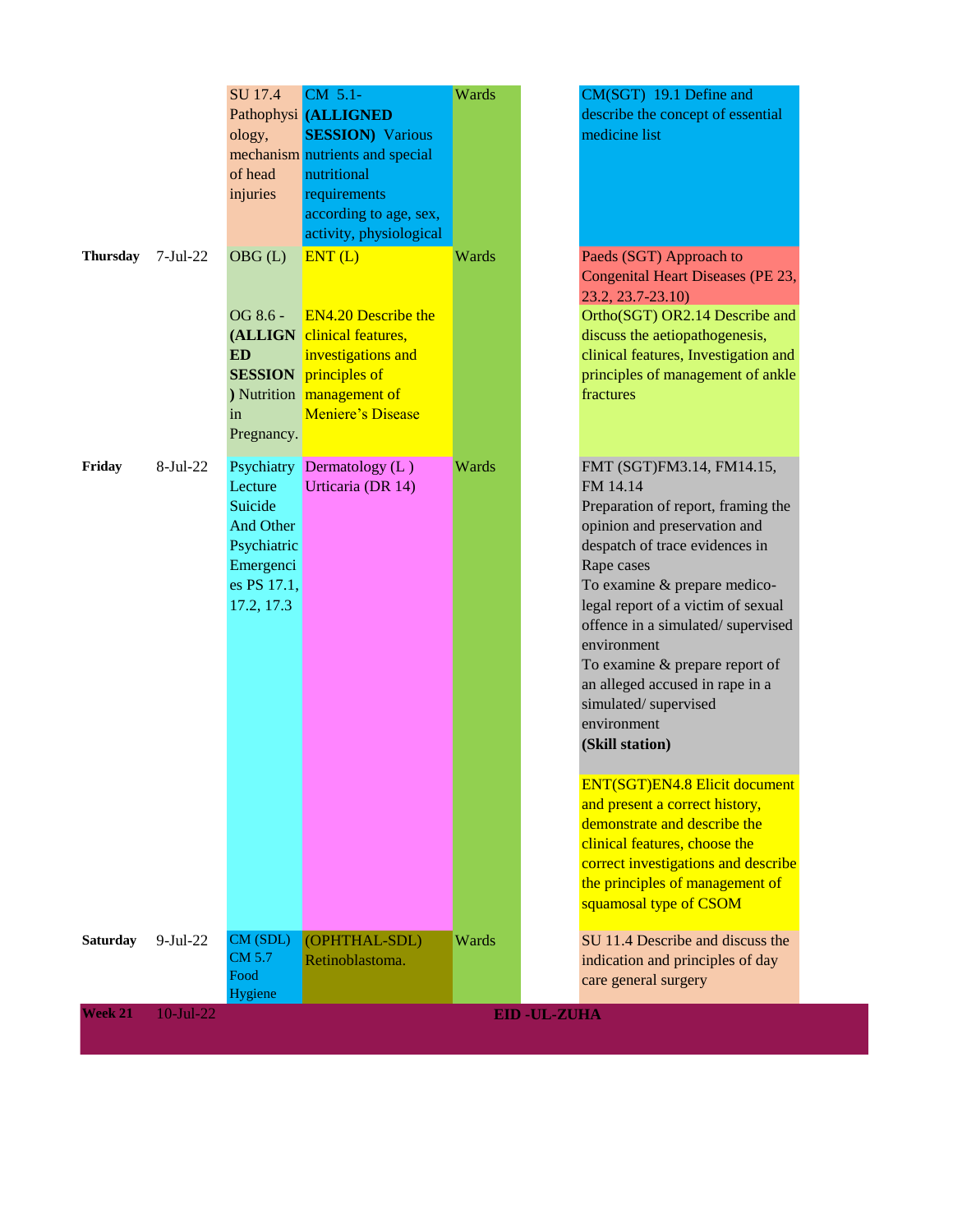| <b>Monday</b>       | $11-Jul-22$  | Medicine            | FMT (L)-Describe                     | Wards | Medicine (SGT) Obesity-              |
|---------------------|--------------|---------------------|--------------------------------------|-------|--------------------------------------|
|                     |              | (L)                 | different types of                   |       | Definition of obesity in Indian      |
|                     |              | <b>Hyperthyr</b>    | sexual                               |       | population, aetiology, risk factors- |
|                     |              | oidism              | offences, various                    |       | modifiable and non-modifiable,       |
|                     |              |                     | $(M12.1)$ to sections of IPC         |       | environmental factors including      |
|                     |              | 12.4,               | regarding                            |       | eating habits, food, work,           |
|                     |              |                     | $12.12, 12.1$ rape, Section 375      |       | environment and physical activity    |
|                     |              | 3,12.15)            | IPC, Section 376 IPC                 |       | on the incidence of obesity,         |
|                     |              |                     | and recent                           |       | natural history and its              |
|                     |              |                     | amendments notified                  |       | complications, pharmacotherapy-      |
|                     |              |                     | till date ,social aspects            |       | indications, pharmacology and        |
|                     |              |                     | of Medico-legal cases                |       | side effects of pharmacotherapy      |
|                     |              |                     | with respect to victims              |       | for obesity, Bariatric surgery-      |
|                     |              |                     |                                      |       | indications and side effects,        |
|                     |              |                     | of assault, rape,                    |       |                                      |
|                     |              |                     | attempted suicide,                   |       | prevention and promotion of          |
|                     |              |                     | homicide, domestic                   |       | healthy life style. (IM14.1 to       |
|                     |              |                     | violence, dowry-                     |       | $14.5, 14.13 - 14.15$                |
|                     |              |                     | related cases                        |       |                                      |
|                     |              |                     | Describe and discuss                 |       |                                      |
|                     |              |                     | the examination of the               |       |                                      |
|                     |              |                     | victim of an alleged                 |       |                                      |
|                     |              |                     | case of rape                         |       |                                      |
|                     |              |                     | FM 3.13, FM3.14                      |       |                                      |
|                     |              |                     | FM4.13                               |       |                                      |
| <b>Tuesday</b>      | $12$ -Jul-22 | Paediatrics OPH (L) | Anterior                             | Wards | (OPHTHAL-SGT) Approach to a          |
|                     |              | (L)                 | Uveitis:                             |       | case of red eye:                     |
|                     |              | Dengue              | etiopathogenesis,                    |       | assessment, differentials and        |
|                     |              | and                 | classification and                   |       | management -I-                       |
|                     |              |                     | Chikangun clinical presentation.     |       | (Conjunctivitis/Keratitis/Foreign    |
|                     |              |                     | ya $(34.18)$ (OP 6.1, 6.2, 6.3, 6.4) |       | body) (OP 3.1, 3.2, 3.8, 3.9)        |
|                     |              |                     |                                      |       |                                      |
|                     |              |                     |                                      |       | CM(SGT) 19.1 Define and              |
|                     |              |                     |                                      |       | describe the concept of essential    |
|                     |              |                     |                                      |       | medicine list                        |
| Wednesday 13-Jul-22 |              | Surgery             | CM(L)                                |       | (OPHTHAL-SGT) Approach to            |
|                     |              | (L)                 |                                      |       | case of Uveitis: Common              |
|                     |              |                     |                                      |       | investigations and treatment. (OP    |
|                     |              |                     |                                      |       | 6.8, 6.9                             |
|                     |              | SU 17.5             | <b>CM PY 9.6</b>                     | Wards | CM (SGT) 16.1 Define and             |
|                     |              | Clinical            | <b>Cntraceptive methods</b>          |       | describe the concept of health       |
|                     |              | features            | for male and female                  |       | planning                             |
|                     |              | for                 | and its advatages and                |       |                                      |
|                     |              | neurologic          | disadvantages                        |       |                                      |
|                     |              | al                  |                                      |       |                                      |
|                     |              | assessment          |                                      |       |                                      |
|                     |              | and GCS             |                                      |       |                                      |
|                     |              | in head             |                                      |       |                                      |
|                     |              | injuries            |                                      |       |                                      |
|                     |              |                     |                                      |       |                                      |
| <b>Thursday</b>     | 14-Jul-22    | OBG(L)              | ENT(L)                               | Wards | Paeds (SGT) Approach to              |
|                     |              |                     |                                      |       | Congenital Heart Diseases (PE 23,    |
|                     |              |                     |                                      |       | 23.2, 23.7-23.10)                    |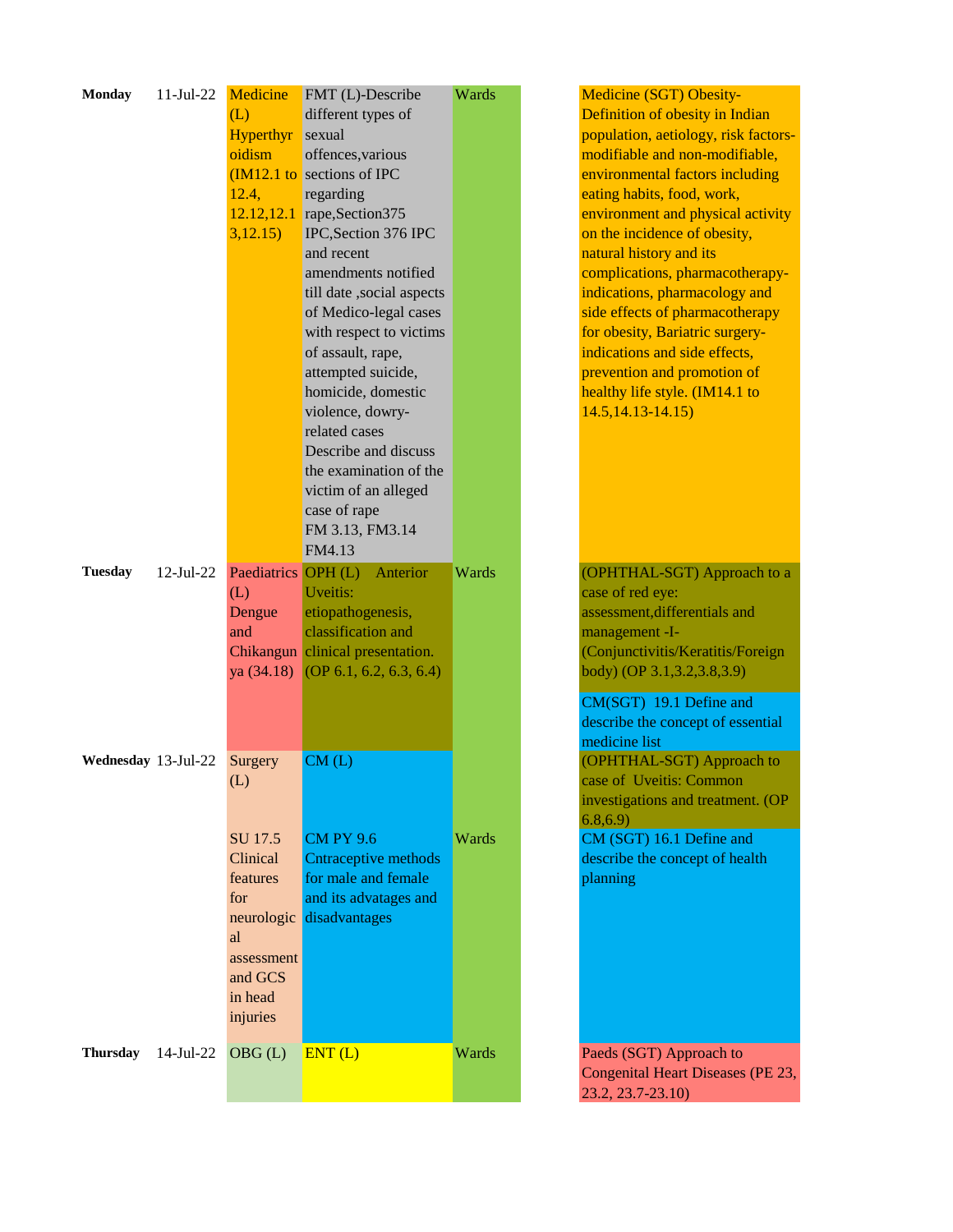|                 |                  | OG 17.3 -<br>Describe<br>& Discuss<br>features,<br>diagnosis<br>and<br>manageme<br>nt of<br>mastitis<br>and breast<br>abcess. | <b>EN4.21 Describe the</b><br>clinical features,<br>investigations and<br>the clinical principles of<br>management of<br><b>Tinnitus</b> |       | Ortho(SGT) OR2.15 Plan and<br>interpret the investigations to<br>diagnose complications of<br>fractures like malunion, non-<br>union, infection, compartmental<br>Syndrome                                                                                                                                                                                                                                           |
|-----------------|------------------|-------------------------------------------------------------------------------------------------------------------------------|------------------------------------------------------------------------------------------------------------------------------------------|-------|----------------------------------------------------------------------------------------------------------------------------------------------------------------------------------------------------------------------------------------------------------------------------------------------------------------------------------------------------------------------------------------------------------------------|
| Friday          | $15$ -Jul-22     | $t \text{In}$<br>Psychiatry<br>PS 17.1                                                                                        | Psychiatry Dermatology (L)<br>SDL-Risk collagen vascular<br>Assessmen diseases (DR 16)                                                   | Wards | FMT(SGT)-FM3.14, FM14.15,<br>FM 14.14<br>Preparation of report, framing the<br>opinion and preservation and<br>despatch of trace evidences in<br>Rape cases<br>To examine & prepare medico-<br>legal report of a victim of sexual<br>offence in a simulated/supervised<br>environment<br>To examine & prepare report of<br>an alleged accused in rape in a<br>simulated/supervised<br>environment<br>(Skill station) |
|                 |                  |                                                                                                                               |                                                                                                                                          |       | <b>ENT(SGT) EN4.8 Elicit</b><br>document and present a correct<br>history, demonstrate and describe<br>the clinical features, choose the<br>correct investigations and describe<br>the principles of management of<br>squamosal type of CSOM                                                                                                                                                                         |
| <b>Saturday</b> | $16$ -Jul-22     | CM (SDL)<br><b>CM BI 8.5</b><br><b>Nutritional</b><br>importance<br>of macro-<br>molicules                                    | (OPHTHAL-SDL)<br>Retinopathy of<br>Prematurity.                                                                                          | Wards | SU 18.1 Describe tne<br>pathogenesis, clinical feature and<br>management of cutaneous and<br>subcutaneous infection                                                                                                                                                                                                                                                                                                  |
| Week 22         | $17 -$ Jul $-22$ |                                                                                                                               |                                                                                                                                          |       |                                                                                                                                                                                                                                                                                                                                                                                                                      |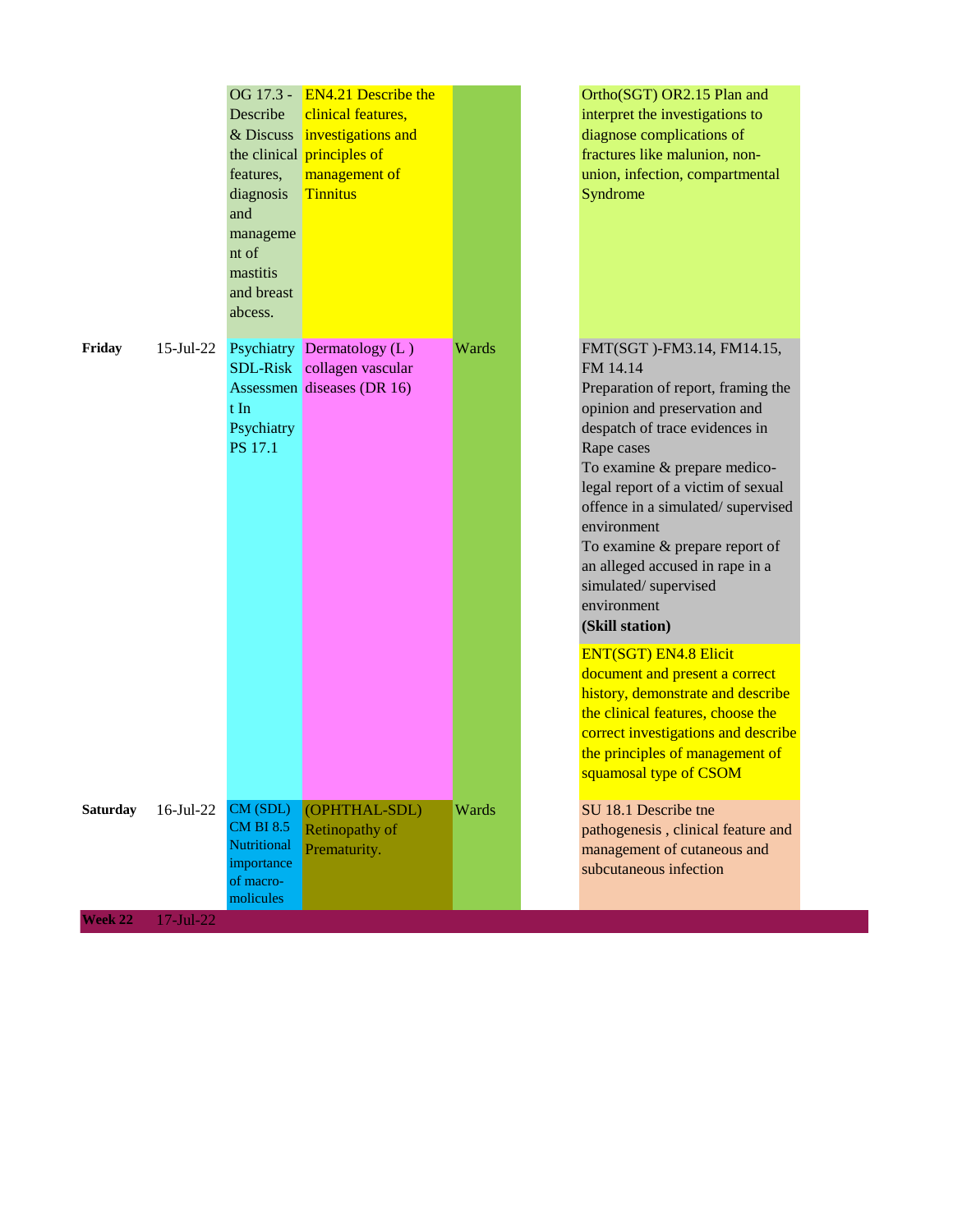| <b>Monday</b>       | 18-Jul-22    | Medicine<br>(L)<br>classify<br>headache<br>and<br>describe<br>the<br>features,<br>precipitati<br>ng factors, assault                                                  | FMT (L)-FM3.15,<br>FM3.16<br>Headache-Describe and discuss<br>Define and examination of<br>accused and victim of<br>sodomy<br>discuss adultery and<br>unnatural sexual<br>offences-sodomy,<br>presenting incest, lesbianism,<br>buccal coitus,<br>bestiality, indecent | Wards | Medicine (SGT) Osteoporosis in<br>the elderly (IM24.12)                                                                                                                                                                                       |
|---------------------|--------------|-----------------------------------------------------------------------------------------------------------------------------------------------------------------------|------------------------------------------------------------------------------------------------------------------------------------------------------------------------------------------------------------------------------------------------------------------------|-------|-----------------------------------------------------------------------------------------------------------------------------------------------------------------------------------------------------------------------------------------------|
|                     |              | aggravatin<br>g and<br>relieving<br>factors of<br>various<br>kinds of<br>headache,<br>Choose<br>and<br>interpret<br>diagnostic<br>testing<br>based on<br>the clinical |                                                                                                                                                                                                                                                                        |       |                                                                                                                                                                                                                                               |
| <b>Tuesday</b>      | $19$ -Jul-22 | diagnosis<br>including<br>imaging.<br>(M17.1,1)<br>761710<br>Paediatrics OPH (L)<br>(L)<br>Nephrotic<br>& AGN<br>$(21.2 \&$<br>21.3)                                  | <b>Episcleritis</b> Wards<br>and scleritis: etiology,<br>clinical features and<br>Syndrome management. (OP5.1,<br>5.2)                                                                                                                                                 |       | (OPHTHAL-SGT) Approach to<br>case of Uveitis: Common<br>investigations and treatment. (OP<br>6.8, 6.9)                                                                                                                                        |
| Wednesday 20-Jul-22 |              | Surgery<br>(L)                                                                                                                                                        | CM(L)                                                                                                                                                                                                                                                                  |       | CM(SGT) 16.1 Define and<br>describe the concept of health<br>planning<br>(OPHTHAL-SGT) Approach to a<br>case of red eye:<br>assessment, differentials and<br>management -II-(Foreign<br>body/acute angle closure). (OP<br>3.1, 3.2, 3.8, 3.9) |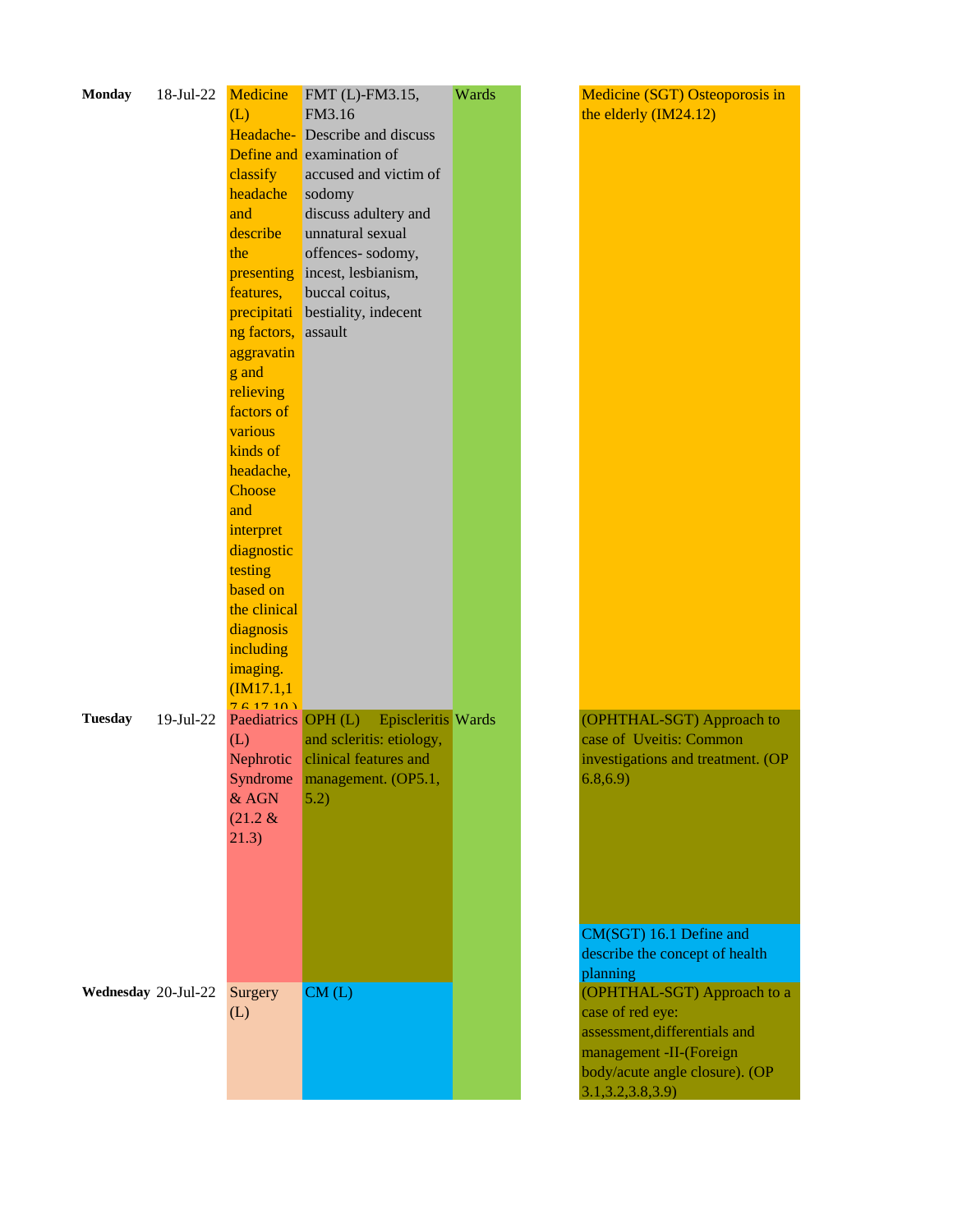|          |                 | SU 17.6<br>Principles<br>of<br>manageme alcohol<br>nt of head<br>injuries                                            | CM PA 12.1 Disorders Wards<br>caused by air<br>pollution, tobacco and                                                                                                                                                                                                                                                              |       | CM (SGT) 17.1 Define and<br>describe the concept of health care<br>to community                                                                                                                                                                                                                                                                                                                                                                                                                                                                                                                                                       |
|----------|-----------------|----------------------------------------------------------------------------------------------------------------------|------------------------------------------------------------------------------------------------------------------------------------------------------------------------------------------------------------------------------------------------------------------------------------------------------------------------------------|-------|---------------------------------------------------------------------------------------------------------------------------------------------------------------------------------------------------------------------------------------------------------------------------------------------------------------------------------------------------------------------------------------------------------------------------------------------------------------------------------------------------------------------------------------------------------------------------------------------------------------------------------------|
| Thursday | $21 - Jul - 22$ | OBG(L)                                                                                                               | <b>ENT (SDL)</b>                                                                                                                                                                                                                                                                                                                   | Wards | Paeds (SGT) asphyxia in newborn<br>(PE 20.7)                                                                                                                                                                                                                                                                                                                                                                                                                                                                                                                                                                                          |
|          |                 | Describe<br>and<br>g for<br>on &<br>sterilizatio<br>n.                                                               | OG 19.1 - EN4.22 Elicit<br>document and present<br>a correct history<br>discuss the demonstrate and<br>counsellin describe the clinical<br>features, choose the<br>postpartum correct investigations<br>contracepti and describe the<br>principles of<br>puerperial management of<br>squamosal type of<br><b>Nasal Obstruction</b> |       | Ortho (SGT) OR13.1 Plaster<br>application techniques, indication<br>and complication                                                                                                                                                                                                                                                                                                                                                                                                                                                                                                                                                  |
| Friday   | $22$ -Jul-22    | Lecture<br>ual and<br>Gender<br>Identity<br><b>Disorders</b><br>PS 13.1,<br>13.2, 13.3,<br>13.4, 13.5,<br>13.6, 13.7 | Psychiatry-Dermatology (L)<br>dermatitis and eczema<br>Psychosex part 1 (DR 12)                                                                                                                                                                                                                                                    | Wards | FMT (SGT)-FM14.14, FM14.15<br>FM 3.15, FM3.16<br>, examine & prepare report of an<br>alleged accused in unnatural<br>sexual offence in a simulated/<br>supervised environment<br>, examine & prepare medico-legal<br>report of a victim of unnatural<br>sexual offence in a simulated/<br>supervised environment<br>Preparation of report, framing of<br>opinion, preservation and<br>despatch of trace evidences in<br>Sodomy cases<br>, trace evidences in unnatural<br>sexual offences<br>ENT (SGT)EN4.15 Describe the<br>clinical features, investigations<br>and principles of management of<br><b>Noise Induced Hearing Los</b> |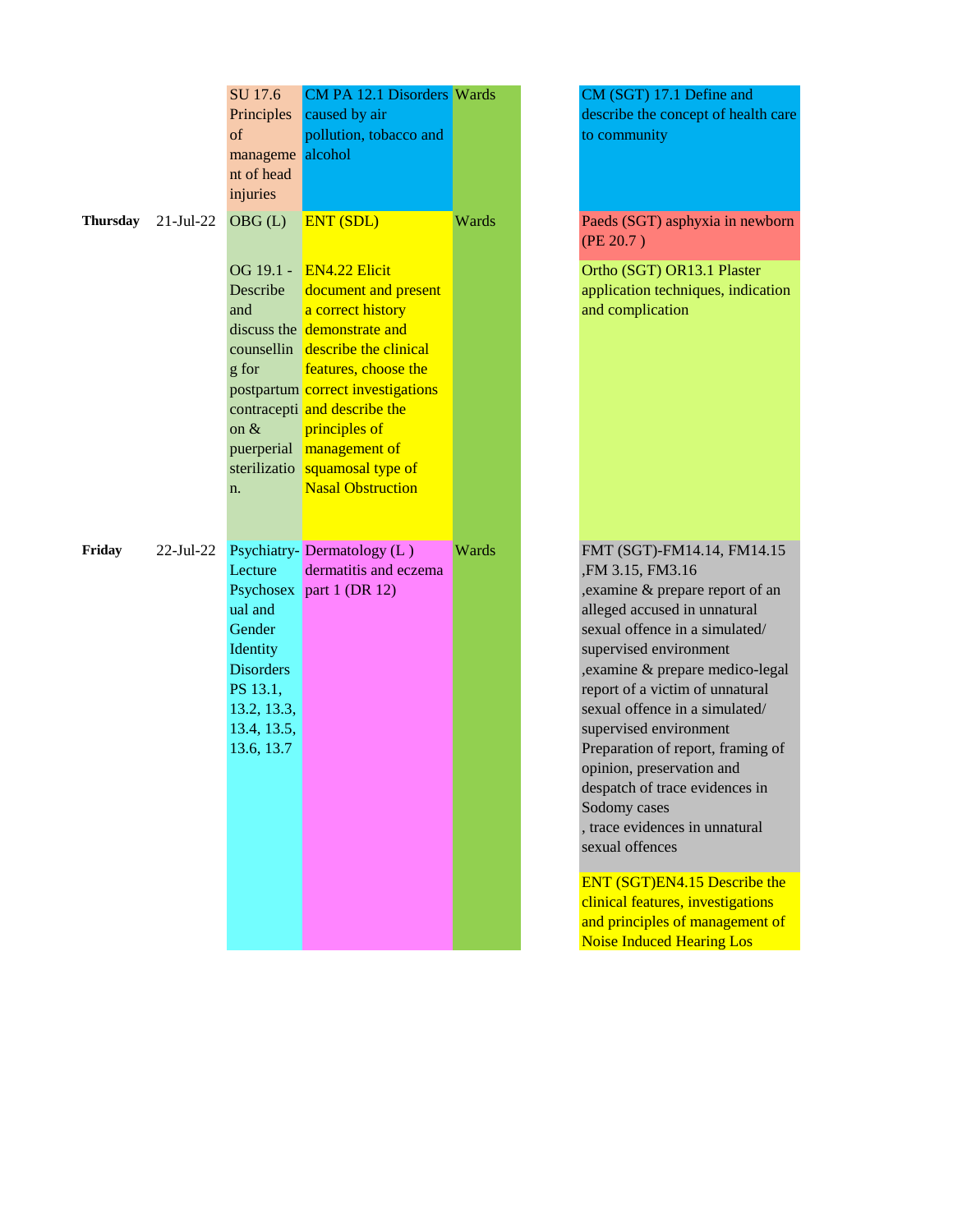| <b>Saturday</b>     | 23-Jul-22       | <b>CMMI</b><br>8.7<br>Demonstra<br>te infection<br>control<br>practices<br>and use of<br>personal<br>protective<br>equipment                 | CM (SDL) (OPHTHAL-SDL)<br>Lasers used in<br>Ophthalmology.                                                                                                                                                                                                       | Wards | Surgery (REVISION)                                                                                                                                                                                                                                    |  |
|---------------------|-----------------|----------------------------------------------------------------------------------------------------------------------------------------------|------------------------------------------------------------------------------------------------------------------------------------------------------------------------------------------------------------------------------------------------------------------|-------|-------------------------------------------------------------------------------------------------------------------------------------------------------------------------------------------------------------------------------------------------------|--|
| Week 23             | 24-Jul-22       |                                                                                                                                              |                                                                                                                                                                                                                                                                  |       |                                                                                                                                                                                                                                                       |  |
| <b>Monday</b>       | $25$ -Jul- $22$ | Medicine<br>(L)<br>Migraine-<br><b>Treatment</b><br>S,<br>and<br>prophylact<br>ic therapy<br>in<br>migraine)<br>(M17.11,<br>17.12,17.1<br>4) | $FMT(L)$ -<br>FM3.17Describe and<br>discuss the sexual<br>perversions fetishism,<br>(indication transvestism,<br>voyeurism, sadism,<br>pharmacol necrophagia,<br>ogy, dose, masochism,<br>side effects exhibitionism,<br>of abortive frotteurism,<br>Necrophilia | Wards | OBG (SGT) OG 8.1 Enumerate,<br>describe and discuss the<br>objectives of antenatal care,<br>assessment of period of gestation :<br>Screening for high risk factors                                                                                    |  |
| <b>Tuesday</b>      | $26$ -Jul- $22$ | (L) Acute<br>and<br>Chronic<br>Kidney<br><b>Disease</b><br>$(21.5 \&$<br>(21.6)                                                              | Paediatrics OPH (SDL)<br>Lens<br>anatomy,<br>etiopathogenesis and<br>classification of<br>Cataract. (OP7.1, 7.2)                                                                                                                                                 | Wards | (OPHTHAL-SGT) Approach to a<br>case of red eye:<br>assessment, differentials and<br>management -II-(Foreign<br>body/acute angle closure). (OP<br>3.1, 3.2, 3.8, 3.9<br>CM(SGT) 17.1 Define and<br>describe the concept of health care<br>to community |  |
| Wednesday 27-Jul-22 |                 | Surgery<br>(L)                                                                                                                               | CM(L)                                                                                                                                                                                                                                                            |       | (OPHTHAL-SGT) History taking,<br>clinical examination and<br>counselling of a patient with<br>immature senile cataract. (OP 7.3,<br>(7.6)                                                                                                             |  |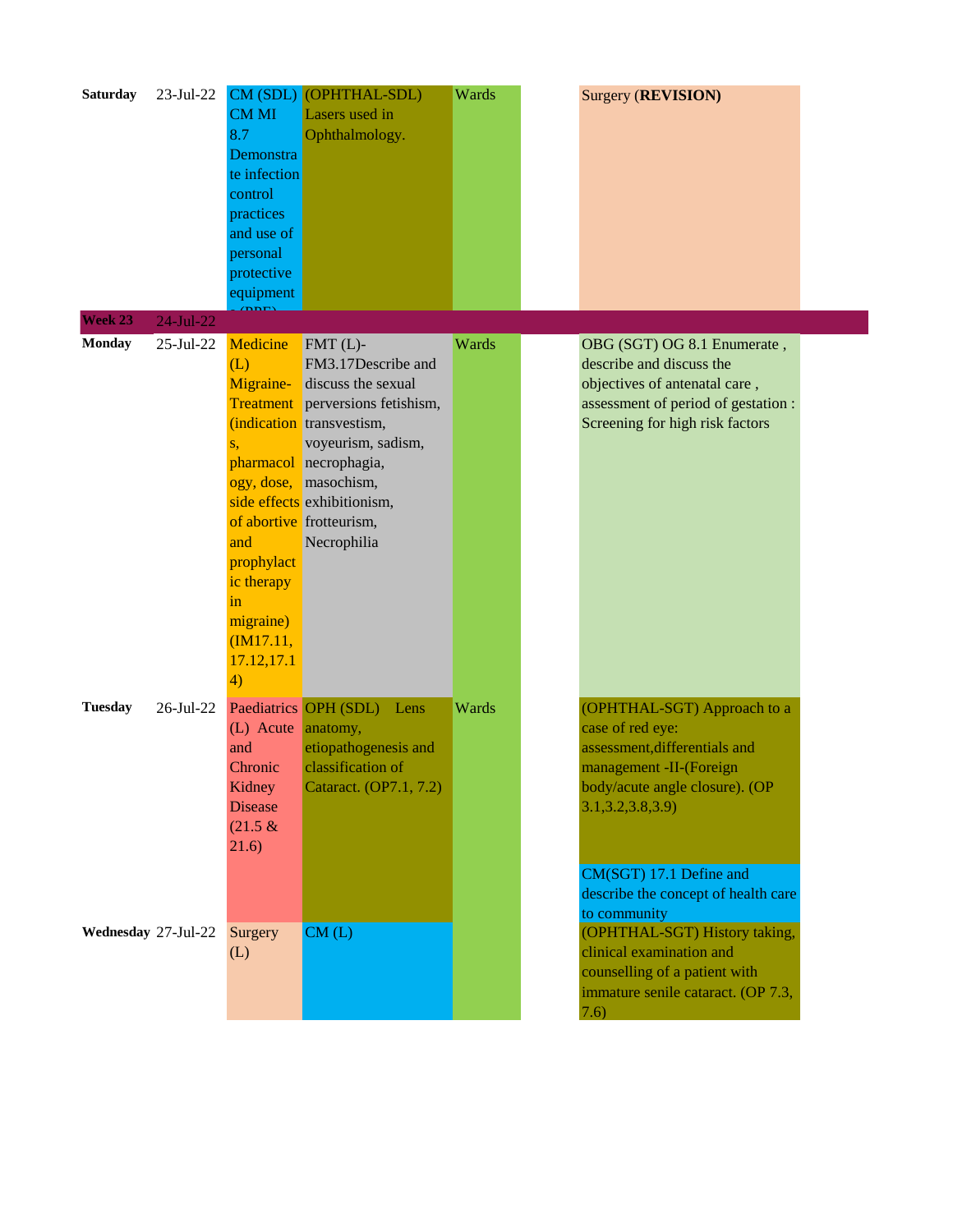|                    |             | SU 17.7<br>injuries,<br>Investigati<br>ons and<br>the<br>principles<br>of<br>manageme<br>nt.                                                                                | <b>CM PA 26.5</b><br>Soft tissue Occupational lung<br>diseases                                                         | Wards | CM (SGT) 17.5 Describe health<br>care delivery in India                                                                                                                                                                                                                          |                                         |
|--------------------|-------------|-----------------------------------------------------------------------------------------------------------------------------------------------------------------------------|------------------------------------------------------------------------------------------------------------------------|-------|----------------------------------------------------------------------------------------------------------------------------------------------------------------------------------------------------------------------------------------------------------------------------------|-----------------------------------------|
| <b>Thursday</b>    | 28-Jul-22   | OBG(L)<br>OG 20.1 -<br>Enumerate<br>the methods<br>for First and<br>Second<br>trimester<br>MTP,<br>complicatio<br>ns $\&$<br>managemen<br>t of<br>complicatio<br>ns of MTP. | ENT(L)<br><b>EN4.23 Describe the</b><br>clinical features,<br>investigations and<br>principles of<br>management of DNS | Wards | Paeds (SGT) asphyxia in newborn Integrated<br>(PE 20.7)<br>Ortho (SGT) OR11.1 Describe<br>and discuss the aetiopathogenesis,<br>clinical features, investigations<br>and principles of management of<br>peripheral nerve injuries Lateral<br><b>Popliteal and Sciatic Nerves</b> | session<br>with<br>Forensic<br>Medicine |
| Friday             | 29-Jul-22   |                                                                                                                                                                             |                                                                                                                        |       |                                                                                                                                                                                                                                                                                  |                                         |
| <b>Saturday</b>    | 30-Jul-22   |                                                                                                                                                                             |                                                                                                                        |       |                                                                                                                                                                                                                                                                                  |                                         |
| Week 24            | 31-Jul-22   |                                                                                                                                                                             |                                                                                                                        |       |                                                                                                                                                                                                                                                                                  |                                         |
| <b>Monday</b>      | $1-Aug-22$  |                                                                                                                                                                             |                                                                                                                        |       |                                                                                                                                                                                                                                                                                  |                                         |
| <b>Tuesday</b>     | $2-Aug-22$  |                                                                                                                                                                             |                                                                                                                        |       |                                                                                                                                                                                                                                                                                  |                                         |
| Wednesday 3-Aug-22 |             |                                                                                                                                                                             |                                                                                                                        |       |                                                                                                                                                                                                                                                                                  |                                         |
| <b>Thursday</b>    | $4-Aug-22$  |                                                                                                                                                                             |                                                                                                                        |       | <b>1st TERMINAL EXAM</b>                                                                                                                                                                                                                                                         |                                         |
| Friday             | 5-Aug-22    |                                                                                                                                                                             |                                                                                                                        |       |                                                                                                                                                                                                                                                                                  |                                         |
| <b>Saturday</b>    | $6$ -Aug-22 |                                                                                                                                                                             |                                                                                                                        |       |                                                                                                                                                                                                                                                                                  |                                         |
| Week 25            | 7-Aug-22    |                                                                                                                                                                             |                                                                                                                        |       |                                                                                                                                                                                                                                                                                  |                                         |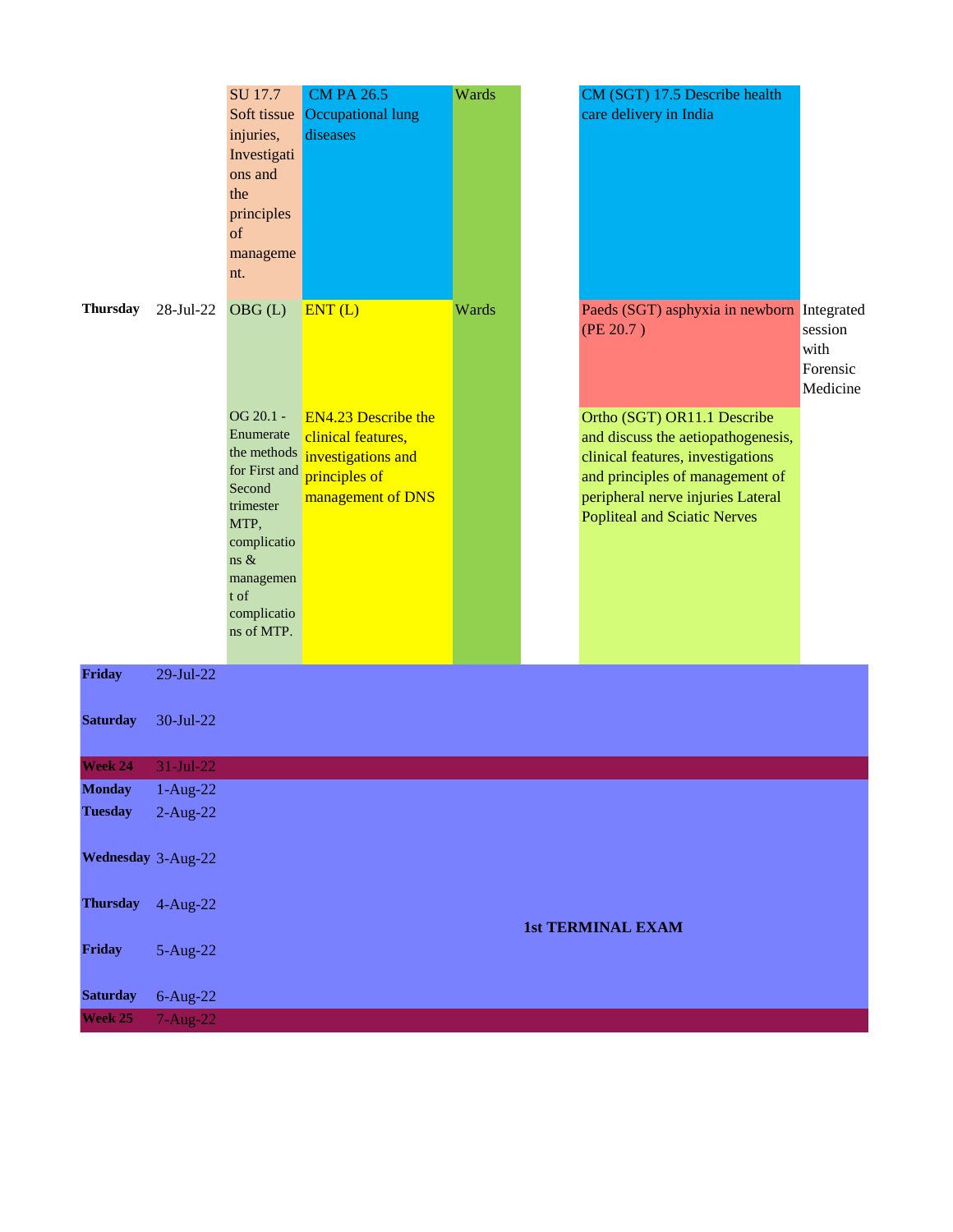| <b>Monday</b><br><b>Tuesday</b> | 8-Aug-22<br>$9-Aug-22$ | Medicine<br>(L)<br>Pyogenic<br><b>Meningitis</b><br>(M17.13)                                                                | FMT (SDL)-FM3.25<br>Discuss the major<br>results of the National<br><b>Family Health Survey</b><br><b>MOHHARAM</b>                                                  | Wards | OBG (SGT) - OG 8.2 - Elicit,<br>document and present an obstetric<br>history, last menstrual period,<br>previous obstetric history,<br>comorbid conditions, past medical<br>history and surgical history                                                                                                                                                                                                                                                                                                                                                                                                                                  |
|---------------------------------|------------------------|-----------------------------------------------------------------------------------------------------------------------------|---------------------------------------------------------------------------------------------------------------------------------------------------------------------|-------|-------------------------------------------------------------------------------------------------------------------------------------------------------------------------------------------------------------------------------------------------------------------------------------------------------------------------------------------------------------------------------------------------------------------------------------------------------------------------------------------------------------------------------------------------------------------------------------------------------------------------------------------|
| Wednesday 10-Aug-22 Surgery     |                        | (L)<br>SU 11.6<br>Principle<br>of safe<br>general<br>surgery                                                                | CM(L)<br><b>CM MI 8.5 Healthcare</b><br>associated infections<br>(HAI) and factors that<br>contribute to the<br>development of HAI<br>and methods for<br>prevention | Wards | (OPHTHAL-SGT) History taking,<br>clinical examination and<br>counselling of a patient with<br>immature senile cataract. (OP 7.3,<br>7.6)<br>CM (SGT) 17.5 Describe health<br>care delivery in India                                                                                                                                                                                                                                                                                                                                                                                                                                       |
| Thursday                        | 11-Aug-22              |                                                                                                                             | <b>RAKSHABANDHA</b><br>N                                                                                                                                            |       |                                                                                                                                                                                                                                                                                                                                                                                                                                                                                                                                                                                                                                           |
| Friday                          |                        | Lecture<br>Substance<br>Use<br>Disorder 1-<br>(Alcohol<br>Use<br>Disorder)<br>PS 4.1,<br>4.2, 4.3,<br>4.4, 4.5,<br>4.6, 4.7 | 12-Aug-22 Psychiatry-Dermatology (L)<br>dermatitis and eczema<br>part 2 (DR 12)                                                                                     | Wards | FMT(SGT) FM14.14, FM14.15<br>,FM 3.15, FM3.16<br>examine & prepare report of an<br>alleged accused in unnatural<br>sexual offence in a simulated/<br>supervised environment<br>, examine & prepare medico-legal<br>report of a victim of unnatural<br>sexual offence in a simulated/<br>supervised environment<br>Preparation of report, framing of<br>opinion, preservation and<br>despatch of trace evidences in<br>Sodomy cases<br>, trace evidences in unnatural<br>sexual offences<br><b>ENT(SGT)EN4.15 Describe the</b><br>clinical features, investigations<br>and principles of management of<br><b>Noise Induced Hearing Los</b> |
| <b>Saturday</b>                 | 13-Aug-22 $CM$         | (REVISIO<br>N)                                                                                                              | (OPHTHAL-SDL)<br>Anatomy and<br>physiology of Extra-<br>ocular muscles. (AN<br>41.3)                                                                                | Wards | Anaesthesia (SGT)AS5.6 Discuss<br>principles and steps of common<br>blocks used in surgery                                                                                                                                                                                                                                                                                                                                                                                                                                                                                                                                                |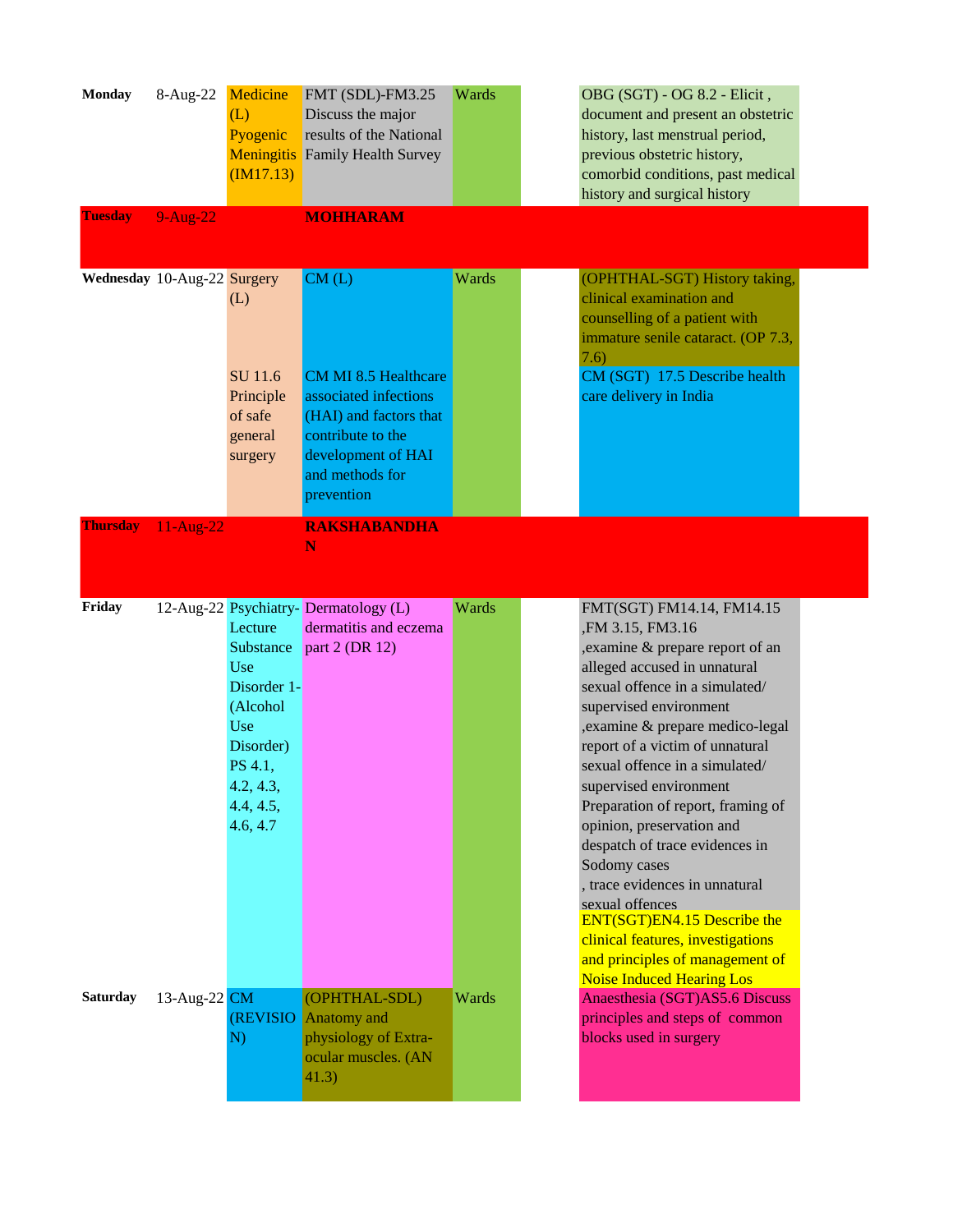|                             |                           |                                                                                      |                                                                                                                                                                                                                                                                                                                                                     |              | <b>Respiratory Med (SGT)CT1.8</b><br>Generate a differential diagnosis<br>based on the clinical history and<br>evolution of the disease that<br>prioritises the most likely<br>diagnosis.                         |
|-----------------------------|---------------------------|--------------------------------------------------------------------------------------|-----------------------------------------------------------------------------------------------------------------------------------------------------------------------------------------------------------------------------------------------------------------------------------------------------------------------------------------------------|--------------|-------------------------------------------------------------------------------------------------------------------------------------------------------------------------------------------------------------------|
| Week 26<br><b>Monday</b>    | 14-Aug-22<br>$15$ -Aug-22 |                                                                                      | <b>INDEPENDENCE</b><br><b>DAY</b>                                                                                                                                                                                                                                                                                                                   | <b>Wards</b> |                                                                                                                                                                                                                   |
| <b>Tuesday</b>              |                           | 16-Aug-22 Paediatrics OPH (L)<br>(L)<br>Normal<br>growth $\&$<br>Developm<br>ent (PE | Senile<br>Cataract: clinical<br>presentation and<br>management. (OP 7.2,<br>(7.4)                                                                                                                                                                                                                                                                   | Wards        | (OPHTHAL-SGT) Cataract<br>evaluation, counseling and<br>surgical options for management<br>of catarct. (OP 7.3,7.5,7.6)                                                                                           |
| Wednesday 17-Aug-22 Surgery |                           |                                                                                      | CM(L)                                                                                                                                                                                                                                                                                                                                               |              | CM(SGT) 18.1 Define and<br>describe the concept of<br>international health<br>(OPHTHAL-SGT) Cataract                                                                                                              |
|                             |                           | (L)                                                                                  |                                                                                                                                                                                                                                                                                                                                                     |              | evaluation, counseling and<br>surgical options for management<br>of catarct. (OP 7.3,7.5,7.6)                                                                                                                     |
|                             |                           | SU 17.8<br>ology of<br>chest<br>injuries.                                            | <b>CM PH 1.55 National Wards</b><br>Pathophysi Aids Control<br><b>Organisation (NACO)</b>                                                                                                                                                                                                                                                           |              | CM (SGT) 18.1 Define and<br>describe the concept of<br>international health                                                                                                                                       |
| <b>Thursday</b>             | 18-Aug-22 OBG (L)         |                                                                                      | ENT(L)                                                                                                                                                                                                                                                                                                                                              | Wards        | Paeds (SGT) Approach to a child<br>with coma (PE 27.7)                                                                                                                                                            |
|                             |                           | OG 21.1 -<br>Describe<br>the<br>& failure<br>of Ocs &<br>ons.                        | <b>EN4.25 Elicit</b><br>document and present<br>& Discuss a correct history,<br>demonstrate and<br>indications describe the clinical<br>, selection features, choose the<br>of patients, correct investigations<br>side effects and describe the<br>principles of<br>emergency management of<br>contracepti squamosal type of<br><b>Nasal Polyp</b> |              | Ortho (SGT) OR 11.1 Describe<br>and discuss the aetiopathogenesis,<br>clinical features, investigations<br>and principles of management of<br>peripheral nerve injuries palsies of<br>Radial, Ulnar, Median nerve |
| Friday                      | 19-Aug-22                 |                                                                                      | <b>JANAMASHTMI</b>                                                                                                                                                                                                                                                                                                                                  | <b>Wards</b> |                                                                                                                                                                                                                   |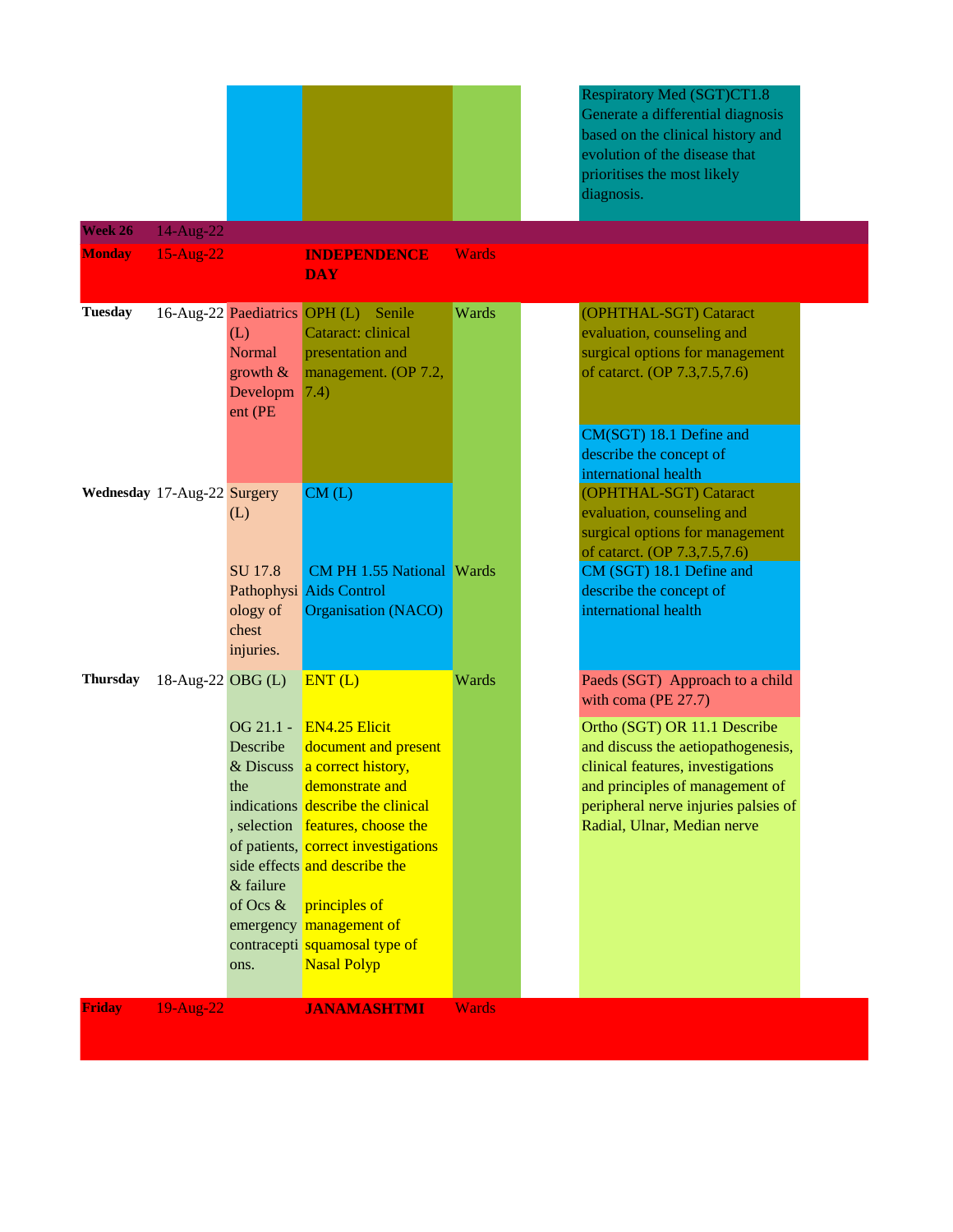| <b>Saturday</b>                            | 20-Aug-22 Pandemic                 | Module<br>(CM)<br>3.1<br>Introductio<br>n of case<br>scenarios<br>(4)                        | (OPHTHAL-SDL)<br>Horner Syndrome:<br>Etiology, pathogenesis<br>and clinical<br>presentation. (AN31.3)                                                                                                                                                                                                   | Wards          | Anaesthesia (SGT)AS5.6 Discuss<br>principles and steps of common<br>blocks used in surgery<br>Respiratory Med (SGT)CT1.16<br>Describe the appropriate<br>precautions, screening, testing and<br>indications for chemoprophylaxis<br>for contacts and exposed health                                                            |
|--------------------------------------------|------------------------------------|----------------------------------------------------------------------------------------------|---------------------------------------------------------------------------------------------------------------------------------------------------------------------------------------------------------------------------------------------------------------------------------------------------------|----------------|--------------------------------------------------------------------------------------------------------------------------------------------------------------------------------------------------------------------------------------------------------------------------------------------------------------------------------|
|                                            |                                    |                                                                                              |                                                                                                                                                                                                                                                                                                         |                | care workers                                                                                                                                                                                                                                                                                                                   |
| Week 27<br><b>Monday</b><br><b>Tuesday</b> | $21$ -Aug-22<br>22-Aug-22 Medicine | (L)<br>(L)<br>Chronic<br>Liver<br><b>Disease</b>                                             | FMT (SDL)-FM4.9<br>Describe the medico -<br>Tubercular legal issues in relation<br>meningitis to family violence,<br>$(M17.13)$ violation of human<br>rights, NHRC and<br>doctors<br>23-Aug-22 Paediatrics OPH (L) Congenital<br>Cataract: clinical<br>presentation and<br>management. (OP 7.2,<br>7.4) | Wards<br>Wards | OBG (SGT) : OG 8.3 - Describe,<br>demonstrate, document and<br>perform an obstetrical<br>examination including general and<br>abdominal examination and<br>clinical monitoring of maternal<br>and fetal well being<br>(OPHTHAL-SGT) Surgical<br>management of cataract: video<br>demonstration and discussion.(OP<br>7.4, 7.5) |
|                                            | Wednesday 24-Aug-22 Surgery        | and Portal<br>Hypertensi<br>on $(26.3 \&$<br>26.4)<br>(L)                                    | CM (L) MI 1.3                                                                                                                                                                                                                                                                                           |                | CM(SGT) 12.4 Describe National<br>program for elderly<br>(OPHTHAL-SGT) Surgical<br>management of cataract: video<br>demonstration and discussion. (OP                                                                                                                                                                          |
|                                            |                                    | SU 17.9<br>Clinical<br>features and<br>principles of<br>managemen<br>t of chest<br>injuries. | Epidemiological basis<br>of common infectious<br>diseases                                                                                                                                                                                                                                               | <b>Wards</b>   | 7.4, 7.5)<br>CM (SGT) 12.4 Describe<br>National program for elderly                                                                                                                                                                                                                                                            |
| <b>Thursday</b>                            | 25-Aug-22 OBG (L)                  |                                                                                              | ENT(L)                                                                                                                                                                                                                                                                                                  | Wards          | Paeds (SGT) Approach to a child<br>with coma (PE 27.7)                                                                                                                                                                                                                                                                         |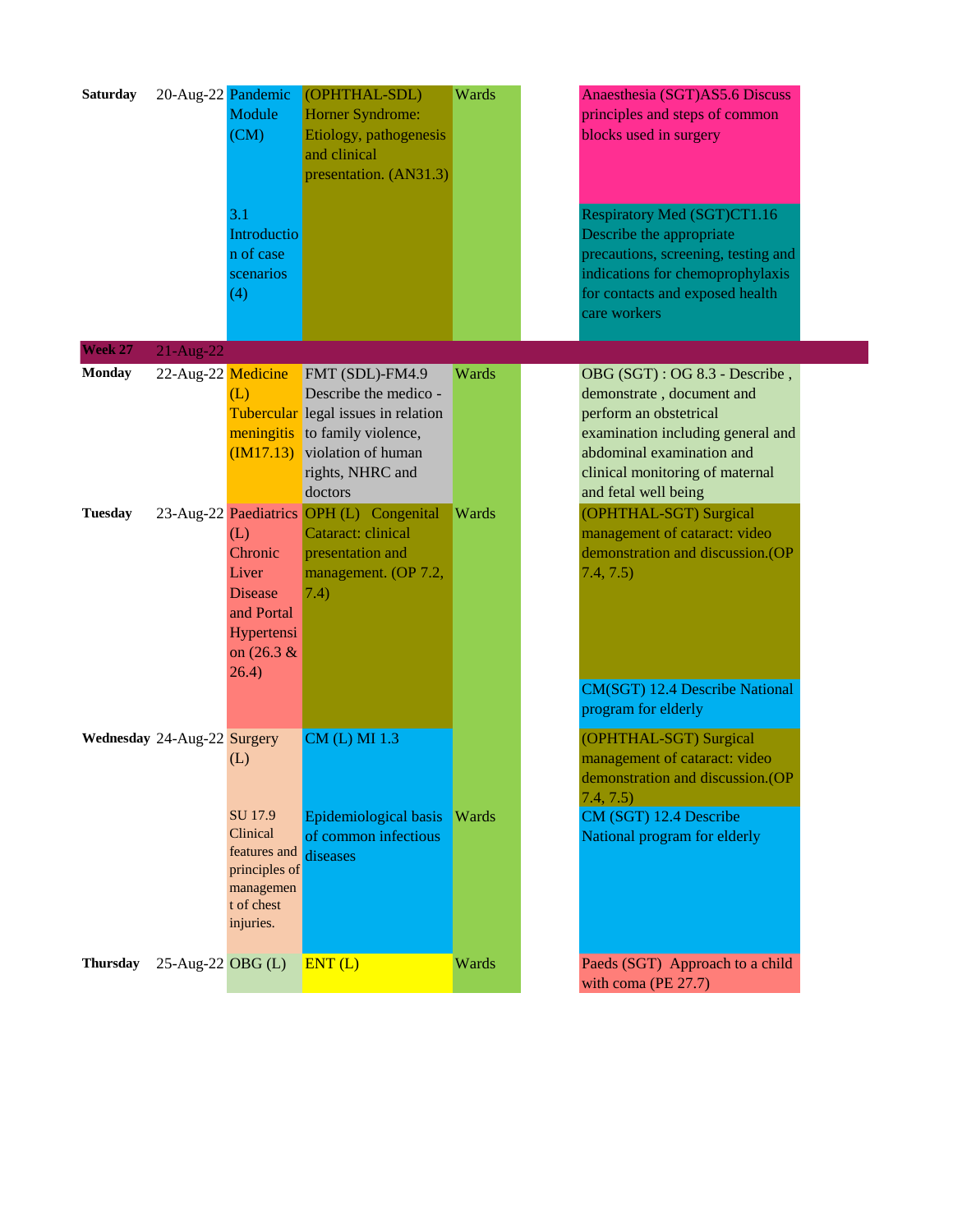|                 |                    |                | OG 21.1 - EN4.26 Elicit                |       |                |
|-----------------|--------------------|----------------|----------------------------------------|-------|----------------|
|                 |                    |                | Enumerate document and present         |       |                |
|                 |                    | the            | a correct history,                     |       |                |
|                 |                    | selection      | demonstrate and                        |       |                |
|                 |                    |                | of patients, describe the clinical     |       |                |
|                 |                    |                | side effects features, choose the      |       |                |
|                 |                    |                | and failure correct investigations     |       |                |
|                 |                    | of IUCD        | and describe the                       |       |                |
|                 |                    | & Male         | principles of                          |       |                |
|                 |                    |                | Contracept management of               |       |                |
|                 |                    | ion            | squamosal type of                      |       |                |
|                 |                    |                | <b>Adenoids</b>                        |       |                |
| Friday          |                    |                | 26-Aug-22 Psychiatry-Dermatology (SDL) | Wards |                |
|                 |                    | Lecture        | leprosy (DR 9)                         |       |                |
|                 |                    | Substance      |                                        |       |                |
|                 |                    | Use            |                                        |       |                |
|                 |                    | Disorder 2-    |                                        |       | S              |
|                 |                    | Opioid and     |                                        |       | e              |
|                 |                    | Canabis        |                                        |       | $\mathsf{C}$   |
|                 |                    | (Other         |                                        |       | $\mathbf{i}$   |
|                 |                    | substance      |                                        |       | e              |
|                 |                    | use Use        |                                        |       | (              |
|                 |                    | Disorder)      |                                        |       | r              |
|                 |                    | PS 4.1,        |                                        |       | $\mathbf{i}$   |
|                 |                    | 4.2, 4.3,      |                                        |       | $\mathsf{C}$   |
|                 |                    | 4.4, 4.5,      |                                        |       | (              |
|                 |                    | 4.6, 4.7       |                                        |       | <sup>r</sup>   |
|                 |                    |                |                                        |       | ŗ              |
|                 |                    |                |                                        |       | S              |
|                 |                    |                |                                        |       | t              |
|                 |                    |                |                                        |       | $\epsilon$     |
|                 |                    |                |                                        |       | r              |
|                 |                    |                |                                        |       | S              |
|                 |                    |                |                                        |       |                |
|                 |                    |                |                                        |       | E              |
|                 |                    |                |                                        |       | $\overline{C}$ |
|                 |                    |                |                                        |       | <u>I</u>       |
|                 |                    |                |                                        |       | ť              |
|                 |                    |                |                                        |       | $\overline{C}$ |
|                 |                    |                |                                        |       | t              |
|                 |                    |                |                                        |       | S              |
|                 |                    |                |                                        |       |                |
| <b>Saturday</b> | 27-Aug-22 Pandemic |                | FA                                     | Wards |                |
|                 |                    | Module<br>(CM) |                                        |       | t              |
|                 |                    |                |                                        |       |                |

#### Ortho (revision)

### FMT (SGT)-FM14.16 FM1.9 FM9.4

To examine & prepare medicoegal report of drunk person in a simulated/ supervised environment,importance of documentation in medical practice in regard to medicolegal examinations, Medical Certificates and medicolegal reports especially documents of ssuance of drunkenness certificate. General Principles and basic

methodologies in treatment of poisoning: decontamination, supportive therapy, antidote therapy, procedures of enhanced elimination with regard to methanol, ethylene glyco**l(Bed side Clinic)**

#### ENT (SGT)EN4.28 Elicit

document and present a correct history, demonstrate and describe the clinical features, choose the correct investigations and describe the principles of management of squamosal type of Vasomotor Rhinitis

Anaesthesia (SGT)AS9.4.Blood ransfusion in perioperative period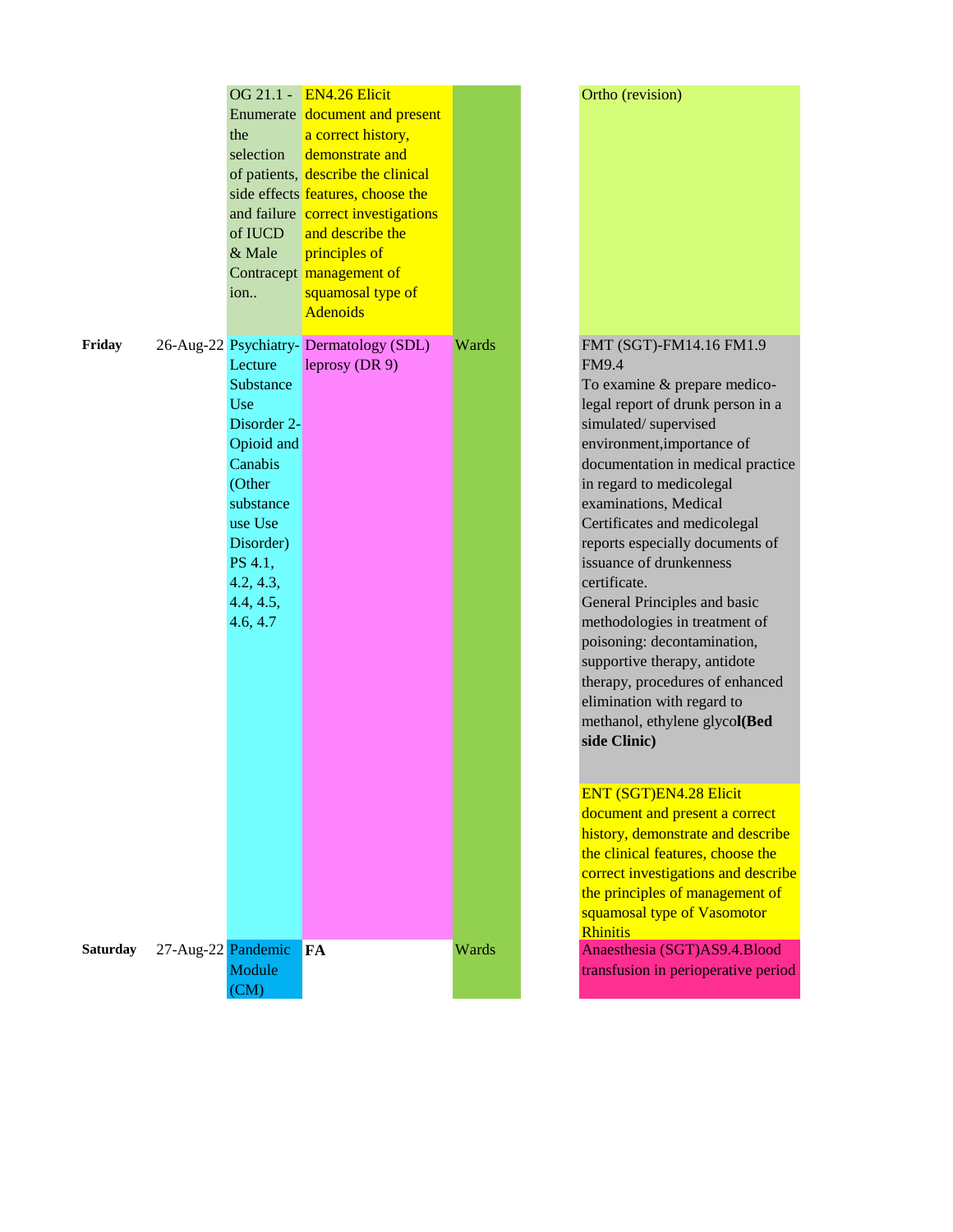|                             |                    | $(SDL)$ 3.1 ENT<br>Preparatio<br>n of<br>epidemic<br>curve, spot<br>map and<br>calculating<br>attack rate<br>from a<br>given data          |                                                                                                                                                                                                                                                                                |       | <b>Respiratory Med (SGT)Describe</b><br>clinical features, plan investigation<br>and approach to diagnosis of<br>restrictive lung disease.                                                                                               |  |
|-----------------------------|--------------------|--------------------------------------------------------------------------------------------------------------------------------------------|--------------------------------------------------------------------------------------------------------------------------------------------------------------------------------------------------------------------------------------------------------------------------------|-------|------------------------------------------------------------------------------------------------------------------------------------------------------------------------------------------------------------------------------------------|--|
| Week 28                     | 28-Aug-22          |                                                                                                                                            |                                                                                                                                                                                                                                                                                |       |                                                                                                                                                                                                                                          |  |
| <b>Monday</b>               | 29-Aug-22 Medicine | (L) Viral<br>S                                                                                                                             | $FMT$ (L)- $FM9.4$<br><b>Describe General</b><br>encephaliti Principles and basic<br>methodologies in<br>$(M17.13)$ treatment of poisoning:<br>decontamination,<br>supportive therapy,<br>antidote therapy,<br>procedures of<br>enhanced elimination<br>with regard to Ethanol | Wards | OBG (SGT):OG 8.5 - Descibe<br>and demonstrate pelvic<br>assessement in a model                                                                                                                                                           |  |
| <b>Tuesday</b>              |                    | (L)<br>Introductio clinical<br>n to<br>informed<br>consent $\&$<br>medicoleg<br>al issue in<br>Pediatrics<br>(PE 35.1)                     | 30-Aug-22 Paediatrics OPH (L) Strabismus: Wards<br>classification and<br>presentation.(OP 9.2)                                                                                                                                                                                 |       | (OPHTHAL-SGT) Anatomy of<br>extra-ocular muscles, ocular<br>movements and their examination.<br>(OP 9.1)<br>CM(SGT) 13.1 Define and                                                                                                      |  |
| Wednesday 31-Aug-22 Surgery |                    | (L)<br><b>SU 18.1</b><br>Cutaneous<br>and<br>subcutaneou<br>s infections<br>:Pathogenes<br>is, clinical<br>features and<br>managemen<br>t. | CM(L)<br><b>CM PH 1.55 National Wards</b><br>Tuberculosis<br><b>Elimination Program</b><br>(NTEP)                                                                                                                                                                              |       | describe the concept of Disaster<br>management<br>(OPHTHAL-SGT) Anatomy of<br>extra-ocular muscles, ocular<br>movements and their<br>examination. (OP 9.1)<br>CM (SGT) 13.1 Define and<br>describe the concept of Disaster<br>management |  |
| <b>Thursday</b>             | $1-Sep-22$         | <b>OBG</b><br>(SDL)                                                                                                                        | ENT(L)                                                                                                                                                                                                                                                                         | Wards | Paeds (SGT) approach to a child<br>with respiratory distress (PE 27.3,<br>27.4, 27.15                                                                                                                                                    |  |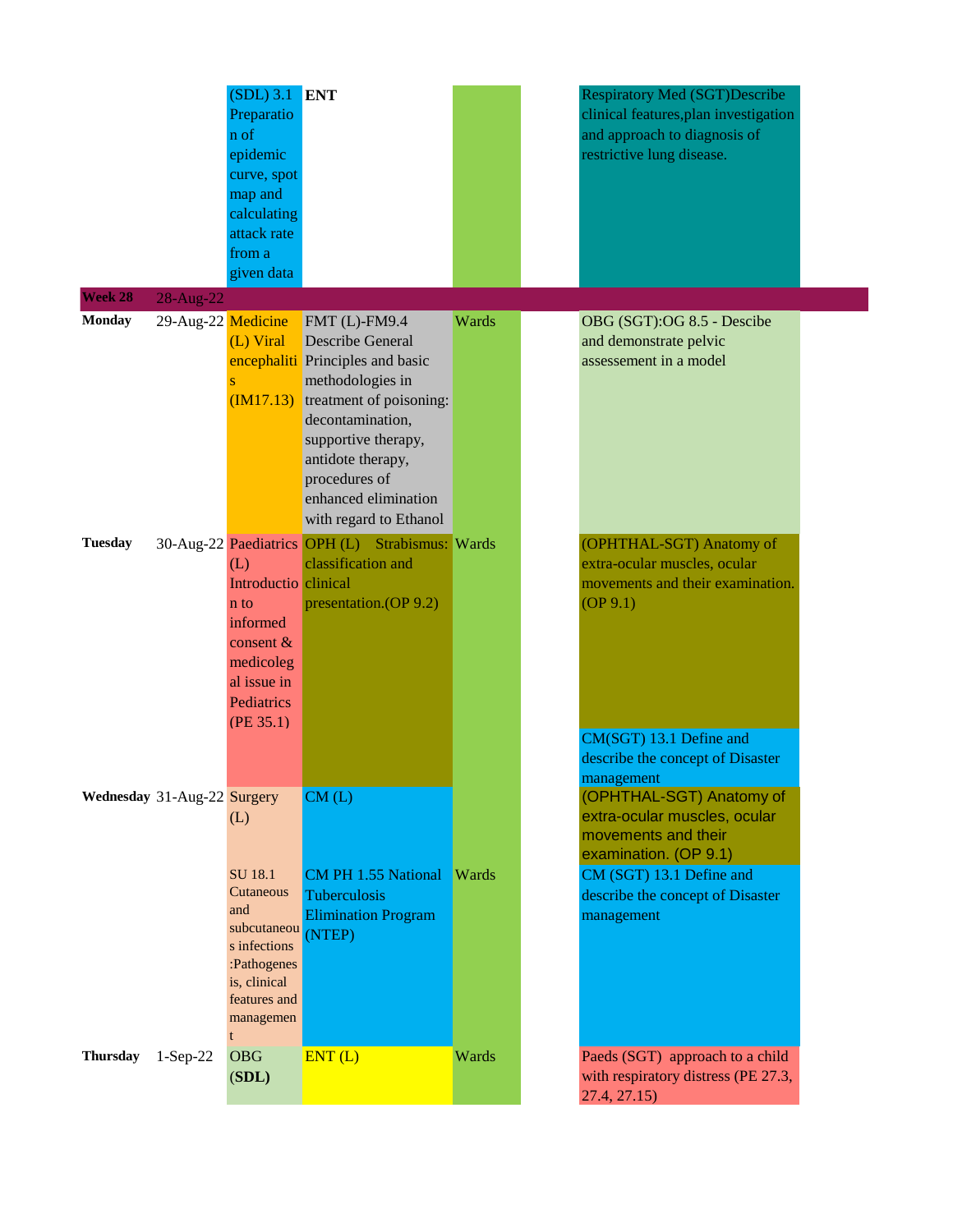|                 |            | OG 21.2 -<br>Describe | <b>EN4.27 Elicit</b><br>document and present |       | <b>Psychiatry (SGT)- Personality</b><br>Disorders - Clinical features and |
|-----------------|------------|-----------------------|----------------------------------------------|-------|---------------------------------------------------------------------------|
|                 |            | & discuss             | a correct history,                           |       | assessment and management PS                                              |
|                 |            | <b>PPIUCD</b>         | demonstrate and                              |       | 11.1, 11.2, 11.3, 11.4, 11.5, 11.6,                                       |
|                 |            |                       | programm describe the clinical               |       | 11.7                                                                      |
|                 |            | e                     | features, choose the                         |       |                                                                           |
|                 |            |                       | correct investigations                       |       |                                                                           |
|                 |            |                       | and describe the                             |       |                                                                           |
|                 |            |                       | principles of                                |       |                                                                           |
|                 |            |                       | management of                                |       |                                                                           |
|                 |            |                       | squamosal type of                            |       |                                                                           |
|                 |            |                       | Allancia Dhinitic                            |       |                                                                           |
| Friday          | $2-Sep-22$ |                       | Psychiatry Dermatology (SDL)                 | Wards | FMT (SGT)FM14.16 FM1.9                                                    |
|                 |            |                       | SDL-Non vesicobullous                        |       | <b>FM9.4</b>                                                              |
|                 |            |                       | Pharmacol disorders (DR13)                   |       | To examine & prepare medico-                                              |
|                 |            | ogical                |                                              |       | legal report of drunk person in a                                         |
|                 |            | <b>Therapies</b>      |                                              |       | simulated/supervised                                                      |
|                 |            | In                    |                                              |       | environment, importance of                                                |
|                 |            | Psychiatry            |                                              |       | documentation in medical practice                                         |
|                 |            | (Counselli            |                                              |       | in regard to medicolegal                                                  |
|                 |            | ng, CBT,              |                                              |       | examinations, Medical                                                     |
|                 |            | BT,                   |                                              |       | Certificates and medicolegal                                              |
|                 |            | Psychother            |                                              |       | reports especially documents of                                           |
|                 |            | apies) PS             |                                              |       | issuance of drunkenness                                                   |
|                 |            | 18.3                  |                                              |       | certificate.                                                              |
|                 |            |                       |                                              |       | General Principles and basic                                              |
|                 |            |                       |                                              |       | methodologies in treatment of                                             |
|                 |            |                       |                                              |       | poisoning: decontamination,                                               |
|                 |            |                       |                                              |       | supportive therapy, antidote                                              |
|                 |            |                       |                                              |       | therapy, procedures of enhanced                                           |
|                 |            |                       |                                              |       | elimination with regard to                                                |
|                 |            |                       |                                              |       | mathanol athylana alveol(Rad<br><b>ENT (SGT)EN4.28 Elicit</b>             |
|                 |            |                       |                                              |       | document and present a correct                                            |
|                 |            |                       |                                              |       | history, demonstrate and describe                                         |
|                 |            |                       |                                              |       | the clinical features, choose the                                         |
|                 |            |                       |                                              |       | correct investigations and describe                                       |
|                 |            |                       |                                              |       | the principles of management of                                           |
|                 |            |                       |                                              |       | squamosal type of Vasomotor                                               |
|                 |            |                       |                                              |       | <b>Rhinitis</b>                                                           |
| <b>Saturday</b> | $3-Sep-22$ | Pandemic              | <b>ASSESSMENT &amp;</b>                      | Wards | Anaesthesia (SGT)AS9.4 Blood                                              |
|                 |            | Module                | <b>FEEDBACK</b>                              |       | transfusion in perioperative                                              |
|                 |            | (CM)                  | <b>SESSION</b>                               |       | period                                                                    |
|                 |            | $(L)$ 3.1             | <b>DERMATOLOGY</b>                           |       | Respiratory Med (SGT)CT2.28                                               |
|                 |            | Define                |                                              |       | Demonstrate an understanding for                                          |
|                 |            | outbreak,             |                                              |       | the difficulties faced by patients                                        |
|                 |            | epidemic,             |                                              |       | during smoking cessation                                                  |
|                 |            | pandemic              |                                              |       |                                                                           |
|                 |            | and steps             |                                              |       |                                                                           |
|                 |            | <sub>of</sub>         |                                              |       |                                                                           |
|                 |            | outbreak              |                                              |       |                                                                           |
|                 |            | investigati           |                                              |       |                                                                           |
|                 |            | on                    |                                              |       |                                                                           |
| Week 29         | $4-Sep-22$ |                       |                                              |       |                                                                           |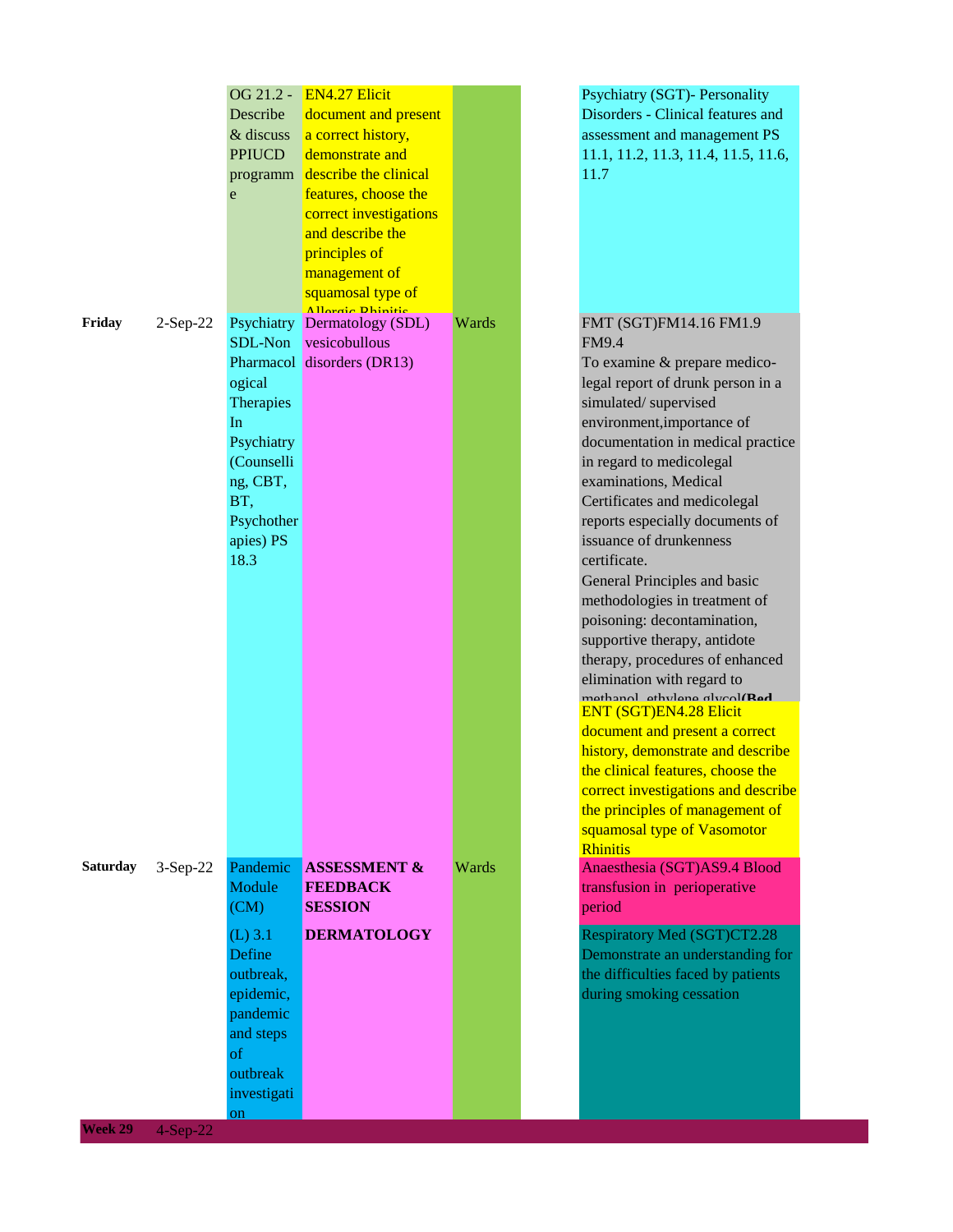| <b>Monday</b>      | 5-Sep-22   | Medicine     | FMT (L)-FM4.1, FM4.2,                                | Wards | OBG (SGT) : OG 9.3- Discuss the   |
|--------------------|------------|--------------|------------------------------------------------------|-------|-----------------------------------|
|                    |            | (L)          | FM4.3, FM4.4, FM4.5, FM4.6                           |       | etiology, clinical features,      |
|                    |            | Geriatrics-  | FM4.24 FM4.28<br>Describe Medical Ethics its         |       | differential diagnosis of acute   |
|                    |            | Epidemiol    | historical emergence, Code                           |       | abdomen in early pregnancy (with  |
|                    |            | ogy,         | of Medical Ethics 2002                               |       | a focus on ectopic pregnancy) and |
|                    |            | pathogenes   | conduct, Etiquette and                               |       | enumerate the principles of       |
|                    |            | is, clinical | Ethics in medical practice                           |       | medical and surgical management   |
|                    |            | evolution,   | and unethical practices &                            |       |                                   |
|                    |            |              | the dichotomy, functions and                         |       |                                   |
|                    |            |              | <b>presentatio</b> role of Medical Council of        |       |                                   |
|                    |            | n and        | India and State Medical<br>Councils, Describe the    |       |                                   |
|                    |            | course of    | <b>Indian Medical</b>                                |       |                                   |
|                    |            | common       | registerRights/privileges of a                       |       |                                   |
|                    |            | diseases in  | medical practitioner, penal                          |       |                                   |
|                    |            | the elderly  | erasure, infamous conduct,                           |       |                                   |
|                    |            | (M24.1)      | disciplinary Committee,                              |       |                                   |
|                    |            |              | disciplinary procedures,                             |       |                                   |
|                    |            |              | warning notice and penal                             |       |                                   |
|                    |            |              | erasure<br>Laws in Relation to medical               |       |                                   |
|                    |            |              | practice and the duties of a                         |       |                                   |
|                    |            |              | medical practitioner towards                         |       |                                   |
|                    |            |              | patients and society                                 |       |                                   |
|                    |            |              | , rights, privileges and duties                      |       |                                   |
|                    |            |              | of a Registered Medical                              |       |                                   |
|                    |            |              | Practitioner. doctor-patient                         |       |                                   |
|                    |            |              | relationship: professional<br>secrecy and privileged |       |                                   |
|                    |            |              | communication                                        |       |                                   |
|                    |            |              |                                                      |       |                                   |
|                    |            |              |                                                      |       |                                   |
|                    |            |              |                                                      |       |                                   |
|                    |            |              |                                                      |       |                                   |
| <b>Tuesday</b>     | $6-Sep-22$ | Ortho (L)    | OPH(L)<br>Strabismus: Wards                          |       | (OPHTHAL-SGT) Pupillary           |
|                    |            | <b>OR1.2</b> | Diagnostic techniques                                |       | <b>Reactions: assessment and</b>  |
|                    |            | Describe     | and management                                       |       | interpretation. (PY 10.17)        |
|                    |            | and          | principles.(OP 9.2)                                  |       |                                   |
|                    |            | discuss the  |                                                      |       |                                   |
|                    |            |              |                                                      |       |                                   |
|                    |            | aetiopatho   |                                                      |       |                                   |
|                    |            | genesis,     |                                                      |       |                                   |
|                    |            | clinical     |                                                      |       |                                   |
|                    |            | features,    |                                                      |       |                                   |
|                    |            | investigati  |                                                      |       |                                   |
|                    |            | ons, and     |                                                      |       |                                   |
|                    |            | principles   |                                                      |       |                                   |
|                    |            | of           |                                                      |       |                                   |
|                    |            | manageme     |                                                      |       |                                   |
|                    |            | nt of shock  |                                                      |       |                                   |
|                    |            |              |                                                      |       | CM (SGT) 14.1 Define and          |
|                    |            |              |                                                      |       | classify hospital waste           |
| Wednesday 7-Sep-22 |            | Surgery      | CM(L)                                                |       | (OPHTHAL-SGT) Pupillary           |
|                    |            | (L)          |                                                      |       | Reactions: assessment and         |
|                    |            |              |                                                      |       | interpretation. (PY 10.17)        |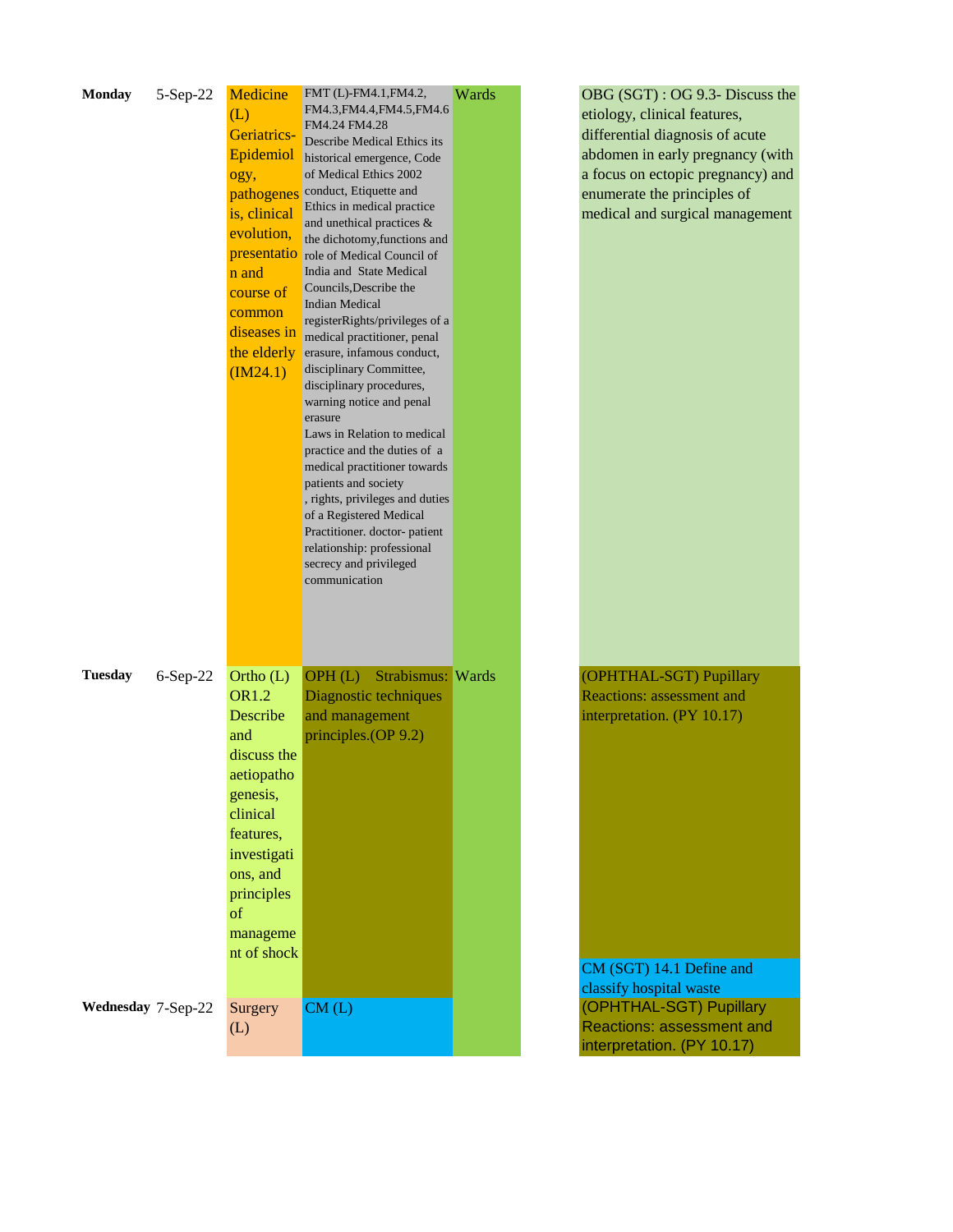|                   |            | SU 18.2<br>Classify<br>skin<br>tumors and diseases<br>their<br>manageme<br>nt.                                                               | <b>CM PH 1.55 National</b><br><b>Health Program</b><br>incluing diarrhoeal                                                                                                                                                                                                        | Wards |  |
|-------------------|------------|----------------------------------------------------------------------------------------------------------------------------------------------|-----------------------------------------------------------------------------------------------------------------------------------------------------------------------------------------------------------------------------------------------------------------------------------|-------|--|
| Thursday 8-Sep-22 |            | OBG(L)<br>Describe<br>and<br>causes of<br>primary<br>amenorrhe<br>a, its<br>investigati<br>on and the<br>principles<br>of<br>manageme<br>nt. | ENT(L)<br>OG 25.1 - EN4.30 Elicit<br>document and present<br>a correct history,<br>discuss the demonstrate and<br>describe the clinical<br>features, choose the<br>correct investigations<br>and describe the<br>principles of<br>management of<br>squamosal type of<br>Epistaxis | Wards |  |
| Friday            | $9-Sep-22$ | Other<br>Pervasive<br>Developm<br>ental<br><b>Disorders</b><br>PS 15.1,<br>15.2, 15.3,<br>15.4                                               | Psychiatry(Dermatology (SDL)<br>L)MR And STD (DR10)                                                                                                                                                                                                                               |       |  |

CM (SGT) 14.1 Define and classify hospital waste

Paeds (SGT) Common childhood poisoning (PE 27.8) Psychiatry (SGT)- Personality Disorders - Clinical features and assessment and management PS 11.1, 11.2, 11.3, 11.4, 11.5, 11.6, 11.7

FMT (SGT)FM4.10 FM4.14 FM4.15 FM2.32 FM2.35 communication between doctors, public and media, challenges in managing medico-legal cases including development of skills in relationship management – Human behaviour, communication skills, conflict resolution techniques, principles of handling pressure – definition, types, causes, sources and skills for managing the pressure while dealing with medico-legal cases by the doctor, ability to communicate appropriately with media, public and doctors, ability to exchange information by verbal, or nonverbal communication to the peers, family members, law enforcing agency and judiciary, professionalism while conducting autopsy in medicolegal situations, interpretation of findings and making inference/opinion, collection preservation and dispatch of biological or trace evidences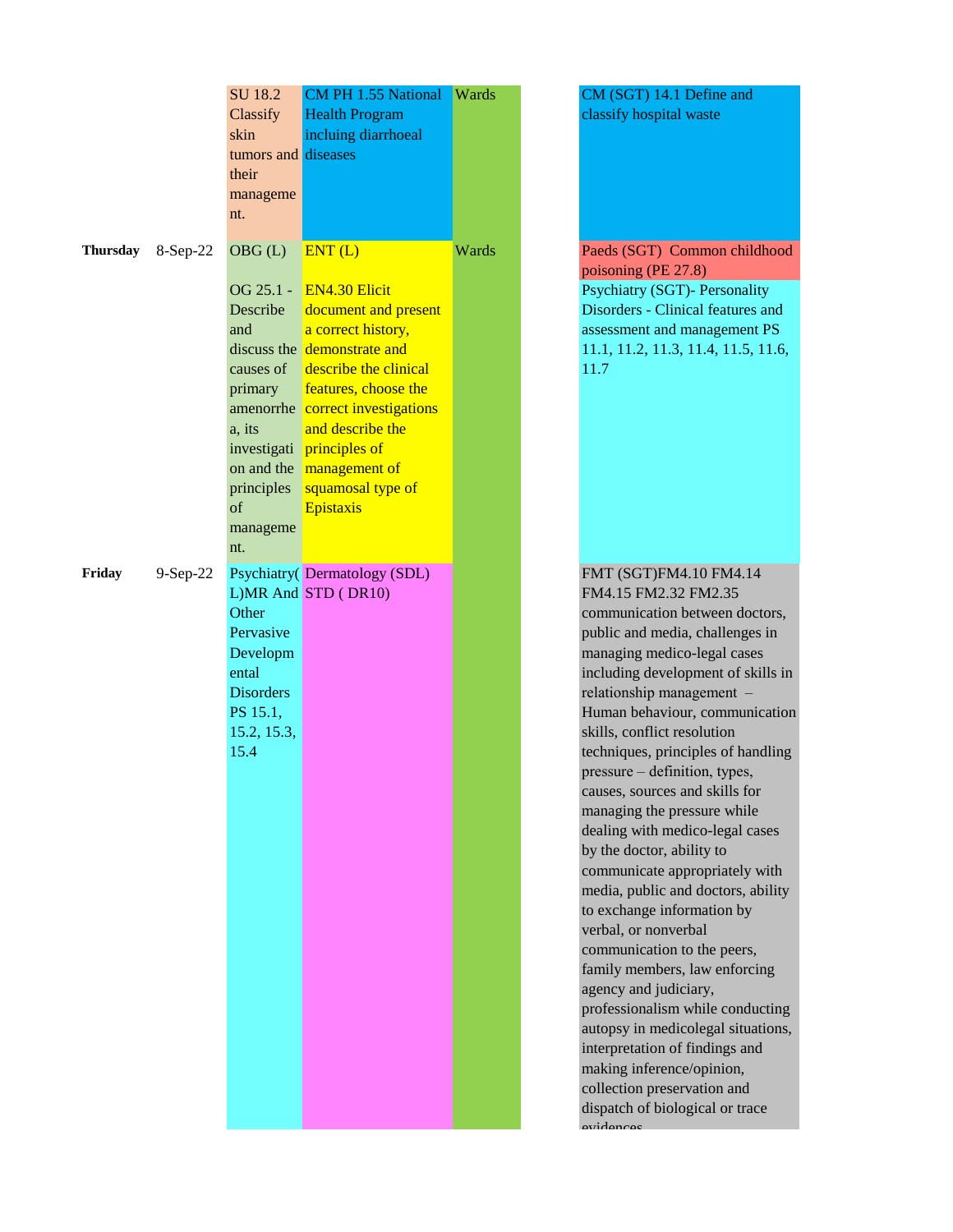| <b>Saturday</b> | 10-Sep-22 Pandemic | Module            | Paeds (SDL) Problems Wards |  |
|-----------------|--------------------|-------------------|----------------------------|--|
|                 |                    |                   | related to development     |  |
|                 |                    | (CM)              | $(PE 4.1-4.6)$             |  |
|                 |                    | 3.1               |                            |  |
|                 |                    | <b>Discussion</b> |                            |  |
|                 |                    | about case        |                            |  |
|                 |                    | scenarios         |                            |  |
| Week 30         | 11-Sep-22          |                   |                            |  |

#### ENT (SGT)EN4 29 Elicit

document and present a correct history demonstrate and Elicit, document and present a correct history, demonstrate and describe the clinical features, choose the correct investigations and describe the principles of management of squamosal type of Acute & Chronic Rhinitis Anaesthesia (SGT)0R13.2 Resuscitation of a polytrauma patient. Discuss principles of endotracheal intubation Discuss principles of IV access central-peripheral

Respiratory Med (SGT)CT2.13 Describe the appropriate diagnostic work up based on the presumed aetiology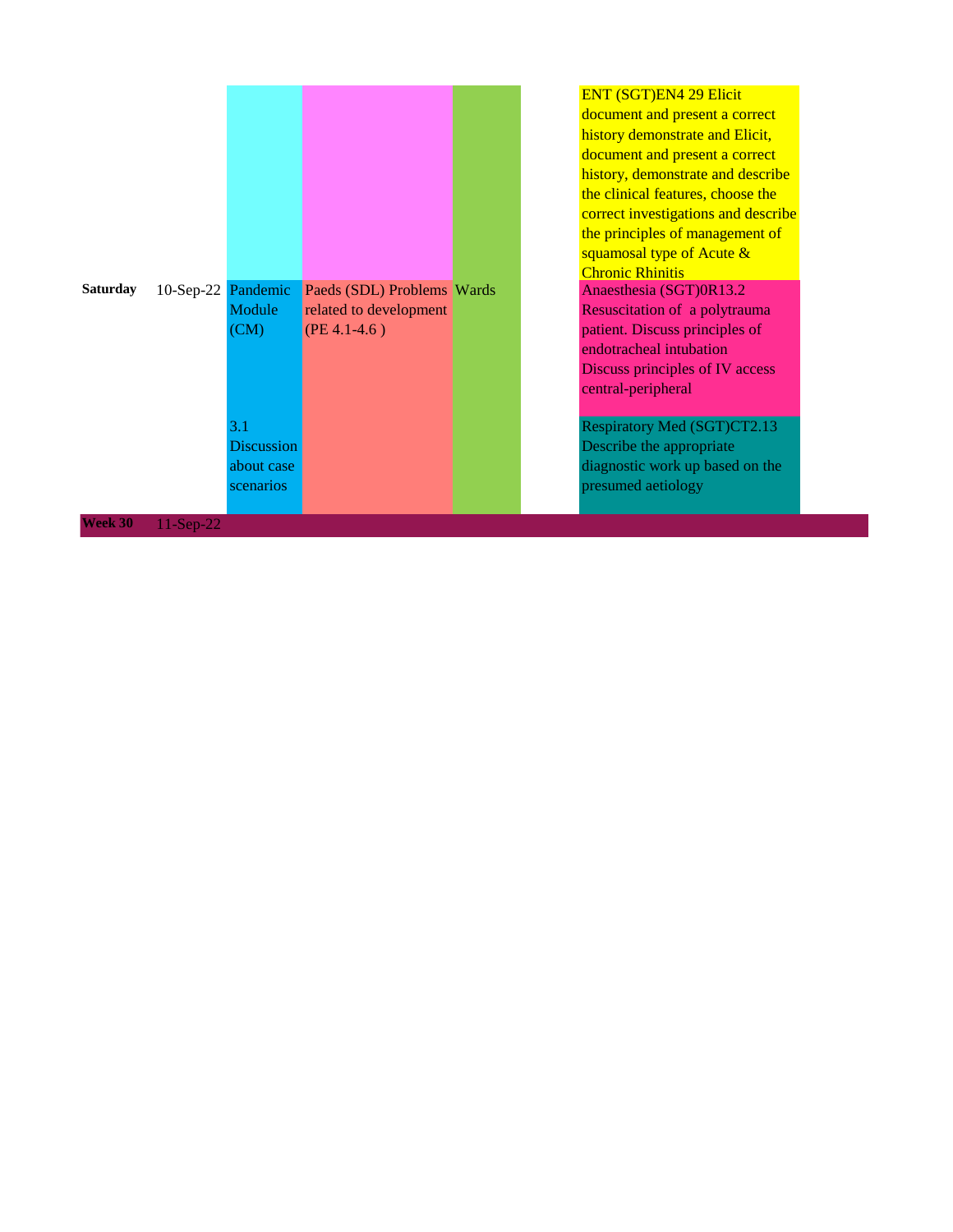| <b>Monday</b>  | 12-Sep-22 Medicine    |                              | $FMT(L)$ -                               | Wards | OBG (SGT) OG 13.1 - Enumerate     |
|----------------|-----------------------|------------------------------|------------------------------------------|-------|-----------------------------------|
|                |                       | (SDL)                        | FM4.16, FM4.17,                          |       | and discuss monitoring of labor - |
|                |                       | Describe and                 | FM4.18, FM4.20,                          |       | partogram.                        |
|                |                       | discuss the                  | FM4.22, FM 4.23                          |       |                                   |
|                |                       | role of a<br>physician in    | Describe and discuss                     |       |                                   |
|                |                       | health care                  | Bioethics, ethical                       |       |                                   |
|                |                       | system                       | Principles: autonomy,                    |       |                                   |
|                |                       | $(M26.6)$ .                  | non-malfeasance,                         |       |                                   |
|                |                       | Describe and                 | beneficence &                            |       |                                   |
|                |                       | discuss the                  | justice, medical                         |       |                                   |
|                |                       |                              | role of justice negligence including     |       |                                   |
|                |                       | as a guiding                 | civil and criminal                       |       |                                   |
|                |                       | principle in<br>patient care | negligence, contributory                 |       |                                   |
|                |                       | $(M26.7)$ .                  | negligence, corporate                    |       |                                   |
|                |                       | Identify,                    | negligence, vicarious                    |       |                                   |
|                |                       | discuss and                  | liability, Res Ipsa                      |       |                                   |
|                |                       | defend                       | Loquitor, prevention of                  |       |                                   |
|                |                       | medicolegal,                 | medical negligence and                   |       |                                   |
|                |                       |                              | socio-cultural defenses in medical       |       |                                   |
|                |                       | and ethical                  | negligence                               |       |                                   |
|                |                       | issues as it<br>pertains to  | litigations, therapeutic                 |       |                                   |
|                |                       | confidentialit               | privilege, Malingering,                  |       |                                   |
|                |                       | y in patient                 | Therapeutic                              |       |                                   |
|                |                       | care                         | Misadventure,                            |       |                                   |
|                |                       | (M26.10)                     | Professional Secrecy,                    |       |                                   |
|                |                       |                              | Human Experimentation                    |       |                                   |
|                |                       |                              | Explain Oath-                            |       |                                   |
|                |                       |                              | Hippocrates, Charaka<br>and Sushruta and |       |                                   |
|                |                       |                              | procedure for                            |       |                                   |
|                |                       |                              | administration of                        |       |                                   |
|                |                       |                              | Oath, modified                           |       |                                   |
|                |                       |                              | Declaration of Geneva                    |       |                                   |
|                |                       |                              | and its relevance                        |       |                                   |
|                |                       |                              |                                          |       |                                   |
| <b>Tuesday</b> | 13-Sep-22 $Ortho (L)$ |                              | OPH (SDL)                                | Wards | (OPHTHAL-SGT) Approach to a       |
|                |                       | OR 3.1                       | Amblyopia: definition,                   |       | case of headache and asthenopia.  |
|                |                       | Describe                     | types and                                |       | OP(9.3)                           |
|                |                       | and                          | management. (OP 1.5)                     |       |                                   |
|                |                       | discuss the                  |                                          |       |                                   |
|                |                       | aetiopatho                   |                                          |       |                                   |
|                |                       | genesis,                     |                                          |       |                                   |
|                |                       | clinical                     |                                          |       |                                   |
|                |                       |                              |                                          |       |                                   |
|                |                       | features,                    |                                          |       |                                   |
|                |                       | investigati                  |                                          |       |                                   |
|                |                       | ons and                      |                                          |       |                                   |
|                |                       | principles                   |                                          |       |                                   |
|                |                       | <sub>of</sub>                |                                          |       |                                   |
|                |                       | manageme                     |                                          |       |                                   |
|                |                       | nt of Bone                   |                                          |       |                                   |
|                |                       | and Joint                    |                                          |       |                                   |
|                |                       | infections                   |                                          |       |                                   |
|                |                       | a) Acute                     |                                          |       |                                   |
|                |                       | Osteomyel                    |                                          |       |                                   |
|                |                       | itis                         |                                          |       |                                   |
|                |                       |                              |                                          |       |                                   |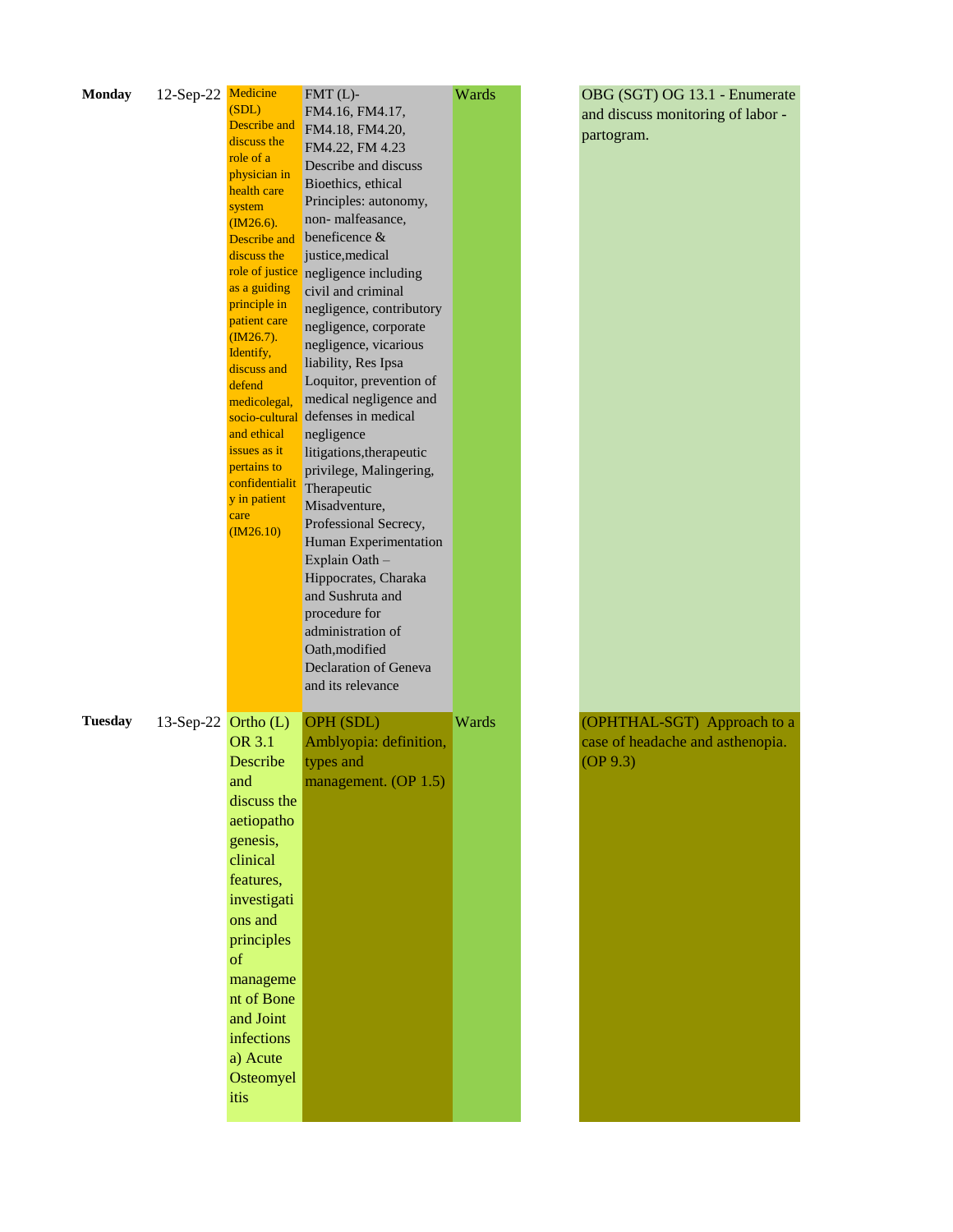| Wednesday 14-Sep-22 SURGER    | Y(SDL)                                                                                                                     | CM(L)                                                                                                                                                                                  |       |
|-------------------------------|----------------------------------------------------------------------------------------------------------------------------|----------------------------------------------------------------------------------------------------------------------------------------------------------------------------------------|-------|
|                               | <b>SU</b> 10.1<br>Principles  <br>$\sigma$ f<br>perioperati<br>ve<br>manageme<br>nt of<br>commonsu<br>rgical<br>procedures | <b>CM PH 1.55 National Wards</b><br><b>Blindness Control</b><br>Program (NBCP)                                                                                                         |       |
| Thursday<br>15-Sep-22 OBG (L) | and<br>causes of<br>amenorrhe l<br>a, its<br>investigati<br>on and the<br>principles<br>of<br>manageme<br>nt.              | ENT(L)<br>OG 25.1 - EN4.32 Describe the<br>Describe clinical features,<br>investigations and<br>discuss the principles of<br>management of<br>secondary nasopharyngeal<br>Angiofibroma | Wards |

CM (SGT) 15.1 Define and describe the concept of mental health (OPHTHAL-SGT) Approach to a case of headache and asthenopia. (OP 9.3)  $CM (SGT)$  15.1 Define and describe the concept of mental health

Paeds (SGT) Approach to a child with fever (PE 34.14) Psychiatry(SGT)- REVISION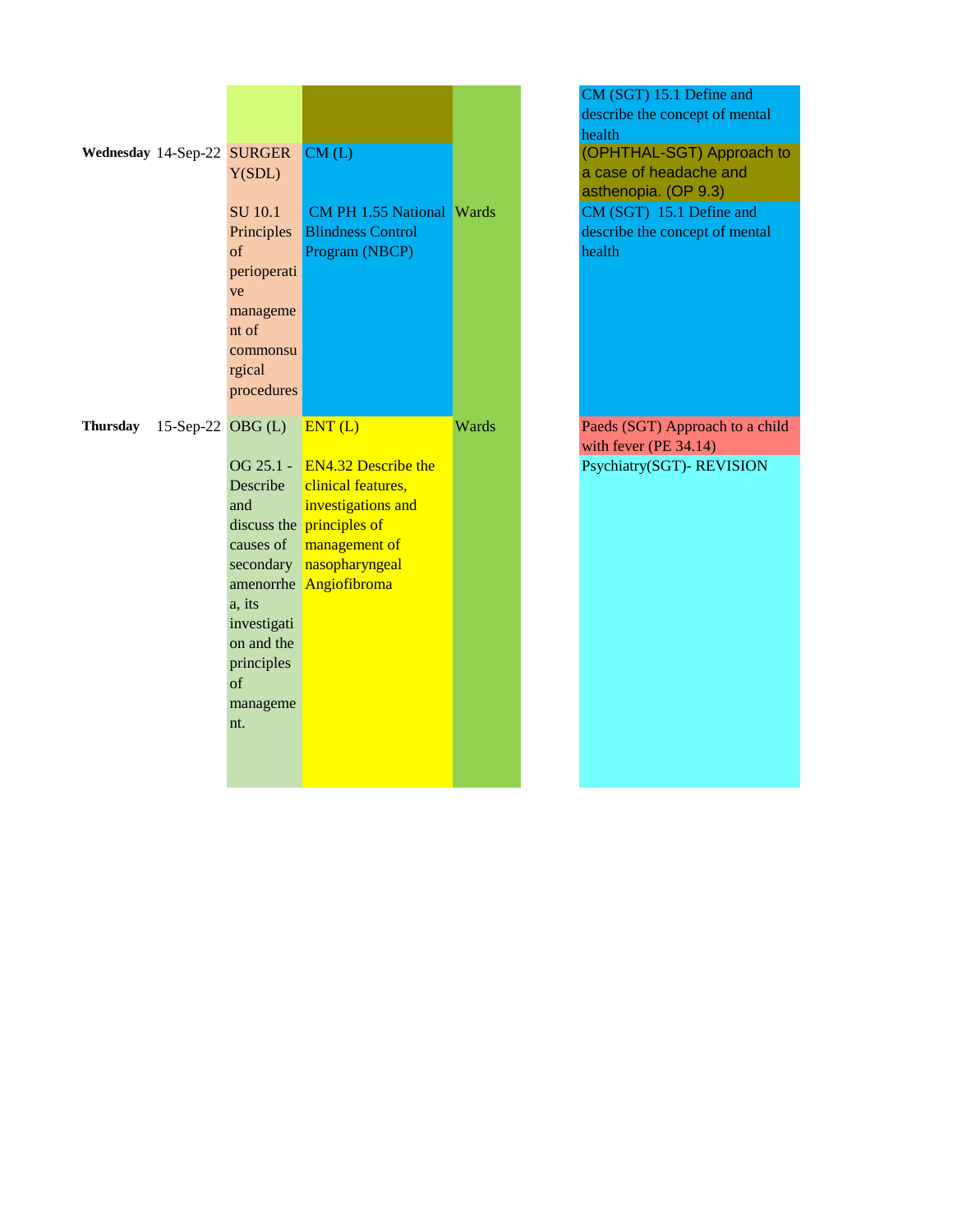| Friday          |           | Lecture          | 16-Sep-22 Psychiatry-Dermatology (SDL)<br>fungal infections of | Wards |
|-----------------|-----------|------------------|----------------------------------------------------------------|-------|
|                 |           | Childhood        | skin (DR 7)                                                    |       |
|                 |           | <b>Behaviour</b> |                                                                |       |
|                 |           | <b>Disorders</b> |                                                                |       |
|                 |           |                  |                                                                |       |
|                 |           | (ADHD,           |                                                                |       |
|                 |           | ODD, CD)         |                                                                |       |
|                 |           | PS 14.1,         |                                                                |       |
|                 |           | 14.2, 14.3,      |                                                                |       |
|                 |           | 14.4, 14.5,      |                                                                |       |
|                 |           | 14.6             |                                                                |       |
|                 |           |                  |                                                                |       |
|                 |           |                  |                                                                |       |
|                 |           |                  |                                                                |       |
|                 |           |                  |                                                                |       |
|                 |           |                  |                                                                |       |
|                 |           |                  |                                                                |       |
|                 |           |                  |                                                                |       |
|                 |           |                  |                                                                |       |
|                 |           |                  |                                                                |       |
|                 |           |                  |                                                                |       |
|                 |           |                  |                                                                |       |
|                 |           |                  |                                                                |       |
|                 |           |                  |                                                                |       |
|                 |           |                  |                                                                |       |
|                 |           |                  |                                                                |       |
|                 |           |                  |                                                                |       |
|                 |           |                  |                                                                |       |
|                 |           |                  |                                                                |       |
|                 |           |                  |                                                                |       |
|                 |           |                  |                                                                |       |
|                 |           |                  |                                                                |       |
|                 |           |                  |                                                                |       |
|                 |           |                  |                                                                |       |
|                 |           |                  |                                                                |       |
|                 |           |                  |                                                                |       |
|                 |           |                  |                                                                |       |
|                 |           |                  |                                                                |       |
|                 |           |                  |                                                                |       |
| <b>Saturday</b> | 17-Sep-22 | Pandemic         | Paeds (SDL) Common                                             | Wards |
|                 |           | Module           | problems related to                                            |       |
|                 |           | (CM)             | behaviour (PE 5.1-5.9)                                         |       |
|                 |           |                  |                                                                |       |
|                 |           |                  |                                                                |       |
|                 |           |                  |                                                                |       |
|                 |           |                  |                                                                |       |

FMT (SGT)FM4.10 FM4.14 FM4.15 FM2.32 FM2.35 communication between doctors, public and media, challenges in managing medico-legal cases including development of skills in relationship management – Human behaviour, communication skills, conflict resolution techniques, principles of handling pressure – definition, types, causes, sources and skills for managing the pressure while dealing with medico-legal cases by the doctor, ability to communicate appropriately with media, public and doctors, ability to exchange information by verbal, or nonverbal communication to the peers, family members, law enforcing agency and judiciary, professionalism while conducting autopsy in medicolegal situations, interpretation of findings and making inference/opinion, collection preservation and dispatch of biological or trace evidences ENT (SGT)EN4 29 Elicit document and present a correct history demonstrate and Elicit, document and present a correct history, demonstrate and describe the clinical features, choose the correct investigations and describe the principles of management of

## Chronic Rhinitis Anaesthesia (SGT).0R13.2 Resuscitation of a polytrauma patient. Discuss principles of endotracheal intubation Discuss principles of IV access central-peripheral

squamosal type of Acute &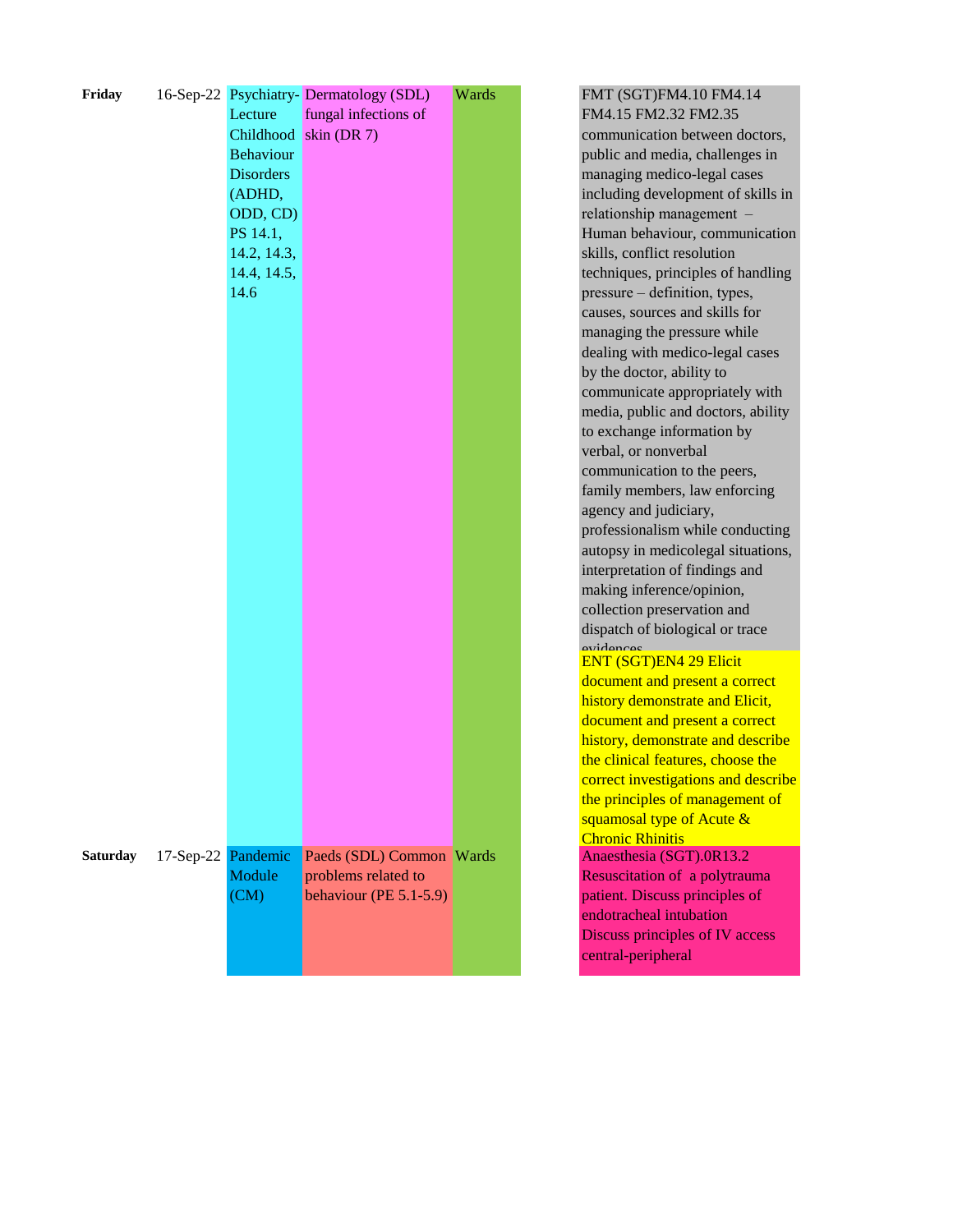|                          |                                 | 3.2<br>Intersector<br>al<br>coordinati<br>on and its<br>role in<br>outbreak<br>manageme<br>nt                                                                                                                                                                                                                                                                                                                               |                                                                                                                                                                                              |       | Respiratory Med (SGT) CT2.15<br>Generate a differential diagnosis<br>and prioritise based on clinical<br>features that suggest a specific<br>aetiology, CT2.10 Generate a<br>differential diagnosis and<br>prioritise based on clinical<br>features that suggest a specific<br>aetiology. |  |
|--------------------------|---------------------------------|-----------------------------------------------------------------------------------------------------------------------------------------------------------------------------------------------------------------------------------------------------------------------------------------------------------------------------------------------------------------------------------------------------------------------------|----------------------------------------------------------------------------------------------------------------------------------------------------------------------------------------------|-------|-------------------------------------------------------------------------------------------------------------------------------------------------------------------------------------------------------------------------------------------------------------------------------------------|--|
| Week 31<br><b>Monday</b> | 18-Sep-22<br>19-Sep-22 Medicine | (SDL)<br>Enumerate<br>and describe<br>professional<br>qualities and<br>roles of a<br>physician<br>$(M26.1)$ .<br><b>Describe</b> and<br>discuss the<br>commitment<br>to lifelong<br>learning as an<br>important<br>part of<br>physician<br>growth<br>$(M26.2)$ .<br>Describe and<br>discuss the<br>role of non-<br>maleficence,<br>autonomy,<br>beneficence<br>as a guiding<br>principle in<br>patient care<br>$(M 26.3-5)$ | FMT (SDL)-FM4.25,<br>FM4.26<br>Clinical research &<br>Ethics, human<br>experimentation<br>including clinical trials<br>Discuss the<br>constitution and<br>functions of ethical<br>committees | Wards | OBG (SGT) OG 13.1 - Enumerate<br>and discuss monitoring of labor -<br>conduct of labor.                                                                                                                                                                                                   |  |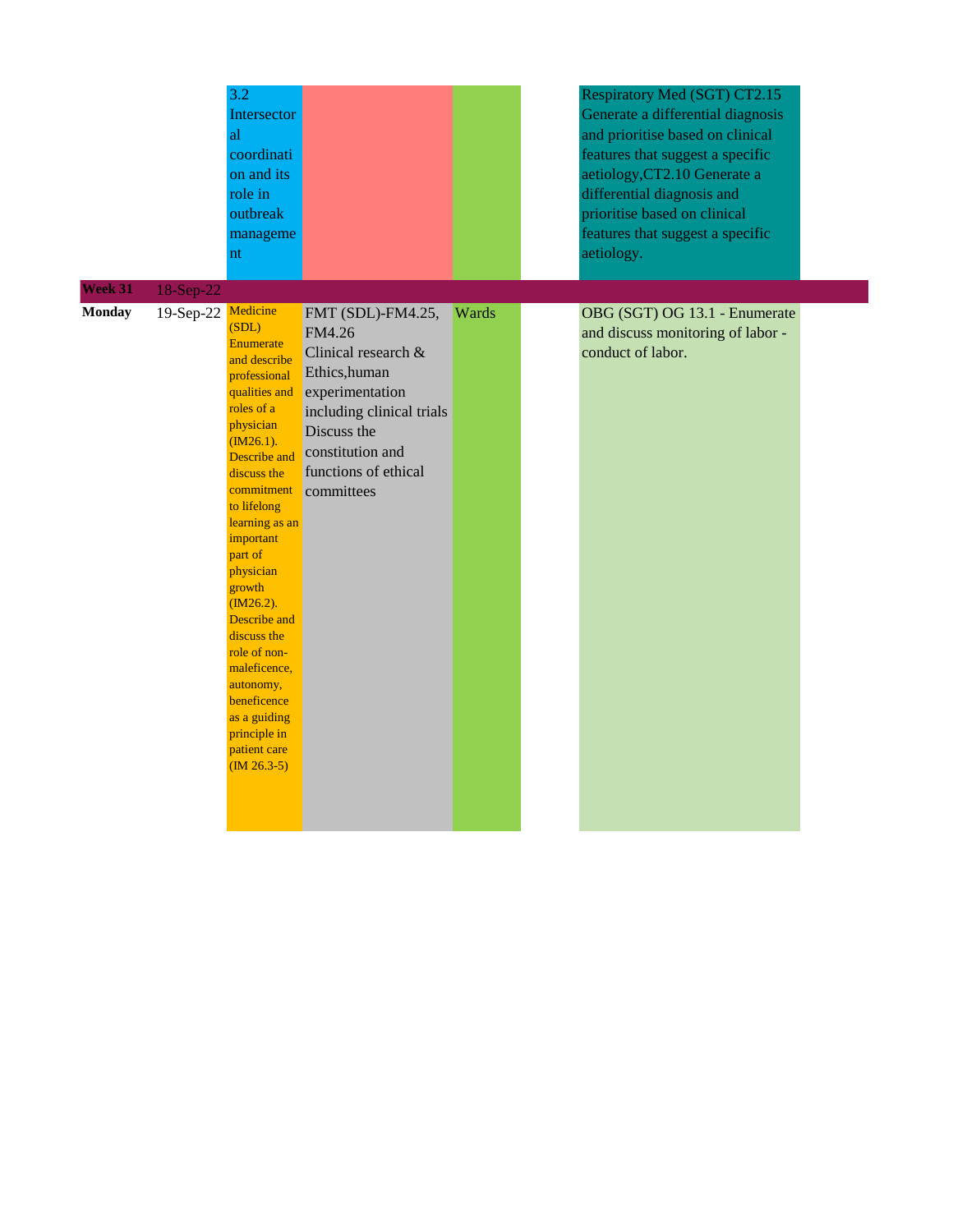| <b>Tuesday</b>  | $20$ -Sep-22 Ortho (L)     |                  | OPH(L)                                            | Wards | (OPHTHAL-SGT) Visual                                 |
|-----------------|----------------------------|------------------|---------------------------------------------------|-------|------------------------------------------------------|
|                 |                            | <b>OR 3.1</b>    | Papilloedema:                                     |       | pathway lesions and visual field                     |
|                 |                            | Describe         | etiology, clinical                                |       | defects. (OP 8.5)                                    |
|                 |                            | and              | presentation and                                  |       |                                                      |
|                 |                            |                  | discuss the $\boxed{\text{management.}}$ (OP 8.5) |       |                                                      |
|                 |                            | aetiopatho       |                                                   |       |                                                      |
|                 |                            | genesis,         |                                                   |       |                                                      |
|                 |                            | clinical         |                                                   |       |                                                      |
|                 |                            | features,        |                                                   |       |                                                      |
|                 |                            | investigati      |                                                   |       |                                                      |
|                 |                            | ons and          |                                                   |       |                                                      |
|                 |                            | principles       |                                                   |       |                                                      |
|                 |                            | of               |                                                   |       |                                                      |
|                 |                            | manageme         |                                                   |       |                                                      |
|                 |                            | nt of Bone       |                                                   |       |                                                      |
|                 |                            | and Joint        |                                                   |       |                                                      |
|                 |                            | infections       |                                                   |       |                                                      |
|                 |                            | a)               |                                                   |       |                                                      |
|                 |                            | Subacute         |                                                   |       |                                                      |
|                 |                            | osteomyeli       |                                                   |       |                                                      |
|                 |                            | tis              |                                                   |       |                                                      |
|                 |                            | b) Acute         |                                                   |       |                                                      |
|                 |                            | Suppurativ       |                                                   |       |                                                      |
|                 |                            | e arthritis      |                                                   |       |                                                      |
|                 |                            | c) Septic        |                                                   |       |                                                      |
|                 |                            | arthritis &      |                                                   |       |                                                      |
|                 |                            | <b>HIV</b>       |                                                   |       |                                                      |
|                 |                            | infection        |                                                   |       |                                                      |
|                 |                            | d)               |                                                   |       |                                                      |
|                 |                            | Spirochaet       |                                                   |       |                                                      |
|                 |                            | al infection     |                                                   |       |                                                      |
|                 |                            |                  |                                                   |       |                                                      |
|                 |                            |                  |                                                   |       | CM (SGT) 12.1 Define and                             |
|                 |                            |                  |                                                   |       | describe the concept of Geriatric                    |
|                 |                            |                  |                                                   |       | services                                             |
|                 | Wednesday 21-Sep-22 SURGER |                  | CM(L)                                             |       | (OPHTHAL-SGT) Visual                                 |
|                 |                            | Y(SDL)           |                                                   |       | pathway lesions and visual                           |
|                 |                            |                  |                                                   |       | field defects. (OP 8.5)                              |
|                 |                            | SU 11.1          | CM PH 1.55 Leprosy                                | Wards | CM (SGT) 12.1 Define and                             |
|                 |                            | Principles<br>of | and National Leprosy                              |       | describe the concept of Geriatric<br>services        |
|                 |                            |                  | <b>Eradication Program</b>                        |       |                                                      |
|                 |                            | preoperati       | (NLEP)                                            |       |                                                      |
|                 |                            | ve               |                                                   |       |                                                      |
|                 |                            | assessment       |                                                   |       |                                                      |
|                 |                            |                  |                                                   |       |                                                      |
| <b>Thursday</b> | $22$ -Sep-22 OBG (L)       |                  | ENT(L)                                            | Wards | Paeds (SGT) Mumps, measles<br>and Rubella (PE 34.15) |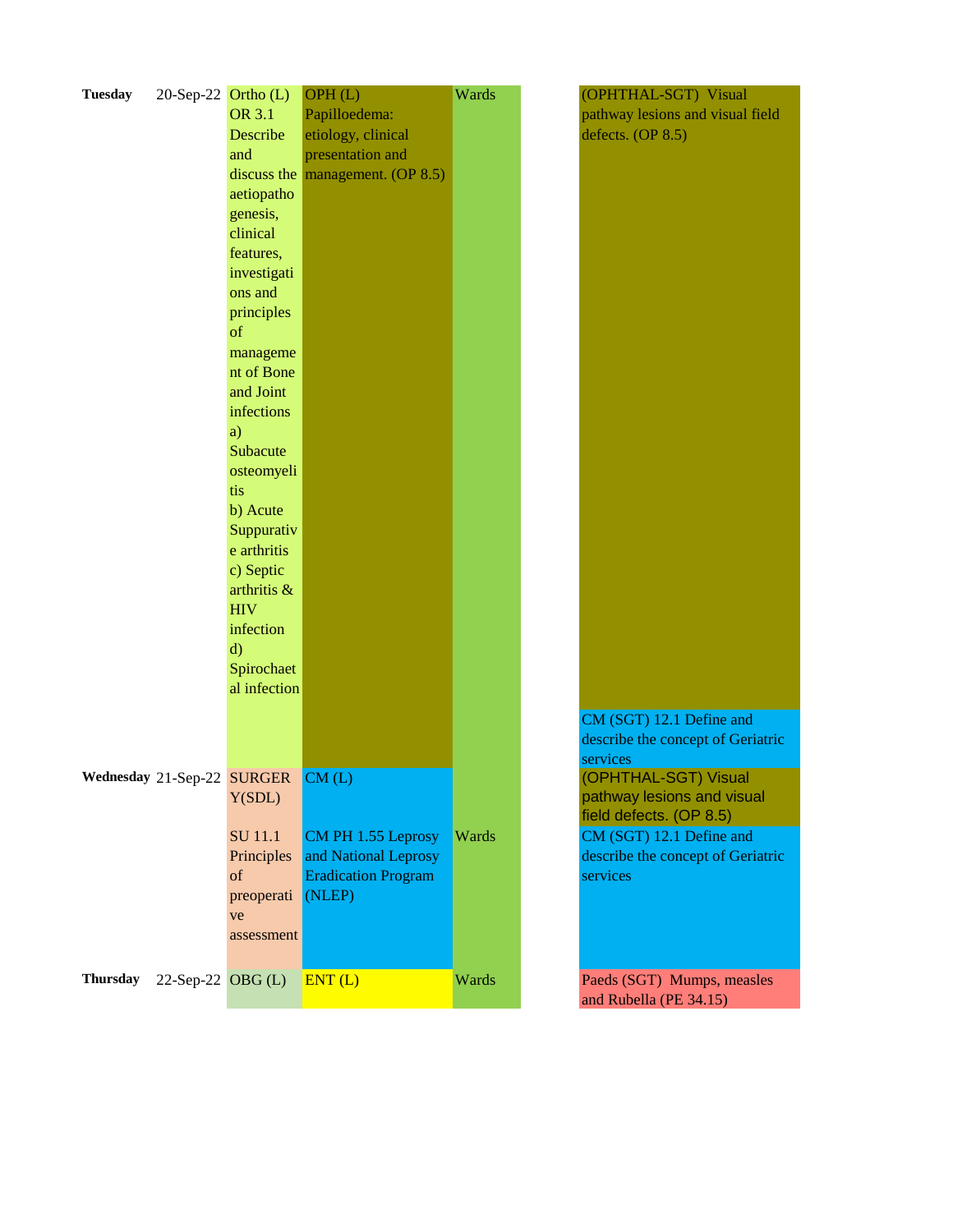|                 |                    | Describe<br>and<br>common<br>causes,<br>pathogenes<br>is, clinical<br>features,<br>differential<br>diagnosis<br>of infertile<br>couple. | OG 28.1 - EN4.34 Describe the<br>clinical features,<br>investigations and<br>discuss the principles of<br>management of<br><b>Tumors of Maxilla</b> |       | Psychiatry(SGT) REVISION                                                                                                                                                                                                                                                                                                                                                                                                                                                                                                      |
|-----------------|--------------------|-----------------------------------------------------------------------------------------------------------------------------------------|-----------------------------------------------------------------------------------------------------------------------------------------------------|-------|-------------------------------------------------------------------------------------------------------------------------------------------------------------------------------------------------------------------------------------------------------------------------------------------------------------------------------------------------------------------------------------------------------------------------------------------------------------------------------------------------------------------------------|
| Friday          |                    | Lecture-<br><b>Disorders</b><br>in Elderly-<br>1<br>(Delirium)<br>PS 16.1,<br>16.2, 16.3,                                               | 23-Sep-22 Psychiatry Dermatology (SDL)<br>collagen vascular<br>diseases (DR16)                                                                      | Wards | FMT (SGT)FM4.7, FM4.12<br>Describe and discuss the ethics<br>related to HIV patients<br>Discuss legal and ethical issues in<br>relation to stem cell research<br>ENT (SGT)EN4.31 Describe the<br>clinical features, investigations<br>and principles of management of                                                                                                                                                                                                                                                         |
| <b>Saturday</b> | 24-Sep-22 Pandemic | Module<br>(CM)<br>$(SDL)$ 3.2<br>Applicatio<br>n of<br>intersector<br>al<br>coordinati<br>on in case<br>scenarios                       | Paeds (SDL) Common Wards<br>adolescent problems<br>(PE $6.4-6.7, 6.10$ )                                                                            |       | trauma to the face & neck<br>Anaesthesia<br>(SGT).AS7.1Functions of an<br>Intensive Care Unit AS7.2Criteria<br>for admission of a patient in ICU<br>Respiratory Med (SGT)CT2.24<br>Recognise the impact of OAD on<br>patient's quality of life, well<br>being,<br>work and family, CT2.25 Discuss<br>and describe the impact of OAD<br>on the society and<br>workplace, CT2.27 Demonstrate<br>an understanding of patient's<br>inability to change<br>working, living and environmental<br>factors that influence progression |
| Week 32         | $25-Sep-22$        |                                                                                                                                         |                                                                                                                                                     |       |                                                                                                                                                                                                                                                                                                                                                                                                                                                                                                                               |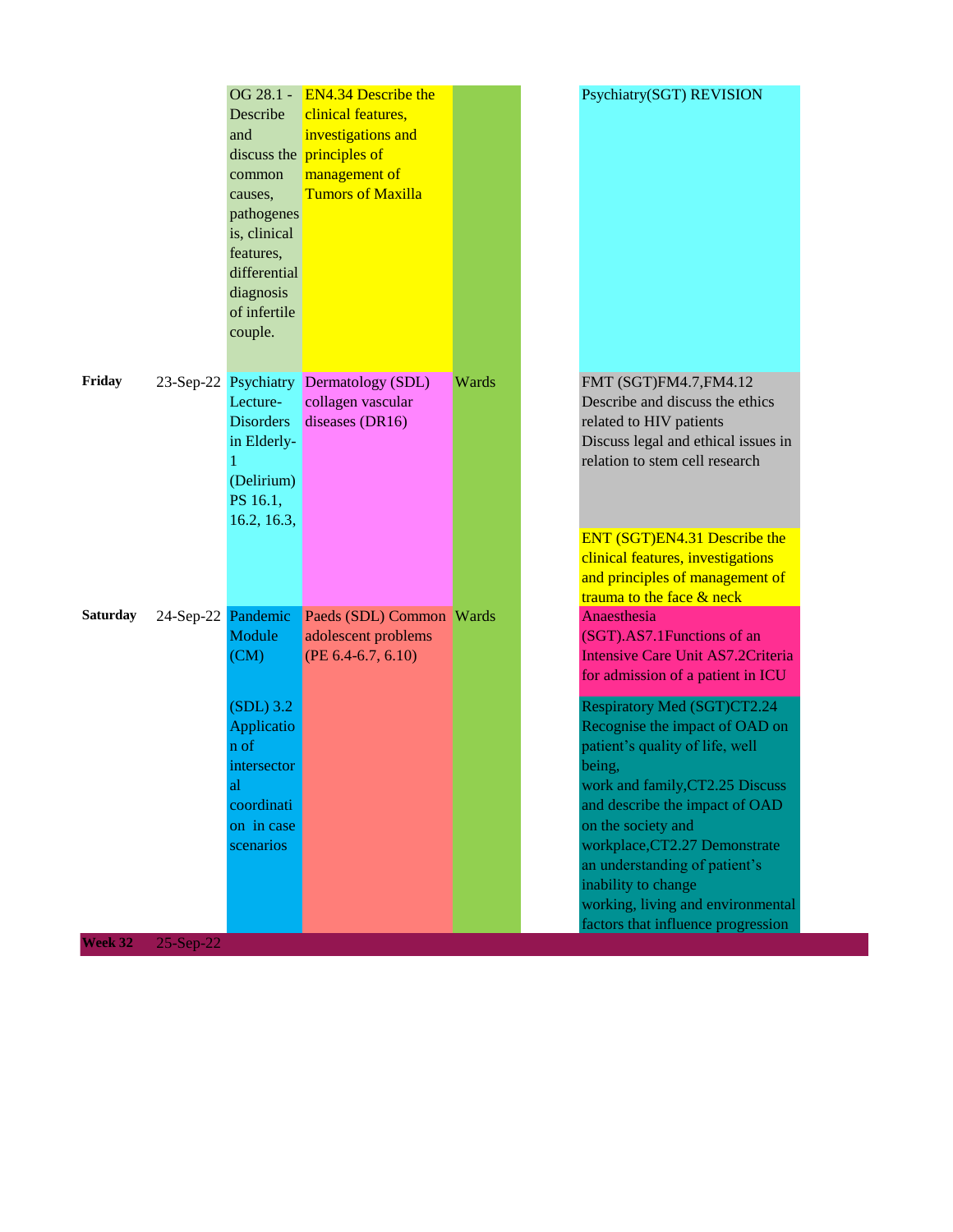| <b>Monday</b>  | 26-Sep-22 Medicine     | (SDL)<br>Identify,<br>discuss and<br>defend<br>medicolegal,<br>sociocultural,<br>economic and<br>ethical issues<br>as it pertains<br>to rights,<br>equity and<br>justice in<br>access to<br>health care<br>$(M26.9)$ .<br>Identify,<br>discuss and<br>defend<br>medicolegal,<br>socio-cultural<br>and ethical<br>issues as it<br>pertains to<br>patient<br>autonomy,<br>patient rights<br>and shared<br>responsibility<br>in health care<br>(M26.11) | $FMT(L)$ -<br>*Classify common<br>mental illnesses<br>including post-<br>traumatic stress<br>disorder (PTSD)<br>Define, classify and<br>describe delusions,<br>hallucinations, illusion,<br>lucid interval and<br>obsessions with<br>exemplification<br>Describe & discuss<br>Delirium tremens, FM<br>5.1, FM5.2, FM5.5 | Wards | OBG (SGT) OG 13.1 - Enumerate<br>and discuss the management of<br>third stage of labor.                                                                                                                      |
|----------------|------------------------|------------------------------------------------------------------------------------------------------------------------------------------------------------------------------------------------------------------------------------------------------------------------------------------------------------------------------------------------------------------------------------------------------------------------------------------------------|-------------------------------------------------------------------------------------------------------------------------------------------------------------------------------------------------------------------------------------------------------------------------------------------------------------------------|-------|--------------------------------------------------------------------------------------------------------------------------------------------------------------------------------------------------------------|
| <b>Tuesday</b> | $27$ -Sep-22 Ortho (L) | <b>OR 3.1</b><br>Describe<br>and<br>discuss the $\vert 8.5\rangle$<br>aetiopatho<br>genesis,<br>clinical<br>features,<br>investigati<br>ons and<br>principles<br>of<br>manageme<br>nt of Bone<br>and Joint<br>infections<br>chronic<br>Osteomyel<br>itis                                                                                                                                                                                             | OPH(L)<br>Optic<br>Neuritis: etiology,<br>clinical presentation<br>and management. (OP                                                                                                                                                                                                                                  | Wards | (OPHTHAL-SGT)<br>Electrophysiological test:<br>Procedure, principle and<br>interpretation (VEP/ERG) (OP<br>8.5)<br>CM(SGT) 11.2 Role, benefits<br>and functioning of the employees<br>state insurance scheme |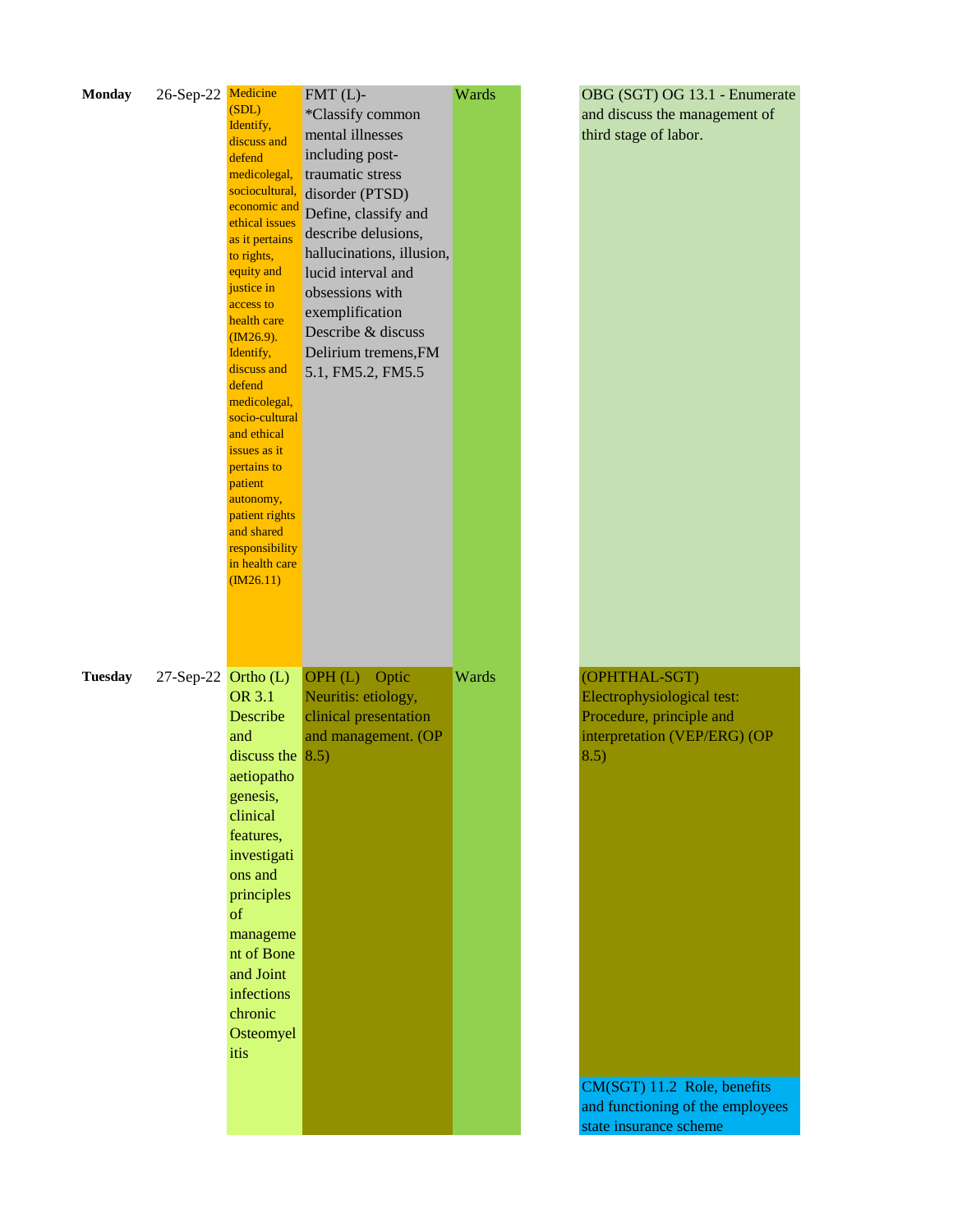|                 | Wednesday 28-Sep-22 SURGER |               | CM(L)                          |       | (OPHTHAL-SGT)                    |
|-----------------|----------------------------|---------------|--------------------------------|-------|----------------------------------|
|                 |                            | Y(SDL)        |                                |       | Electrophysiological test:       |
|                 |                            |               |                                |       | Procedure, principle and         |
|                 |                            |               |                                |       | interpretation (VEP/ERG) (OP     |
|                 |                            |               | Enumerate CM PS 19.5 Positive  | Wards | CM (SGT) 11.2 Role, benefits     |
|                 |                            | the           | <b>Mental Health</b>           |       | and functioning of the employees |
|                 |                            | principle     |                                |       | state insurance scheme           |
|                 |                            | $\sigma$ f    |                                |       |                                  |
|                 |                            | reconstruct   |                                |       |                                  |
|                 |                            | ion of cleft  |                                |       |                                  |
|                 |                            | lip and       |                                |       |                                  |
|                 |                            | palate        |                                |       |                                  |
| <b>Thursday</b> | $29-Sep-22$                | <b>OBG</b>    | <b>ENT (SDL)</b>               | Wards | Paeds(SGT) Mumps, measles and    |
|                 |                            | (SDL)         |                                |       | Rubella (PE 34.15)               |
|                 |                            | Describe      | <b>EN4.35 Describe the</b>     |       | Psychiatry(SGT)- Define stress   |
|                 |                            | and           | clinical features,             |       | and describe its components and  |
|                 |                            |               | discuss the investigations and |       | causes PS 2.1                    |
|                 |                            |               | investigati principles of      |       |                                  |
|                 |                            | ons,          | management of                  |       |                                  |
|                 |                            | principles    | <b>Tumors of</b>               |       |                                  |
|                 |                            | $\sigma$ f    | Nasopharynx                    |       |                                  |
|                 |                            | manangem      |                                |       |                                  |
|                 |                            | ent of        |                                |       |                                  |
|                 |                            | infertility ( |                                |       |                                  |
|                 |                            | methods of    |                                |       |                                  |
|                 |                            | tubal         |                                |       |                                  |
|                 |                            | patency)      |                                |       |                                  |
|                 |                            |               |                                |       |                                  |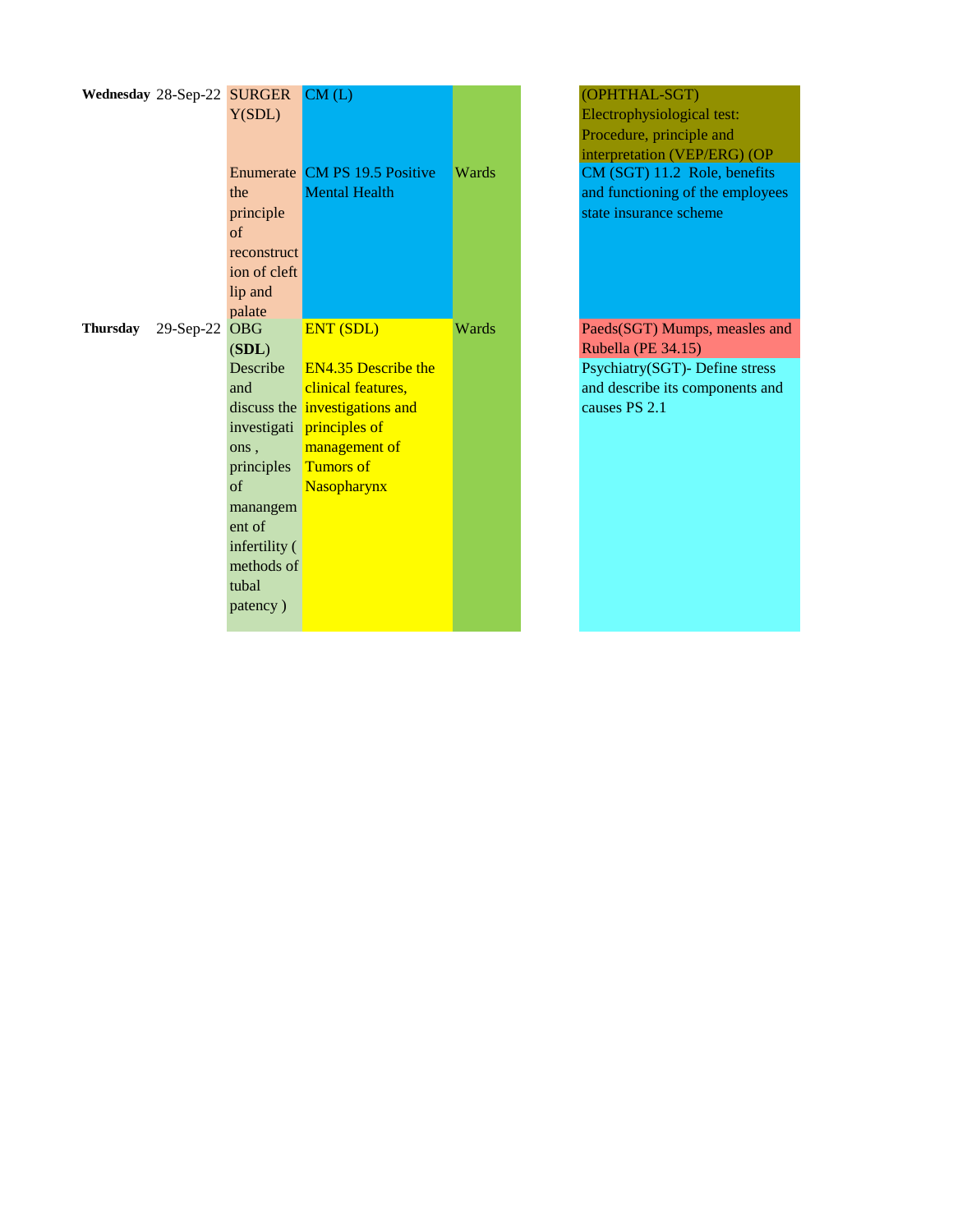| Friday          |             | 30-Sep-22 Psychiatry | <b>Respiratory Med</b>                    | Wards | FMT (SGT)FM4.7, FM4.12                                       |
|-----------------|-------------|----------------------|-------------------------------------------|-------|--------------------------------------------------------------|
|                 |             | Lecture-             | (L)CT1.1 Describe                         |       | Describe and discuss the ethics                              |
|                 |             | <b>Disorders</b>     | and discuss the                           |       | related to HIV patients                                      |
|                 |             | in Elderly-          | epidemiology of                           |       | Discuss legal and ethical issues in                          |
|                 |             | 2                    | tuberculosis and its                      |       | relation to stem cell research                               |
|                 |             |                      | (Dementia impact on the work,             |       |                                                              |
|                 |             | $)$ PS 16.1,         | life and economy of                       |       |                                                              |
|                 |             | 16.2, 16.3,          | India, CT1.2 Describe                     |       |                                                              |
|                 |             | 16.4, 16.5           | and discuss the                           |       |                                                              |
|                 |             |                      | microbiology of                           |       |                                                              |
|                 |             |                      | tubercle bacillus, mode                   |       |                                                              |
|                 |             |                      | of                                        |       |                                                              |
|                 |             |                      | transmission,                             |       |                                                              |
|                 |             |                      | pathogenesis, clinical                    |       |                                                              |
|                 |             |                      | evolution and natural                     |       |                                                              |
|                 |             |                      | history of                                |       |                                                              |
|                 |             |                      | pulmonary and extra                       |       |                                                              |
|                 |             |                      | pulmonary forms                           |       |                                                              |
|                 |             |                      | (including lymph node,                    |       |                                                              |
|                 |             |                      | bone                                      |       |                                                              |
|                 |             |                      | and CNS), CT1.4                           |       |                                                              |
|                 |             |                      | Describe the                              |       |                                                              |
|                 |             |                      | epidemiology, the                         |       |                                                              |
|                 |             |                      | predisposing factors                      |       |                                                              |
|                 |             |                      | and microbial                             |       |                                                              |
|                 |             |                      | and therapeutic factors<br>that determine |       |                                                              |
|                 |             |                      | resistance to drugs.                      |       |                                                              |
|                 |             |                      |                                           |       |                                                              |
|                 |             |                      |                                           |       | ENT(SGT)EN4.31 Describe the                                  |
|                 |             |                      |                                           |       | clinical features, investigations                            |
|                 |             |                      |                                           |       | and principles of management of<br>trauma to the face & neck |
| <b>Saturday</b> | $1-Oct-22$  | Pandemic             | Paeds (SDL) National                      | Wards | Anaesthesia                                                  |
|                 |             | Module               | health programs (PE                       |       | (SGT).AS7.1Functions of an                                   |
|                 |             | (CM)                 | 17.1, 18.1)                               |       | Intensive Care Unit AS7.2Criteria                            |
|                 |             |                      |                                           |       | for admission of a patient in ICU                            |
|                 |             |                      |                                           |       |                                                              |
|                 |             | $(L)$ 3.2<br>Health  |                                           |       | Respiratory Med (SGT)CT2.26                                  |
|                 |             | economics            |                                           |       | Discuss and describe preventive<br>measures to reduce OAD in |
|                 |             | and impact           |                                           |       |                                                              |
|                 |             | of epidemic/         |                                           |       | workplaces                                                   |
|                 |             | pandemic             |                                           |       |                                                              |
|                 |             | on                   |                                           |       |                                                              |
|                 |             | economic             |                                           |       |                                                              |
|                 |             | status               |                                           |       |                                                              |
| Week 33         |             |                      |                                           |       |                                                              |
|                 | $2$ -Oct-22 |                      | <b>MAHATMA</b><br><b>GANDHI JAYANTI</b>   |       |                                                              |
|                 |             |                      |                                           |       |                                                              |
|                 |             |                      |                                           |       |                                                              |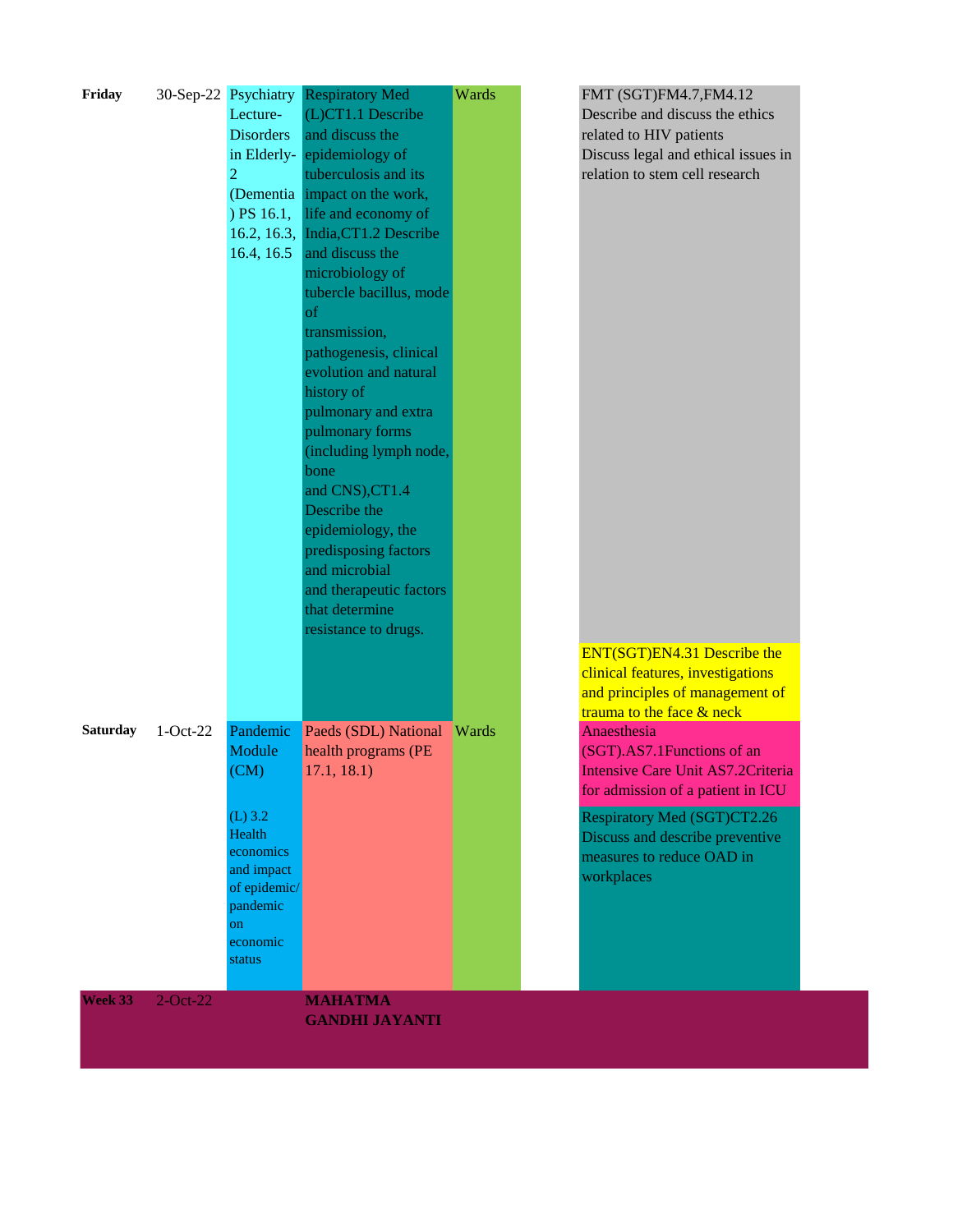| <b>Monday</b>  | $3-Oct-22$ | Medicine<br>(L)            | FMT (L)-*Describe<br>Civil and criminal | Wards | OBG (SGT) OG 14.1 - Enumerate<br>and discuss the diameters of |
|----------------|------------|----------------------------|-----------------------------------------|-------|---------------------------------------------------------------|
|                |            | Poisoning-                 | responsibilities of a                   |       | maternal pelvis and types.                                    |
|                |            | Describe the               | mentally ill person                     |       |                                                               |
|                |            | initial                    | Differentiate between                   |       |                                                               |
|                |            | approach to<br>the         | true insanity from                      |       |                                                               |
|                |            | stabilisation              | feigned insanity                        |       |                                                               |
|                |            | of the                     | Describe the Indian                     |       |                                                               |
|                |            |                            | patient who Mental Health Act,          |       |                                                               |
|                |            | presents                   | 1987 with special                       |       |                                                               |
|                |            | with                       | reference to admission,                 |       |                                                               |
|                |            | poisoning.<br>Describe the | care and discharge of a                 |       |                                                               |
|                |            | medico                     | mentally ill                            |       |                                                               |
|                |            | legal                      | person, FM5.3, FM5.4,                   |       |                                                               |
|                |            | aspects of                 | FM5.6                                   |       |                                                               |
|                |            | suspected                  |                                         |       |                                                               |
|                |            | suicidal or                |                                         |       |                                                               |
|                |            | homicidal                  |                                         |       |                                                               |
|                |            | poisoning                  |                                         |       |                                                               |
|                |            | and                        |                                         |       |                                                               |
|                |            | demonstrate                |                                         |       |                                                               |
|                |            | the correct<br>procedure   |                                         |       |                                                               |
|                |            | to write a                 |                                         |       |                                                               |
|                |            | medico                     |                                         |       |                                                               |
|                |            | legal report               |                                         |       |                                                               |
|                |            | on a                       |                                         |       |                                                               |
|                |            | suspected                  |                                         |       |                                                               |
|                |            | poisoning.                 |                                         |       |                                                               |
|                |            | $(M-21.1,$                 |                                         |       |                                                               |
| <b>Tuesday</b> | $4-Oct-22$ | Ortho (L)                  | OPH(L)<br>Retinal                       | Wards | (OPHTHAL-SGT) Fundus                                          |
|                |            | <b>OR4.1</b>               | detachment: Types,                      |       | Imaging: normal and in                                        |
|                |            | Describe                   | etiopathogenesis and                    |       | neurological diseases. (OP                                    |
|                |            | and                        | clinical presentation.                  |       | 8.3, 8.5)                                                     |
|                |            |                            | discuss the $[OP 8.2, 8.4]$             |       |                                                               |
|                |            | clinical                   |                                         |       |                                                               |
|                |            | features,                  |                                         |       |                                                               |
|                |            | Investigati                |                                         |       |                                                               |
|                |            | on and                     |                                         |       |                                                               |
|                |            | principles                 |                                         |       |                                                               |
|                |            | of                         |                                         |       |                                                               |
|                |            | manageme                   |                                         |       |                                                               |
|                |            | nt of                      |                                         |       |                                                               |
|                |            | Tuberculos                 |                                         |       |                                                               |
|                |            | is affecting               |                                         |       |                                                               |
|                |            | major                      |                                         |       |                                                               |
|                |            | joints                     |                                         |       |                                                               |
|                |            | (Hip,                      |                                         |       |                                                               |
|                |            | Knee)                      |                                         |       |                                                               |
|                |            |                            |                                         |       | CM(SGT) 10.8 Describe the                                     |
|                |            |                            |                                         |       | physiology, clinical management                               |
|                |            |                            |                                         |       | and principles of adolescent health                           |
|                |            |                            |                                         |       | including ARSH                                                |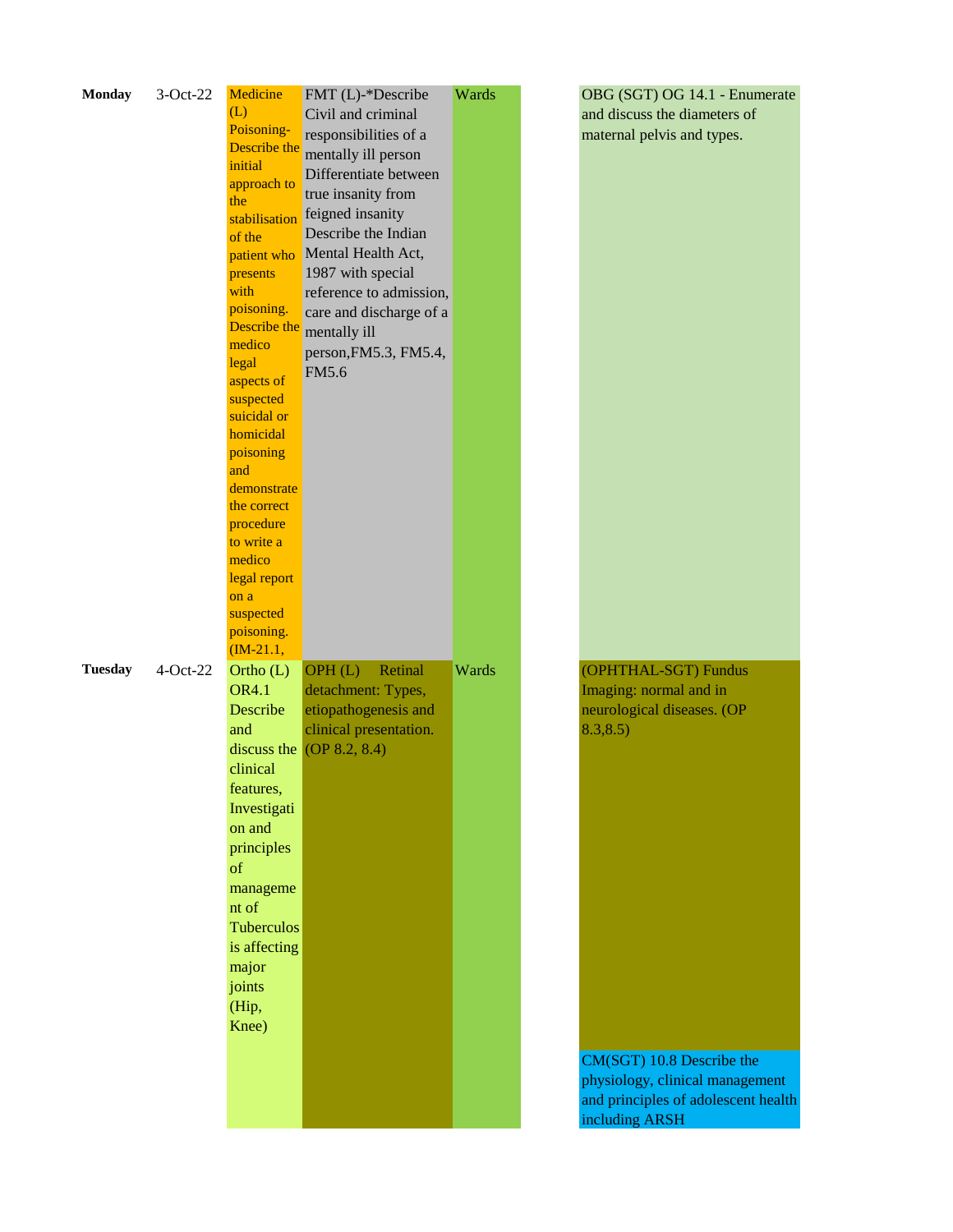| <b>Wednesday 5-Oct-22</b> |             |                        | <b>DUSSEHERA</b>                                |              |                                                               |                      |
|---------------------------|-------------|------------------------|-------------------------------------------------|--------------|---------------------------------------------------------------|----------------------|
|                           |             |                        |                                                 | <b>Wards</b> |                                                               |                      |
| <b>Thursday</b>           | $6$ -Oct-22 | <b>OBG</b>             | ENT(L)                                          | Wards        | Paeds (SGT) Common childhood                                  |                      |
|                           |             | (SDL)                  |                                                 |              | poisoning (PE 27.8)                                           |                      |
|                           |             | OG 28.1-               | <b>EN4.39 Elicit</b>                            |              | Psychiatry(SGT)- Define stress                                |                      |
|                           |             | Describe               | document and present                            |              | and describe its components and                               |                      |
|                           |             | and                    | a correct history,                              |              | causes PS 2.1                                                 |                      |
|                           |             |                        | discuss the demonstrate and                     |              |                                                               |                      |
|                           |             | ovulation              | describe the clinical                           |              |                                                               |                      |
|                           |             | induction              | features, choose the                            |              |                                                               |                      |
|                           |             |                        | & assisted correct investigations               |              |                                                               |                      |
|                           |             |                        | reproducti and describe the                     |              |                                                               |                      |
|                           |             | ve                     | principles of                                   |              |                                                               |                      |
|                           |             |                        | techniques. management of                       |              |                                                               |                      |
|                           |             |                        | squamosal type of<br><b>Acute &amp; Chronic</b> |              |                                                               |                      |
|                           |             |                        |                                                 |              |                                                               |                      |
| Friday                    | $7-Oct-22$  | Psychiatry             | <b>Respiratory Med</b>                          | Wards        | FMT (SGT)Describe features and                                | Aligned              |
|                           |             | Lecture -              | (L)CT1.12 Enumerate                             |              | management of Snake bite,                                     | Session-             |
|                           |             | Psychiatry             | the indications for tests                       |              | scorpion sting, bee and wasp sting Poisoning                  |                      |
|                           |             | & Law PS<br>19.3, 19.4 | including: serology,<br>special                 |              | and spider bite<br>identify & draw medico-legal               |                      |
|                           |             |                        | cultures and                                    |              | inference from common poisons                                 |                      |
|                           |             |                        | polymerase chain                                |              | "Snake"                                                       |                      |
|                           |             |                        | reaction and sensitivity                        |              | <b>DOAP</b> Session                                           |                      |
|                           |             |                        | testing.                                        |              |                                                               |                      |
|                           |             |                        |                                                 |              |                                                               |                      |
|                           |             |                        |                                                 |              | ENT (SGT)EN4.33 Elicit<br>document and present a correct      | Aligned<br>session - |
|                           |             |                        |                                                 |              | history demonstrate and describe                              | Psychiatr            |
|                           |             |                        |                                                 |              | he clinical features, choose the                              | y and                |
|                           |             |                        |                                                 |              | correct investigations and describe Law                       |                      |
|                           |             |                        |                                                 |              | the principles of management of                               |                      |
|                           |             |                        |                                                 |              | squamosal type of Acute &                                     |                      |
|                           |             |                        |                                                 |              | <b>Chronic Sinusitis</b>                                      |                      |
| <b>Saturday</b>           | 8-Oct-22    | Pandemic               | Paeds (SDL)                                     | Wards        | Anaesthesia (SGT)AS6.1                                        |                      |
|                           |             | Module                 | nuromuscular                                    |              | Monitoring and resuscitation in                               |                      |
|                           |             | (CM)                   | disorders in children                           |              | recovery room including BLS                                   |                      |
|                           |             |                        | $(PE 30.12 - 30.15)$                            |              | <b>&amp;ACLS</b><br><b>AS6.2 Contents of Crash Cart</b>       |                      |
|                           |             |                        |                                                 |              |                                                               |                      |
|                           |             | 3.2 Role               |                                                 |              | Radiodiagnosis (SGT) (A+B) RD<br>1.4- Indications for various |                      |
|                           |             | Play                   |                                                 |              | common radiological                                           |                      |
|                           |             |                        |                                                 |              | investigations, most appropriate $\&$                         |                      |
|                           |             |                        |                                                 |              | cost effective method &                                       |                      |
|                           |             |                        |                                                 |              | interpretation of findings in                                 |                      |
|                           |             |                        |                                                 |              | common conditions pertaining to                               |                      |
|                           |             |                        |                                                 |              | the disorders in Ob $&$ Gy RD 1.13                            |                      |
|                           |             |                        |                                                 |              | Components of PC&PNDT Act                                     |                      |
|                           |             |                        |                                                 |              | and its Medicolegal Implications                              |                      |
| Week 34                   | $9$ -Oct-22 |                        | <b>BARABAFAT</b>                                |              |                                                               |                      |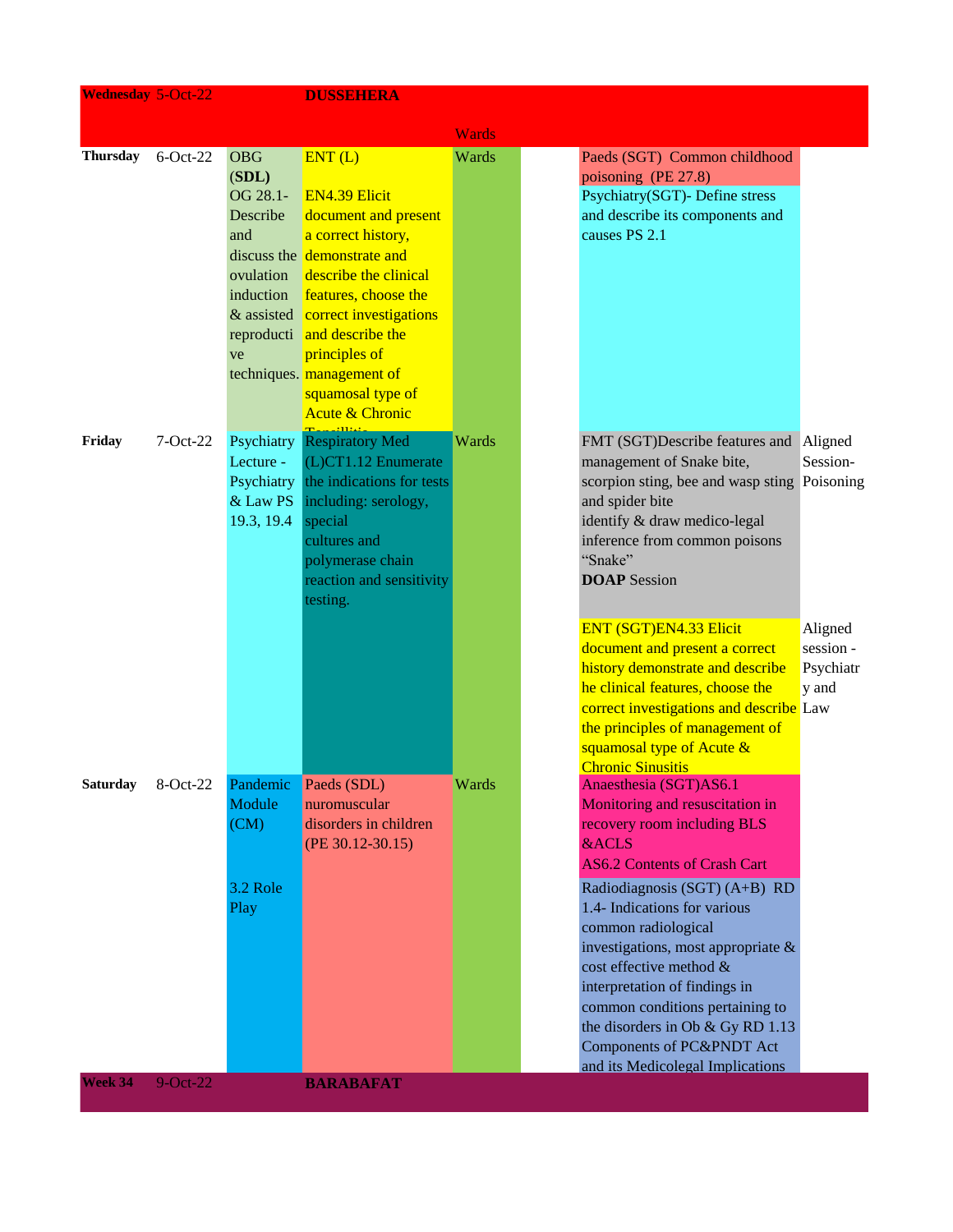| <b>Monday</b>  | 10-Oct-22 Medicine    |                  | FMT (SDL)-FM4.27,               | Wards | OBG (SGT) OG14.2 - Discuss the      |
|----------------|-----------------------|------------------|---------------------------------|-------|-------------------------------------|
|                |                       | (SDL)            | FM4.30                          |       | mechanism of normal labor.          |
|                |                       | Identify,        | Demonstrate ability to          |       |                                     |
|                |                       | discuss and      | conduct research in             |       |                                     |
|                |                       | defend           | pursuance to                    |       |                                     |
|                |                       | medicolegal      | guidelines or research          |       |                                     |
|                |                       | , socio-         |                                 |       |                                     |
|                |                       | cultural,        | ethics                          |       |                                     |
|                |                       | professional     | Describe and discuss            |       |                                     |
|                |                       | and ethical      | <b>Ethical Guidelines for</b>   |       |                                     |
|                |                       | issues as it     | <b>Biomedical Research</b>      |       |                                     |
|                |                       | pertains to      | on Human Subjects &             |       |                                     |
|                |                       | the              | Animals                         |       |                                     |
|                |                       | physician        |                                 |       |                                     |
|                |                       | patient          |                                 |       |                                     |
|                |                       | relationship     |                                 |       |                                     |
|                |                       | (including       |                                 |       |                                     |
|                |                       | fiduciary        |                                 |       |                                     |
|                |                       | duty) (IM        |                                 |       |                                     |
|                |                       | $26.16$ ).       |                                 |       |                                     |
|                |                       | Identify,        |                                 |       |                                     |
|                |                       | discuss          |                                 |       |                                     |
|                |                       | physician's      |                                 |       |                                     |
|                |                       | role and         |                                 |       |                                     |
|                |                       | responsibilit    |                                 |       |                                     |
|                |                       | y to society     |                                 |       |                                     |
|                |                       | and the          |                                 |       |                                     |
|                |                       | community        |                                 |       |                                     |
|                |                       | that she/he      |                                 |       |                                     |
|                |                       | serves           |                                 |       |                                     |
|                |                       | (26.17).         |                                 |       |                                     |
|                |                       |                  |                                 |       |                                     |
| <b>Tuesday</b> | 11-Oct-22 Ortho $(L)$ |                  | OPH(L)<br>Retinal               | Wards | (OPHTHAL-SGT) Fundus                |
|                |                       | <b>OR5.1</b>     | detachment: Diagnosis           |       | Imaging: normal and in              |
|                |                       | Describe         | and management                  |       | neurological diseases. (OP          |
|                |                       | and              | options (Laser and              |       | 8.3, 8.5)                           |
|                |                       |                  |                                 |       |                                     |
|                |                       |                  | discuss the Surgical). (OP 8.2, |       |                                     |
|                |                       | aetiopatho $8.4$ |                                 |       |                                     |
|                |                       | genesis,         |                                 |       |                                     |
|                |                       | clinical         |                                 |       |                                     |
|                |                       | features,        |                                 |       |                                     |
|                |                       | investigati      |                                 |       |                                     |
|                |                       | ons and          |                                 |       |                                     |
|                |                       | principles       |                                 |       |                                     |
|                |                       | of               |                                 |       |                                     |
|                |                       | manageme         |                                 |       |                                     |
|                |                       | nt of            |                                 |       |                                     |
|                |                       | various          |                                 |       |                                     |
|                |                       | inflammat        |                                 |       |                                     |
|                |                       |                  |                                 |       | CM(SGT) 10.8 Describe the           |
|                |                       |                  |                                 |       | physiology, clinical management     |
|                |                       |                  |                                 |       |                                     |
|                |                       |                  |                                 |       | and principles of adolescent health |
|                |                       |                  |                                 |       | including ARSH                      |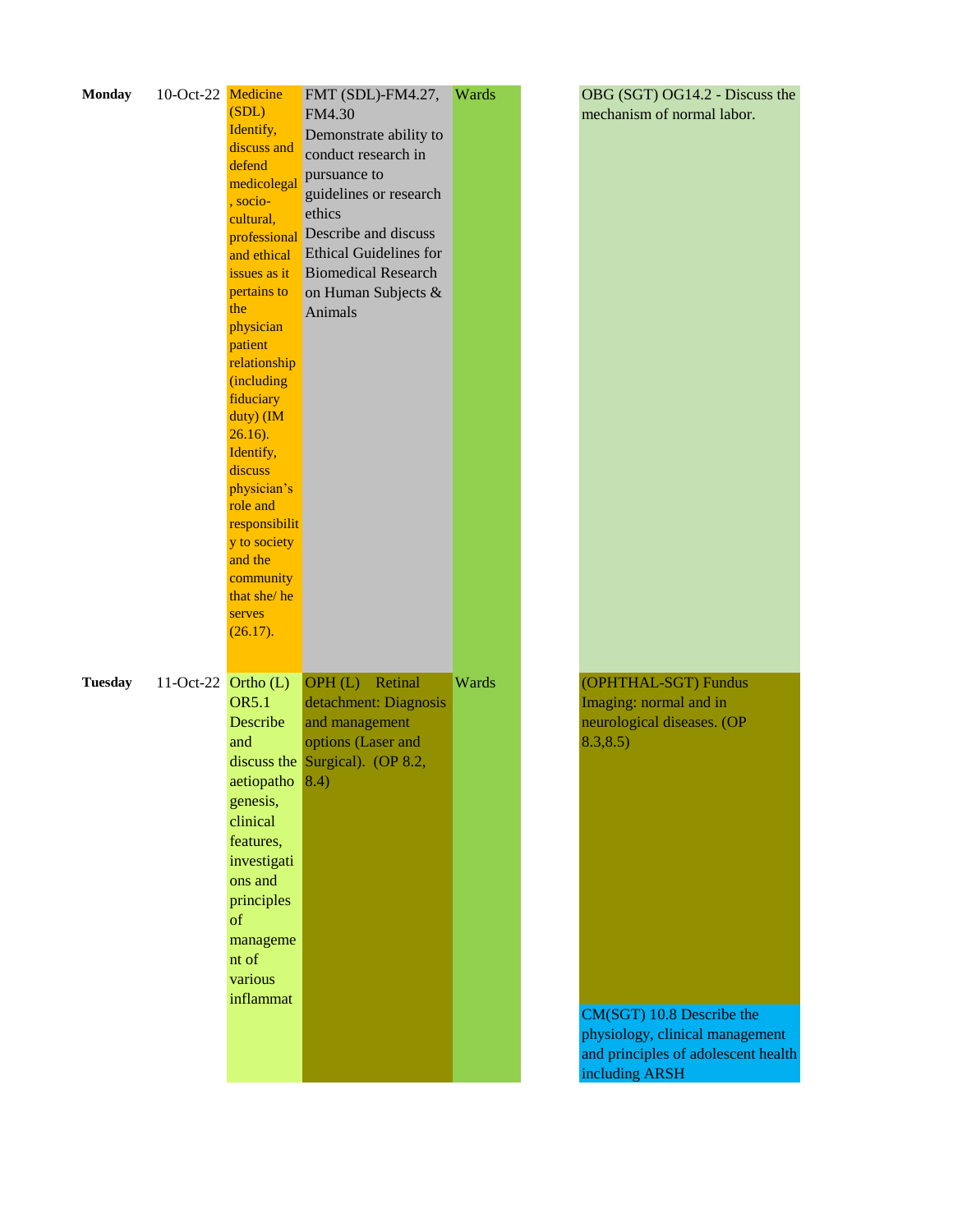|                          |             | Wednesday 12-Oct-22 Surgery(S<br>DL)                                                                                                                                                                       | CM(L)                                                                                                                                                                                                                                                              |       |
|--------------------------|-------------|------------------------------------------------------------------------------------------------------------------------------------------------------------------------------------------------------------|--------------------------------------------------------------------------------------------------------------------------------------------------------------------------------------------------------------------------------------------------------------------|-------|
|                          |             | <b>SU20.1</b><br>the<br>pathogenes<br>is and<br>clinical<br>feature of<br>oropharyn<br>geal cancer                                                                                                         | <b>CM IM 25.1</b><br>Enumerate Epidemiology of<br>Rabies and its control                                                                                                                                                                                           | Wards |
| Thursday 13-Oct-22 OBG-L |             |                                                                                                                                                                                                            | ENT(L)                                                                                                                                                                                                                                                             | Wards |
|                          |             | OG 29.1 -<br>Describe<br>and<br>etiology,<br>pathology,<br>clinical<br>features,<br>diagnosis,<br>investigati<br>ons,<br>principles<br>of<br>manangem<br>ent,<br>complicati<br>ons of<br>fibroid<br>uterus | EN4.42 Elicit,<br>document and present<br>a correct history,<br>discuss the demonstrate and<br>d escribe the clinical<br>features, choose the<br>correct investigations<br>and describe the<br>differential principles of<br>management of<br>hoarseness of voicea |       |
| Friday                   | $14-Oct-22$ | Psychiatry<br>Lecture -<br>Positive<br>Mental<br>Health-1,<br>PS 2.1,<br>2.2, 2.3,<br>2.4, 2.5                                                                                                             | <b>Respiratory Med</b><br>(L)CT1.13 Describe<br>and discuss the origin,<br>indications, technique<br>of<br>administration,<br>efficacy and<br>complications of the<br><b>BCG</b> vaccine<br>observed tuberculosis<br>harsonU(DATE)                                 | Wards |

Pharmacology: common drugs (including Anti-VEGF) and routes Pharmaco of administration. (OP 6.9, PH 1.58) n with logy CM (SGT) 10.5 Describe Universal Immunization Program; Integrated Management of Neonatal and Childhood Illness (IMNCI) and other existing Programs Paeds (SGT) Approach to a child with acute respiratory distress (PE 27.3 & 27.4, 27.15) DOAP Psychiatry(SGT)- REVISION FMT (SGT)Describe features and management of Snake bite, scorpion sting, bee and wasp sting and spider bite identify & draw medico-legal inference from common poisons "Snake" **DOAP** Session

(OPHTHAL-SGT) Ocular

Integratio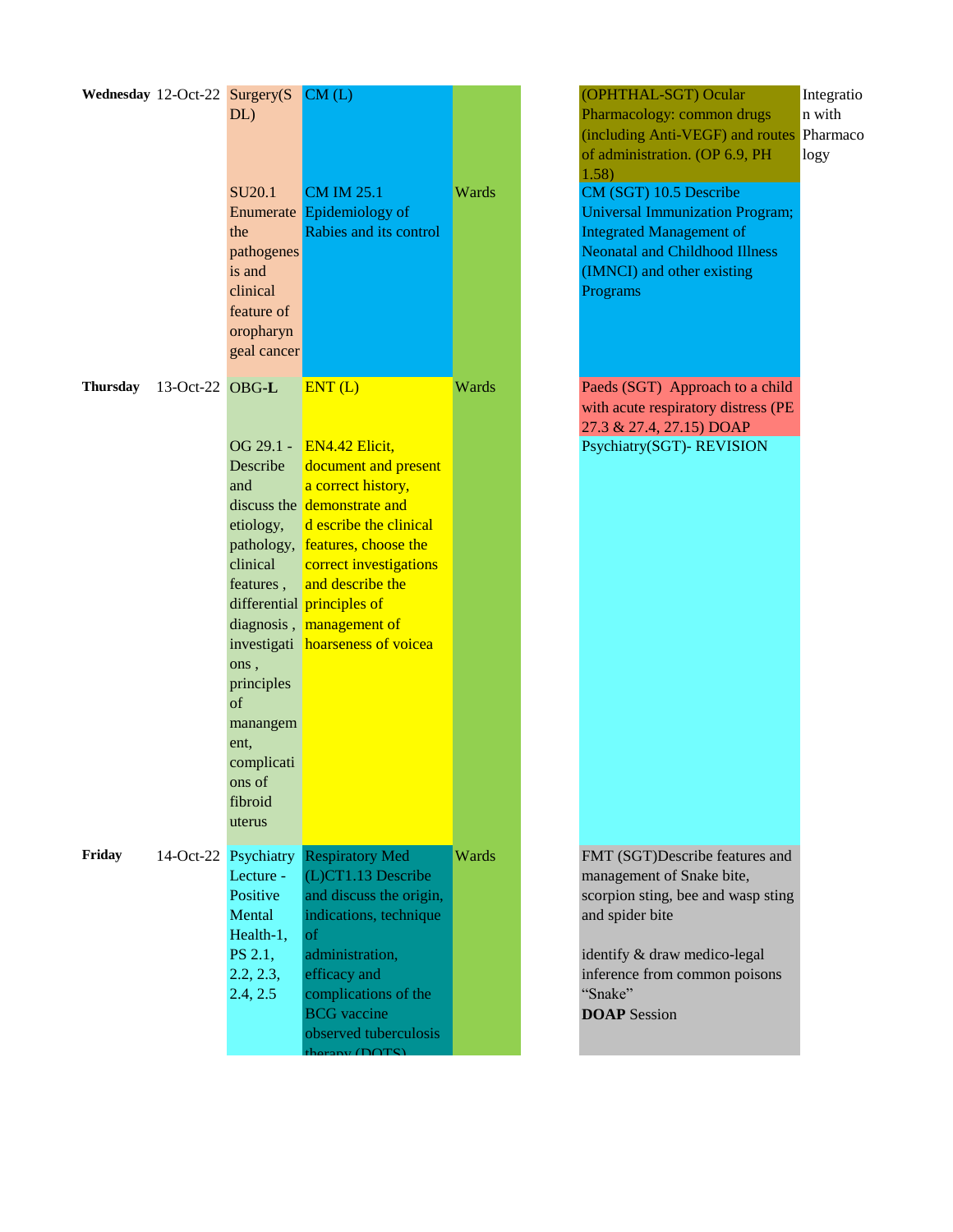|         | Saturday 15-Oct-22 Pandemic | Module<br>(CM)                                    | <b>ASSESSMENT &amp;</b><br><b>FEEDBACK</b> | Wards |
|---------|-----------------------------|---------------------------------------------------|--------------------------------------------|-------|
|         |                             | 3.2<br><b>Discussion</b><br>about The             | <b>PAEDIATRICS</b>                         |       |
|         |                             | Epidemic<br><b>Diseases</b><br>Act, 1897          |                                            |       |
|         |                             | and The<br><b>Disaster</b><br>Manageme<br>nt Act, |                                            |       |
| Week 35 | 16-Oct-22                   | 2005                                              |                                            |       |

#### ENT (SGT)EN4.33 Elicit

document and present a correct history demonstrate and describe he clinical features, choose the correct investigations and describe the principles of management of squamosal type of Acute & Chronic Sinusitis

Anaesthesia (SGT)AS6.1 Monitoring and resuscitation in recovery room including BLS &ACLS

AS6.2 Contents of Crash Cart

**Radiodiagnosis (SGT) (C+D) RD** 1.4- Indications for various common radiological investigations, most appropriate & cost effective method & interpretation of findings in common conditions pertaining to the disorders in Ob & Gy RD 1.13 Components of PC&PNDT Act and its Medicolegal Implications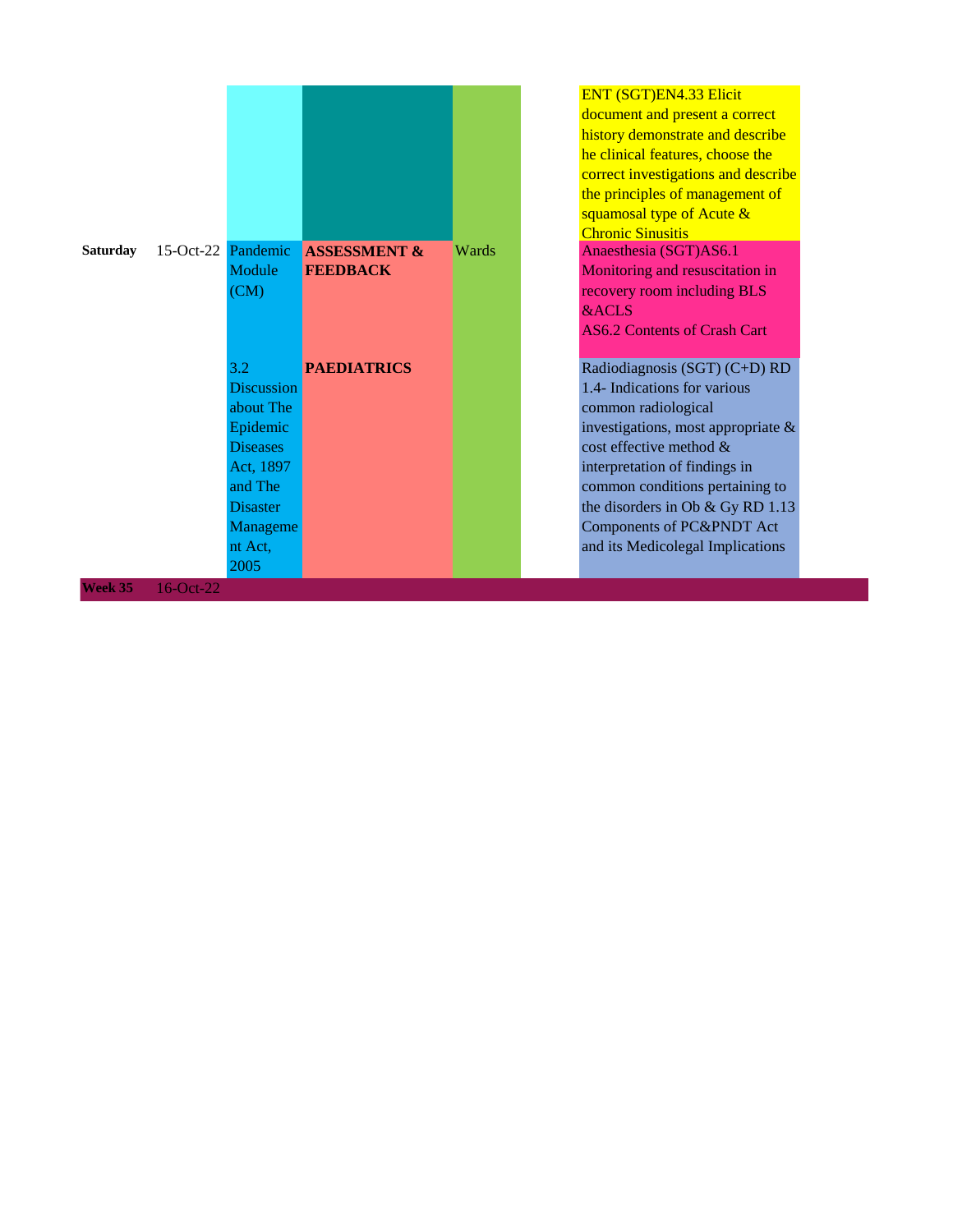| <b>Monday</b>  | 17-Oct-22 | Medicine                     | FMT (SDL)-                       | Wards |  |
|----------------|-----------|------------------------------|----------------------------------|-------|--|
|                |           | (SDL)                        | Enumerate the                    |       |  |
|                |           | Identify,                    | indications and                  |       |  |
|                |           | discuss                      | describe the principles          |       |  |
|                |           |                              | and defend and appropriate use   |       |  |
|                |           | medicoleg                    | for:                             |       |  |
|                |           | al, socio-                   | <b>Facial reconstruction</b>     |       |  |
|                |           | cultural                     | Polygraph (Lie                   |       |  |
|                |           | and ethical Detector)        |                                  |       |  |
|                |           | issues as it $-$             | Narcoanalysis,                   |       |  |
|                |           |                              |                                  |       |  |
|                |           | pertains to -<br>research in | Brain Mapping,                   |       |  |
|                |           |                              | Digital autopsy,                 |       |  |
|                |           | human                        | Virtual Autopsy,                 |       |  |
|                |           | subjects                     | Imaging technologies             |       |  |
|                |           | $(M26.14)$ .                 |                                  |       |  |
|                |           | Identify,                    |                                  |       |  |
|                |           | discuss                      |                                  |       |  |
|                |           | and defend                   |                                  |       |  |
|                |           | medicoleg                    |                                  |       |  |
|                |           | al, socio-                   |                                  |       |  |
|                |           | cultural,                    |                                  |       |  |
|                |           | profession                   |                                  |       |  |
|                |           | al and                       |                                  |       |  |
|                |           | ethical                      |                                  |       |  |
|                |           | issues in                    |                                  |       |  |
|                |           | physician-                   |                                  |       |  |
|                |           | industry                     |                                  |       |  |
|                |           | relationshi                  |                                  |       |  |
|                |           | ps (IM                       |                                  |       |  |
|                |           | 26.18                        |                                  |       |  |
| <b>Tuesday</b> | 18-Oct-22 | Ortho $(L)$                  | OPH (L) Diabetic                 | Wards |  |
|                |           | <b>OR7.1</b>                 | Retinopathy:                     |       |  |
|                |           | Describe                     | <b>Classification</b> , clinical |       |  |
|                |           | and                          | presentation and                 |       |  |
|                |           |                              | discuss the management. (OP 8.2) |       |  |
|                |           | aetiopatho                   |                                  |       |  |
|                |           | genesis,                     |                                  |       |  |
|                |           | clinical                     |                                  |       |  |
|                |           | features,                    |                                  |       |  |
|                |           | investigati                  |                                  |       |  |
|                |           | on and                       |                                  |       |  |
|                |           | principles                   |                                  |       |  |
|                |           | of                           |                                  |       |  |
|                |           | manageme                     |                                  |       |  |
|                |           | nt of                        |                                  |       |  |
|                |           | Osteoporo                    |                                  |       |  |
|                |           | sis.                         |                                  |       |  |
|                |           |                              |                                  |       |  |
|                |           |                              |                                  |       |  |
|                |           |                              |                                  |       |  |
|                |           |                              |                                  |       |  |
|                |           |                              |                                  |       |  |

OBG (SGT) OG 14.2 - Define and describe obstructed labor, its clinical features; prevention; and management.

(OPHTHAL-SGT) Ocular Pharmacology: common drugs (including Anti-VEGF) and routes of administration. (OP 6.9, PH 1.58)

CM SGT 10.5 Describe Universal Immunization Program; Integrated Management of Neonatal and Childhood Illness (IMNCI) and other existing Programs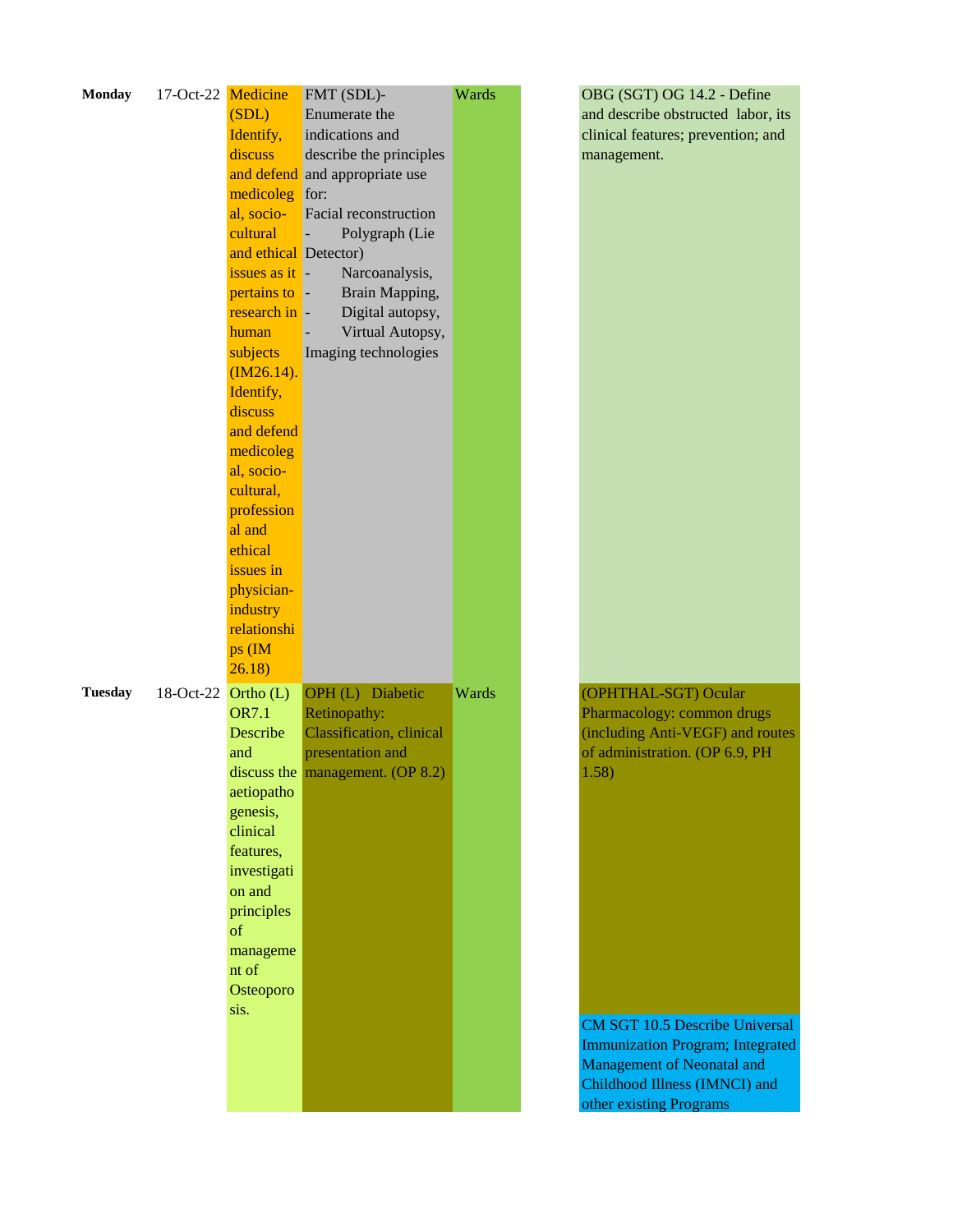| Wednesday 19-Oct-22 Surgery(S |                        | $DL$ )<br>SU 21.1<br>Discribe<br>surgical<br>anatomy<br>and<br>clinical<br>feature of<br>salivary<br>glands | CM(L)<br><b>CM PE 17.1 RBSK,</b><br>RKSK, JSSK, Mission<br>Indradhanush and<br><b>ICDS</b>                        | <b>Wards</b> | (OPHTHAL-SGT) Approach to a<br>case of sudden onset painless<br>diminution of vision. (OP 8.1, 8.2,<br>8.3, 8.4, 8.5<br>CM SGT 9.1 Define and describe<br>the principles of Demography,<br>Demogaphic cycle, Vital statistics                               |
|-------------------------------|------------------------|-------------------------------------------------------------------------------------------------------------|-------------------------------------------------------------------------------------------------------------------|--------------|-------------------------------------------------------------------------------------------------------------------------------------------------------------------------------------------------------------------------------------------------------------|
| <b>Thursday</b>               | 20-Oct-22 OBG          | <b>(REVISI)</b><br>ON)                                                                                      | <b>ENT(REVISION)</b><br><b>EN4.44 Describe the</b>                                                                | Wards        | Paeds (REVISION)<br><b>Psychiatry - REVISION</b>                                                                                                                                                                                                            |
|                               |                        |                                                                                                             | clinical features,<br>investigations and<br>principles of<br>management of Benign<br>lesions of the vocal<br>cord |              |                                                                                                                                                                                                                                                             |
| Friday                        |                        | 21-Oct-22 Psychiatry<br><b>(REVISI</b><br>ON)                                                               | <b>Respiratory Med</b><br>(REVISION)                                                                              | Wards        | FMT (SGT)-FM4.8, FM4.21<br>Describe the Consumer Protection<br>Act-1986 (Medical Indemnity<br>Insurance, Civil Litigations and<br>Compensations), Workman's<br>Compensation Act & ESI Act<br>Describe Products liability and<br>Medical Indemnity Insurance |
|                               |                        |                                                                                                             |                                                                                                                   |              | ENT (SGT)EN4.36 Describe the<br>clinical features, investigations<br>and principles of management of<br>diseases of the Salivary glands                                                                                                                     |
| <b>Saturday</b>               | 22-Oct-22              |                                                                                                             |                                                                                                                   | <b>Wards</b> |                                                                                                                                                                                                                                                             |
|                               |                        |                                                                                                             | <b>DEEPAWALI</b>                                                                                                  |              |                                                                                                                                                                                                                                                             |
| Week 36                       | 23-Oct-22              |                                                                                                             |                                                                                                                   |              |                                                                                                                                                                                                                                                             |
| <b>Monday</b>                 | 24-Oct-22              |                                                                                                             |                                                                                                                   | <b>Wards</b> |                                                                                                                                                                                                                                                             |
| <b>Tuesday</b>                | 25-Oct-22              |                                                                                                             |                                                                                                                   | <b>Wards</b> |                                                                                                                                                                                                                                                             |
| <b>Wednesday 26-Oct-22</b>    |                        |                                                                                                             |                                                                                                                   |              |                                                                                                                                                                                                                                                             |
| <b>Thursday</b>               | $27$ -Oct-22 OBG $(L)$ |                                                                                                             | ENT(L)                                                                                                            | Wards        | Paeds (SGT) informed consent &<br>medicolegal issue in Pediatrics<br>(PE 35.1)                                                                                                                                                                              |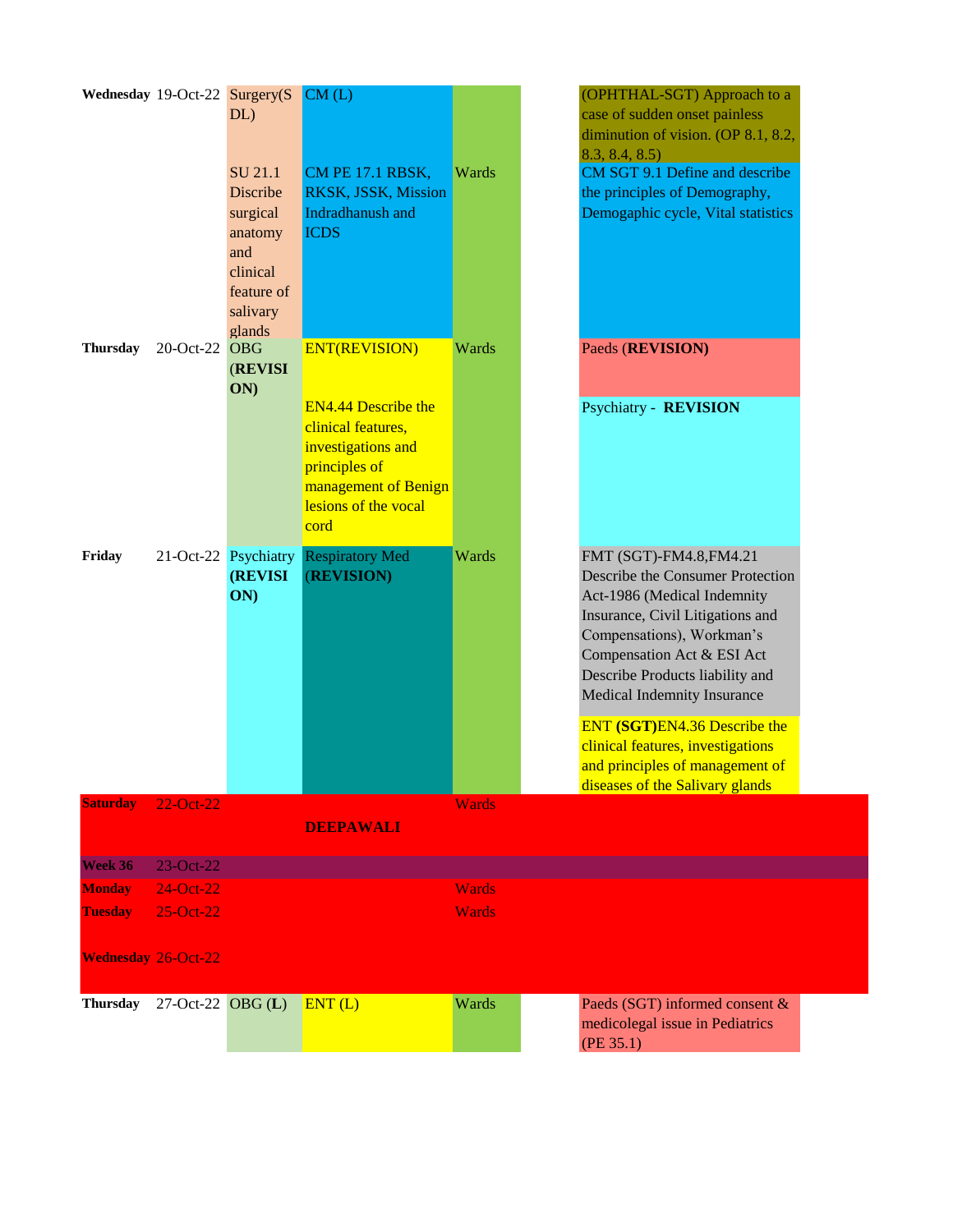|                 |           | OG 32.2 -<br>Enumerate<br>the causes<br>of<br>postmenopa<br>usal<br>bleeding<br>and describe<br>it,<br>mannageme<br>nt   | <b>EN4.45 Describe the</b><br>clinical features,<br>investigations and<br>principles of<br>management of Vocal<br>cord palsy                                                                                                                                                                                                                                     |       | Psychiatry(SGT)- Principles and<br>components of learning memory<br>and emotion PS2.3                                                                                                                                                                                                                                  |
|-----------------|-----------|--------------------------------------------------------------------------------------------------------------------------|------------------------------------------------------------------------------------------------------------------------------------------------------------------------------------------------------------------------------------------------------------------------------------------------------------------------------------------------------------------|-------|------------------------------------------------------------------------------------------------------------------------------------------------------------------------------------------------------------------------------------------------------------------------------------------------------------------------|
| Friday          |           | e and<br>describe<br>mental<br>illness<br>managem<br>and after<br>disaster.<br><b>PS 19.6</b>                            | 28-Oct-22 Psychiatry Respiratory Med<br>(Lecture) - (L)CT1.15 Prescribe<br><b>Enumerat</b> an appropriate<br>antituberculosis<br>regimen based on the<br>location of disease,<br>smear positivity and<br>negativity and<br>ent during co morbidities based<br>on current national<br>guidelines including<br>directly<br>observed tuberculosis<br>therapy (DOTS) | Wards | FMT (SGT)-FM4.8, FM4.21<br>Describe the Consumer Protection<br>Act-1986 (Medical Indemnity<br>Insurance, Civil Litigations and<br>Compensations), Workman's<br>Compensation Act & ESI Act<br>Describe Products liability and<br>Medical Indemnity Insurance                                                            |
|                 |           |                                                                                                                          |                                                                                                                                                                                                                                                                                                                                                                  |       | ENT (SGT)EN4.36 Describe the<br>clinical features, investigations<br>and principles of management of<br>diseases of the Salivary glands                                                                                                                                                                                |
| <b>Saturday</b> |           | 29-Oct-22 Pandemic<br>Module<br>(CM)<br>3.3<br>Operationa<br>1 Research<br>and its role<br>in outbreak<br>manageme<br>nt | Ortho(SDL)-OR 2<br>Define fracture,<br>various classifications<br>and principles of<br>management                                                                                                                                                                                                                                                                |       | Dermatology (SGT)<br>papulosquamous disorders<br>3.3, acne 1.3<br>Radiodiagnosis (SGT) (A+B)<br>RD1.2 Describe the evolution<br>of Radiodiagnosis. Identify<br>various radiological<br>equipments in the current era<br>RD 1.9- Role of Interventional<br>Radiology in common clinical<br>conditions. RD 1.10- Role of |
| Week 37         | 30-Oct-22 |                                                                                                                          |                                                                                                                                                                                                                                                                                                                                                                  |       | <b>Emergency Radiology,</b><br>Miscellaneous & Applied<br>aspects, Interaction with                                                                                                                                                                                                                                    |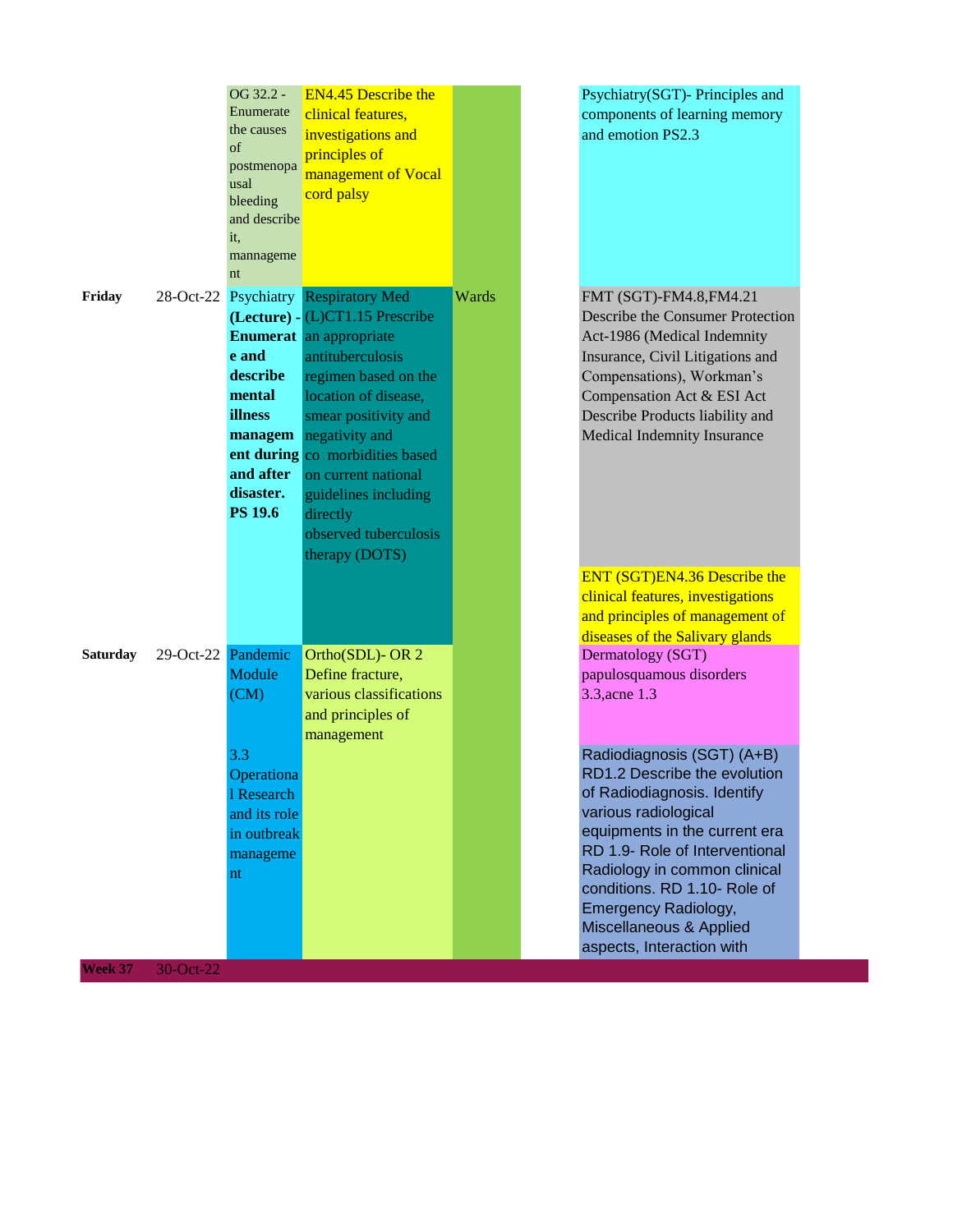| <b>Monday</b>  | 31-Oct-22 Medicine |                                     | FMT (L)-Define                        | Wards | OBG (SGT) OG 14.4 - Describe        |           |
|----------------|--------------------|-------------------------------------|---------------------------------------|-------|-------------------------------------|-----------|
|                |                    | (L)                                 | Consent. Describe                     |       | and discuss the classification,     |           |
|                |                    | Consent                             | different types of                    |       | diagnosis, management of            |           |
|                |                    |                                     | $(M 26.15,$ consent and               |       | abnormal labour - Dystocia          |           |
|                |                    |                                     | $26.12 - 13$ , ingredients of         |       |                                     |           |
|                |                    |                                     | Medicoleg informed consent.           |       |                                     |           |
|                |                    | al                                  | Describe the rules of                 |       |                                     |           |
|                |                    |                                     | documenta consent and                 |       |                                     |           |
|                |                    | tion and                            | importance of consent                 |       |                                     |           |
|                |                    | medical                             | in relation to age,                   |       |                                     |           |
|                |                    | records                             | emergency situation,                  |       |                                     |           |
|                |                    | keeping -                           | mental illness and                    |       |                                     |           |
|                |                    | <b>Describe</b>                     | alcohol intoxication                  |       |                                     |           |
|                |                    |                                     |                                       |       |                                     |           |
|                |                    | the medico                          |                                       |       |                                     |           |
|                |                    | legal                               | FM4.19                                |       |                                     |           |
|                |                    | aspects of                          |                                       |       |                                     |           |
|                |                    | suspected                           |                                       |       |                                     |           |
|                |                    | suicidal or                         |                                       |       |                                     |           |
|                |                    | homicidal                           |                                       |       |                                     |           |
|                |                    | poisoning                           |                                       |       |                                     |           |
|                |                    | and                                 |                                       |       |                                     |           |
|                |                    | demonstrat                          |                                       |       |                                     |           |
|                |                    | e the                               |                                       |       |                                     |           |
|                |                    | correct                             |                                       |       |                                     |           |
|                |                    | procedure                           |                                       |       |                                     |           |
|                |                    | to write a                          |                                       |       |                                     |           |
|                |                    | medico                              |                                       |       |                                     |           |
|                |                    | legal                               |                                       |       |                                     |           |
|                |                    | report on a                         |                                       |       |                                     |           |
|                |                    | suspected                           |                                       |       |                                     |           |
|                |                    | poisoning                           |                                       |       |                                     |           |
|                |                    | $\left(\prod_{i=1}^{n} 21.6\right)$ |                                       |       |                                     |           |
| <b>Tuesday</b> | $1-Nov-22$         | Ortho $(L)$                         | OPH(L)                                | Wards | (OPHTHAL-SGT) Approach to a         |           |
|                |                    | OR 7.1                              | Hypertensive                          |       | case of sudden onset painless       |           |
|                |                    | Describe                            | <b>Retinopathy: Grades</b>            |       | diminution of vision. (OP 8.1, 8.2, |           |
|                |                    | and                                 | and clinical                          |       | 8.3, 8.4, 8.5                       |           |
|                |                    |                                     | discuss the presentation. (OP $8.1$ , |       |                                     |           |
|                |                    | aetiopatho                          | 8.2)                                  |       |                                     |           |
|                |                    | genesis,                            |                                       |       |                                     |           |
|                |                    | clinical                            |                                       |       |                                     |           |
|                |                    | features,                           |                                       |       |                                     |           |
|                |                    | investigati                         |                                       |       |                                     |           |
|                |                    | on and                              |                                       |       |                                     |           |
|                |                    | principles                          |                                       |       |                                     |           |
|                |                    | of                                  |                                       |       |                                     |           |
|                |                    | manageme                            |                                       |       |                                     |           |
|                |                    | nt of                               |                                       |       |                                     |           |
|                |                    | Osteomala                           |                                       |       |                                     |           |
|                |                    | cia. Scurvv                         |                                       |       |                                     |           |
|                |                    |                                     |                                       |       | CM (SGT) 9.1 Define and             | Aligned   |
|                |                    |                                     |                                       |       | describe the principles of          | Session - |
|                |                    |                                     |                                       |       | Demography, Demogaphic cycle,       | Consent   |
|                |                    |                                     |                                       |       | Vital statistics                    |           |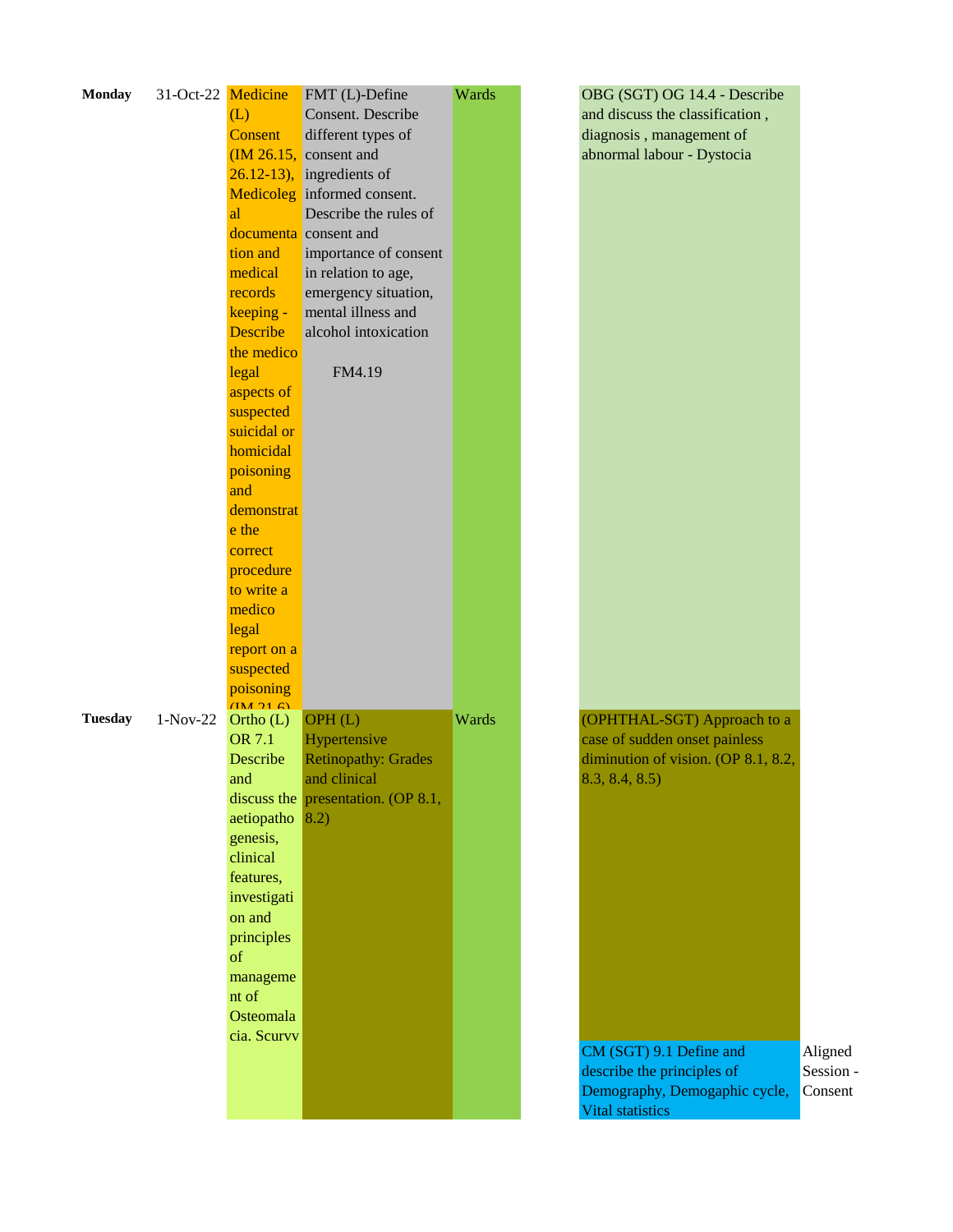| Wednesday 2-Nov-22 |                | Surgery<br>(Revision)                                                            | CM(L)<br><b>CM PE 17.1 National</b><br><b>Health Mission</b><br>(NHM)                                                                                                                                                              | Wards | (OPHTHAL-SGT)<br>Thermochemical injuries to the<br>eye: case scenarios and<br>management. (OP 9.5)<br>CM (SGT) 8.1 Describe and<br>discuss the epidemiological and<br>control measures including the us<br>of essential laboratory tests at the<br>primary care level for |
|--------------------|----------------|----------------------------------------------------------------------------------|------------------------------------------------------------------------------------------------------------------------------------------------------------------------------------------------------------------------------------|-------|---------------------------------------------------------------------------------------------------------------------------------------------------------------------------------------------------------------------------------------------------------------------------|
| Thursday           | $3-Nov-22$ OBG | <b>ED</b><br>the<br>and<br>describe<br>and<br>discuss the<br>legal<br>aspects of | ENT(L)<br>$(OG 20.1 - EN4.46$ Describe the<br><b>ALLIGN</b> clinical features,<br>investigations and<br><b>SESSION</b> principles of<br>management of<br>Enumerate Malignancy of the<br>Larynx &<br>indications <b>Hypopharynx</b> | Wards | communicable diseases<br>Paeds (SGT) ) informed consent<br>& medicolegal issue in Pediatrics<br>(PE 35.1)<br>Psychiatry SGT - Principles and<br>components of learning memory<br>and emotion PS2.3                                                                        |

| (OPHTHAL-SGT)                        |
|--------------------------------------|
| Thermochemical injuries to the       |
| eye: case scenarios and              |
| management. (OP 9.5)                 |
| CM (SGT) 8.1 Describe and            |
| discuss the epidemiological and      |
| control measures including the use   |
| of essential laboratory tests at the |
| primary care level for               |
| communicable diseases                |
| Paeds (SGT) ) informed consent       |
| & medicolegal issue in Pediatrics    |
| (PE 35.1)                            |
| Psychiatry SGT - Principles and      |
| components of learning memory        |
| and emotion PS2.3                    |
|                                      |
|                                      |
|                                      |
|                                      |
|                                      |
|                                      |
|                                      |
|                                      |
|                                      |
|                                      |
|                                      |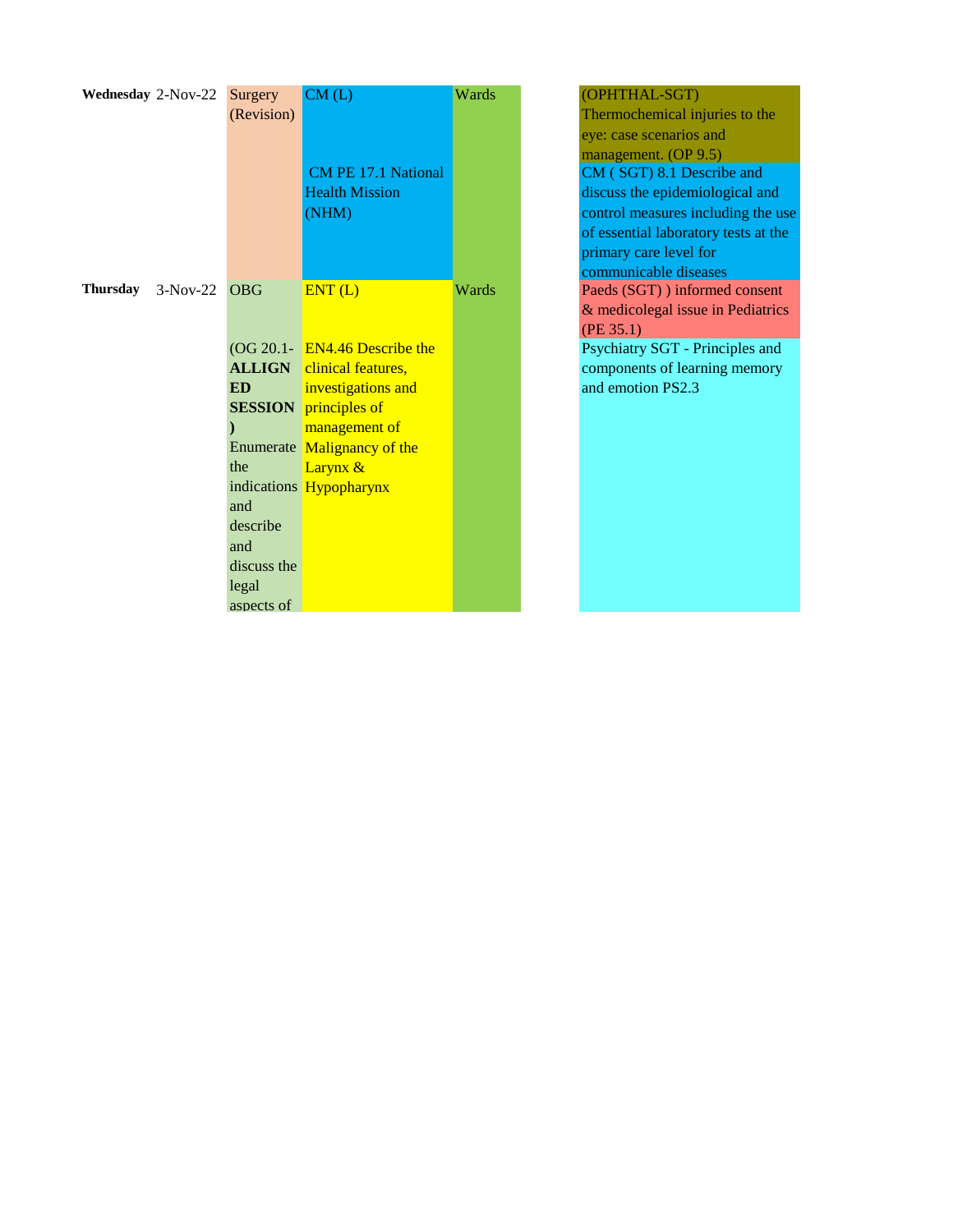| Friday          | $4-Nov-22$ | Psychiatry<br><b>Describe</b><br>objectives<br>and<br><b>National</b><br><b>Mental</b><br><b>Health</b><br>Program<br>and<br><b>Mental</b><br><b>Health</b><br><b>Care Act</b><br>2017. PS<br>19.2 | <b>Respiratory Med</b><br>(Lecture) - (L)CT1.14 Describe<br>and discuss the<br>pharmacology of<br>various anti-<br>content of tuberculous<br>agents, their<br>indications,<br>contraindications,<br>interactions and<br>adverse<br>reactions, CT1.17<br>Define criteria for the<br>cure of Tuberculosis;<br>describe and recognise<br>the features of drug<br>resistant tuberculosis, | Wards | FMT (SGT)FM9.5 FM14.2<br><b>FM8.9</b><br>Describe General Principles and<br>basic methodologies in treatment<br>of poisoning: decontamination,<br>supportive therapy, antidote<br>therapy, procedures of enhanced<br>elimination with regard to<br>Organophosphates, Carbamates,<br>Organochlorines, Pyrethroids,<br>Demonstrate the correct technique<br>of clinical examination in a<br>suspected case of poisoning &<br>prepare medico-legal report in a<br>simulated/supervised<br>environment |
|-----------------|------------|----------------------------------------------------------------------------------------------------------------------------------------------------------------------------------------------------|---------------------------------------------------------------------------------------------------------------------------------------------------------------------------------------------------------------------------------------------------------------------------------------------------------------------------------------------------------------------------------------|-------|----------------------------------------------------------------------------------------------------------------------------------------------------------------------------------------------------------------------------------------------------------------------------------------------------------------------------------------------------------------------------------------------------------------------------------------------------------------------------------------------------|
|                 |            |                                                                                                                                                                                                    | prevention and<br>therapeutic regimens                                                                                                                                                                                                                                                                                                                                                |       | Describe the procedure of<br>intimation of suspicious cases or<br>actual cases of foul play to the<br>police, maintenance of records,<br>preservation and despatch of<br>relevant samples for laboratory<br>analysis.<br>ENT (SGT)EN4.37 Describe the                                                                                                                                                                                                                                              |
|                 |            |                                                                                                                                                                                                    |                                                                                                                                                                                                                                                                                                                                                                                       |       | clinical features, investigations<br>and principles of management of                                                                                                                                                                                                                                                                                                                                                                                                                               |
|                 |            |                                                                                                                                                                                                    |                                                                                                                                                                                                                                                                                                                                                                                       |       | Ludwig's angina                                                                                                                                                                                                                                                                                                                                                                                                                                                                                    |
| <b>Saturday</b> | $5-Nov-22$ | Pandemic<br>Module<br>(CM)                                                                                                                                                                         | Ortho (SDL) OR 13.1<br>13.2 Define splints and<br>various splints used for<br>upper limb and lower<br>limb fractures                                                                                                                                                                                                                                                                  | wards | Dermatology (SGT) Vitiligo 2.2                                                                                                                                                                                                                                                                                                                                                                                                                                                                     |
|                 |            | $(SDL)$ 3.3<br>Applicatio<br>n of<br>operational<br>research in<br>case<br>scenarios                                                                                                               |                                                                                                                                                                                                                                                                                                                                                                                       |       | Radiodiagnosis (SGT) (C+D)<br>RD1.2 Describe the evolution of<br>Radiodiagnosis. Identify various<br>radiological equipments in the<br>current era RD 1.9- Role of<br>Interventional Radiology in<br>common clinical conditions. RD<br>1.10- Role of Emergency<br>Radiology, Miscellaneous &<br>Applied aspects, Interaction with<br><b>Clinical Departments</b>                                                                                                                                   |
| Week 38         | $6-Nov-22$ |                                                                                                                                                                                                    |                                                                                                                                                                                                                                                                                                                                                                                       |       |                                                                                                                                                                                                                                                                                                                                                                                                                                                                                                    |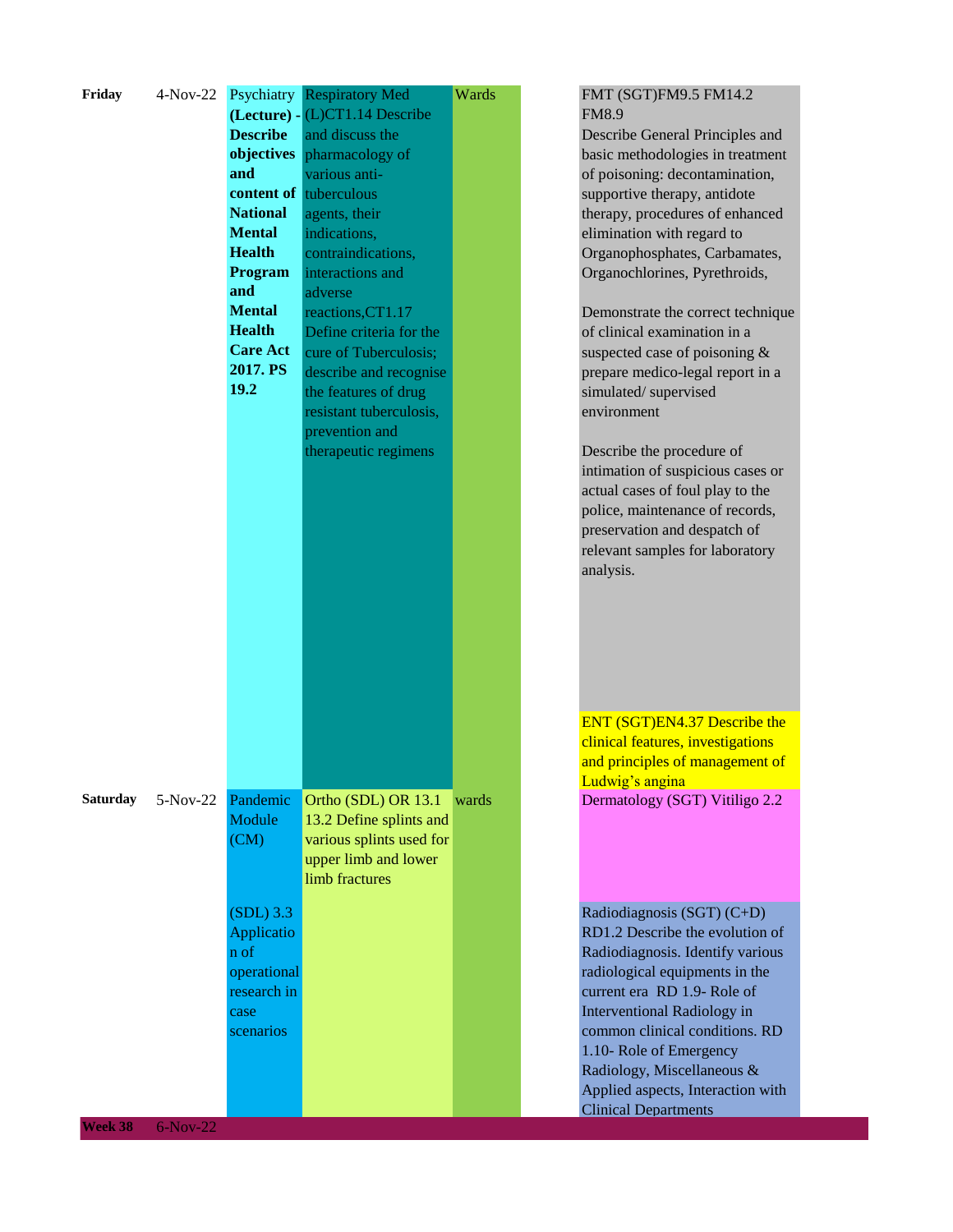| <b>Monday</b><br><b>Tuesday</b> | 7-Nov-22 Medicine<br><b>8-Nov-22</b> |                                                      | FMT (SGT)<br>(Revision) AETCOM Module 3.4<br>Case studies in<br>bioethics -<br>Confidentiality<br><b>GURUNANAK</b>                                                                                                                | Wards<br><b>Wards</b> | OBG (SGT) OG 14.4 - Describe<br>& discuss classification; diagnosis<br>management of abnormal labor -<br>Face Brow, transverse lie, cord<br>prolapse and compound<br>presentation.                                                                                                                                                                                                                                                                                                                                                                                                                                                                                                                                         |  |
|---------------------------------|--------------------------------------|------------------------------------------------------|-----------------------------------------------------------------------------------------------------------------------------------------------------------------------------------------------------------------------------------|-----------------------|----------------------------------------------------------------------------------------------------------------------------------------------------------------------------------------------------------------------------------------------------------------------------------------------------------------------------------------------------------------------------------------------------------------------------------------------------------------------------------------------------------------------------------------------------------------------------------------------------------------------------------------------------------------------------------------------------------------------------|--|
|                                 |                                      |                                                      | <b>JAYANTI</b>                                                                                                                                                                                                                    |                       |                                                                                                                                                                                                                                                                                                                                                                                                                                                                                                                                                                                                                                                                                                                            |  |
| Wednesday 9-Nov-22              |                                      | Surgery<br>(Revision)                                | CM(L)<br><b>CM MI 8.4 Emerging</b><br>infectious diseases                                                                                                                                                                         | Wards                 | (OPHTHAL-SGT)<br>Thermochemical injuries to the<br>eye: case scenarios and<br>management. (OP 9.5)<br>CM (SGT) 8.1 Describe and<br>discuss the epidemiological and<br>control measures including the use<br>of essential laboratory tests at the<br>primary care level for<br>communicable diseases                                                                                                                                                                                                                                                                                                                                                                                                                        |  |
| <b>Thursday</b>                 | ######## OBG                         | (Revision)                                           | <b>ENT (SDL) AETCOM Wards</b><br>Module 3.3<br><b>Foundation of</b><br>communication 4                                                                                                                                            |                       | Paeds Approach to a child with<br>fever (PE 34.14)<br>Psychiatry SGT - Principles of<br>personality development and<br>motivation PS 2.4                                                                                                                                                                                                                                                                                                                                                                                                                                                                                                                                                                                   |  |
| Friday                          |                                      | $(L)$ .AS3.1<br>Principles<br>of<br>preoperati<br>ve | ######### Anesthesia Respiratory Med<br>$(L)$ CT1.3 Discuss and<br>describe the impact of<br>co-infection with HIV<br>and other<br>co-morbid conditions.<br>evaluation Like diabetes on the<br>natural history of<br>tuberculosis | Wards                 | FMT (SGT)FM9.5 FM14.2<br><b>FM8.9</b><br>Describe General Principles and<br>basic methodologies in treatment<br>of poisoning: decontamination,<br>supportive therapy, antidote<br>therapy, procedures of enhanced<br>elimination with regard to<br>Organophosphates, Carbamates,<br>Organochlorines, Pyrethroids,<br>Demonstrate the correct technique<br>of clinical examination in a<br>suspected case of poisoning &<br>prepare medico-legal report in a<br>simulated/supervised<br>environment<br>Describe the procedure of<br>intimation of suspicious cases or<br>actual cases of foul play to the<br>police, maintenance of records,<br>preservation and despatch of<br>relevant samples for laboratory<br>analysis |  |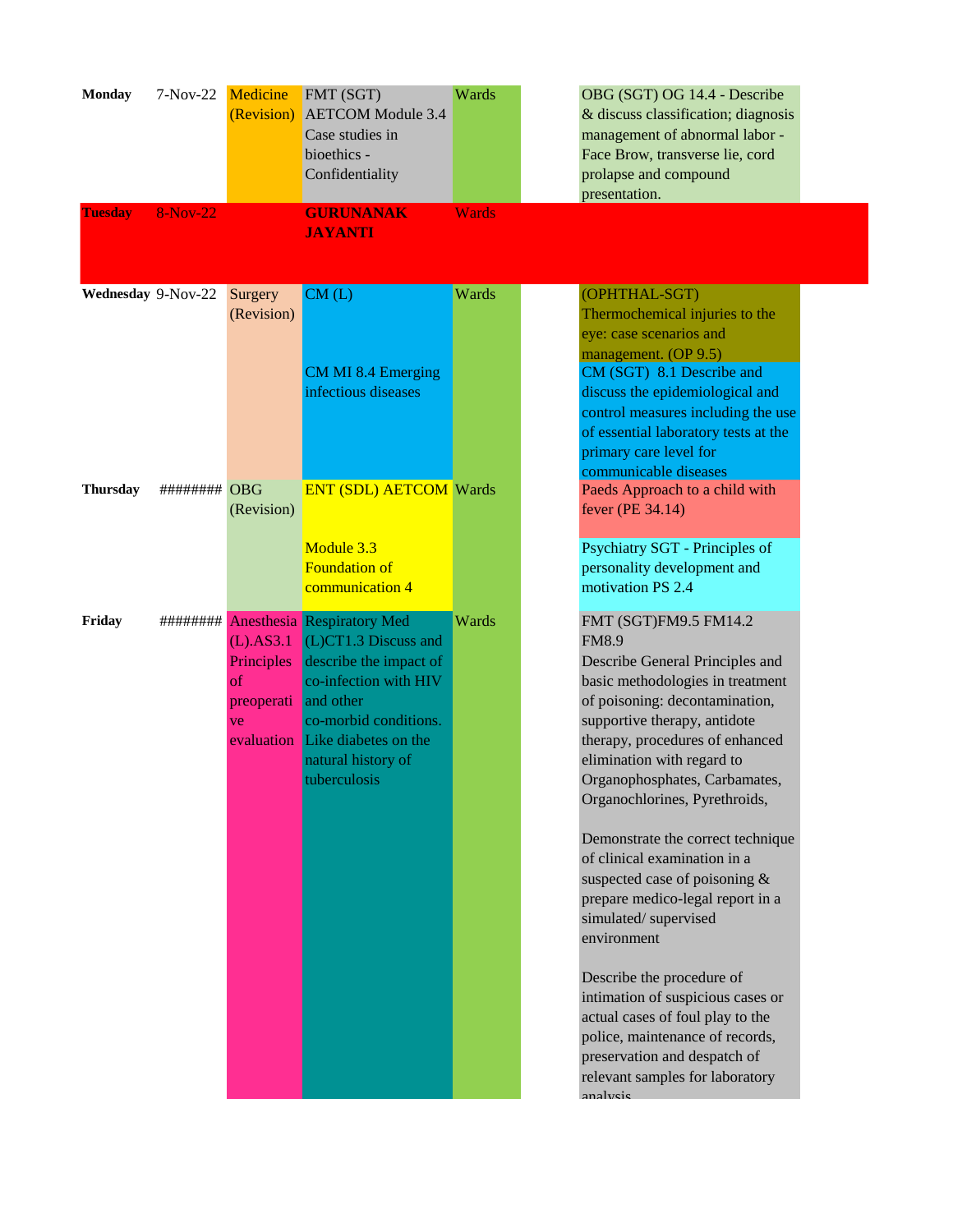| <b>Saturday</b>            | ########            | Pandemic                                                                                                                                                                                           | Ortho (SDL) OR 13.1                                                                                                               | Wards | ENT (SGT)EN4.37 Describe the<br>clinical features, investigations<br>and principles of management of<br>Ludwig's angina<br>Dermatology (SGT) Lichen                                                                                                                                                                                                                                                                                                                |
|----------------------------|---------------------|----------------------------------------------------------------------------------------------------------------------------------------------------------------------------------------------------|-----------------------------------------------------------------------------------------------------------------------------------|-------|--------------------------------------------------------------------------------------------------------------------------------------------------------------------------------------------------------------------------------------------------------------------------------------------------------------------------------------------------------------------------------------------------------------------------------------------------------------------|
|                            |                     | Module<br>(CM)<br>$(L)$ 3.3 Public<br>Health<br>survelliance,<br>its key<br>elements and<br>uses of<br>survelliance<br>in outbreak<br>prevention                                                   | 13.2 Define traction<br>and describe various<br>tractions used fracture<br>management                                             |       | planus 4.2, scabies 5.3<br>Radiotherapy(SGT) RT4.5<br>Discuss and Describe role of<br>radiation in management of<br>common malignancie in<br>India(region wise)                                                                                                                                                                                                                                                                                                    |
| Week 39                    | ########            |                                                                                                                                                                                                    |                                                                                                                                   |       |                                                                                                                                                                                                                                                                                                                                                                                                                                                                    |
| <b>Monday</b>              | ######### Medicine  | (Revision)                                                                                                                                                                                         | FMT (SGT)<br><b>AETCOM</b> Module 3.4<br>Case studies in<br>bioethics -<br>Confidantiality                                        | Wards | OBG (SGT): OG 14.4- Describe<br>& discuss classification; diagnosis<br>management of abnormal labor -<br>Occipito posterior position.                                                                                                                                                                                                                                                                                                                              |
| <b>Tuesday</b>             | ######### Ortho (L) | <b>OR 7.1</b><br>Describe<br>and discuss<br>the<br>aetiopathog<br>enesis,<br>clinical<br>features.<br>investigatio<br>n and<br>principles of<br>managemen<br>t of Rickets<br>and Pagets<br>disease | OPH (L) Central<br><b>Retinal Artery and</b><br>Vein Occlusion:<br>etiology, clinical<br>presentation and<br>management. (OP 8.2) | Wards | FMT (SGT)FM 9.5, FM14.3<br>Describe General Principles and<br>basic methodologies in treatment<br>of poisoning: decontamination,<br>supportive therapy, antidote<br>therapy, procedures of enhanced<br>elimination with regard to<br>Paraquat, Aluminium and Zinc<br>phosphide<br>Assist and demonstrate the proper<br>technique in collecting, preserving<br>and dispatch of the exhibits in a<br>suspected case of poisoning, along<br>with clinical examination |
|                            |                     |                                                                                                                                                                                                    |                                                                                                                                   |       | <b>ENT (SGT)EN4.38 Elicit</b><br>document and present a correct<br>history demonstrate and describe<br>the clinical features, choose the<br>correct investigations and describe<br>the principles of management of<br>type of dysphagia                                                                                                                                                                                                                            |
| Wednesday ######## Surgery |                     | (Revision)                                                                                                                                                                                         | CM (L) PH 1.55                                                                                                                    | Wards | Optha (SGT) AETCOM Module<br>3.2 Case studies in bioethics -<br><b>Disclosure of Medical Errors</b>                                                                                                                                                                                                                                                                                                                                                                |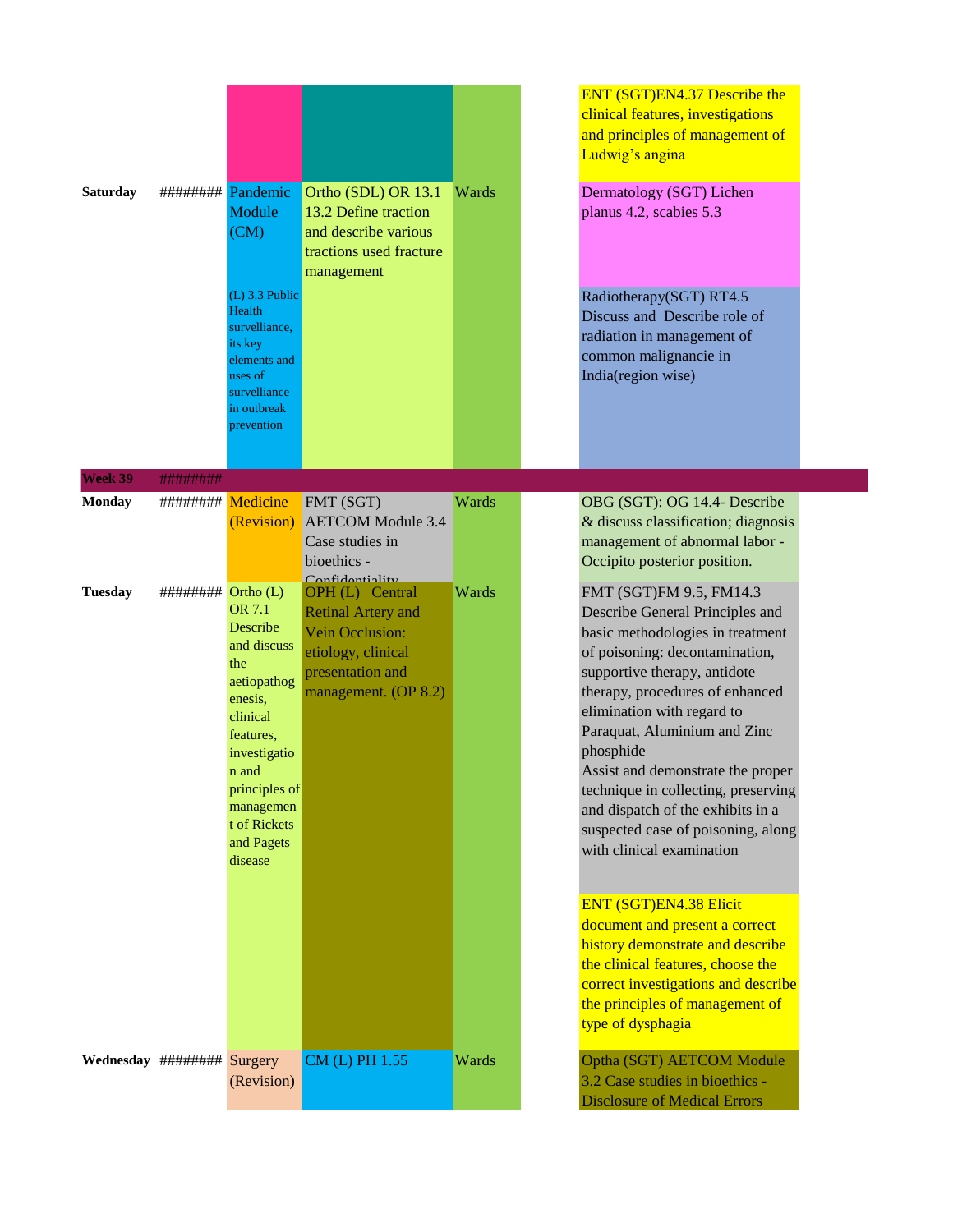|                 |                   |                                                                                                                                                                                           | <b>National Health</b><br>Programmes<br>(immunisation, NTEP,<br>NLEP, NACO,<br>NVBCDP, NPCDCS,<br>NMCP, NNAPP and<br>iodine deficiency                                                                                                                                                                                                                |       |
|-----------------|-------------------|-------------------------------------------------------------------------------------------------------------------------------------------------------------------------------------------|-------------------------------------------------------------------------------------------------------------------------------------------------------------------------------------------------------------------------------------------------------------------------------------------------------------------------------------------------------|-------|
| <b>Thursday</b> | ######## OBG      | (Revision)                                                                                                                                                                                | <b>ENT (SDL) AETCOM Wards</b><br>Module 3.3<br><b>Foundation of</b><br>communication 4                                                                                                                                                                                                                                                                |       |
| Friday          | ########          | a(L)<br>). <sub>AS4.1</sub><br>in<br>induction<br>and<br>maintenan<br>ce of<br>general<br>anaesthesi<br>a                                                                                 | <b>Anaesthesi Respiratory Med</b><br>(L)CT2.1 Define and<br>classify obstructive<br>Drugs used airway disease, CT2.2<br>Describe and discuss<br>the epidemiology, risk<br>factors and evolution<br><sub>of</sub><br>obstructive airway<br>disease, CT2.5<br>Describe and discuss<br>the genetics of alpha 1<br>antitrypsin deficiency<br>in emphysema | Wards |
| <b>Saturday</b> | ######## Pandemic | Module<br>$\overline{\text{ (CM)}}$<br>$(L)$ 3.3<br>Integrated<br><b>Disease</b><br>Survellian<br>ce Project<br>(IDSP),<br>types of<br>survellianc<br>e and data<br>collection<br>methods | Ortho (SDL) OR 2.10<br>Describe<br>complications of<br>fracture shaft femur                                                                                                                                                                                                                                                                           | Wards |

CM (SGT) AETCOM Module 3.1 Foundation of communication -3 Paeds (Revision) Psychiatry SGT- Principles of personality development and motivation PS 2.4 FMT (SGT)FM 9.5, FM14.3 Describe General Principles and basic methodologies in treatment of poisoning: decontamination, supportive therapy, antidote therapy, procedures of enhanced elimination with regard to Paraquat, Aluminium and Zinc phosphide Assist and demonstrate the proper technique in collecting, preserving and dispatch of the exhibits in a suspected case of poisoning, along with clinical examination ENT (SGT)EN4.38 Elicit document and present a correct history demonstrate and describe the clinical features, choose the correct investigations and describe the principles of management of type of dysphagia Dermatology (SGT) Fungal infection 7.3, viral infections 8.1,8.7 RADIOTHERAPY(SGT) RT 5.1 Describe and discuss cancer prevention,screening,vaccination and cancer registry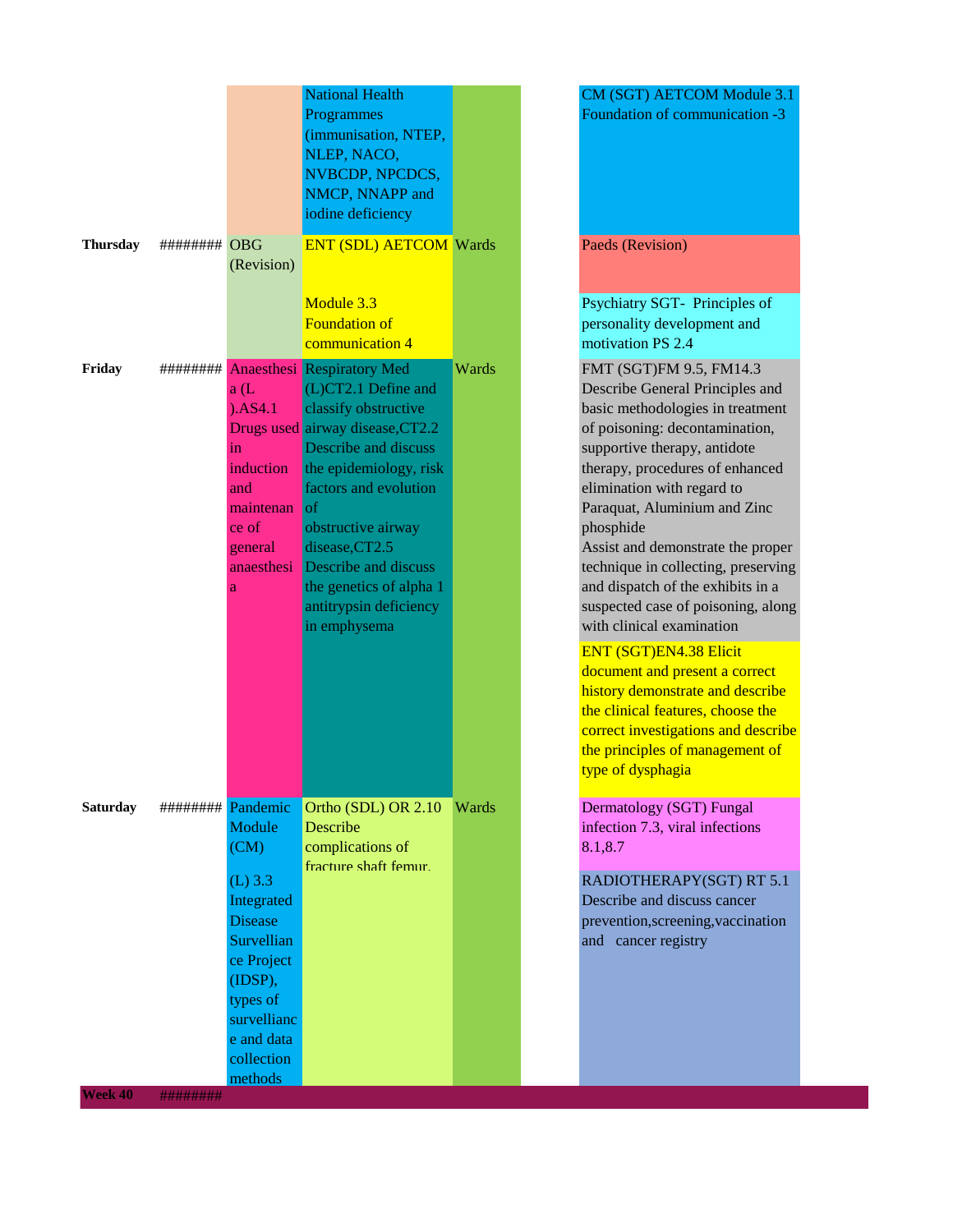| <b>Monday</b>                    |                                               | <b>AETCOM</b><br>Module 3.4<br>Case studies bioethics -<br>in bioethics -<br>Confidential<br>ity                                    | ######## FMT (SDL)- FMT (SGT)<br><b>AETCOM</b> Module 3.4<br>Case studies in<br>Confidentiality                                        | Wards          |
|----------------------------------|-----------------------------------------------|-------------------------------------------------------------------------------------------------------------------------------------|----------------------------------------------------------------------------------------------------------------------------------------|----------------|
| Tuesday                          | $\# \# \# \# \# \# \longrightarrow$ Ortho (L) | <b>OR</b> 10.1<br>Classify<br>bone<br>tumors and<br>discuss<br>general<br>principals<br>for the<br>manageme<br>nt of bone<br>tumors | OPH (L) Age Related Wards<br><b>Macular Degeneration:</b><br>Etiopathogenesis,<br>clinical presentation<br>and management. (OP<br>8.2) |                |
| Wednesday $\# \# \# \# \# \# \#$ |                                               | Surgery<br>(Revision)                                                                                                               | CM(L)<br><b>CM PE 19.2</b>                                                                                                             | Wards<br>Wards |
|                                  |                                               |                                                                                                                                     | Epidemiology of<br>vaccine preventable<br>diseases                                                                                     |                |
| Thursday                         | ######### OBG                                 | (Revision)                                                                                                                          | <b>ENT (REVISION)</b><br><b>EN4.47 Describe the</b><br>clinical features.<br>investigations and                                        | Wards          |
|                                  |                                               |                                                                                                                                     | principles of<br>management of Stridor                                                                                                 |                |

# OBG (SGT) OG 15.1 -Enumerate and describe the indications and steps of common obstetric procedures, technique and complications : Episiotomy. FMT (SGT)FM10.1 Describe General Principles and basic methodologies in treatment of poisoning: decontamination, supportive therapy, antidote therapy, procedures of enhanced elimination with regard to:Antipyretics – Paracetamol, Salicylates,A nti-Infectives ,Neuropsychotoxicology - Barbiturates, benzodiazepins phenytoin, lithium, haloperidol, neuroleptics, tricyclics ENT (SGT)EN4.41 Describe the clinical features, investigations and principles of management of Acute & chronic abscesses in relation to Pharynx Optha (SGT) AETCOM Module 3.2 Case studies in bioethics - Disclosure of Medical Errors CM (SGT) AETCOM Module 3.1 Foundation of communication -3 Paeds (Revision) Wards Paeds (Revision) s Psychiatry SGT- Define and

integrated with Paediatric

distinguish normality and abnormality PS 2.5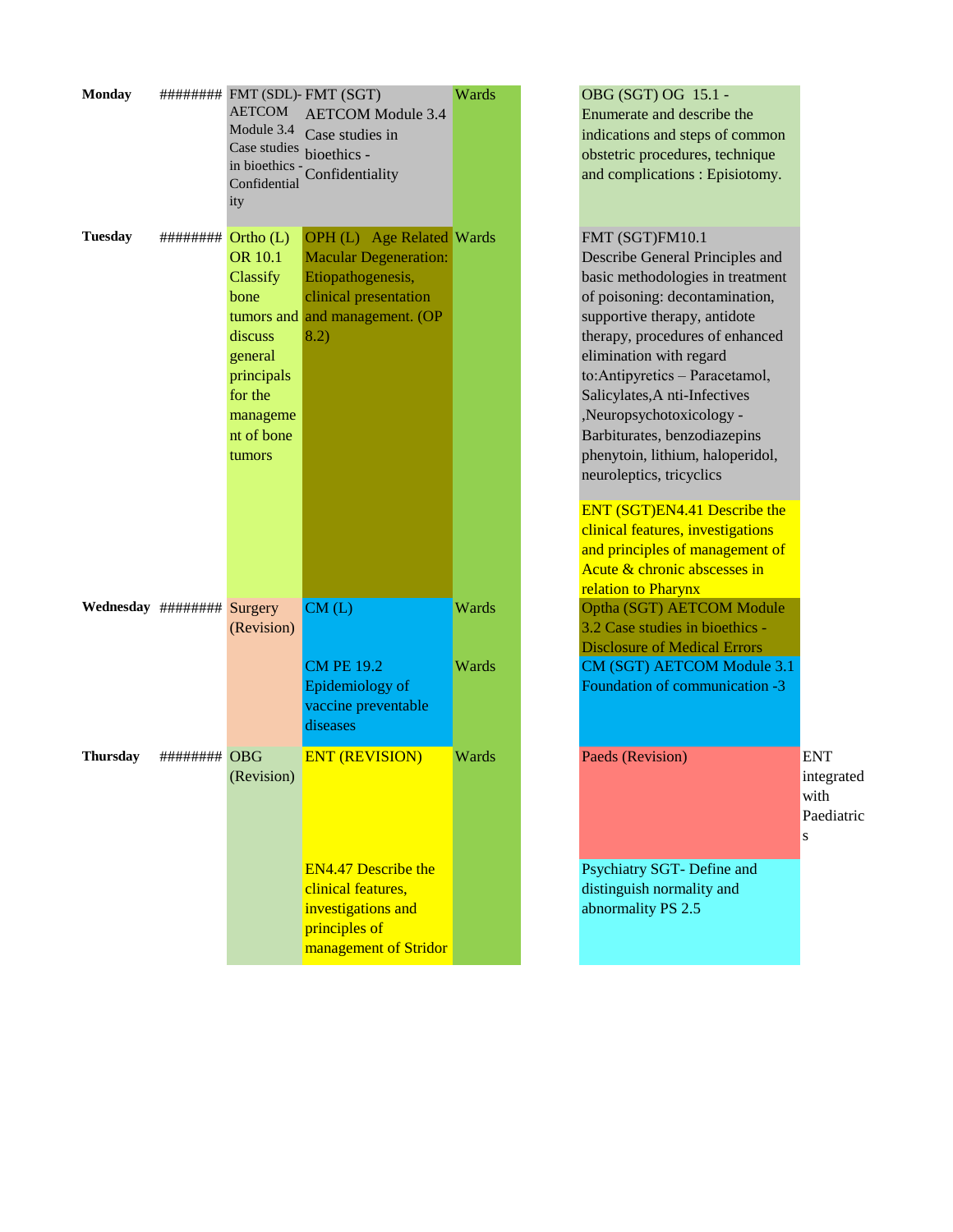| Friday          |                   | a(L)<br>). <sub>AS4.2</sub><br>Anatomy<br>of airway<br>and its<br>a                                                     | ######### Anaesthesi Respiratory Med<br>$(L)CT2.3$ Enumerate<br>and describe the<br>causes of acute<br>episodes in patients<br>with obstructive<br>application airway disease, CT2.6<br>for general Describe the role of<br>anaesthesi the environment in the<br>cause and exacerbation<br>of obstructive airway<br>disease, CT2.7<br>Describe and discuss<br>allergic and non-<br>allergic precipitants of<br>obstructive airway<br>disease. | Wards | FMT (SGT)FM10.1<br>Describe General Principles and<br>basic methodologies in treatment<br>of poisoning: decontamination,<br>supportive therapy, antidote<br>therapy, procedures of enhanced<br>elimination with regard<br>to:Antipyretics - Paracetamol,<br>Salicylates, A nti-Infectives<br>,Neuropsychotoxicology -<br>Barbiturates, benzodiazepins<br>phenytoin, lithium, haloperidol,<br>neuroleptics, tricyclics<br>ENT (SGT)EN4.41 Describe the<br>clinical features, investigations |
|-----------------|-------------------|-------------------------------------------------------------------------------------------------------------------------|-----------------------------------------------------------------------------------------------------------------------------------------------------------------------------------------------------------------------------------------------------------------------------------------------------------------------------------------------------------------------------------------------------------------------------------------------|-------|--------------------------------------------------------------------------------------------------------------------------------------------------------------------------------------------------------------------------------------------------------------------------------------------------------------------------------------------------------------------------------------------------------------------------------------------------------------------------------------------|
| <b>Saturday</b> | ######## Pandemic |                                                                                                                         | Ortho (SDL) OR 11.1                                                                                                                                                                                                                                                                                                                                                                                                                           | Wards | and principles of management of<br>Acute & chronic abscesses in<br>relation to Pharynx<br>Dermatology (SGT) Leprosy                                                                                                                                                                                                                                                                                                                                                                        |
|                 |                   | Module<br>(CM)                                                                                                          | Describe Brachial<br>Plexus injury and its<br>management                                                                                                                                                                                                                                                                                                                                                                                      |       | 9.1, 9.4, 9.5, 9.6, 9.7                                                                                                                                                                                                                                                                                                                                                                                                                                                                    |
|                 |                   | 3.3<br>Discussion-<br>Survellian<br>ce activity<br>at<br>peripheral<br>institution<br>(SC/PHC)<br>as per<br><b>IDSP</b> |                                                                                                                                                                                                                                                                                                                                                                                                                                               |       | RADIOTHERAPY(SGT) RT4.8<br>Oncologic emergencies and<br>palliative care                                                                                                                                                                                                                                                                                                                                                                                                                    |
| Week 41         | ########          |                                                                                                                         |                                                                                                                                                                                                                                                                                                                                                                                                                                               |       |                                                                                                                                                                                                                                                                                                                                                                                                                                                                                            |
| <b>Monday</b>   |                   | <b>AETCOM</b><br>Module 3.5<br>Case studies<br>in bioethics -<br>Fiduciary<br>duty                                      | ######## FMT (SDL) FMT (SGT)<br><b>AETCOM</b> Module 3.5<br>Case studies in<br>bioethics - Fiduciary<br>duty                                                                                                                                                                                                                                                                                                                                  | Wards | OBG (SGT) OG 15.1 -<br>Enumerate and describe the<br>indications and steps of common<br>obstetric procedures, technique<br>and complications : Vaccum<br>extraction                                                                                                                                                                                                                                                                                                                        |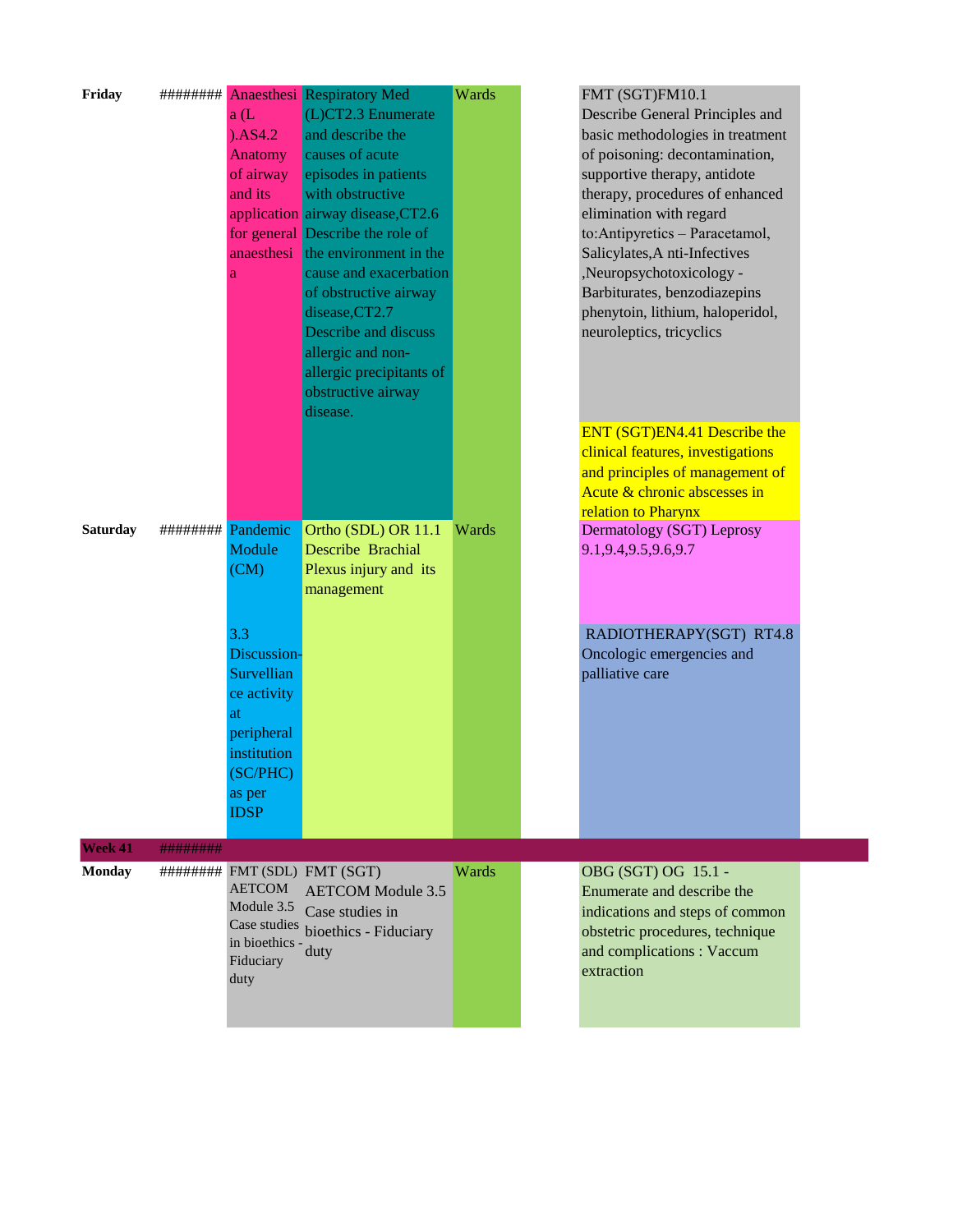| <b>Tuesday</b> |            | ######### <b>Ortho</b> (L)<br><b>OR 10.1</b><br>Describe<br>and<br>discuss the<br>aetiopatho<br>genesis,<br>clinical<br>features,<br>investigati<br>ons and<br>principles<br>of<br>manageme<br>nt of<br>benign | OPH (L) Blunt<br>Ocular Trauma:<br>Etiopathogenesis,<br>clinical presentation<br>and management. (OP<br>9.5)                                                                                                                                                                     | Wards |
|----------------|------------|----------------------------------------------------------------------------------------------------------------------------------------------------------------------------------------------------------------|----------------------------------------------------------------------------------------------------------------------------------------------------------------------------------------------------------------------------------------------------------------------------------|-------|
|                |            | <b>bone</b><br>Y                                                                                                                                                                                               | Wednesday ######## SURGER CM (SDL)AETCOM                                                                                                                                                                                                                                         |       |
|                |            | <b>ASSESS</b><br><b>MENT &amp;</b><br><b>FEEDBA</b><br><b>CK</b>                                                                                                                                               | Module 3.1<br><b>Foundation of</b><br>communication -3                                                                                                                                                                                                                           | Wards |
| Thursday       | $1-Dec-22$ | <b>OBG</b><br>(Revision)                                                                                                                                                                                       | <b>ENT(REVISION)</b><br><b>EN4.49 Elicit</b><br>document and present<br>a correct history,<br>demonstrate and<br>describe the clinical<br>features, choose the<br>correct investigations<br>and describe the<br>principles of<br>management of foreign<br>bodies in the air $\&$ | Wards |

FMT (SGT)FM10.1 Describe General Principles and basic methodologies in treatment of poisoning: decontamination, supportive therapy, antidote therapy, procedures of enhanced elimination with regard to: iv .N arcotic Analgesics, Anaesthetics, and Muscle Relaxants v. Cardiovascular Toxicology Cardiotoxic plants – oleander, odollam, aconite, digitalisvi. Gastro-Intestinal and Endocrinal Drugs – Insulin ENT (SGT)EN4.43 Describe the clinical features, investigations and principles of management of Acute & Chronic Laryngitis Optha (SGT) AETCOM Module 3.2 Case studies in bioethics - Disclosure of Medical Errors CM (SGT) AETCOM Module 3.1 Foundation of communication -3

## Paeds SGT(REFLECTION)

Psychiatry SGT- Define and distinguish normality and abnormality PS 2.5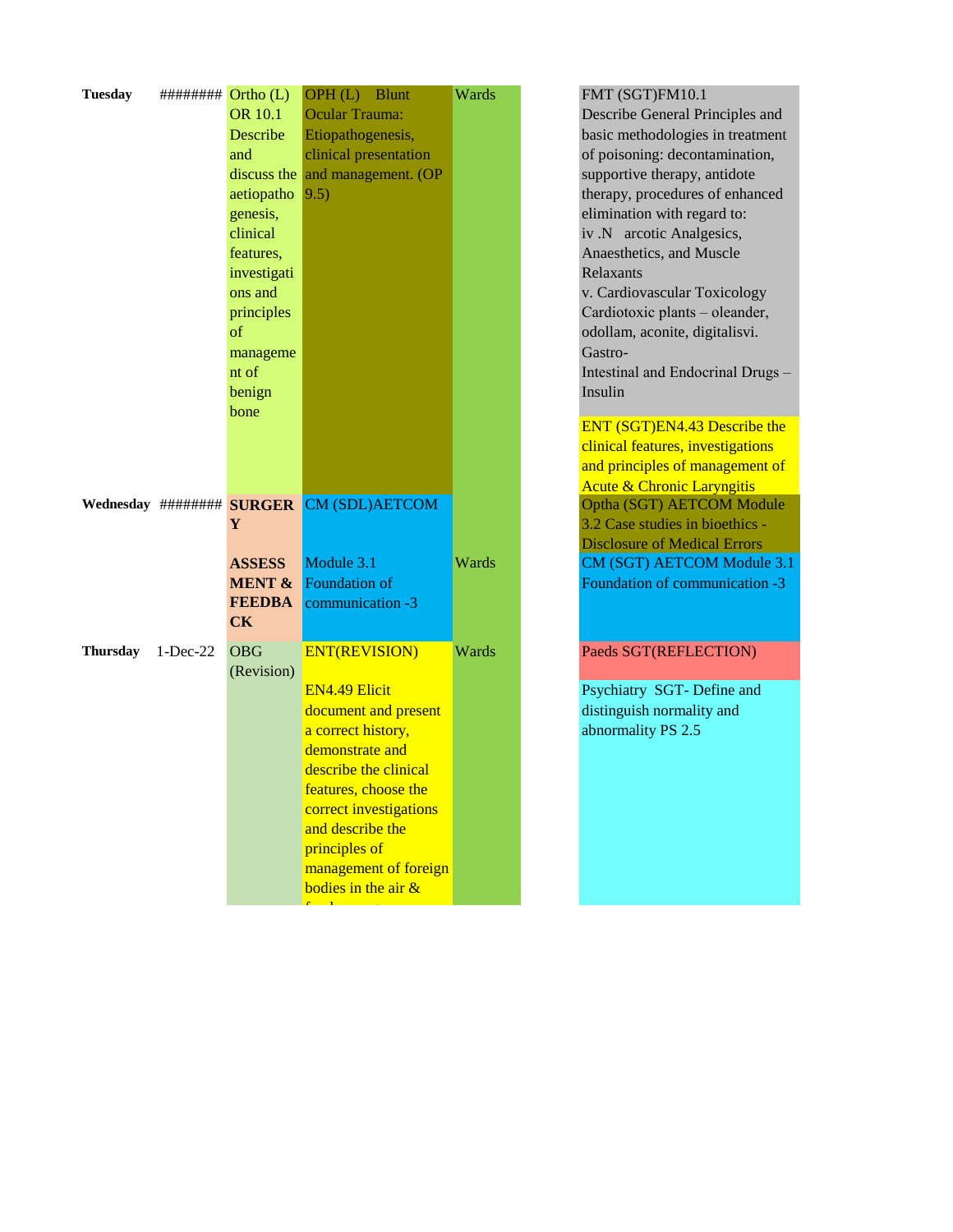| Friday          | $2$ -Dec-22 |               | <b>Anaesthesi</b> Respiratory Med | Wards | FMT (SGT)FM10.1                       |  |
|-----------------|-------------|---------------|-----------------------------------|-------|---------------------------------------|--|
|                 |             | a(L)          | (SDL)CT2.4 Describe               |       | Describe General Principles and       |  |
|                 |             | $)$ AS $8.1$  | and discuss the                   |       | basic methodologies in treatment      |  |
|                 |             | Pain          | physiology and                    |       | of poisoning: decontamination,        |  |
|                 |             | pathways,     | pathophysiology of                |       | supportive therapy, antidote          |  |
|                 |             | AS8.4         | hypoxia and                       |       | therapy, procedures of enhanced       |  |
|                 |             |               | Drugs used hypercapneia, CT2.20   |       | elimination with regard to:           |  |
|                 |             | in            | Describe and discuss              |       | iv .N arcotic Analgesics,             |  |
|                 |             |               | manageme the principles and use   |       | Anaesthetics, and Muscle              |  |
|                 |             | nt of pain    | of oxygen therapy in              |       | Relaxants                             |  |
|                 |             |               | the hospital and at               |       | v. Cardiovascular Toxicology          |  |
|                 |             |               | home.                             |       | Cardiotoxic plants - oleander,        |  |
|                 |             |               |                                   |       | odollam, aconite, digitalisvi.        |  |
|                 |             |               |                                   |       | Gastro-                               |  |
|                 |             |               |                                   |       | Intestinal and Endocrinal Drugs-      |  |
|                 |             |               |                                   |       | Insulin                               |  |
|                 |             |               |                                   |       | ENT (SGT)EN4.43 Describe the          |  |
|                 |             |               |                                   |       | clinical features, investigations     |  |
|                 |             |               |                                   |       | and principles of management of       |  |
|                 |             |               |                                   |       | <b>Acute &amp; Chronic Laryngitis</b> |  |
| <b>Saturday</b> | $3-Dec-22$  | Pandemic      | Ortho (REVISION)                  | Wards | Dermatology (SGT) STD                 |  |
|                 |             | Module        |                                   |       | 10.3, 10.4, 10.6, 10.8                |  |
|                 |             | (CM)          |                                   |       |                                       |  |
|                 |             | 3.3 Visit to  |                                   |       | Radiotherapy (SGT) RT 4.7             |  |
|                 |             | <b>PHC</b>    |                                   |       | Counsel patients regarding acute      |  |
|                 |             |               |                                   |       | and late effects of radiation and     |  |
|                 |             |               |                                   |       | supportive care                       |  |
| Week 42         | $4-Dec-22$  |               |                                   |       |                                       |  |
| <b>Monday</b>   | 5-Dec-22    | $FA -$        | FMT (SGT)                         | Wards | OBG (SGT) OG 15.1 -                   |  |
|                 |             |               | <b>FORENSI AETCOM Module 3.5</b>  |       | Enumerate and describe the            |  |
|                 |             | $\mathbf C$   | Case studies in                   |       | indications and steps of common       |  |
|                 |             | <b>MEDICI</b> | bioethics - Fiduciary             |       | obstetric procedures, technique       |  |
|                 |             | NE &          | duty                              |       | and complications : Forceps.          |  |
|                 |             | <b>TOXICO</b> |                                   |       |                                       |  |
|                 |             | <b>LOGY</b>   |                                   |       |                                       |  |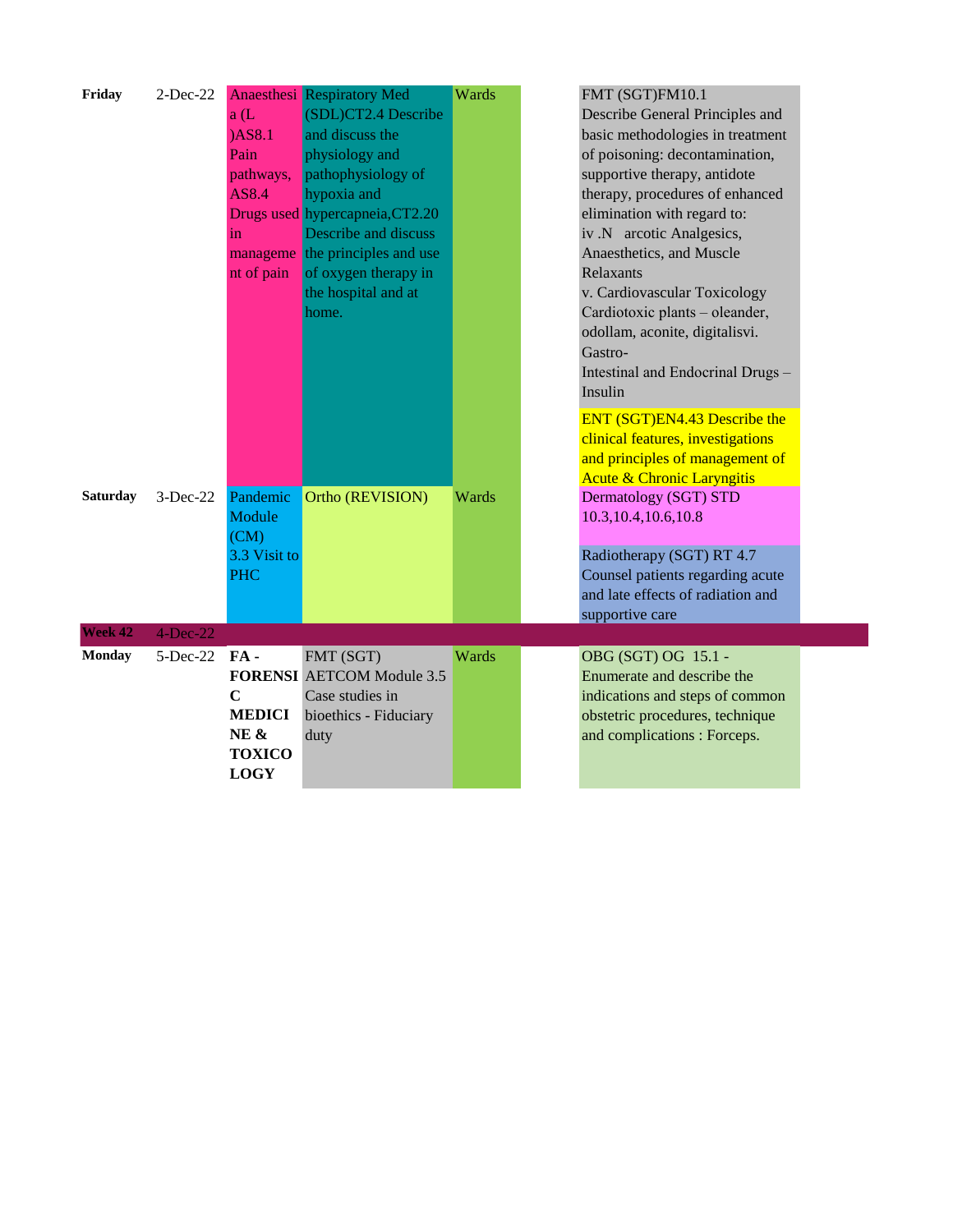| <b>Tuesday</b>     | $6$ -Dec-22 | Ortho $(L)$<br><b>OR 10.1</b><br>Describe<br>and<br>aetiopatho<br>genesis,<br>clinical<br>features,<br>investigati<br>ons and<br>principles<br>of<br>manageme<br>nt of<br>malignant<br>bone<br>tumours              | <b>OPH</b> (L) Penetrating<br>Ocular Trauma:<br>Etiopathogenesis,<br>clinical presentation<br>discuss the and management. (OP<br> 9.5) | Wards | FMT (SGT)FM12.1<br>Describe features and<br>management of abuse/poisoning<br>with following camicals: Tobacco,<br>cannabis, amphetamines, cocaine,<br>hallucinogens, designer drugs &<br>solvent                                                 |
|--------------------|-------------|---------------------------------------------------------------------------------------------------------------------------------------------------------------------------------------------------------------------|----------------------------------------------------------------------------------------------------------------------------------------|-------|--------------------------------------------------------------------------------------------------------------------------------------------------------------------------------------------------------------------------------------------------|
|                    |             |                                                                                                                                                                                                                     |                                                                                                                                        |       | <b>ENT (SGT)EN4.48 Elicit</b><br>document and present a correct<br>history, demonstrate and describe<br>the clinical features, choose the<br>correct investigations and describe<br>the principles of management of<br><b>Airway Emergencies</b> |
| Wednesday 7-Dec-22 |             | Ortho $(L)$<br><b>OR 10.1</b><br>Describe<br>and<br>discuss the<br>aetiopatho<br>genesis,<br>clinical<br>features.<br>investigati<br>ons and<br>principles<br>of<br>manageme<br>nt of<br>pathologic<br>al fractures | <b>ENT(REVISION)</b>                                                                                                                   |       | Optha (SGT) AETCOM Module<br>3.2 Case studies in bioethics -<br><b>Disclosure of Medical Errors</b>                                                                                                                                              |
|                    |             |                                                                                                                                                                                                                     |                                                                                                                                        | Wards | CM (SGT) AETCOM Module 3.1<br>Foundation of communication -3                                                                                                                                                                                     |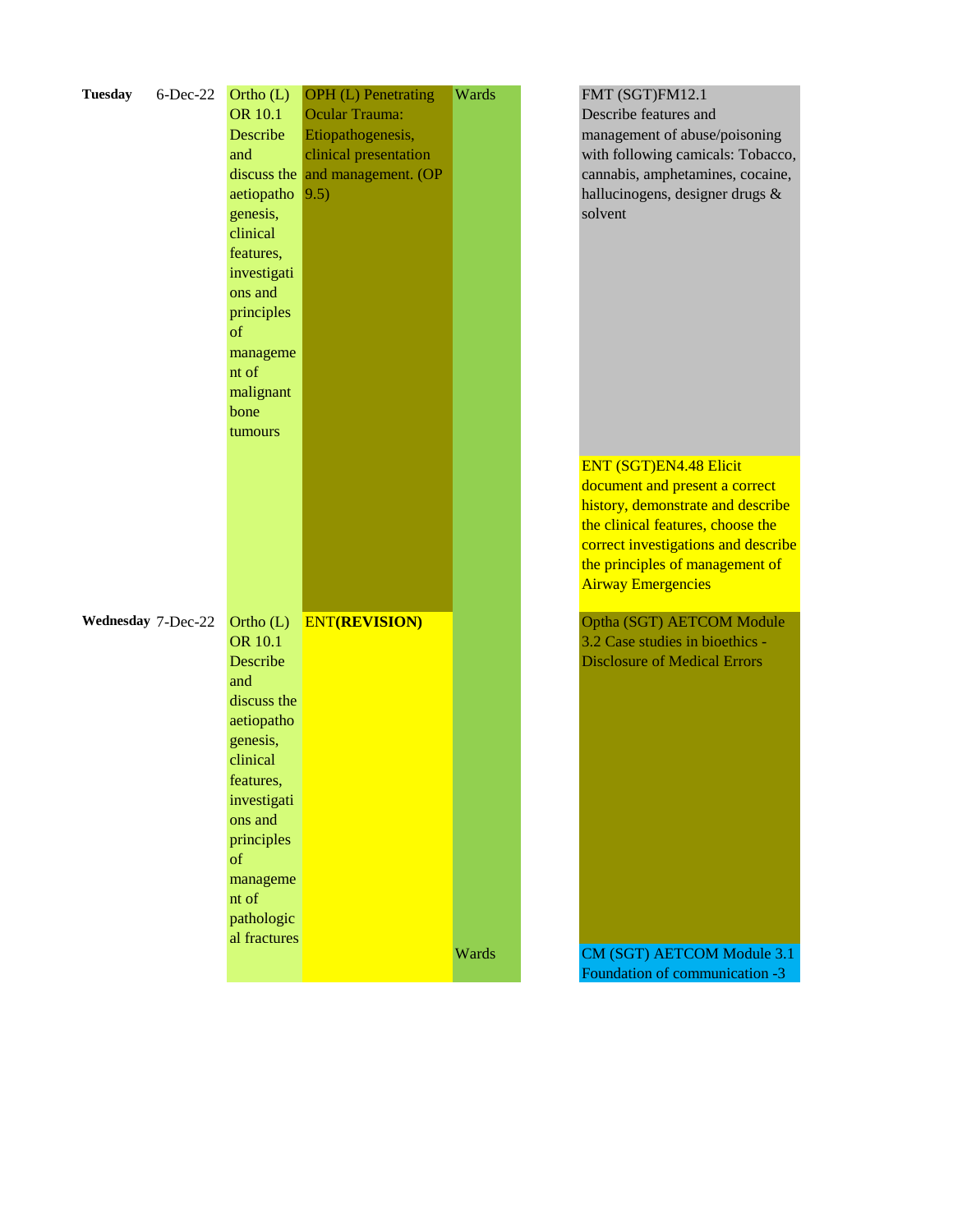| <b>Thursday</b> | 8-Dec-22           | pinal $\&$<br>Epidural<br>blocks, AS<br>5.2Brachia<br>1 plexus<br>block | Anaesthesi Anaesthesia (SDL<br>).AS4.5Monitoring of<br>(L)AS5.1S patients during<br>anaesthesia                                                                                                                                                                                                                                                                           | Wards | Paeds (REFLECTION)                                                                                                                                                                                                                               |
|-----------------|--------------------|-------------------------------------------------------------------------|---------------------------------------------------------------------------------------------------------------------------------------------------------------------------------------------------------------------------------------------------------------------------------------------------------------------------------------------------------------------------|-------|--------------------------------------------------------------------------------------------------------------------------------------------------------------------------------------------------------------------------------------------------|
|                 |                    |                                                                         |                                                                                                                                                                                                                                                                                                                                                                           |       | <b>Psychiatry SGT-REVISION</b>                                                                                                                                                                                                                   |
| Friday          | $9-Dec-22$         | Local<br>$\overline{\text{cs}}$                                         | <b>Anaesthesi</b> Respiratory Med<br>a (L)AS5.4 (SDL)CT2.16 Discuss<br>and describe therapies<br>Anaestheti for OAD including<br>bronchodilators,<br>leukotriene inhibitors,<br>mast cell stabilisers,<br>theophylline, inhaled<br>and<br>systemic steroids,<br>oxygen and<br>immunotherapy,CT2.1<br>7 Describe and discuss<br>the indications for<br>vaccinations in OAD | Wards | FMT (SGT)FM12.1<br>Describe features and<br>management of abuse/poisoning<br>with following camicals: Tobacco,<br>cannabis, amphetamines, cocaine,<br>hallucinogens, designer drugs &<br>solvent                                                 |
|                 |                    |                                                                         |                                                                                                                                                                                                                                                                                                                                                                           |       | <b>ENT (SGT)EN4.48 Elicit</b><br>document and present a correct<br>history, demonstrate and describe<br>the clinical features, choose the<br>correct investigations and describe<br>the principles of management of<br><b>Airway Emergencies</b> |
| <b>Saturday</b> | 10-Dec-22 Pandemic | Module<br>(CM)                                                          | <b>ASSESSMENT &amp;</b><br><b>FEEDBACK</b>                                                                                                                                                                                                                                                                                                                                | Wards | <b>Dermatology</b> (Revision)                                                                                                                                                                                                                    |
|                 |                    | sub-center                                                              | 3.3 Visit to ORTHOPEDICS                                                                                                                                                                                                                                                                                                                                                  |       | Radiotherapy(Revision)(SGT)<br>RT4.1 Describe and discuss<br>teletherapy machine                                                                                                                                                                 |
| Week 43         | 11-Dec-22          |                                                                         |                                                                                                                                                                                                                                                                                                                                                                           |       |                                                                                                                                                                                                                                                  |
| <b>Monday</b>   | 12-Dec-22 FA - CM  |                                                                         | <b>CM - FEEDBACK</b>                                                                                                                                                                                                                                                                                                                                                      | Wards | OBG (SGT) OG 15.1 -<br>Enumerate and describe the<br>indications and steps of assisted<br>breech delivery & External                                                                                                                             |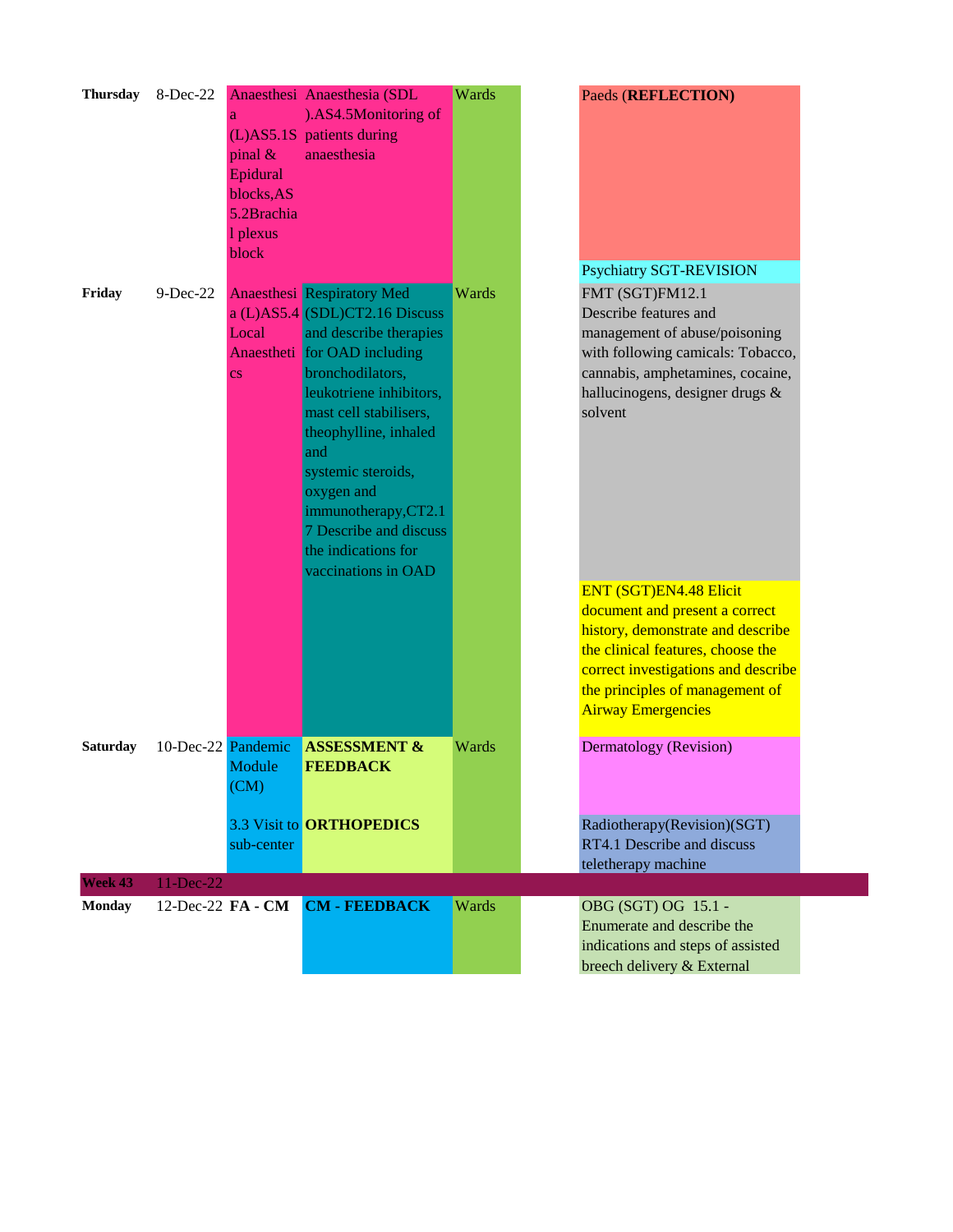| <b>Tuesday</b>                  | 13-Dec-22 $Ortho (L)$ | <b>OR</b><br>be and<br>discuss the $(9.5)$<br>clinical<br>features,<br>investigati<br>ons and<br>principles<br>of<br>manageme<br>nt of<br>Congenital<br><b>Talipes</b><br>Equino                                                                                | OPH (L) Sympathetic<br>Ophthalmia: Etiology,<br>12.1Descri clinical presentation<br>and management. (OP             | Wards | FMT (SGT)FM13.1, FM13.2<br>Describe toxic pollution of<br>environment, its medico-legal<br>aspects & toxic hazards of<br>occupation and industry<br>Describe medico-legal aspects<br>of poisoningin Workman's<br><b>Compensation Act</b> |
|---------------------------------|-----------------------|-----------------------------------------------------------------------------------------------------------------------------------------------------------------------------------------------------------------------------------------------------------------|---------------------------------------------------------------------------------------------------------------------|-------|------------------------------------------------------------------------------------------------------------------------------------------------------------------------------------------------------------------------------------------|
|                                 |                       | varus                                                                                                                                                                                                                                                           |                                                                                                                     |       |                                                                                                                                                                                                                                          |
|                                 |                       | deformity.                                                                                                                                                                                                                                                      |                                                                                                                     |       | <b>ENT (AETCOM)SGT Module</b><br>3.3 Foundation of communication                                                                                                                                                                         |
| Wednesday 14-Dec-22 Ortho $(L)$ |                       | <b>OR 2.2</b><br><b>Describe</b><br>and<br>discuss the<br>aetiopatho<br>genesis,<br>mechanism<br>of injury,<br>clinical<br>features,<br>investigati<br>ons and<br>principles<br>of<br>manageme<br>nt and<br>complicati<br>ons of<br>fractures<br>of<br>proximal | <b>FA-ENT</b>                                                                                                       |       | Optha (SGT) AETCOM Module<br>3.2 Case studies in bioethics -<br><b>Disclosure of Medical Errors</b>                                                                                                                                      |
|                                 |                       | humerus                                                                                                                                                                                                                                                         |                                                                                                                     | Wards | CM (SGT) AETCOM Module 3.1<br>Foundation of communication -3                                                                                                                                                                             |
| <b>Thursday</b>                 |                       | a<br>fluid<br>therapy<br>and<br>electrolyte                                                                                                                                                                                                                     | 15-Dec-22 Anaesthesi Anaesthesia<br>(SDL)AS10.3Role of<br>(L)AS9.3P communication in<br>rinciples of patient safety | Wards | <b>MEDICINE (REVISION)</b>                                                                                                                                                                                                               |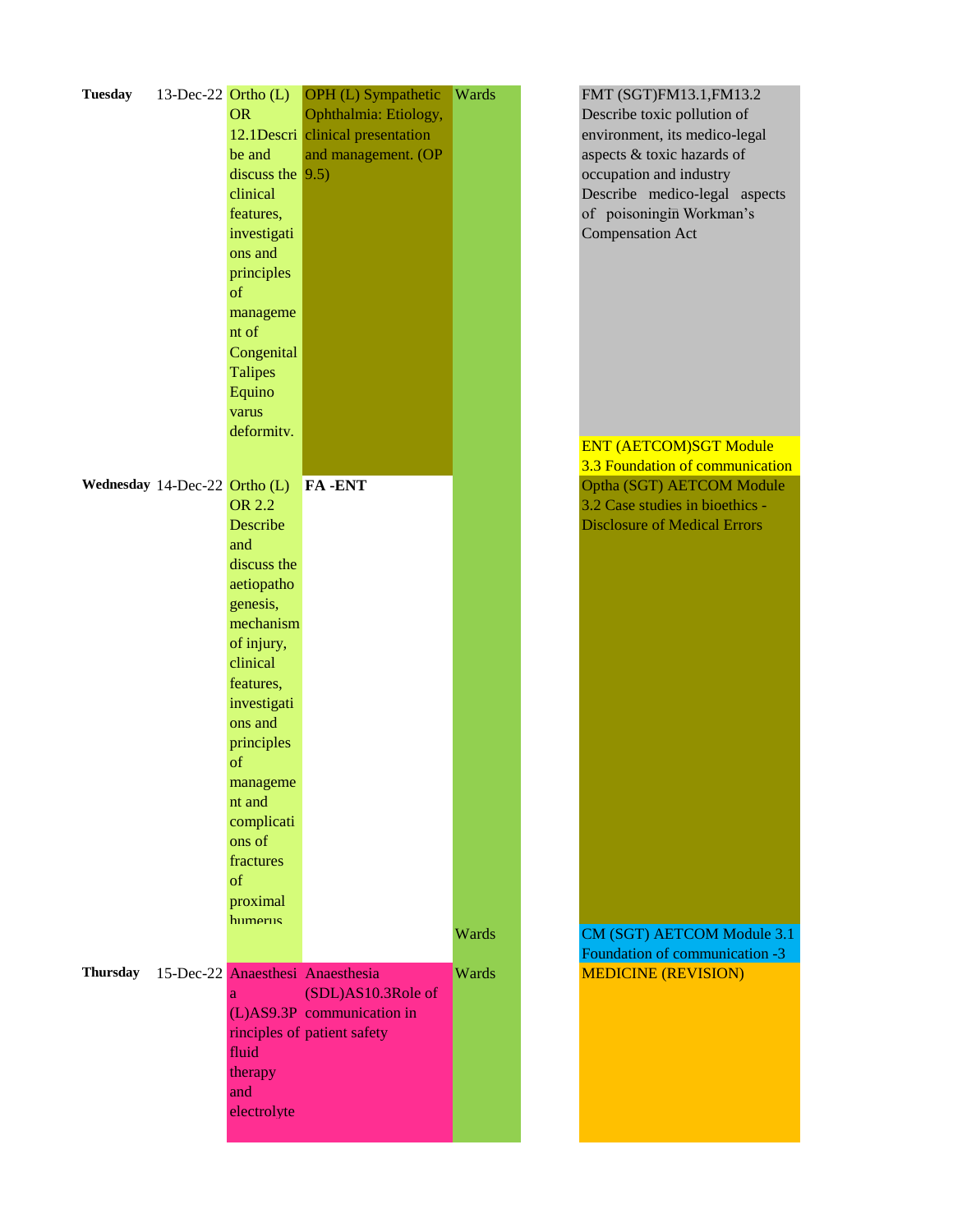| Friday<br><b>Saturday</b> | 17-Dec-22 Pandemic  | a(L)<br>)AS10.2<br><b>Hazards</b><br>encountere<br>d in<br>perioperati<br>ve period | 16-Dec-22 Anaesthesi Respiratory Med<br>(SDL)-Describe and<br>discuss the clinical<br>presentation, pathogene<br>sis of suppurative lung<br>diseases.<br><b>ASSESSMENT &amp;</b> | Wards<br>Wards | FMT (SGT)FM13.1, FM13.2<br>Describe toxic pollution of<br>environment, its medico-legal<br>aspects & toxic hazards of<br>occupation and industry<br>Describe medico-legal aspects<br>of poisoningin Workman's<br><b>Compensation Act</b><br><b>ENT (AETCOM)SGT Module</b><br>3.3 Foundation of communication<br>Dermatology (REVISION) |  |
|---------------------------|---------------------|-------------------------------------------------------------------------------------|----------------------------------------------------------------------------------------------------------------------------------------------------------------------------------|----------------|----------------------------------------------------------------------------------------------------------------------------------------------------------------------------------------------------------------------------------------------------------------------------------------------------------------------------------------|--|
|                           |                     | Module<br>(CM)                                                                      | <b>FEEDBACK</b>                                                                                                                                                                  |                |                                                                                                                                                                                                                                                                                                                                        |  |
|                           |                     |                                                                                     | <b>3.3 Visit to RESPIRATORY</b>                                                                                                                                                  |                | Radiotherapy(Revision) (SGT)                                                                                                                                                                                                                                                                                                           |  |
|                           |                     | field area                                                                          | <b>MEDICINE</b>                                                                                                                                                                  |                | RT4.3 Describe and discuss                                                                                                                                                                                                                                                                                                             |  |
|                           |                     |                                                                                     |                                                                                                                                                                                  |                | brachytherapy machine                                                                                                                                                                                                                                                                                                                  |  |
| Week 44                   | 18-Dec-22           |                                                                                     |                                                                                                                                                                                  |                |                                                                                                                                                                                                                                                                                                                                        |  |
| <b>Monday</b>             | 19-Dec-22           |                                                                                     |                                                                                                                                                                                  |                |                                                                                                                                                                                                                                                                                                                                        |  |
| <b>Tuesday</b>            | 20-Dec-22           |                                                                                     |                                                                                                                                                                                  |                |                                                                                                                                                                                                                                                                                                                                        |  |
|                           | Wednesday 21-Dec-22 |                                                                                     | <b>RHAPSODY &amp;</b><br><b>SPORTS</b>                                                                                                                                           |                |                                                                                                                                                                                                                                                                                                                                        |  |
| <b>Thursday</b>           | $22$ -Dec- $22$     |                                                                                     |                                                                                                                                                                                  |                |                                                                                                                                                                                                                                                                                                                                        |  |
| <b>Friday</b>             | $23$ -Dec- $22$     |                                                                                     |                                                                                                                                                                                  |                |                                                                                                                                                                                                                                                                                                                                        |  |
| <b>Saturday</b>           | $24$ -Dec-22        |                                                                                     |                                                                                                                                                                                  |                |                                                                                                                                                                                                                                                                                                                                        |  |
| Week 45                   | 25-Dec-22           |                                                                                     | <b>CHRISTMAS</b>                                                                                                                                                                 |                |                                                                                                                                                                                                                                                                                                                                        |  |
| <b>Monday</b>             | 26-Dec-22 FA-       | <b>MOLOGY</b>                                                                       | <b>OPHTHALMOLOG</b><br>OPHTHAL Y - FEEDBACK                                                                                                                                      | <b>Wards</b>   | <b>Respiratory Med (REMEDIAL</b><br><b>CLASS)</b>                                                                                                                                                                                                                                                                                      |  |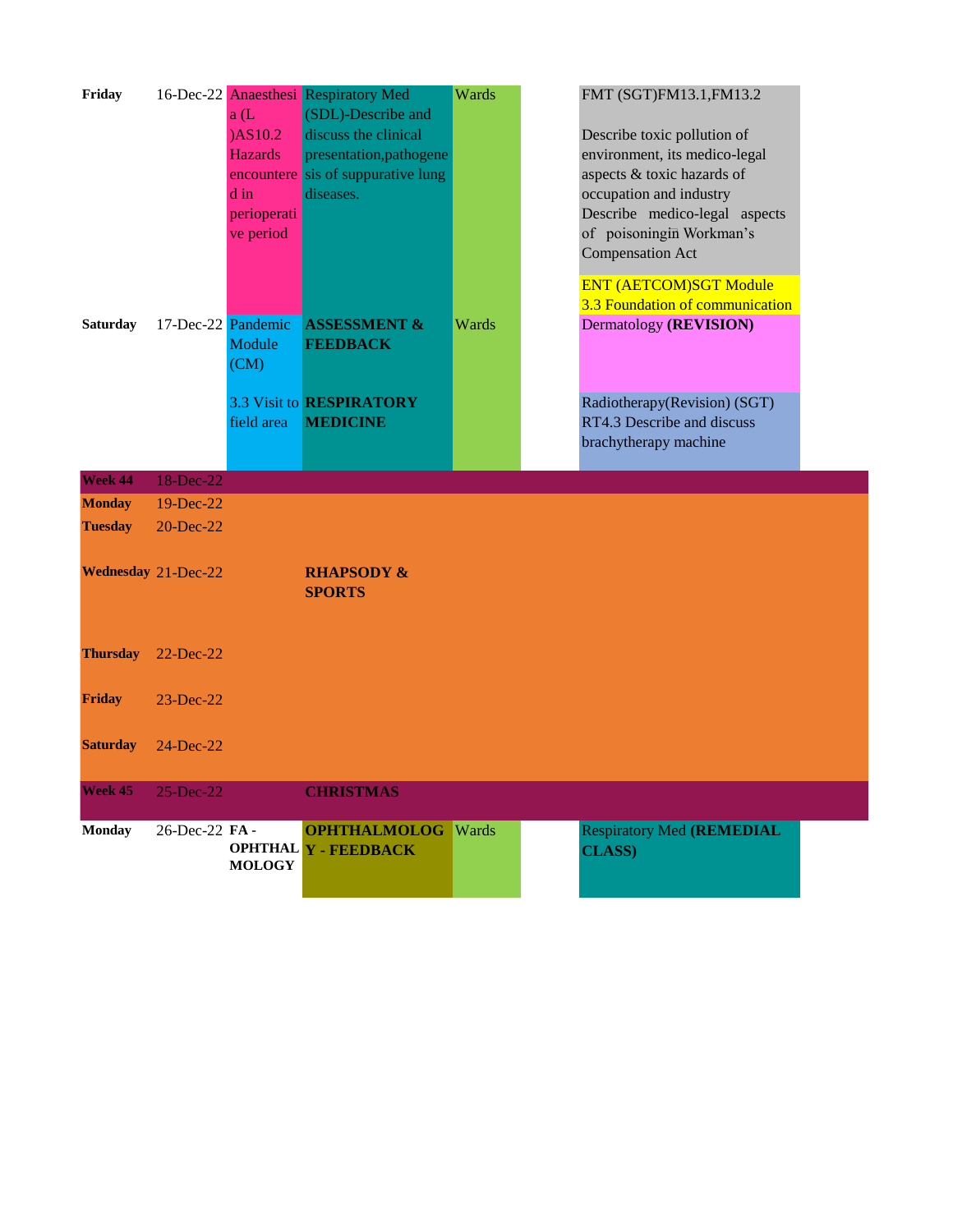| <b>Tuesday</b> | 27-Dec-22 FMT-L | (REFLEC<br>TION)    | <b>OPH - AETCOM</b><br>(SDL)                         | Wards | FMT (SGT)FM8.10, FM 14.17<br>Describe the general principles<br>Analytical Toxicology and give<br>brief description of analytical<br>methods available for<br>toxicological analysis:<br>Chromatography - Thin Layer<br>Chromatography, Gas<br>Chromatography, Liquid<br>Chromatography and Atomic<br><b>Absorption Spectroscopy</b><br>To identify & draw medico-lega<br>inference from common poisons<br>e.g. dhatura, castor, cannabis,<br>opium, aconite copper sulphate,<br>pesticides compounds, marking<br>nut, oleander, Nux vomica, abru<br>seeds, Snakes, capsicum, |
|----------------|-----------------|---------------------|------------------------------------------------------|-------|-------------------------------------------------------------------------------------------------------------------------------------------------------------------------------------------------------------------------------------------------------------------------------------------------------------------------------------------------------------------------------------------------------------------------------------------------------------------------------------------------------------------------------------------------------------------------------|
|                |                 |                     |                                                      |       | calotropis, lead compounds &                                                                                                                                                                                                                                                                                                                                                                                                                                                                                                                                                  |
|                |                 | <b>FM</b>           | Module 3.2 Case<br>2.30, FM2. studies in bioethics - |       | <b>ENT-AECTOM - SGT Module</b><br>3.3 Foundation of communication                                                                                                                                                                                                                                                                                                                                                                                                                                                                                                             |
|                |                 |                     | 33, FM2.34 Disclosure of Medical                     |       | 4                                                                                                                                                                                                                                                                                                                                                                                                                                                                                                                                                                             |
|                |                 | Have                | Errors                                               |       |                                                                                                                                                                                                                                                                                                                                                                                                                                                                                                                                                                               |
|                |                 | knowledge           |                                                      |       |                                                                                                                                                                                                                                                                                                                                                                                                                                                                                                                                                                               |
|                |                 | /awareness          |                                                      |       |                                                                                                                                                                                                                                                                                                                                                                                                                                                                                                                                                                               |
|                |                 | of latest           |                                                      |       |                                                                                                                                                                                                                                                                                                                                                                                                                                                                                                                                                                               |
|                |                 | decisions/n         |                                                      |       |                                                                                                                                                                                                                                                                                                                                                                                                                                                                                                                                                                               |
|                |                 | otifications        |                                                      |       |                                                                                                                                                                                                                                                                                                                                                                                                                                                                                                                                                                               |
|                |                 |                     |                                                      |       |                                                                                                                                                                                                                                                                                                                                                                                                                                                                                                                                                                               |
|                |                 | resolutions         |                                                      |       |                                                                                                                                                                                                                                                                                                                                                                                                                                                                                                                                                                               |
|                |                 | /circulars/s        |                                                      |       |                                                                                                                                                                                                                                                                                                                                                                                                                                                                                                                                                                               |
|                |                 | tanding             |                                                      |       |                                                                                                                                                                                                                                                                                                                                                                                                                                                                                                                                                                               |
|                |                 | orders              |                                                      |       |                                                                                                                                                                                                                                                                                                                                                                                                                                                                                                                                                                               |
|                |                 | related to          |                                                      |       |                                                                                                                                                                                                                                                                                                                                                                                                                                                                                                                                                                               |
|                |                 | medico-             |                                                      |       |                                                                                                                                                                                                                                                                                                                                                                                                                                                                                                                                                                               |
|                |                 | legal               |                                                      |       |                                                                                                                                                                                                                                                                                                                                                                                                                                                                                                                                                                               |
|                |                 | practice            |                                                      |       |                                                                                                                                                                                                                                                                                                                                                                                                                                                                                                                                                                               |
|                |                 | issued by           |                                                      |       |                                                                                                                                                                                                                                                                                                                                                                                                                                                                                                                                                                               |
|                |                 | Courts/Go           |                                                      |       |                                                                                                                                                                                                                                                                                                                                                                                                                                                                                                                                                                               |
|                |                 | vernment            |                                                      |       |                                                                                                                                                                                                                                                                                                                                                                                                                                                                                                                                                                               |
|                |                 | authorities         |                                                      |       |                                                                                                                                                                                                                                                                                                                                                                                                                                                                                                                                                                               |
|                |                 | etc                 |                                                      |       |                                                                                                                                                                                                                                                                                                                                                                                                                                                                                                                                                                               |
|                |                 |                     |                                                      |       |                                                                                                                                                                                                                                                                                                                                                                                                                                                                                                                                                                               |
|                |                 | Demonstra           |                                                      |       |                                                                                                                                                                                                                                                                                                                                                                                                                                                                                                                                                                               |
|                |                 | te ability          |                                                      |       |                                                                                                                                                                                                                                                                                                                                                                                                                                                                                                                                                                               |
|                |                 | to use              |                                                      |       |                                                                                                                                                                                                                                                                                                                                                                                                                                                                                                                                                                               |
|                |                 | local               |                                                      |       |                                                                                                                                                                                                                                                                                                                                                                                                                                                                                                                                                                               |
|                |                 | resources           |                                                      |       |                                                                                                                                                                                                                                                                                                                                                                                                                                                                                                                                                                               |
|                |                 | whenever            |                                                      |       |                                                                                                                                                                                                                                                                                                                                                                                                                                                                                                                                                                               |
|                |                 | required<br>like in |                                                      |       |                                                                                                                                                                                                                                                                                                                                                                                                                                                                                                                                                                               |
|                |                 |                     |                                                      |       |                                                                                                                                                                                                                                                                                                                                                                                                                                                                                                                                                                               |

FMT (SGT)FM8.10, FM 14.17 Describe the general principles of Analytical Toxicology and give a brief description of analytical methods available for toxicological analysis: Chromatography – Thin Layer Chromatography, Gas Chromatography, Liquid Chromatography and Atomic Absorption Spectroscopy To identify & draw medico-legal inference from common poisons e.g. dhatura, castor, cannabis, opium, aconite copper sulphate, pesticides compounds, marking nut, oleander, Nux vomica, abrus seeds, Snakes, capsicum, calotropis, lead compounds & 3.3 Foundation of communication 4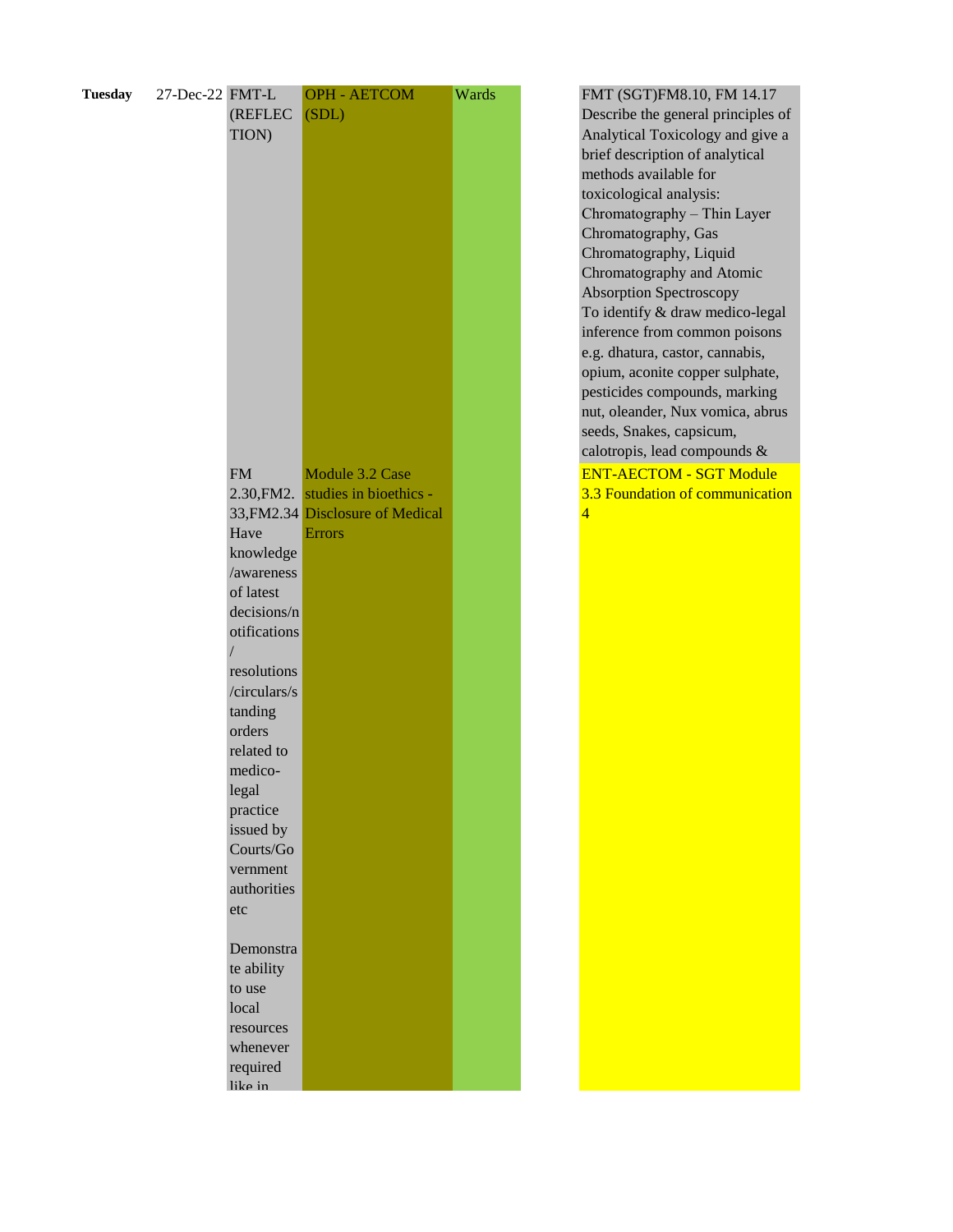|          |                    |                        | Wednesday 28-Dec-22 FMT-SGT FM2.18 FM3.32 |       |
|----------|--------------------|------------------------|-------------------------------------------|-------|
|          |                    | <b>FM2.18</b>          | FM14.6, FM 14.7                           |       |
|          |                    | FM3.32                 | FM14.8 FM6.1 FM6.2                        |       |
|          |                    | FM14.6,                | FM6.3 FM14.21                             |       |
|          |                    | FM 14.7                | Crime Scene                               |       |
|          |                    | <b>FM14.8</b>          | Investigation                             |       |
|          |                    | FM6.1                  | objectives of crime                       |       |
|          |                    | FM6.2                  | scene visit, the duties                   |       |
|          |                    | FM6.3                  | & responsibilities of                     |       |
|          |                    | FM14.21                | doctors on crime                          |       |
|          |                    | Crime                  | scene, reconstruction of                  |       |
|          |                    | Scene                  | sequence of events.                       |       |
|          |                    |                        |                                           |       |
|          |                    |                        | Investigati professionalism while         |       |
|          |                    | on                     | preparing reports in                      |       |
|          |                    |                        | objectives medicolegal situations,        |       |
|          |                    | of crime               | interpretation of                         |       |
|          |                    |                        | scene visit, findings and making          |       |
|          |                    | the duties             | inference/opinion,                        |       |
|          |                    | $\&$                   | collection preservation                   |       |
|          |                    |                        | responsibil and dispatch of               |       |
|          |                    | ities of               | biological or trace                       |       |
|          |                    | doctors on evidences,  |                                           |       |
|          |                    | crime                  | examination of hair                       |       |
|          |                    |                        | scene, reco (human & animal)              |       |
|          |                    | nstruction             | fibre, semen & other                      |       |
|          |                    | of                     | biological fluids                         |       |
|          |                    | sequence               | Demonstrate &                             |       |
|          |                    | of events.             | identify that a                           |       |
|          |                    | profession             | particular stain is                       |       |
|          |                    | alism                  | blood and identify the                    |       |
|          |                    | while                  | species of its origin                     |       |
|          |                    | nrenarino              | Demonstrate the                           | Wards |
|          |                    |                        |                                           |       |
| Thursday | $29$ -Dec-22 $ENT$ |                        | Anaesthesia                               | Wards |
|          |                    |                        | (REFLEC (REVISION)                        |       |
|          |                    | <b>TION</b> )          |                                           |       |
|          |                    |                        |                                           |       |
|          |                    | <b>EN4.44</b>          |                                           |       |
|          |                    | Describe the           |                                           |       |
|          |                    | clinical               |                                           |       |
|          |                    | features.              |                                           |       |
|          |                    | investigatio<br>ns and |                                           |       |
|          |                    | principles of          |                                           |       |
|          |                    | managemen              |                                           |       |
|          |                    | t of Benign            |                                           |       |
|          |                    | lesions of             |                                           |       |
|          |                    | the vocal              |                                           |       |
|          |                    | cord                   |                                           |       |
|          |                    |                        |                                           |       |

Optha (SGT) AETCOM Module 3.2 Case studies in bioethics - Disclosure of Medical Errors

CM (SGT) AETCOM Module 3.1 Foundation of communication -3 Psychiatry-REMEDIAL CLASSES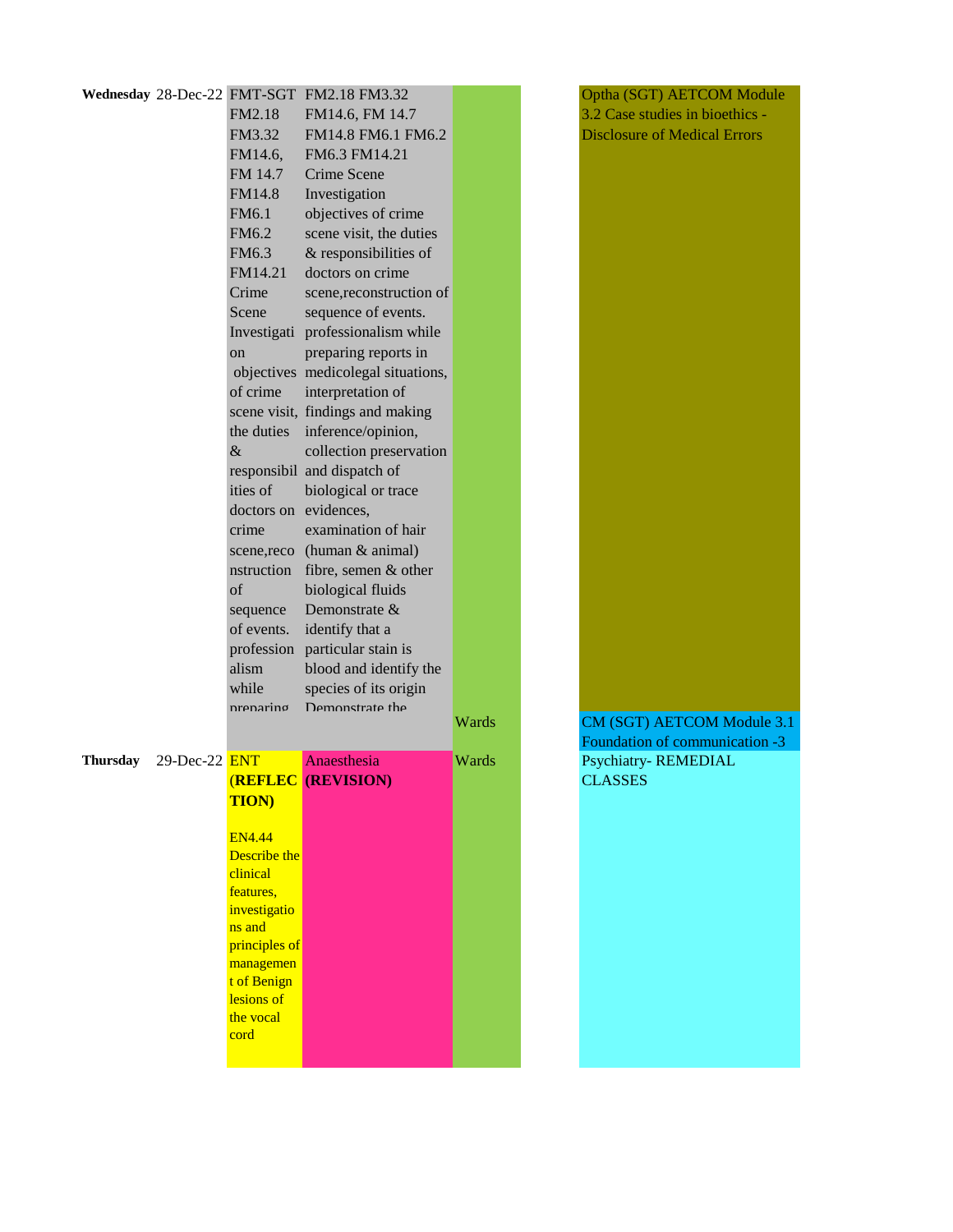| Friday             | 30-Dec-22 Optha |                    | <b>Respiratory Med</b>        | Wards | FMT (SGT)FM8.10, FM 14.17          |  |
|--------------------|-----------------|--------------------|-------------------------------|-------|------------------------------------|--|
|                    |                 | <b>(REFLEC</b>     | (L)Bronchiectasis             |       | Describe the general principles of |  |
|                    |                 | <b>TION)</b>       |                               |       | Analytical Toxicology and give a   |  |
|                    |                 |                    |                               |       | brief description of analytical    |  |
|                    |                 |                    |                               |       | methods available for              |  |
|                    |                 |                    |                               |       | toxicological analysis:            |  |
|                    |                 |                    |                               |       | Chromatography - Thin Layer        |  |
|                    |                 |                    |                               |       | Chromatography, Gas                |  |
|                    |                 |                    |                               |       | Chromatography, Liquid             |  |
|                    |                 |                    |                               |       | Chromatography and Atomic          |  |
|                    |                 |                    |                               |       | <b>Absorption Spectroscopy</b>     |  |
|                    |                 |                    |                               |       | To identify & draw medico-legal    |  |
|                    |                 |                    |                               |       | inference from common poisons      |  |
|                    |                 |                    |                               |       | e.g. dhatura, castor, cannabis,    |  |
|                    |                 |                    |                               |       | opium, aconite copper sulphate,    |  |
|                    |                 |                    |                               |       | pesticides compounds, marking      |  |
|                    |                 |                    |                               |       | nut, oleander, Nux vomica, abrus   |  |
|                    |                 |                    |                               |       | seeds, Snakes, capsicum,           |  |
|                    |                 |                    |                               |       | calotropis, lead compounds &       |  |
|                    |                 |                    |                               |       | <b>ENT AETCOM - SGT Module</b>     |  |
|                    |                 |                    |                               |       | 3.3 Foundation of communication    |  |
| <b>Saturday</b>    |                 | 31-Dec-22 Pandemic | <b>ANAESTHESIA</b>            | Wards | Dermatology (REMEDIAL              |  |
|                    |                 | Module             |                               |       | <b>CLASSES</b> )                   |  |
|                    |                 | (CM)               |                               |       |                                    |  |
|                    |                 |                    | <b>ASSESSMENT &amp;</b>       |       | Radiotherapy(REMEDIAL              |  |
|                    |                 |                    | <b>FEEDBACK</b>               |       | CLASSES)                           |  |
|                    |                 |                    |                               |       |                                    |  |
|                    |                 |                    |                               |       |                                    |  |
| Week 46            | $1-Jan-23$      |                    |                               |       |                                    |  |
| <b>Monday</b>      | $2-Jan-23$      |                    |                               |       |                                    |  |
| <b>Tuesday</b>     | $3-Jan-23$      |                    |                               |       | <b>PRE PROFESSIONAL</b>            |  |
|                    |                 |                    |                               |       |                                    |  |
| Wednesday 4-Jan-23 |                 |                    |                               |       |                                    |  |
|                    |                 |                    |                               |       |                                    |  |
|                    |                 |                    |                               |       |                                    |  |
| <b>Thursday</b>    | $5-Jan-23$      |                    |                               |       |                                    |  |
|                    |                 |                    |                               |       |                                    |  |
| Friday             | $6$ -Jan-23     |                    |                               |       |                                    |  |
|                    |                 |                    |                               |       |                                    |  |
| <b>Saturday</b>    | $7-Jan-23$      |                    |                               |       |                                    |  |
|                    |                 |                    |                               |       |                                    |  |
| Week 47            | 8-Jan-23        |                    |                               |       |                                    |  |
| <b>Monday</b>      | $9-Ian-23$      |                    | <b>ENT(Rem ENT - FEEDBACK</b> | Wards | Ortho (REMEDIAL CLASS)             |  |
|                    |                 | edial)             |                               |       |                                    |  |
|                    |                 |                    |                               |       |                                    |  |
| <b>Tuesday</b>     | $10$ -Jan-23    | Ophtha             | Ophtha (REVISION              | Wards | FMT (REVISION)SGT                  |  |
|                    |                 | <b>(REMEDI</b>     |                               |       |                                    |  |
|                    |                 | AL                 |                               |       |                                    |  |
|                    |                 |                    |                               |       |                                    |  |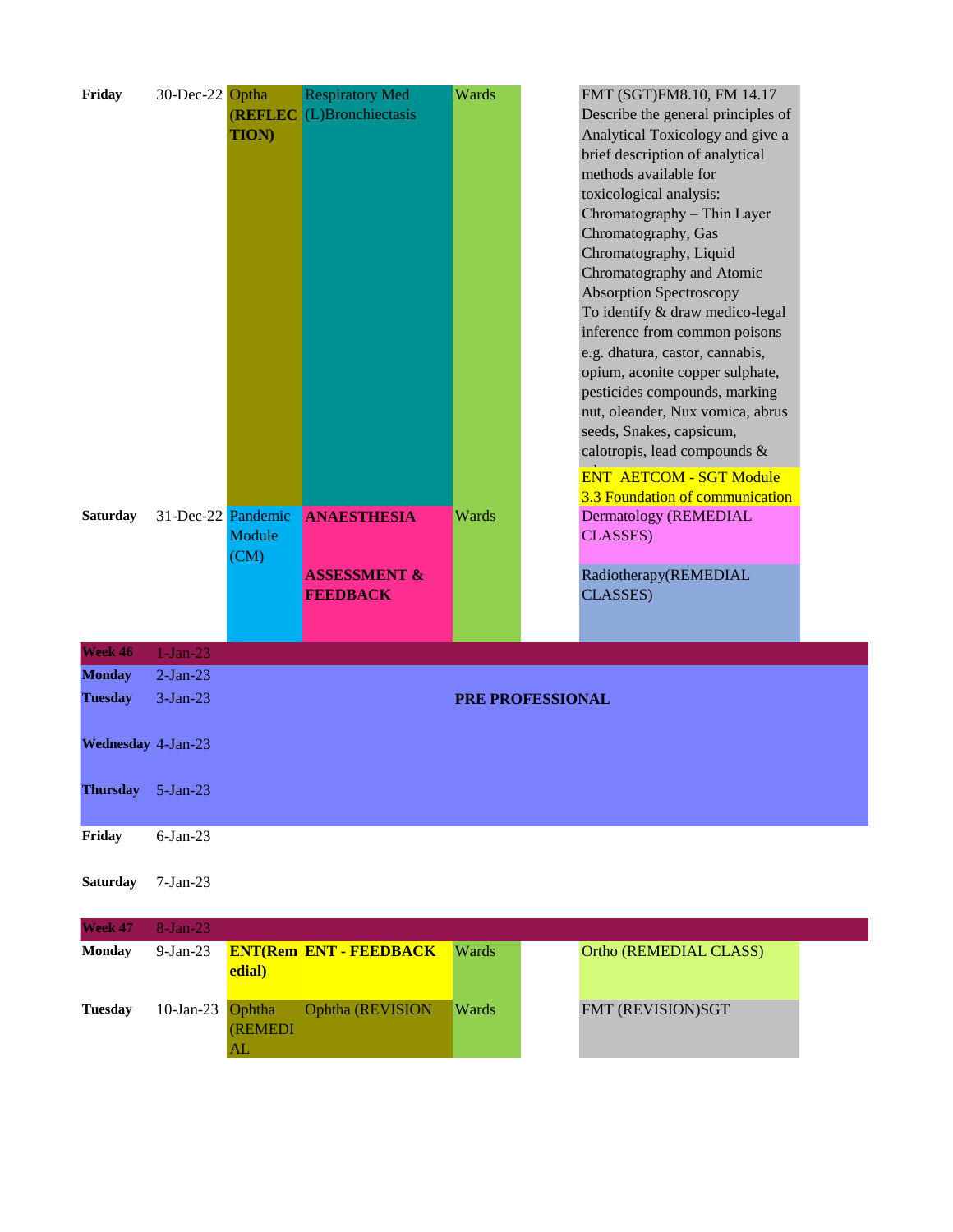|                     |                          |                           |                                                         |       | <b>ENT (REVISION)SGT EN4.53</b><br>Describe the clinical features,<br>investigations and principles of<br>management of HIV<br>manifestations of the ENT |
|---------------------|--------------------------|---------------------------|---------------------------------------------------------|-------|----------------------------------------------------------------------------------------------------------------------------------------------------------|
| Wednesday 11-Jan-23 |                          | Surgery<br><b>(REMEDI</b> | <b>ENT(REVISION)</b>                                    |       | <b>CM (REMEDIAL CLASS)</b>                                                                                                                               |
|                     |                          | AL                        |                                                         |       |                                                                                                                                                          |
|                     |                          |                           | <b>EN4.52 Describe the</b><br><b>Clinical features,</b> | Wards |                                                                                                                                                          |
|                     |                          |                           | <b>Investigations and</b>                               |       |                                                                                                                                                          |
|                     |                          |                           | principles of<br>management of                          |       |                                                                                                                                                          |
|                     |                          |                           | diseases of                                             |       |                                                                                                                                                          |
| <b>Thursday</b>     | $12$ -Jan-23             | <b>OBG</b>                | Oesophagus<br><b>Anaesthesia (Revision)</b> Wards       |       | Paeds (REMEDIAL CLASS)                                                                                                                                   |
|                     |                          | <b>(REMEDI</b>            |                                                         |       |                                                                                                                                                          |
|                     |                          | AL<br><b>CLASSES</b>      |                                                         |       |                                                                                                                                                          |
|                     |                          |                           |                                                         |       |                                                                                                                                                          |
| Friday              | $13$ -Jan-23             | E                         | <b>MEDICIN</b> Respiratory Med<br>(REVISION)            | Wards | FMT (Revision)SGT                                                                                                                                        |
|                     |                          | <b>(REMEDI</b><br>AL      |                                                         |       |                                                                                                                                                          |
|                     |                          |                           |                                                         |       | <b>ENT (REVISION)SGT EN4.53</b>                                                                                                                          |
|                     |                          |                           |                                                         |       | Describe the clinical features,<br>investigations and principles of                                                                                      |
|                     |                          |                           |                                                         |       | management of HIV                                                                                                                                        |
| <b>Saturday</b>     | $14$ -Jan-23             | Pandemic                  | FMT (REMEDIAL                                           | Wards | manifestations of the ENT<br>Dermatology (REMEDIAL                                                                                                       |
|                     |                          | Module<br>(REVISIO        | CLASS)                                                  |       | <b>CLASSES</b> )                                                                                                                                         |
|                     |                          | N)                        |                                                         |       |                                                                                                                                                          |
|                     |                          |                           |                                                         |       | Radiotherapy(REMEDIAL<br><b>CLASSES</b> )                                                                                                                |
| Week 48             | $15$ -Jan-23             |                           |                                                         |       |                                                                                                                                                          |
| <b>Monday</b>       | 16-Jan-23                |                           |                                                         | Wards |                                                                                                                                                          |
| <b>Tuesday</b>      | 17-Jan-23                |                           |                                                         | Wards |                                                                                                                                                          |
| Wednesday 18-Jan-23 |                          |                           |                                                         | Wards |                                                                                                                                                          |
|                     |                          |                           |                                                         |       |                                                                                                                                                          |
| <b>Thursday</b>     | 19-Dec-22                |                           |                                                         | Wards |                                                                                                                                                          |
| Friday              | 20-Jan-23                |                           |                                                         | Wards |                                                                                                                                                          |
|                     |                          |                           |                                                         |       |                                                                                                                                                          |
| Saturday<br>Week 49 | 21-Jan-23<br>$22-Jan-23$ |                           |                                                         | Wards |                                                                                                                                                          |
| <b>Monday</b>       | $23$ -Jan- $23$          |                           |                                                         |       |                                                                                                                                                          |
| <b>Tuesday</b>      | $24$ -Jan-23             |                           |                                                         |       |                                                                                                                                                          |
|                     |                          |                           |                                                         |       |                                                                                                                                                          |
| Wednesday 25-Jan-23 |                          |                           |                                                         |       |                                                                                                                                                          |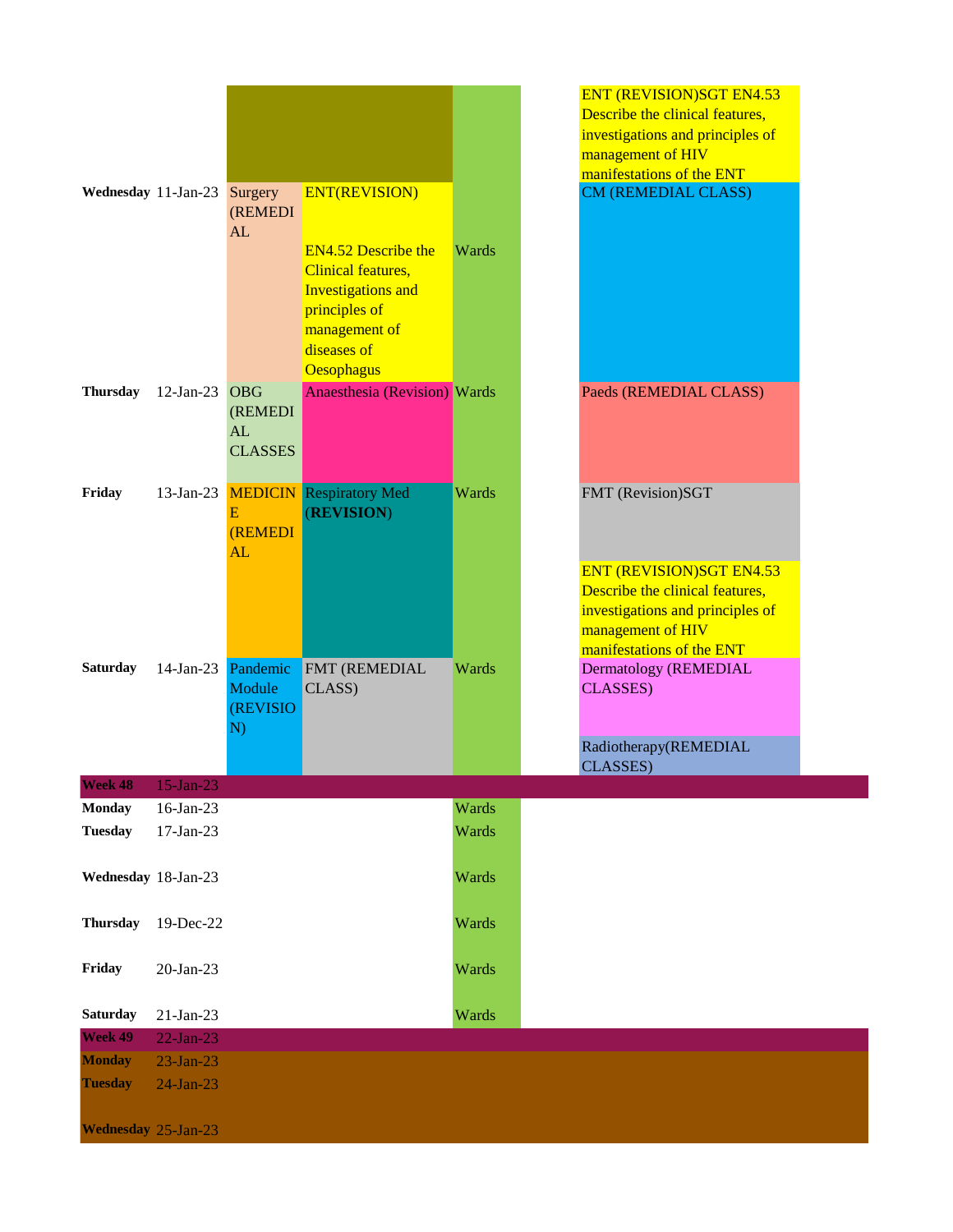| <b>Thursday</b>     | $26$ -Jan-23 |                       |  |  |
|---------------------|--------------|-----------------------|--|--|
|                     |              |                       |  |  |
| Friday              | $27-Jan-23$  |                       |  |  |
|                     |              |                       |  |  |
| <b>Saturday</b>     | 28-Jan-23    |                       |  |  |
| Week 49             | 29-Jan-23    |                       |  |  |
| <b>Monday</b>       | 30-Jan-23    |                       |  |  |
| <b>Tuesday</b>      | 31-Jan-23    |                       |  |  |
| Wednesday 1-Feb-23  |              |                       |  |  |
|                     |              | <b>PHASE 3 PART 1</b> |  |  |
|                     |              | <b>PROFESSIONAL</b>   |  |  |
|                     |              | <b>EXAMINATION</b>    |  |  |
|                     |              |                       |  |  |
|                     |              |                       |  |  |
| <b>Thursday</b>     | $2-Feb-23$   |                       |  |  |
|                     |              |                       |  |  |
| <b>Friday</b>       | 3-Feb-23     |                       |  |  |
|                     |              |                       |  |  |
| <b>Saturday</b>     | 4-Feb-23     |                       |  |  |
| Week 50             | 5-Feb-23     |                       |  |  |
| <b>Monday</b>       | 6-Feb-23     |                       |  |  |
| <b>Tuesday</b>      | 7-Feb-23     |                       |  |  |
|                     |              |                       |  |  |
| Wednesday 8-Feb-23  |              |                       |  |  |
|                     |              |                       |  |  |
| <b>Thursday</b>     | $9-Feb-23$   |                       |  |  |
|                     |              |                       |  |  |
| Friday              | 10-Feb-23    |                       |  |  |
|                     |              |                       |  |  |
| <b>Saturday</b>     | 11-Feb-23    |                       |  |  |
| Week 51             | 12-Feb-23    |                       |  |  |
| <b>Monday</b>       | 13-Feb-23    |                       |  |  |
| <b>Tuesday</b>      | 14-Feb-23    |                       |  |  |
|                     |              |                       |  |  |
| Wednesday 15-Feb-23 |              |                       |  |  |
|                     |              |                       |  |  |
| <b>Thursday</b>     | 16-Feb-23    |                       |  |  |
|                     |              |                       |  |  |
| Friday              | 17-Feb-23    |                       |  |  |
|                     |              |                       |  |  |
| <b>Saturday</b>     | 18-Feb-23    |                       |  |  |
| Week 52             | 19-Feb-23    |                       |  |  |
| <b>Monday</b>       | 20-Feb-23    |                       |  |  |
| <b>Tuesday</b>      | 21-Feb-23    |                       |  |  |